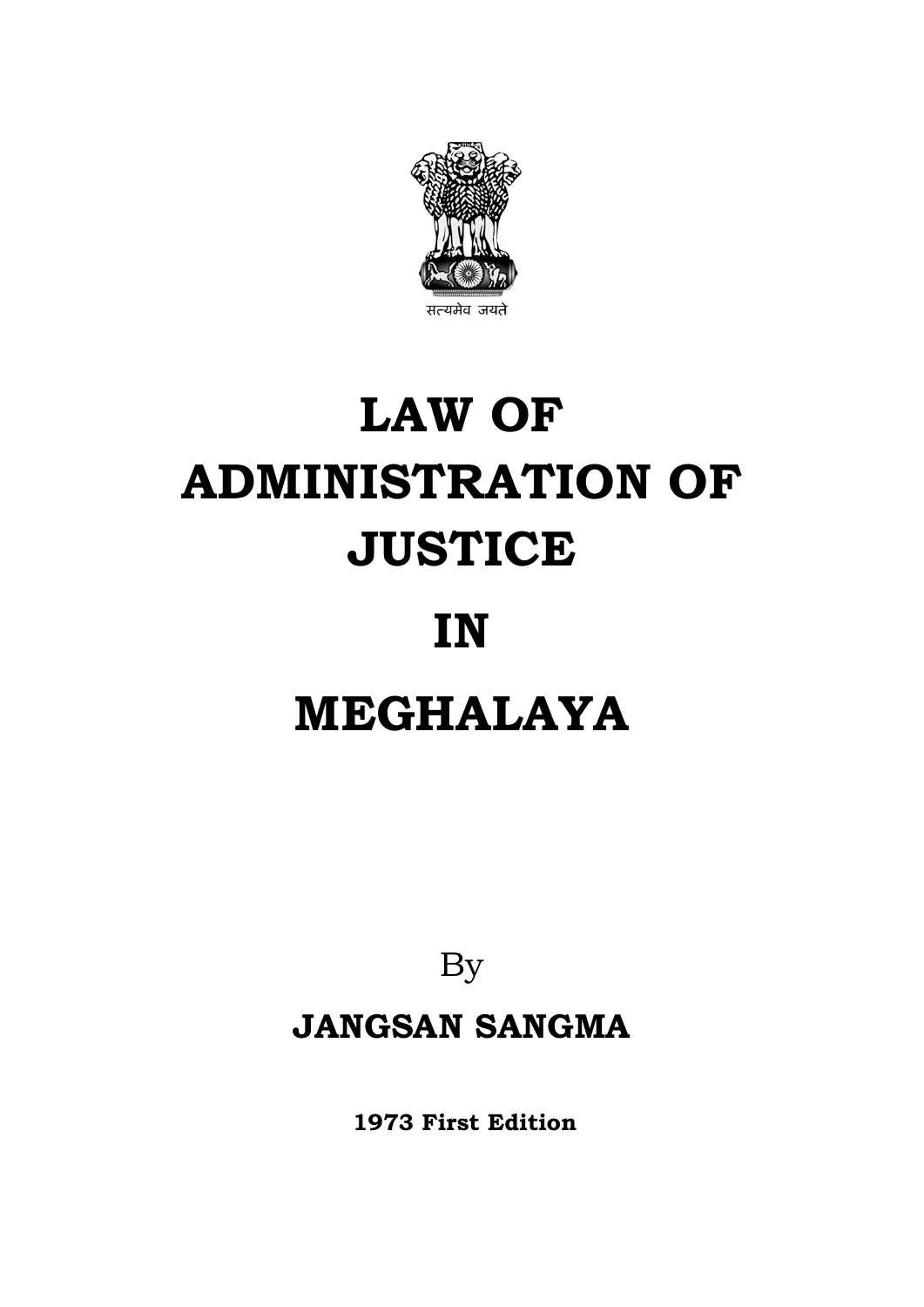# **GOVERNMENT OF MEGHALAYA**

#### **ORDERS BY THE GOVERNOR**

# **LAW DEPARTMENT**

NOTIFICATION

 $\overline{\phantom{a}}$ 

The 15th February, 1978.

No. L.L. 141/171/37.- The following order made by the Government of Meghalaya under section 79 of the North Eastern Areas (Re-organisation) Act, 1971 (Central Act 81 of 1971), hereby published for general information.

# MEGHALAYA ADAPTATION OF LAWS ORDER (No.1), 1973

In the exercise of the powers conferred by section 79 of the North Eastern Areas (Re-organisation) Act, 1971 (Central Act 81 of 1971), the Government of Meghalaya hereby makes the following order, namely:-

1. (1) This Order may be called the Meghalaya Adaptation of Laws Order (No.1), 1972.

(2) It shall be deemed to have come into force on the  $21<sup>st</sup>$  day of January, 1972.

2. In their application to Meghalaya or any part thereof, the following Laws, namely:-

- (i) The Rules for the Administration of Justice and Police in the Khasi and Jaintia Hills District, dated 29th March, 1997;
- (ii) The Rules for the Administration of Justice and Police in the Garo Hills District, dated 29th March, 1937.
- (iii) The Khasi Syiemships (Administration of Justice) Order, 1950, dated 25th January, 1950.
- (iv) The United Khasi-Jaintia Hills Autonomous District (Administration of Justice) Rules, 1953, dated 18th December, 1953.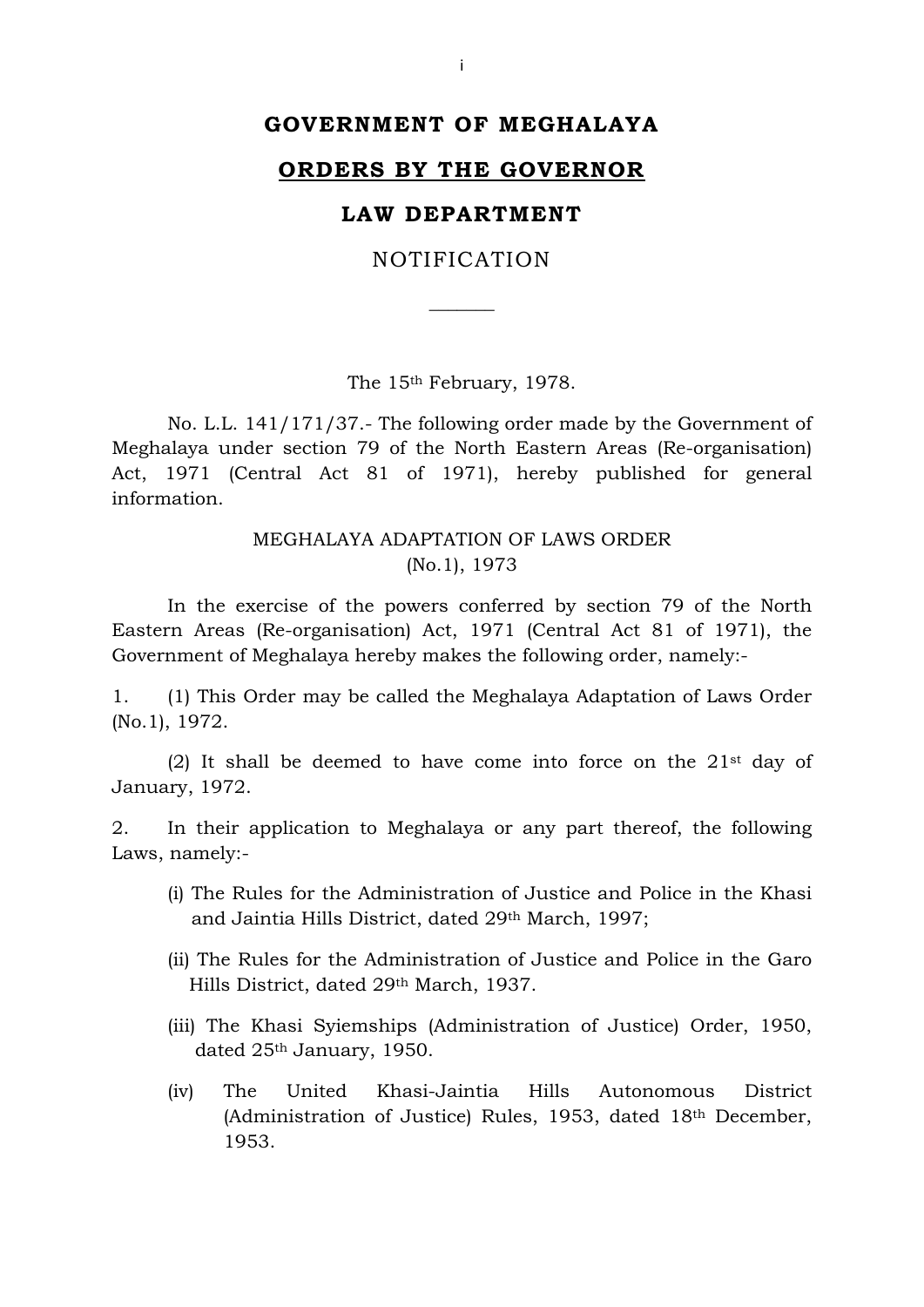- (v) The Garo Hills Autonomous District (Administration of Justice) Rules, 1958, dated 24th March, 1953.
- (vi) The Assam High Court (Jurisdiction over District Council Courts) Order, 1954, dated 16th January, 1954;

shall, unless the context otherwise requires, have effect and be deemed to have had effect as if references therein to the State Government, Government. Government Department, authorities or Gazette mentioned in the first column of the Table hereunder set out were references to the State Government, Government, Government Department, authorities or Gazette mentioned opposite to that in the second column of the Table.

# **Table**

- 1. Governor of Assam ... 1. Governor of Meghalaya.
- 2. Assam … … 2. Meghalaya.
- 3. Government of Assam, Assam Government or the State Government of Assam.
- 4. State of Assam or Assam State.
- 5. Deputy Commissioner, Additional Deputy Commissioner, Assistant to Deputy Commissioner.
- 6. Advocate General of Assam. 6. Advocate General of
- 7. Government Advocate appointed by the Government of Assam.
- 8. Assam Gazette ... . ... 8. Gazette of Meghalaya.
- 9. The Appointment Department. 9. The Personal Department.
- 10. Assam Public Services Commission.

#### **Column 1. Column 2**

- 
- 
- 3. Government of Meghalaya.
- 4. State of Meghalaya.
- 5. Deputy Commissioner, Additional Deputy Commissioner, Assistant to Deputy Commissioner appointed by the Government of Meghalaya.
- Meghalaya.
- 7. Government Advocate appointed by the Government of Meghalaya.
- 
- 
- 10. As on from the 14th day of September, 1972 – Meghalaya Public Service Commission.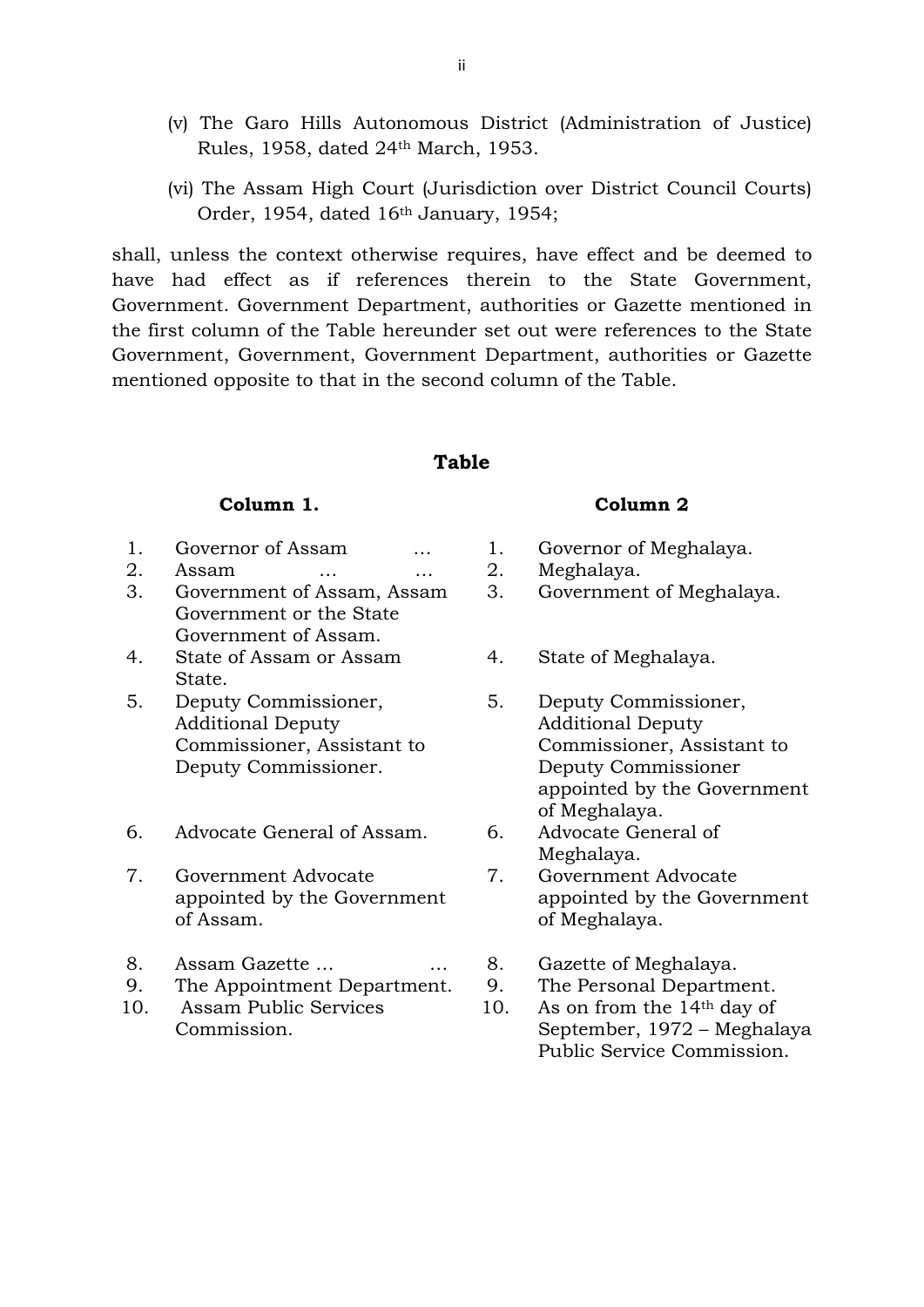3. (1) Reference to the "Assam High Court" in any of the laws mentioned in clause 2, shall be construed as referring to the "Guwahati High Court (the High Court of Assam, Nagaland, Meghalaya, Manipur and Tripura)," and

(2) references to any Government Departments or authorities, other than those specified in the Table in clause 2, shall be construed as referring to the corresponding Government Departments or authorities in Meghalaya or to such Government Departments or authorities exercising corresponding power or authority in Meghalaya.

> S.N.Phukan Deputy Secretary to the Govt. of Meghalaya, Law Department.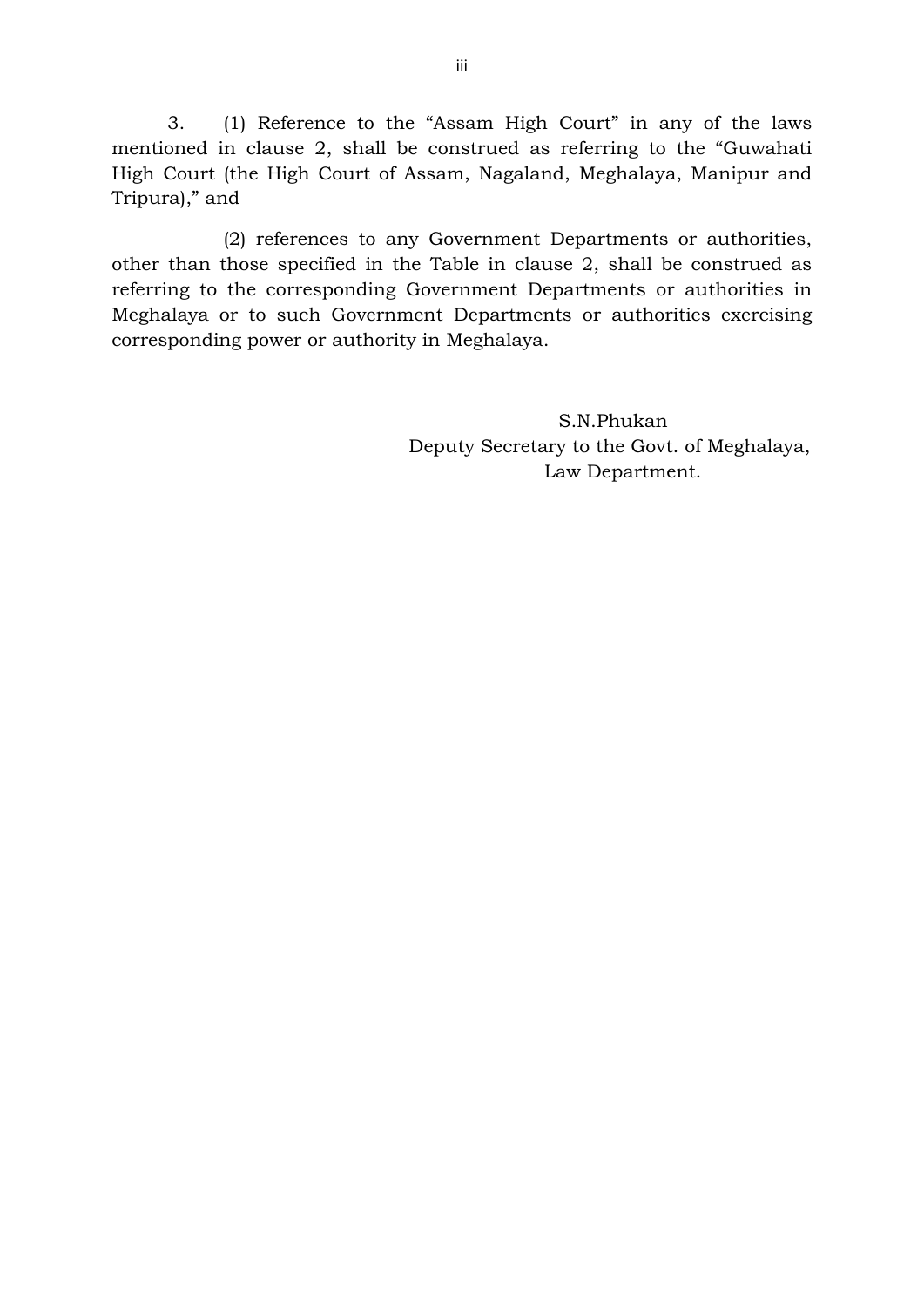# **GOVERNMENT OF MEGHALAYA DISTRICTS COUNCIL AFFAIRS DEPARTMENT**

# **ORDERS BY THE GOVERNOR**

NOTIFICATION

 $\overline{\phantom{a}}$ 

Dated Shillong, the 24<sup>th</sup> April, 1978.

No.DCA. 31/72/8.- In pursuance of sub-paragraph (3) (ff) of paragraph 1 of the Sixth Schedule to the Constitution of India, the Governor of Meghalaya is pleased to alter the names of the two existing Autonomous District Councils as follows.:-

| Name of the existing |
|----------------------|
| District Council     |

- 1. Jowai Autonomous District Council.
- 2. United Khasi Jaintia Hills District Council.

To be known by the New Name of

Jaintia hills Autonomous District Council.

Khasi Hills Autonomous District Council.

This order shall take effect from the date of issue of this notification.

 $\overline{\phantom{a}}$  , where  $\overline{\phantom{a}}$ 

 Sd/- R.T. Rymbai, Secretary to the Government of Meghalaya, District Council Affairs Department.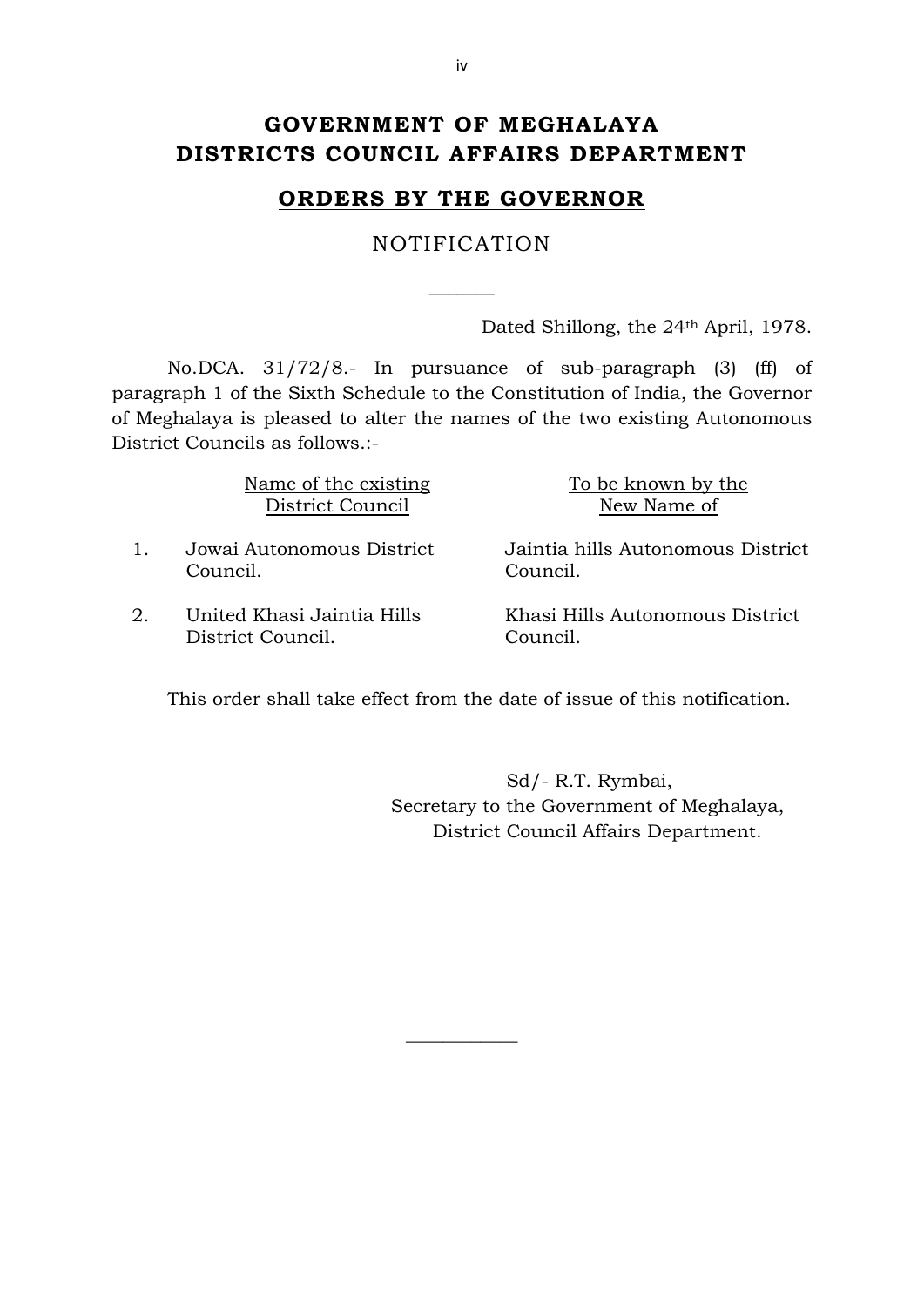# **CONTENTS**

| Meghalaya Adaptation of Laws Order, 1978<br>$\cdots$ |  |          |          |          | $\cdots$ |
|------------------------------------------------------|--|----------|----------|----------|----------|
| Table of Cases                                       |  | $\cdots$ | $\cdots$ | $\cdots$ | X1V      |

# PART I

# RULES FOR THE ADMINISTRATION OF JUSTICE AND POLICE IN THE KHASI AND JAINTIA HILLS,1937.

# CHAPTER I

# GENERAL

| $\mathbf{L}$ | Extent of the Rules<br>$\cdots$<br>$\cdots$    | $\cdots$ |  |
|--------------|------------------------------------------------|----------|--|
| 1A.          | Power of Governor to appoint Additional        | $\cdots$ |  |
|              | Deputy Commissioner<br>$\cdots$                | $\cdots$ |  |
| 1B.          | Power of High Court to transfer original cases |          |  |

### CHAPTER II POLICE

| 2.  | Police of Khasi & Jaintia Hills                         |   |           | $\overline{2}$ |
|-----|---------------------------------------------------------|---|-----------|----------------|
| 3.  | Control of Rural Police                                 | . | $\cdots$  | 2              |
| 4.  | Rural, Police, how deemed                               | . | .         | 2              |
| 5.  | Appeal from orders of Village Authorities               |   | .         | 2              |
| 6.  | Regular Police                                          |   | $\ddotsc$ | 2              |
| 7.  | Function of Regular Police                              | . | .         | 2              |
| 8.  | Ordinary duties of Police                               | . | .         | 2              |
| 9.  | Report of crimes                                        |   |           | $2 - 3$        |
| 10. | Duties of Sardars, Dolois and other Village             |   |           |                |
|     | Authorities.                                            |   |           | 3              |
| 11. | Arrest and Report of Criminals                          |   | $\cdots$  | 3              |
| 12. | Jurisdiction of Village Authorities to Arrest Criminals |   |           | 3              |
| 13. | Grant of aid to Village Authorities                     |   | .         | 3              |
| 14. | Power of village Authorities to arrest                  |   | .         | 4              |
| 15. | Inhabitants' duties to aid regular Police               |   | $\cdots$  | 4              |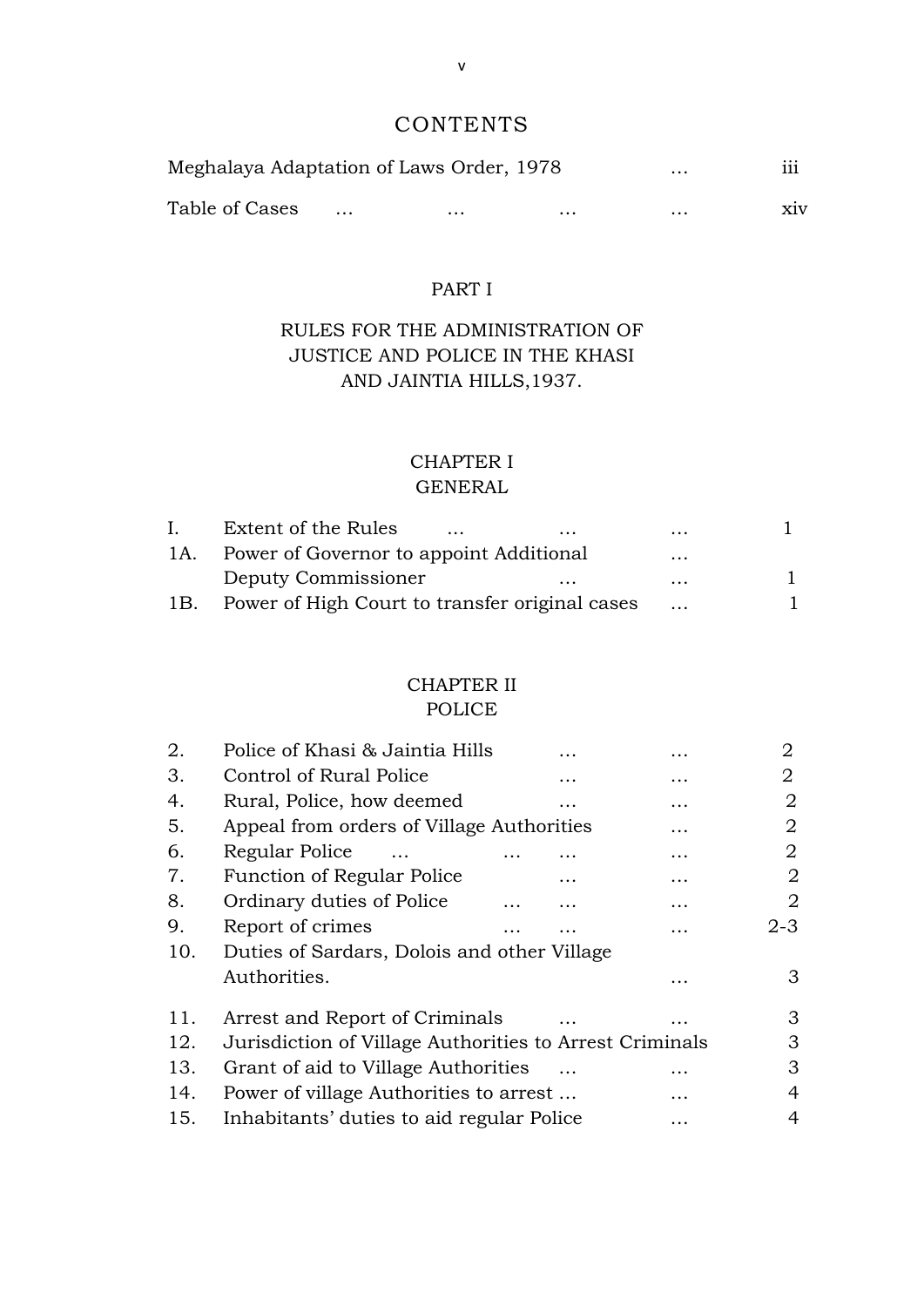# CHAPTER III CRIMINAL JUSTICE

| 16.  | Administration of criminal Justice                             | 4 |  |  |  |
|------|----------------------------------------------------------------|---|--|--|--|
| 17.  | Power of Deputy Commissioner to pass sentence in original      |   |  |  |  |
|      | cases; and Revisional powers of High Court or Deputy           |   |  |  |  |
|      | Commissioner.                                                  | 4 |  |  |  |
|      | 17A. Death Reference                                           | 5 |  |  |  |
|      | 17B. Deputy Commissioner to apprise accused                    |   |  |  |  |
|      | re: Appeal                                                     | 5 |  |  |  |
|      | 17C. Confirmation of sentence etc.                             | 5 |  |  |  |
|      | 17D. Steps on receipt of High Court's Orders                   | 5 |  |  |  |
|      | 17E. Time and place of execution<br>.                          | 5 |  |  |  |
| 18.  | Provision for disposal of petty cases                          | 5 |  |  |  |
| 19.  | Power of village authorities to decide and carry out decisions | 6 |  |  |  |
| 20.  | Procedure before village Authorities<br>$\dddotsc$<br>.        | 6 |  |  |  |
| 21.  | Appeal to Deputy Commissioner                                  | 6 |  |  |  |
| 22.  | Appeal to High Court<br>.<br>.                                 | 6 |  |  |  |
| 22A. | Government Appeal<br>.                                         | 7 |  |  |  |
| 23.  | Application of Criminal Procedure                              | 7 |  |  |  |
|      | 23A. Issue of Commission                                       | 8 |  |  |  |
|      | 23B. Execution and return of Commission                        | 8 |  |  |  |
| 24.  | Maintenance of Register<br>.                                   | 9 |  |  |  |
| 24A. | Omitted<br>$\cdots$                                            | 9 |  |  |  |
|      | 24B. Power to suspend or remit punishment                      | 9 |  |  |  |
|      | 24C. Sentences which may be committed<br>.                     | 9 |  |  |  |

# CHAPTER IV CIVIL RIGHTS

| 25. | Administration of Civil Justice                          |   |           | 9     |
|-----|----------------------------------------------------------|---|-----------|-------|
| 26. | Cases which may be tried by village Authorities          |   |           | 10    |
| 27. | Powers of village authorities to compel attendance       |   |           | 10    |
| 28. | Procedure of village authorities in giving               | . |           | 10    |
| 29. | Procedure of village authorities in giving effect        |   |           | 10    |
| 30. | Procedure for notices by village Authorities             |   |           | 10    |
| 31. | Exercise of original jurisdiction by Deputy Commissioner |   |           |       |
|     | and his Assistance                                       |   | .         | 11    |
| 32. | Reference to Panchayat<br>.                              |   | $\ddotsc$ | 11    |
| 33. | Appeal from decisions of village authorities             |   | .         | 11    |
| 34. | Properties liable to attachment and sale in execution.   |   |           | 11-13 |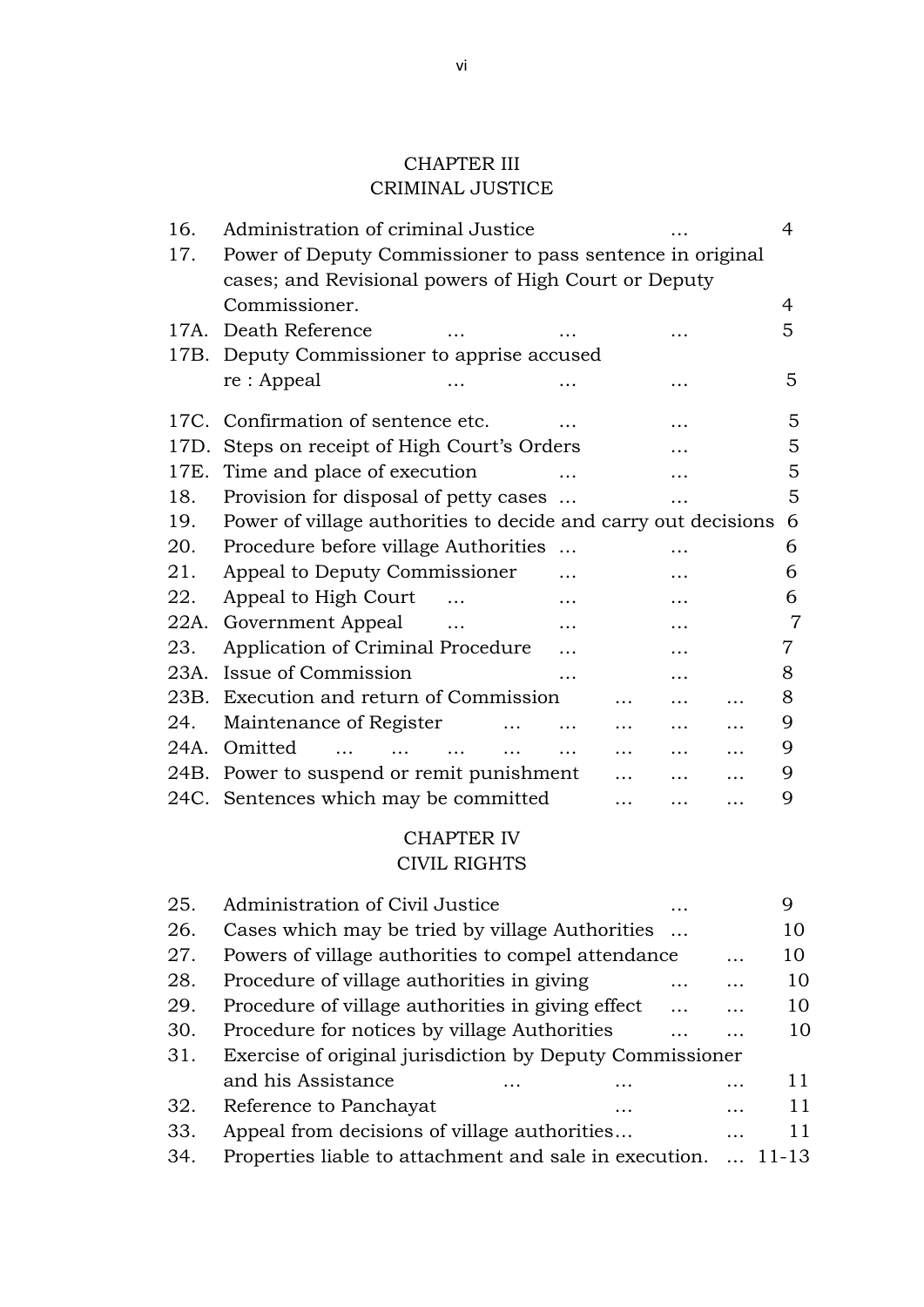| 35. | Detention for debt.                                 | $\cdots$ | .        | 13        |
|-----|-----------------------------------------------------|----------|----------|-----------|
|     | 36A. Appeal and Revision.                           | $\cdots$ | $\cdots$ | $13 - 14$ |
|     | 36B. Security for costs of appeal                   | $\cdots$ | $\cdots$ | 14        |
|     | 37. Application of C.P.C.                           | $\cdots$ | .        | 14        |
|     | $\begin{bmatrix} 38. \\ 38A. \end{bmatrix}$ Omitted |          |          | 14        |
| 39. | Examination of witnesses                            | $\cdots$ | $\cdots$ | 14        |
| 40. | Maintenance of Register                             | $\cdots$ | $\cdots$ | 14        |
| 41. | Application of Limitation Act.                      |          | $\cdots$ | 14        |

# PART II

# THE KHASI SYIEMSHIPS (ADMINISTRATION OF JUSTICE) ORDER, 1950 CHAPTER I

#### GENERAL

| Notification                 | $\cdots$ | $\cdots$ | 15 |
|------------------------------|----------|----------|----|
| 1. Short title, commencement | $\cdots$ | $\cdots$ | 15 |
| 1A. Definition<br>$\cdots$   | $\cdots$ | $\cdots$ | 15 |

#### CHAPTER II

## CRIMINAL JUSTICE

| 2.   | Administration of criminal Justice                   |   |   | 15 |
|------|------------------------------------------------------|---|---|----|
| 3.   | Application                                          |   |   | 15 |
| 4.   | Power of Deputy Commissioner etc, and his Assistants |   |   | 16 |
| 5.   | Death References                                     |   |   | 16 |
| 6.   | Accused to be informed re: Appeal                    |   |   | 16 |
| 7.   | Steps on receipt of High Courts orders               |   |   | 16 |
| 8.   | Time and place of execution                          |   |   | 16 |
| 9.   | Appeal from conviction passed by Assistant to Deputy |   |   | 16 |
|      | Commissioner or by Syiem.                            |   |   |    |
| 10.  | Appeal to High Court                                 |   |   | 17 |
| 11.  | Government Appeal.                                   |   |   | 17 |
| 12.  | Power of Appellate Court in disposal                 |   |   | 17 |
| 13.  | Revision                                             |   |   | 17 |
| 14.  | Application of Criminal Procedure                    | . |   | 18 |
| 14A. | Issue of Commission                                  | . |   | 18 |
| 14B. | Return of Commission                                 | . |   | 18 |
| 15.  | Provision for appearance of an Advocate              | . | . | 19 |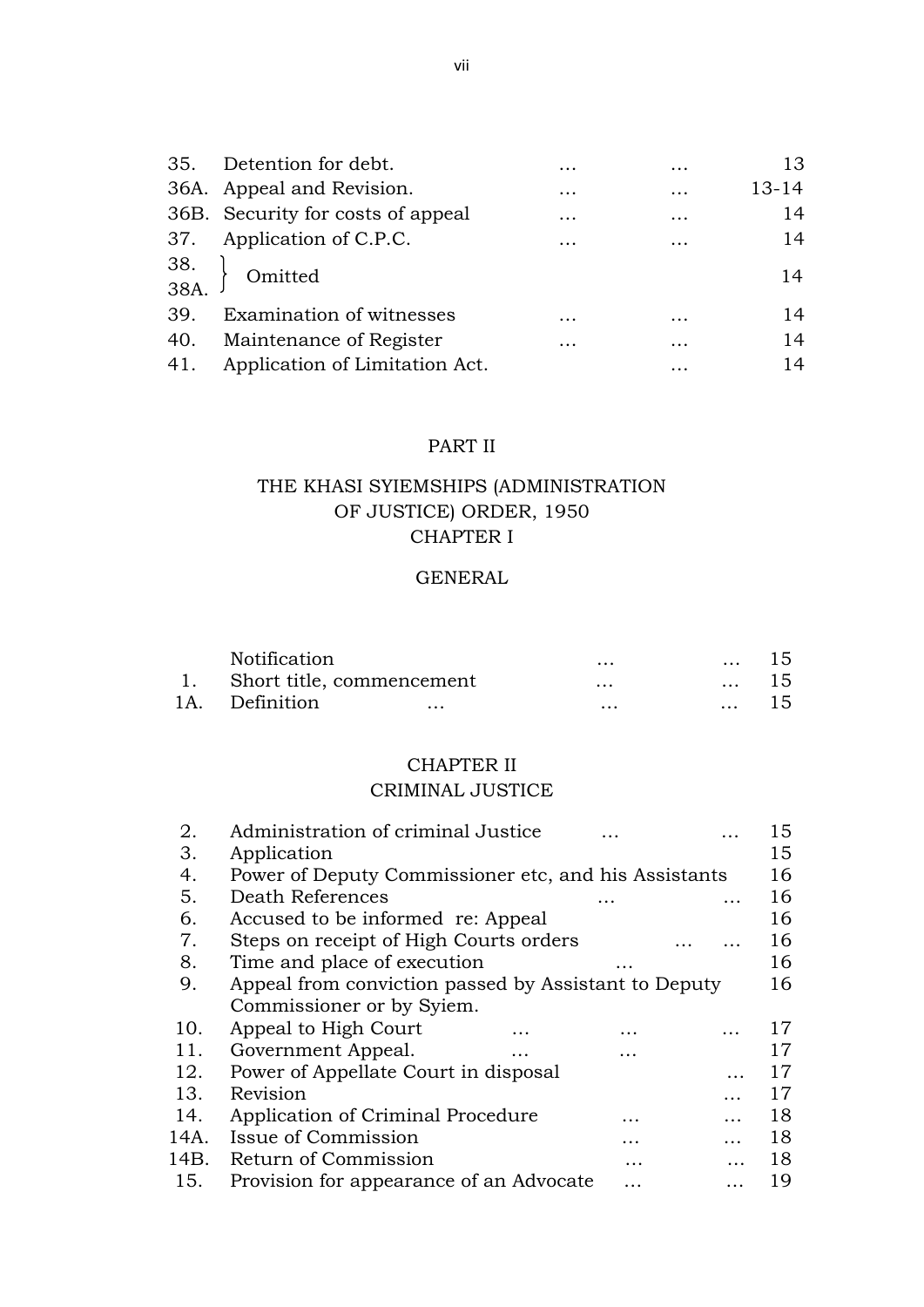# CHAPTER III SPECIAL PROVISION AS TO THE COURT OF SYIEM

| 16. | Definition of Court of Syiem and its Jurisdiction | 19. |
|-----|---------------------------------------------------|-----|
|     | Maintenance of Registers                          |     |

# CHPATER IV

# CIVIL JUSTICE

| 18. | Authorities of Civil Justice                           |           | . | 20        |
|-----|--------------------------------------------------------|-----------|---|-----------|
| 19. | Jurisdiction of Syiem's Court                          | .         |   | 20        |
| 20. | Jurisdiction in non-Khasi cases                        | .         | . | 20        |
| 21. | Exercise of original Jurisdiction                      | .         | . | 20        |
| 22. | Reference to Panchayat                                 | .         | . | 20        |
| 23. | Principles for adjudication                            | .         |   | 20        |
| 24. | Appellate Court                                        |           | . | 20        |
| 25. | Power of Deputy Commissioner etc. in disposing of an   |           |   | 21        |
|     | appeal.                                                |           |   |           |
| 26. | Appeal to High Court                                   | .         | . | 21        |
| 27. | Revisional power of High Court                         | .         | . | 21        |
| 28. | Security for costs of appeal                           | .         |   | 21        |
| 29. | Application of C.P.C.                                  | .         |   | 21        |
| 30. | Execution of decree                                    |           | . | 21        |
| 31. | Properties liable to attachment and sale in execution. |           |   | $21 - 23$ |
| 32. | Detention of Debtor                                    |           |   | 23        |
| 33. | Provision for appearance of Advocate                   |           |   | $23 - 24$ |
| 34. | Application of Indian Limitation Act                   | $\ddotsc$ |   | 24        |
| 35. | Maintenance of Registers                               | .         | . | 24        |
|     |                                                        |           |   |           |

#### CHAPTER V

| 36. | Cancellation and Savings |  | $24 - 26$ |
|-----|--------------------------|--|-----------|
|     |                          |  |           |

#### PART III

# THE UNITED KHASI-JAINTIA HILLS AUTONOMOUS DISTRICT (ADMINISTRATION OF JUSTICE) RULES, 1953.

#### CHAPTER I

|                   | 1. Short title, extent and commencement | $\cdots$ | 26    |
|-------------------|-----------------------------------------|----------|-------|
| 2. Definitions    | $\cdots$                                | $\cdots$ | 26    |
| 3. Interpretation | $\cdots$                                | $\cdots$ | 26-29 |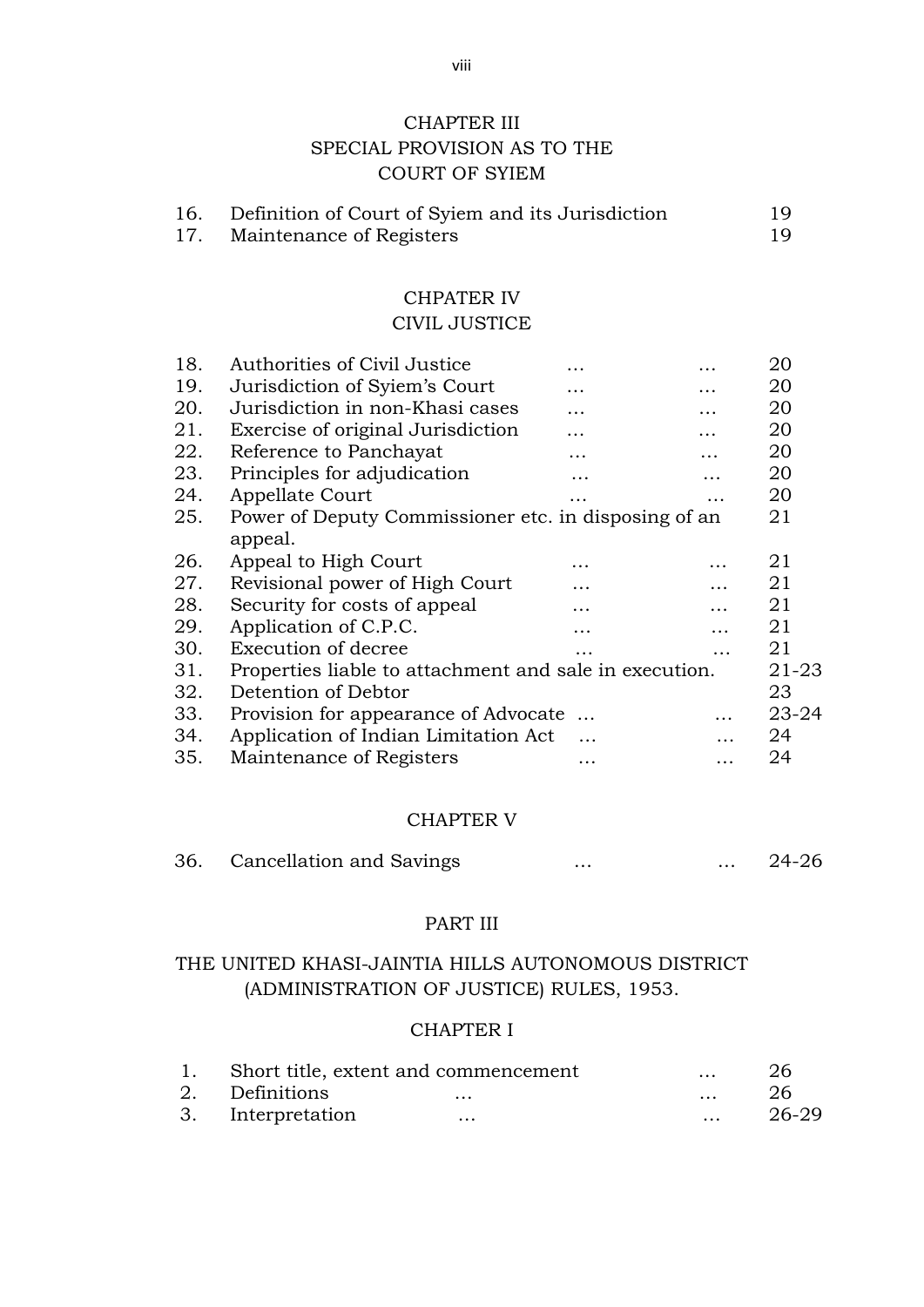# CHAPTER II

# CONSTITUTION OF COURTS

| 4.             | Classes of Courts<br>$\cdots$                 | $\cdot\cdot\cdot$ | 29    |
|----------------|-----------------------------------------------|-------------------|-------|
| -5.            | Constitution of Village Court                 | $\ddotsc$         | 29-30 |
| 6.             | Quorum and Jurisdiction of the Village Court. |                   | 30    |
| 7 <sub>1</sub> | Subordinate Court                             | $\ddotsc$         | 31    |
| . 8.           | Jurisdiction of Subordinate Courts            | $\cdots$          | 32    |
| 9.             | Constitution of District Council Court        | .                 | 32    |
| 10.            | Venue of District Council Courts              |                   | 32    |

# CHAPTER III

# POWER OF COURTS

| 11. | Suits and cases to be tried by Village Courts.             | 33    |
|-----|------------------------------------------------------------|-------|
| 12. | Power of Village Courts to pass sentence in Criminal       | 33    |
|     | Cases and to award costs in Civil Cases.                   |       |
| 13. | Power of Village Courts to order attendance of the         |       |
|     | accused and the witnesses                                  | 33-34 |
| 14. | Realisation of fines imposed under rule 13                 | 34    |
| 15. | Village Courts to refer certain cases to competent Court   | 34    |
| 16. | Appeals to Subordinate District Council Court and          | 34    |
|     | Additional Subordinate District Council Courts             |       |
| 17. | Investment of Courts with Powers                           | 34    |
| 18. | Subordinate District Council Court to try Civil suits and  |       |
|     | criminal cases                                             | 34-35 |
| 19. | Additional Subordinate District Council Court to try civil | 35    |
|     | suits.                                                     |       |
| 20. | Additional Subordinate District Council Court to try       | 35    |
|     | criminal cases.                                            |       |
| 21. | Courts not competent to try suits and cases in respect of  |       |
|     | certain offences                                           | 35-36 |
| 22. | Court of Deputy Commissioner and his Assistants to try     |       |
|     | suits and cases excepted under rule 21                     | 36    |
| 23. | Security for keeping peace on conviction<br>$\cdots$       | 36    |
| 24. | Court to refer all cases involving breach of peace,        |       |
|     | seditions matter, etc. to Deputy Commissioner.             | 36-37 |
| 25. | Court to refer all urgent cases of nuisance or             |       |
|     | apprehended danger to Deputy Commissioner                  | 37-38 |
| 26. | Procedure where dispute concerning land, etc., is likely   |       |
|     | to cause breach of peace                                   | 38    |
| 27. | Court to pas sentence authorised by law                    | 38    |
| 28. | Appeal to District Council Court                           | 38    |
| 29. | District Council Court to be a Court of Appeal             | 38    |
| 30. | District Council Court may direct Subordinate Court to     |       |
|     | try civil suit not otherwise triable by it or may try the  |       |
|     | same itself.                                               | 38    |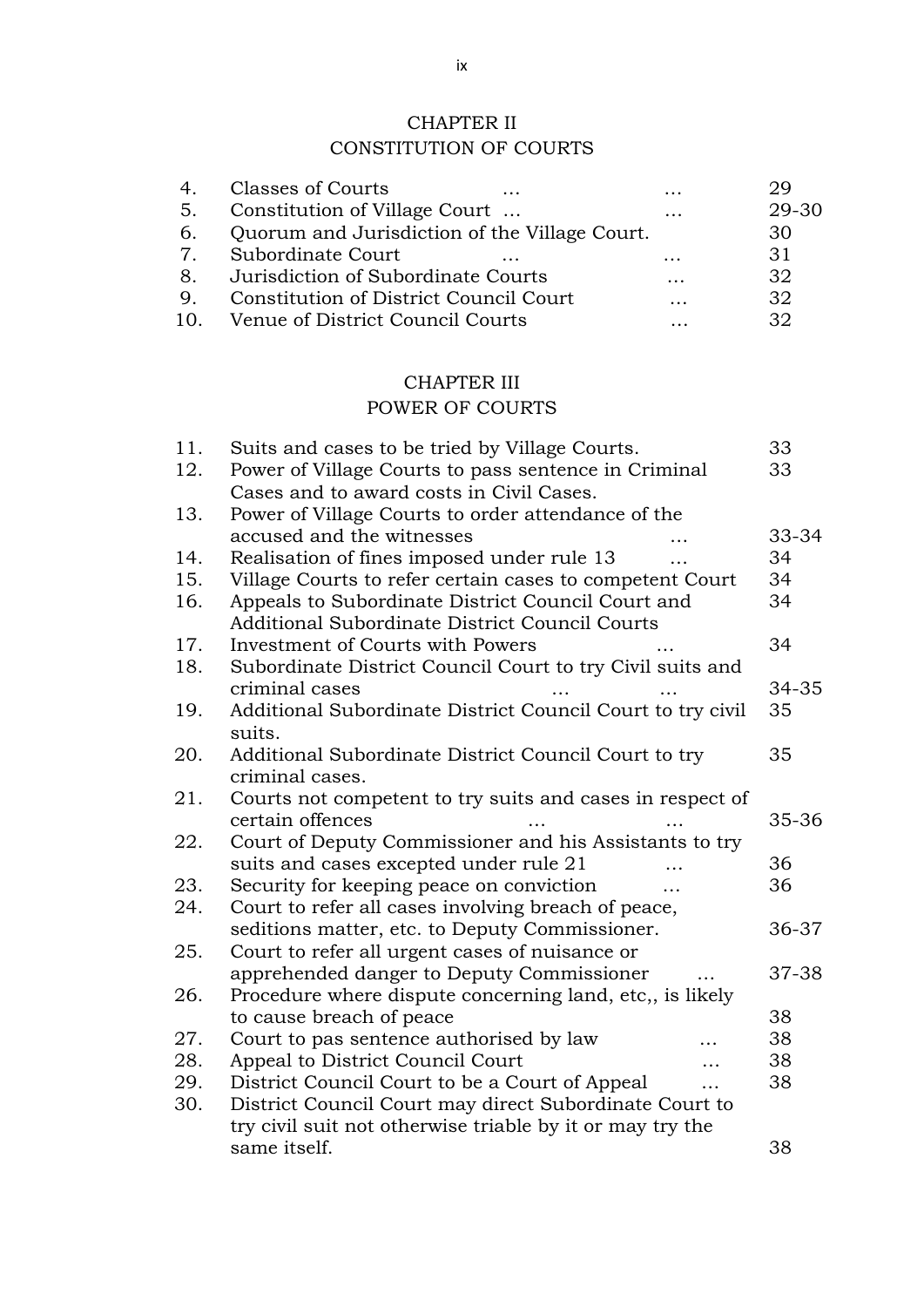| 31. | Court to pass orders on appeal authorised by law, and      |    |
|-----|------------------------------------------------------------|----|
|     | Revisional power of District Council Court.                | 39 |
| 32. | District Council Court may transfer case or itself try it. | 39 |
| 33. | Power of Court to release certain offenders on probation   |    |
|     | of good conduct instead of sentencing to punishment.       | 40 |
| 34. | Power of District Council Court to dispose of proceedings  |    |
|     | submitted to it.                                           | 41 |
| 35. | Provision of offender falling to observe conditions of his |    |
|     | recognizance.                                              | 41 |
| 36. | Condition as to abode of offender                          | 41 |
| 37. | Appeal against acquittal in criminal cases                 | 41 |

# CHAPTER IV

# PROCEDURE

# Village Courts.

| 38. | Village Court to try suits and cases in accordance with |   |           |
|-----|---------------------------------------------------------|---|-----------|
|     | customary law.                                          |   |           |
| 39. | Procedure for decision                                  |   | 42        |
| 40. | Verbal notice to parties and time limit of such notice. |   | 42        |
| 41. | Recording of proceedings                                |   | 42        |
| 42. | Order of attachment of property by village              | . | $42 - 43$ |
| 43. | Procedure in criminal cases                             |   | 43        |
| 44. | Maintenance of Registers by Courts                      | . | 44        |
| 45. | Court for adjudicate according to law, justice, etc     |   | 44        |
| 46. | Deposit of expenses by appellant in Civil Suits         |   | 44        |
| 47. | Procedure in Civil Cases<br>.                           | . | 44        |
| 48. | Transfer of Decree<br>.                                 | . | 44        |
| 49. | No Imprisonment for debt<br>$\ddotsc$                   | . | 44        |
| 50. | Legal Practitioner to appear in cases                   | . | 45        |
| 51. | Commissioner for examination of witnesses               |   | 45        |
|     |                                                         |   |           |

# CHAPTER V

# EXECUTION OF SENTENCES AND DECREES ORDERS, EXECUTION

| 52. | Provision for realization of fines and other moneys    |    |  |
|-----|--------------------------------------------------------|----|--|
|     | ordered by Village Court<br>$\cdot\cdot\cdot$          | 46 |  |
| 53. | Procedure for execution of sentence, order and decrees |    |  |
|     | passed by Court.<br>$\ddotsc$                          | 46 |  |
| 54. | Attachment of property of person absconding            | 47 |  |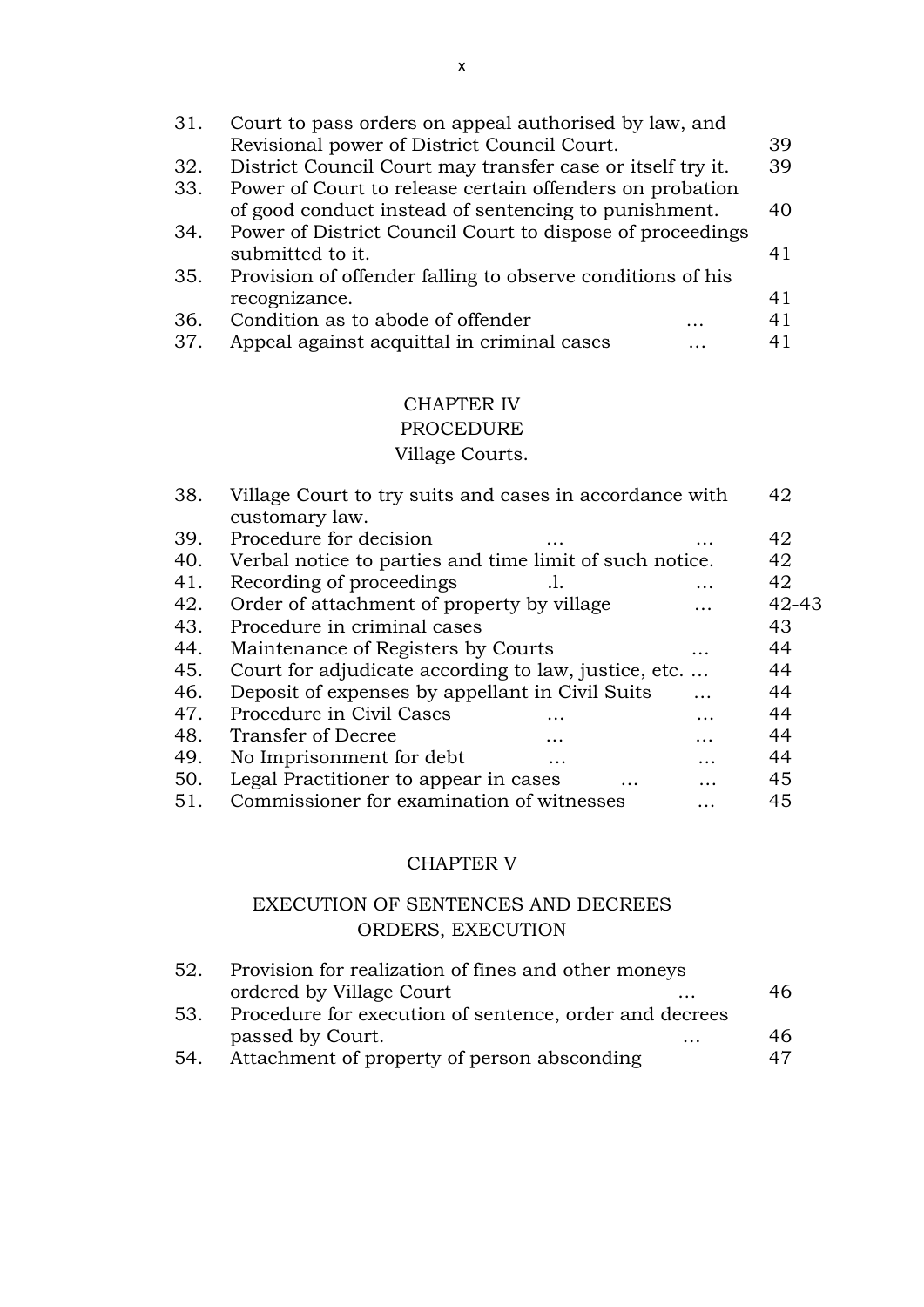#### ATTACHMENT OF PROPERTY

| 55. | Procedure for attachment of property belonging to          |          |                   |       |
|-----|------------------------------------------------------------|----------|-------------------|-------|
|     | judgement debtor                                           |          |                   | 47-48 |
| 56. | Criminal lunatic                                           | $\cdots$ | $\cdot\cdot\cdot$ | 49    |
| 57. | Preceding or judicial Officer not to try cases in which he |          |                   |       |
|     | is party                                                   | $\cdots$ | $\cdot\cdot\cdot$ | 49    |
| 58. | Repeal and Savings                                         | $\cdots$ | $\ddotsc$         | 49-55 |

# PART IV

# RULES FOR THE ADMINISTRATION OF JUSTICE AND POLICE IN THE GARO HILLS DISTRICT

# CHAPTER I

#### GENERAL

| 1.  | Authorities of Administration                            |   |   | 56    |
|-----|----------------------------------------------------------|---|---|-------|
| 1A. | Power of Governor to appoint Additional Deputy           |   |   |       |
|     | Commissioner.                                            |   |   | 57    |
| 1B. | Power of High Court to transfer original cases           |   |   | 57    |
| 2.  | Police of Garo Hills                                     |   |   | 57    |
| 2A. | Rural Police, how deemed                                 |   | . | 57    |
| 3.  | Control of Police                                        |   | . | 57    |
| 4.  | Appeal from Orders and Village Authorities               |   | . | 57    |
| 5.  | Rules of Police                                          |   | . | 58    |
| 6.  | Function of regular police                               |   | . | 58    |
| 7.  | Ordinary duties of police                                | . | . | 58    |
| 8.  | Duties of Village Authorities                            |   | . | 58    |
| 9.  | Arrest and Report of Criminals                           |   | . | 58    |
| 10. | Jurisdiction to arrest                                   |   |   | 59    |
| 11. | Crimes beyond judicial power of Laskar                   |   |   | 59    |
| 12. | Arrest from place beyond jurisdiction                    |   |   | 59    |
| 13. | Laskars to apply to Authorities when they feel unable to |   |   |       |
|     | arrest.                                                  |   |   | 59    |
| 14. | Inhabitants to aid Police                                |   |   | 59-60 |
|     |                                                          |   |   |       |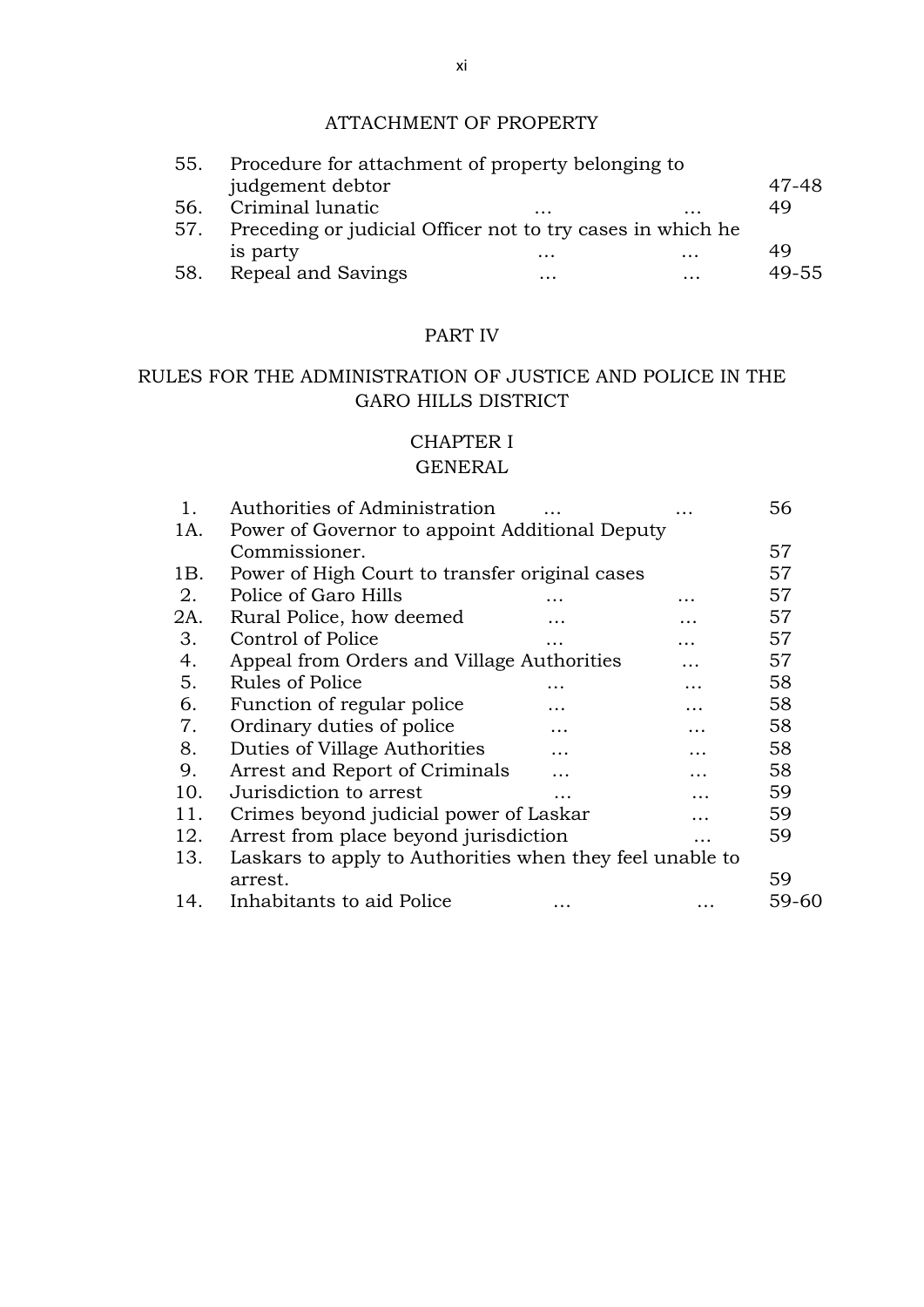# CHAPTER II

# CRIMINAL JUSTICE

|                               |           |                                                                                                                                                                                                                                        | 60                                                                                                                                                               |
|-------------------------------|-----------|----------------------------------------------------------------------------------------------------------------------------------------------------------------------------------------------------------------------------------------|------------------------------------------------------------------------------------------------------------------------------------------------------------------|
| Powers of Trial               |           |                                                                                                                                                                                                                                        | 60                                                                                                                                                               |
| Death Reference               |           |                                                                                                                                                                                                                                        | 60                                                                                                                                                               |
|                               |           |                                                                                                                                                                                                                                        | 60                                                                                                                                                               |
| Confirmation of sentence etc. |           |                                                                                                                                                                                                                                        | 60-61                                                                                                                                                            |
|                               |           |                                                                                                                                                                                                                                        | 61                                                                                                                                                               |
| Time and place of execution   |           | .                                                                                                                                                                                                                                      | 61                                                                                                                                                               |
| Fine and imprisonment         |           |                                                                                                                                                                                                                                        | 61                                                                                                                                                               |
|                               |           |                                                                                                                                                                                                                                        | 61-62                                                                                                                                                            |
|                               |           |                                                                                                                                                                                                                                        | 62                                                                                                                                                               |
| Procedures before Laskars     |           |                                                                                                                                                                                                                                        | 62                                                                                                                                                               |
|                               | $\ddotsc$ |                                                                                                                                                                                                                                        | 62                                                                                                                                                               |
|                               |           |                                                                                                                                                                                                                                        | 62                                                                                                                                                               |
| Government of Appeal          |           |                                                                                                                                                                                                                                        | 63                                                                                                                                                               |
| Issue of Commission           |           |                                                                                                                                                                                                                                        | 63                                                                                                                                                               |
| Return of Commission          | $\ddotsc$ | .                                                                                                                                                                                                                                      | 63                                                                                                                                                               |
|                               | $\ddotsc$ |                                                                                                                                                                                                                                        | 63-64                                                                                                                                                            |
|                               |           |                                                                                                                                                                                                                                        | 65                                                                                                                                                               |
| Commutation of sentence       |           | .                                                                                                                                                                                                                                      | 65                                                                                                                                                               |
|                               |           | Administration of Criminal Justice<br>Steps on receipt of High Court's orders<br>Provision for disposal of petty cases<br>Appeal to Deputy Commissioners<br>Application of Criminal Procedure<br>Suspension of remission of punishment | Deputy Commissioner to apprise accused re: Appeals.<br>Power of Laskar to decide and carry out decisions<br>Provision for Appeal to High Court and for Revision. |

# CHAPTER IV

# CIVIL RULES

| 24.  | Authority of Civil Justice                   | . | .        | 65    |
|------|----------------------------------------------|---|----------|-------|
| 25.  | Power of Laskars                             | . | .        | 65    |
| 26.  | Laskars' Power to compel                     | . | .        | 65    |
| 27.  | Proceedings before Laskar                    |   |          | 65-66 |
| 28.  | Laskars' Power to carry out decision         |   | .        | 66    |
| 29.  | Procedure for notices by Laskar              |   | .        | 66    |
| 30.  | Power of the Deputy Commissioner to exercise |   |          |       |
|      | Original Jurisdiction                        | . | .        | 66    |
| 31.  | Reference to Panchayat                       | . | .        | 66    |
| 32.  | Appeal from decision of Laskar               | . | .        | 66-67 |
| 33.  | Exemption from attachment                    | . |          | 67    |
| 34.  | Detention for debt                           | . | .        | 67    |
| 35.  | Appeal for revision                          | . | .        | 67    |
| 35A. | Security for costs of Appeal                 | . | .        | 67    |
| 36.  | Application of C.P.C.                        | . | $\cdots$ | 68    |
| 37.  | Omitted                                      | . | .        | 68    |
| 38.  | Examinations of witnesses                    | . |          | 68    |
| 39.  | Application of Limitation Act                |   |          | 68    |
|      |                                              |   |          |       |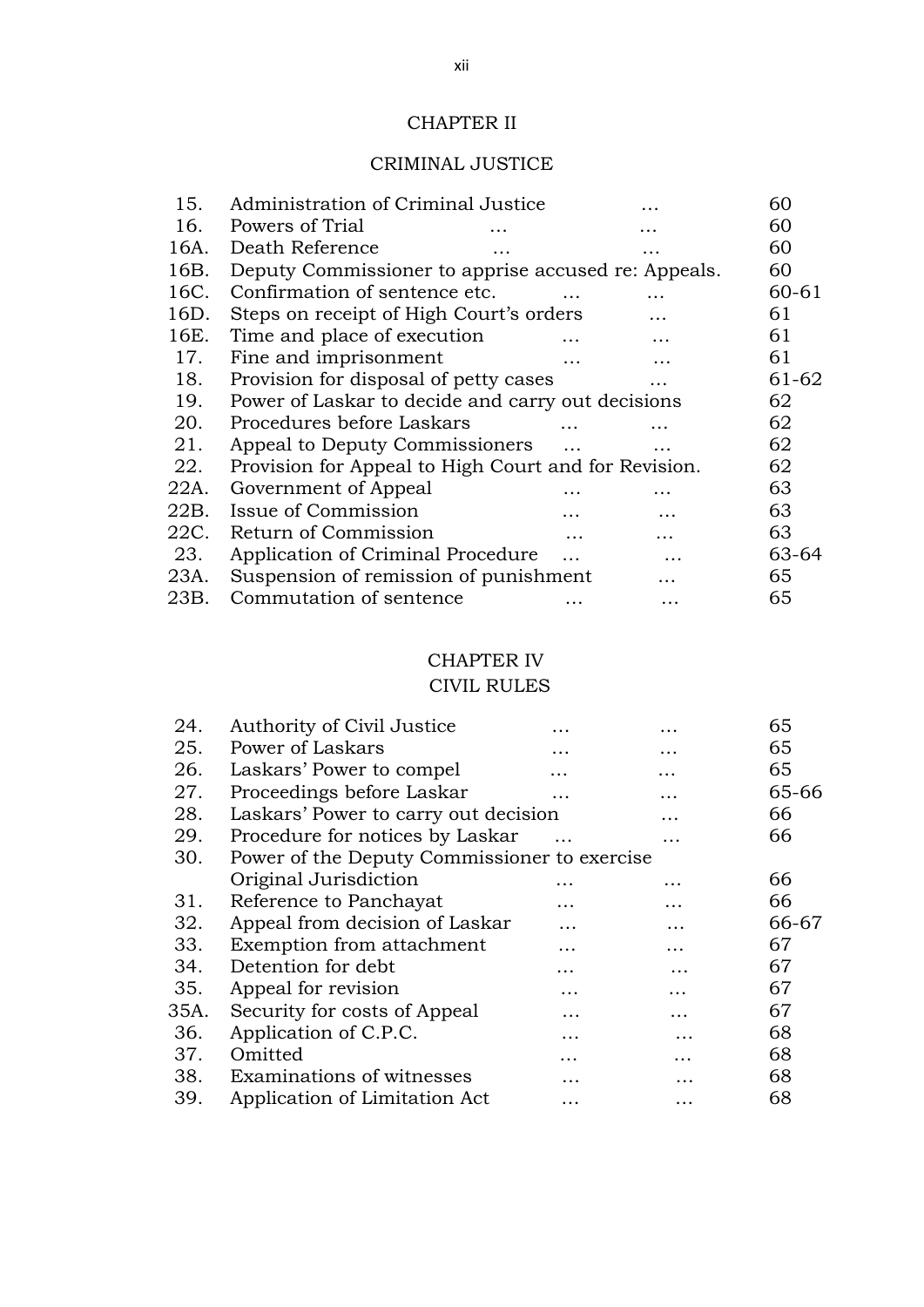# ASSAM ACT XXII OF 1957 THE ASSAM AUTONOMOUS DISTRICT ADMINISTRATION OF JUSTICE (MISCELLANEOUS PROVISIONS) ACT,1957

| Short, title. Extent and commencement |   | $\ddotsc$ | 69 |
|---------------------------------------|---|-----------|----|
| Transfer of certain cases             | . |           | 69 |

#### PART V

# THE GARO HILLS AUTONOMOUS DISTRICT (ADMINISTRATION OF JUSTICE) RULES, 1953.

#### CHAPTER I

#### Preliminary.

| 1. Short title, extend and commencement |          | 70.      |          |       |
|-----------------------------------------|----------|----------|----------|-------|
| 2. Definitions                          | $\cdots$ | $\cdots$ | $\cdots$ | 70-71 |
| 3. Interpretation                       | $\cdots$ | $\cdots$ | $\cdots$ |       |

#### CHAPTER II

# CONSTITUTION OF VILLAGE COUNCILS

| 4.  | Constitution of Village Councils           |           | .         | 72    |
|-----|--------------------------------------------|-----------|-----------|-------|
| -5. | <b>Classes of Courts</b><br>.              |           | .         | 73    |
| 6.  | Village Court<br>$\cdots$                  | $\ddotsc$ | $\cdots$  | 73-74 |
| 7.  | Subordinate Court                          |           | $\cdots$  | 74-75 |
| 8.  | Provision for Additional Subordinate Court |           | .         | 75    |
| 9.  | Service of Judicial Officers               |           | $\ddotsc$ | 75    |
| 10. | District Council Court                     | .         | $\ddotsc$ | 75    |
| 11. | Appointment of Judicial Officer            | .         | .         | 75    |
| 12. | Venue of Court<br>$\cdots$                 |           | .         | 76    |
| 13. | Service condition of Judicial Officer      |           |           | 76    |

# CHAPTER IV POWERS OF COURTS

| 14. Jurisdiction of Village Courts             | $\cdots$ | $\cdots$            | 76.   |
|------------------------------------------------|----------|---------------------|-------|
| 15. Powers of Village Court                    | $\cdots$ | $\cdot \cdot \cdot$ | 76-77 |
| 16. Power of Village Court to order attendance |          |                     | 77    |
| 17. Realisation of fine or payment             |          |                     | -77   |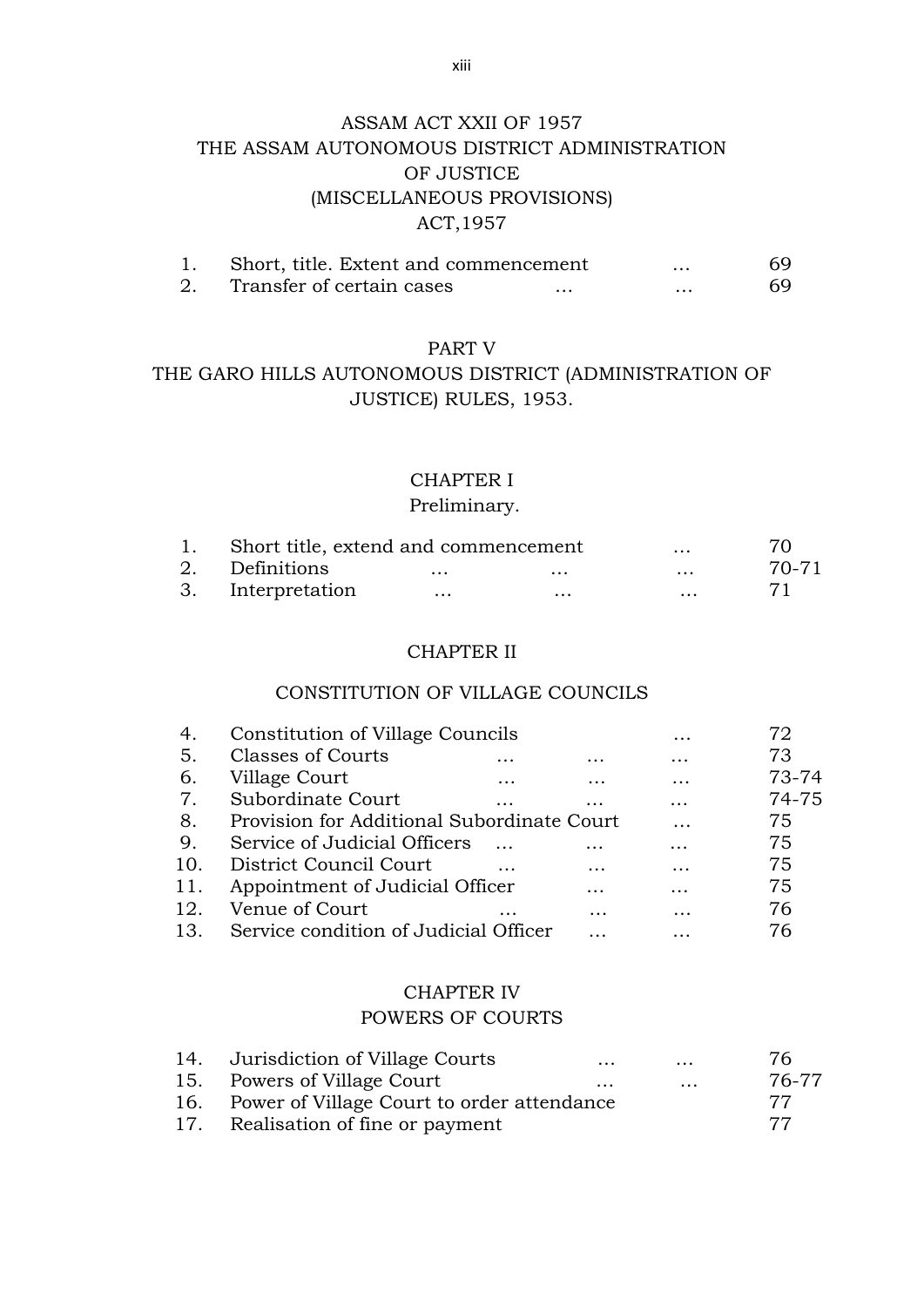| 18. | Reference to Competent Court to order attendance    |          |          |          | 77    |
|-----|-----------------------------------------------------|----------|----------|----------|-------|
| 19. | Appeal from orders of Village Court                 |          |          |          | 77    |
| 20. | Power of Subordinate Court                          |          | $\ddots$ | $\cdots$ | 77    |
| 21. | Original Jurisdiction of Subordinate Courts         |          |          |          | 78    |
| 22. | Limit of Jurisdiction of Subordinate Court          |          |          |          | 78    |
| 23. | Cases beyond competence of Subordinate Court        |          |          |          | 78-79 |
| 24. | Powers of existing Courts                           |          |          | .        | 79    |
| 25. | Reference to Deputy Commissioner                    |          |          | .        | 79-80 |
| 26. | Reference to Chief Executive Member                 |          |          | .        | 80-81 |
| 27. | Reference to Chief Executive Member                 |          |          | .        | 81    |
| 28. | Reference to Deputy Commissioner                    |          |          | .        | 81    |
| 29. | Power to pass sentence                              |          |          |          | 81    |
| 30. | Appeal from decision of Subordinate Court           |          |          |          | 81-82 |
| 31. | Jurisdiction of District Council Court              |          |          | .        | 81    |
| 32. | Appellate and Revisional powers of District Council |          |          |          |       |
|     | Court.                                              |          |          |          | 82    |
| 33. | Transfer of cases                                   | $\cdots$ |          | .        | 82-83 |
| 34. | Provision for release of offender                   |          | $\cdots$ |          | 83-84 |
| 35. | Passing of sentence or orders on reference          |          |          |          | 83-84 |
| 36. | Warrant against offender                            |          |          | .        | 84    |
| 37. | Place of offender                                   | .        |          | .        | 84    |
| 38. | Government appeal                                   | $\cdots$ | .        | .        | 85    |

#### CHAPTER V

# PROCEDURE

| 39.  | Trials in Village Court                       |           | .         | .        | 85    |
|------|-----------------------------------------------|-----------|-----------|----------|-------|
| 40.  | Procedure for decision                        | .         | .         | .        | 85    |
| 41.  | Notices of Village Court                      | $\ddotsc$ | .         | .        | 85    |
| 41A. | Power of Village Court to pass ex-parte order |           |           | .        | 86    |
| 41B. | Adjournment in Village Court                  |           |           | .        | 86    |
| 42.  | Proceedings of Village Court                  | $\cdots$  | .         | .        | 86    |
| 43.  | Power to carry out decision                   |           | .         | .        | 86    |
| 44.  | Application of Criminal Procedure             |           |           | .        | 86-87 |
| 45.  | Maintenance of Registers                      | .         | $\ddotsc$ | .        | 87    |
| 46.  | Adjudication of Civil cases                   | .         | .         | .        | 87-88 |
| 47.  | Deposit of expenses                           | .         |           | .        | 88    |
| 48.  | Application of C.P.C.                         | .         | .         | .        | 88    |
| 49.  | Transfer of Decree                            | $\cdots$  | .         | .        | 88    |
| 50.  | No imprisonment for debt                      | .         | .         | .        | 88    |
| 51.  | Legal practitioners                           | .         | .         | .        | 88    |
| 52.  | Appointment of Commissioner                   |           | .         | $\cdots$ | 88-89 |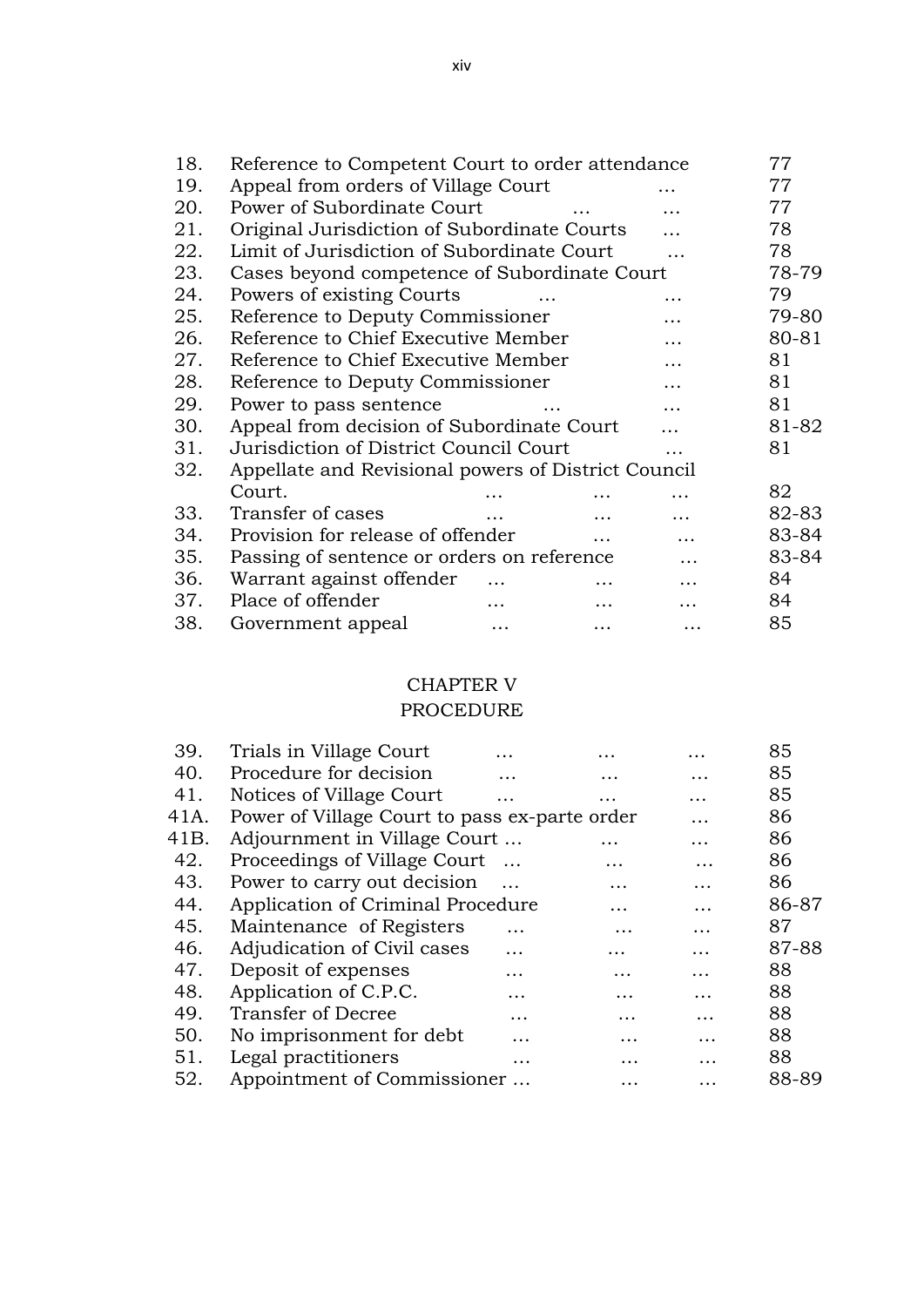#### CHAPTER VI

# EXECUTION OF SENTENCES, DECREES AND ORDERS EXECUTION.

| 53. Execution of decrees and orders   |                   | $\ddotsc$ | 89    |
|---------------------------------------|-------------------|-----------|-------|
| 54. Application of C.P.C. and Cr.P.C. |                   |           | 89-90 |
| 55. Property of absconder             | $\cdot\cdot\cdot$ | $\cdots$  | 90    |
| 56. Attachment of property            | $\cdots$          | $\cdots$  | 90    |
| 57. Detention of Lunatic              | $\cdots$          | $\ddotsc$ | 91    |
| 58. Bar to trial<br>$\cdots$          | $\cdots$          | $\cdots$  | 91    |
| 59. Repeal and Savings                |                   |           | 91-97 |

#### PART VI

# THE ASSAM HIGH COURT (JURISDICTION OVER DISTRICT COUNCIL COURTS) ORDERS, 1954

| 1. | Short title                   | $\cdots$ | $\cdots$  | $\cdots$  | 98     |
|----|-------------------------------|----------|-----------|-----------|--------|
| 2. | Definitions                   | $\cdots$ | $\cdots$  | $\cdots$  | 98     |
| 3. | Civil Appeal                  | $\cdots$ | $\ddotsc$ | $\cdots$  | 99     |
| 4. | Criminal Appeal               | .        | $\cdots$  | $\cdots$  | 99     |
| 5. | Appeal against Acquittal      |          | $\ddotsc$ | $\cdots$  | 99     |
| 6. | Revision                      | $\cdots$ | $\ddotsc$ | $\cdots$  | 99     |
| 7. | Transfer of cases and Appeals |          | $\cdots$  | $\ddotsc$ | 99-101 |
| 8. | Security deposits             | $\cdots$ | $\ddotsc$ | $\cdots$  | 101    |
| 9. | <b>Execution of Decree</b>    |          |           | $\ddotsc$ | 101    |
|    |                               |          |           |           |        |

#### APPENDIX

| 1. | Complaint in regard to offence U/S 153B, I.P.C.    |          |          |          | 102     |
|----|----------------------------------------------------|----------|----------|----------|---------|
| 2. | Supreme Court's full judgement in Civil Appeal No. |          |          |          |         |
|    | 659/57                                             | $\cdots$ | $\cdots$ | $\cdots$ | 103-105 |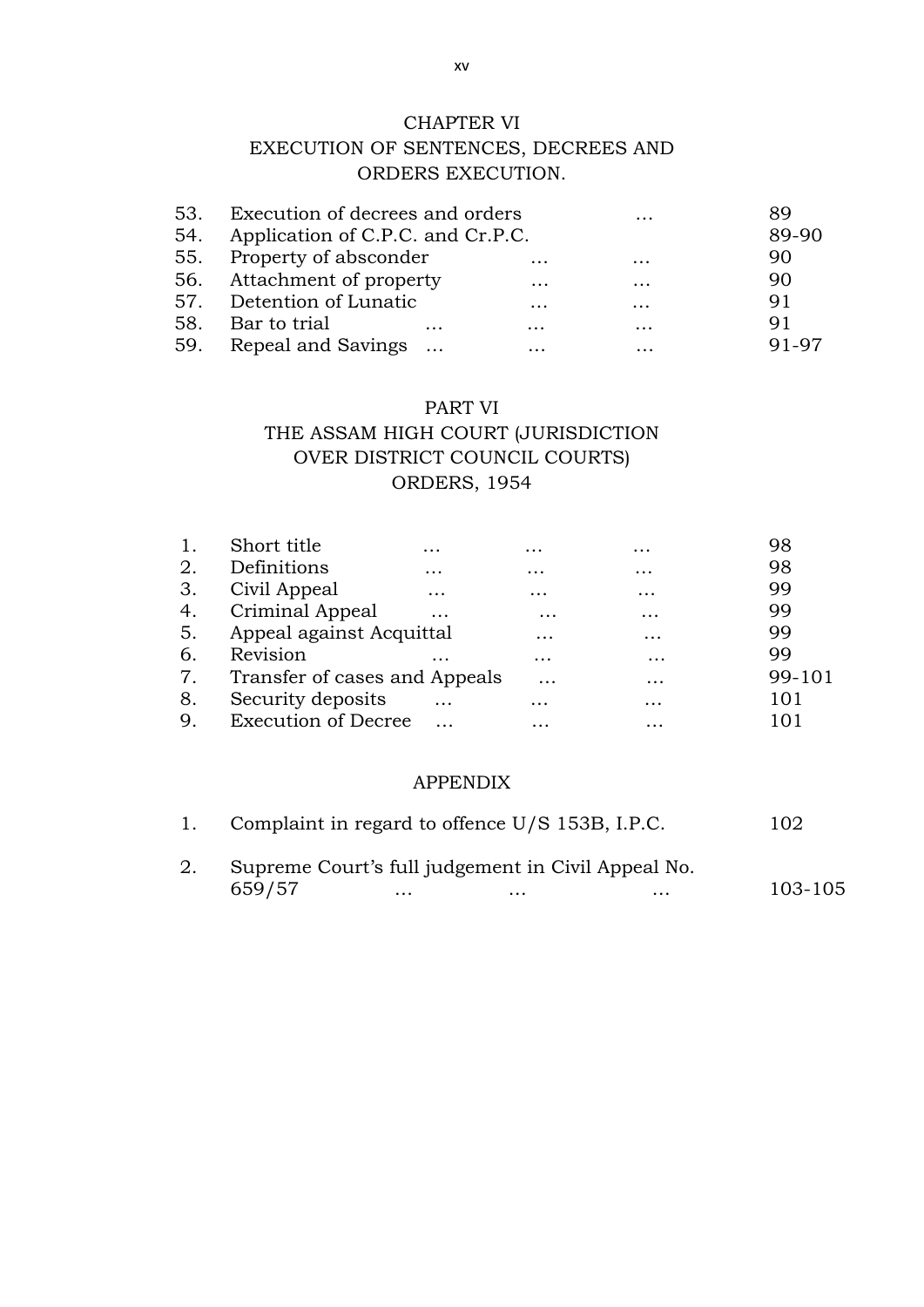# **TABLE OF CASES**

| 1.  | Bawiluta                       | Vs        | Kapchhunga               | I L R (1960) 12 Assam 306                     | 140,141     |
|-----|--------------------------------|-----------|--------------------------|-----------------------------------------------|-------------|
| 2.  | Bhagawati Devi                 | <b>Vs</b> | Uma Chatterjee           | A L R 1960 Assam 304                          | 15          |
| 3.  | Channing Sangma                | <b>Vs</b> | Singsan Sangma           | A L R 1953 Assam 215                          | 98          |
|     |                                |           |                          | ILR (1953) 5 Assam 105                        |             |
| 4.  | Dhan Bahadur Ghorti            | <b>Vs</b> | The State                | A I R 1953 Assam 61 1953 (1) Cri L            | 91          |
|     |                                |           |                          | J 495 ILR (1952)4 Assam 320                   |             |
| 5.  | Dhulichand Bothra & anr.       | Vs        | The State                | A I R 1971 A & N 14 1971 (1) Cri. L           | 94          |
|     |                                |           |                          | J 35 ALR 1970 A& N 14                         |             |
| 6.  | Forching Rava & ors            | Vs        | The State                | A I R 1952 Assam 3                            | 29          |
|     |                                |           |                          | 1952 (1) Cri LJ 104                           |             |
| 7.  | Ganeswar Hajong                | Vs        | Chariswari, Hajongani    | A I R 1955 N U C Assam 4185                   | 97          |
| 8.  | Giridharilal Surana            | Vs        | Mirzamal Agarwalla.      | A I R 1952 Assam 95                           | 9,32        |
| 9.  | Gurumayum Sakhigopal Sarma     | Vs        | K Onghi Anisija Devi.    | Supreme Court's Civil Appeal No.              | 23,145      |
|     |                                |           |                          | 659 of 1957 Not reported                      |             |
| 10. | Horiprosad Hajong              | Vs        | Dina Nath Koch           | A I R 1955 N U C (Assam) 4202                 | 98          |
| 11. | Jamadar Parameswardin Singh    | <b>Vs</b> | Smti. Bidya Devi         | A L R 1960 Assam 376 1962 (1) Cri<br>L.J. 132 | 87,116      |
| 12. | Jata Hadia                     | Vs        | Mylliem State & anr.     | A I R 1958 Assam 192                          | 21          |
| 13. | Jogendra Nath Banthao          | <b>Vs</b> | The State                | A I R 1962 Assam 62 1962 (1) Cri L            | 116         |
|     |                                |           |                          | J 560                                         |             |
| 14. | Ka Domai Pakma                 | Vs        | Ka Salam Rynjah          | A I R 1955 N U C (Assam) 2827                 | 1,21,22     |
| 15. | Ka Idis Mary Kharkongor        | <b>Vs</b> | Ka Theirit Lyngdoh       | ALR 1969 A & N 92                             | 22, 24, 142 |
| 16. | Ka Shanamal Jaid Syiem.        | Vs        | Ka Presimai Jaid Syiem   | A I R 1951 Assam 92                           | 34          |
|     |                                |           |                          | ILR (1950) 2 Assam 404                        |             |
| 17. | Ka Kbien Myrboh                | Vs        | U hum Singh              | ILR (1964)16 Assam 369                        | 29          |
| 18. | Lem Sangma                     | Vs        | Gansing Sangma           | A I R 1952 Assam 67                           | 98          |
| 19. | Mst. Bhudeshwari Kochini & anr | <b>Vs</b> | Mst. Premeswari Kochini. | Gau. High Court's                             | 98          |
|     |                                |           |                          | C Revn. No. 11 $(H)/69$ not                   |             |
|     |                                |           |                          | resported                                     |             |
| 20. | Mat. Barmani Kochini           | Vs        | Panchati Kochini         | A I R 1952 Assam 41                           | 97          |
| 21. | Mechok Mechik & anr            | <b>Vs</b> | Monje Mechik & anr.      | A I R 1953 Assam 106                          | 97          |
|     |                                |           |                          | ILR (1952) 4Assam 169                         |             |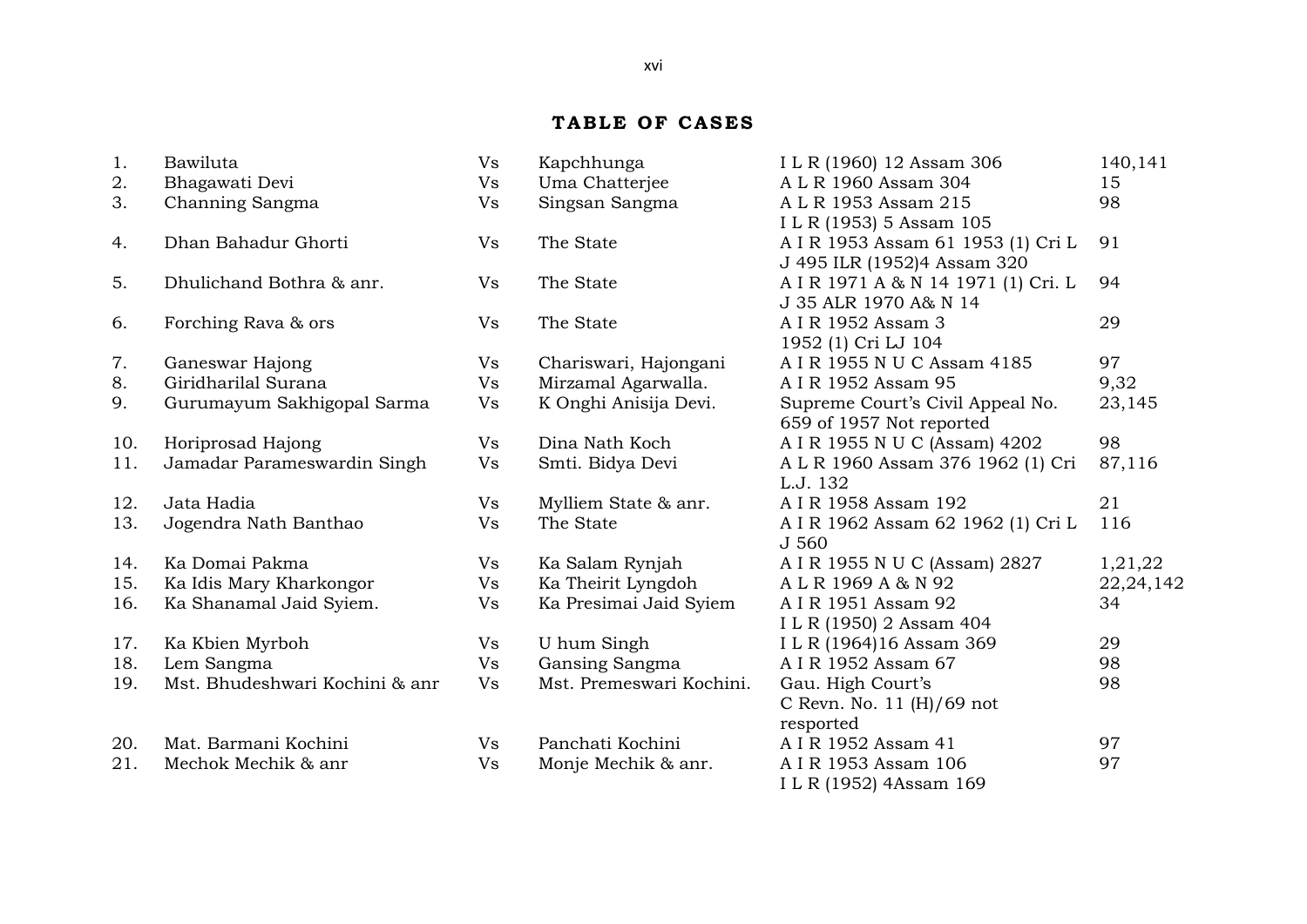| 22.<br>23. | Monmon Mechik<br>Monje Mechik & anr | Vs<br><b>Vs</b> | Nami Sangma & anr.<br>Mechok Mechik & anr.     | A I R 1955 N U C Assam 1303<br>A I R 1950 Assam 85                | 100<br>97      |
|------------|-------------------------------------|-----------------|------------------------------------------------|-------------------------------------------------------------------|----------------|
| 24.        | Mowu                                | Vs              | Superintendent, Nowgong<br>Special Jail & ors. | 1971 (1)Cri. LJ (Journal Part)<br>1971 (2) SC. Cr. R. 265.        | 12             |
| 25.        | Nirasingh Momin & ors.              | Vs              | Jengno Marak & ors                             | ALR 1971 A & N 110<br>1972 (1) Cri L J 68                         | 87,117         |
| 26.        | Pradip Chandra Barma                | Vs              | Deputy Commissioner of<br>Naga Hills & anr.    | 1952 (1) Cri L J 97                                               | $\overline{7}$ |
| 27.        | Rangalang G.S. & ors                | Vs              | Debardas Langthasa &<br>ors.                   | 1978 (2) Cri L J 1972                                             |                |
| 28.        | Rongseng Sangma                     | Vs              | The State of Assam                             | ALR 1971 A & N 115<br>1971 (2) Cri L J 1482                       | 90,91          |
| 29.        | Songje Mechik Nokma                 | Vs              | Chini Mechik                                   | ILR (1959) 11 Assam 387.                                          | 140            |
| 30.        | Sonaram Nokma                       | <b>Vs</b>       | Joran Nokma & anr.                             | A I R 1950 Assam 88.                                              | 97,101         |
| 31.        | Suresh Ch. Das                      | <b>Vs</b>       | The State of Assam                             | Assam and Nagaland in C Revision<br>No.8 $(H)/68$ , not reported. | 82,100         |
| 32.        | State of Nagaland                   | Vs              | Ratan Singh                                    | A I R 1967 SC 212<br>1967 (1) Cri L J 265                         | 12             |
| 33.        | Singdon Marak                       | Vs              | Nonel Mechik                                   | A I R 1954 Assam 61<br>I L R (1953) 5 Assam                       | 97<br>221      |
| 34.        | Sukriti Bala Dutta                  | Vs              | Hemanta Kumar Nag<br>Choudhary & anr.          | A I R 1957 Assam 153                                              | 15             |
| 35.        | Singme Sangma                       | Vs              | Khilje Sangma                                  | A I R 1969 A & N 22                                               | 102            |
| 36.        | Songdi Marak                        | <b>Vs</b>       | Januram Sangma                                 | Guwahati High Court's Cri. Revn<br>No.41/71, Not reported.        | 113            |
| 37.        | U Owing Sing                        | Vs              | Ka Nosibon Syiem                               | A I R 1956 Assam 129<br>ILR (1956) 8 Assam 89                     | 44             |
| 38.        | U Shan Manik & ors                  | Vs              | K Brie Nongrum & anr.                          | A I R 1970 A & N 130.<br>1970 (2) Cri, L.J. 1959.                 | 6,55           |
| 39.        | U John Manik Syiem                  | Vs              | Rose Mohan Roy Myntry                          | A I R 1963 Assam 31<br>1963 (1) Cri L J 417.                      | 6,55           |
| 40.        | U Shondro Lyngkhoi                  | Vs              | U Keni Pyrtuh Nongbsap                         | A I R 1970 A & N 275                                              | 7,13           |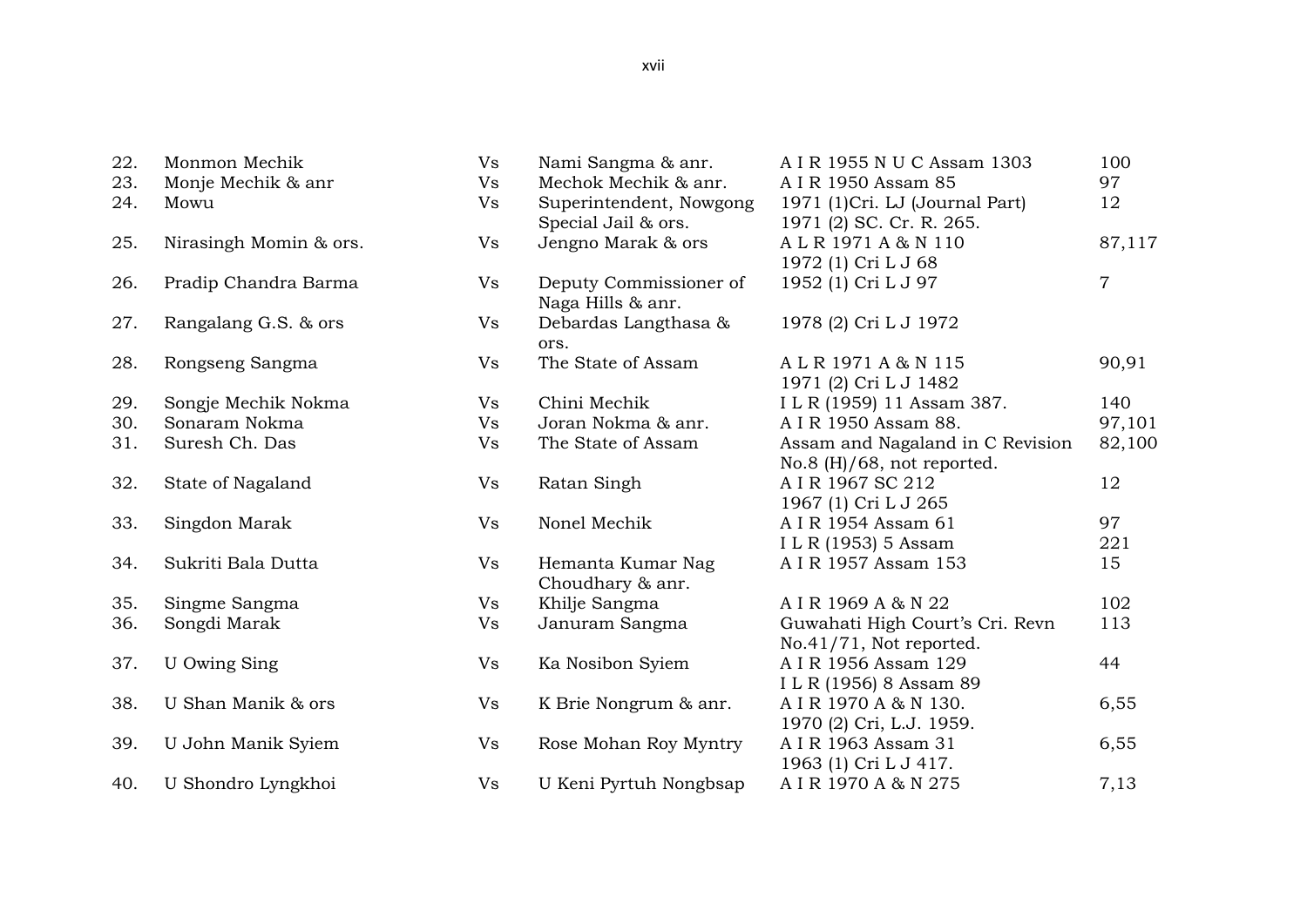| 41. | U Hasaia Poshna & anr      | Vs | U Kill Dhur & anr                         | A I R 1972 Gau 86                          | 24     |
|-----|----------------------------|----|-------------------------------------------|--------------------------------------------|--------|
| 42. | U Bestonjoy Roy & ors      | Vs | U Kendro & ors                            | A I R 1955 N U C<br>(Assam) 3309.          | 32     |
| 43. | U Kino Kharbangar          | Vs | U Kyron                                   | I L R (1952)4 Assam                        | 445,35 |
| 44. | U Mitian Matang & ors      | Vs | Ka Jesi & anr                             | A I R 1953 Assam                           | 142,36 |
|     |                            |    |                                           | ILR (1952) 4 Assam                         | 258    |
| 45. | U Kino Kharbangar          | Vs | U Kyron & ors                             | A I R 1953 Assam                           | 207,39 |
| 46. | U Mania Slong              | Vs | C.E.M. District<br>Council U.K. & J.Hills | I L R 1955 (7) Assam                       | 550,46 |
| 47. | U Debilar Puden            | Vs | C.E.M. District<br>Council U.K. & J.Hills | I L R (1957) 9 Assam                       | 164,48 |
| 48. | U Bithfang Malngiang & ors | Vs | The State of Assam                        | AIR 1965 A & N 51 1965<br>(2) Cri. L J 72. | 55,60  |
| 49. | U Ram Lato                 | Vs | The State                                 | I L R (1955) 7 Assam 226                   | 66     |
| 50. | U Worshan Kharmawphlang    | Vs | Ka Jallyni                                | A I R 1955 N U C (Assam)                   |        |
|     |                            |    | Kharmawphlang.                            | 4186                                       | 18,22  |
| 51. | UF Syiem & ors.            | Vs | Lebanon Kharkongor &                      | A I R 1963 Assam 38                        | 6,55   |
|     |                            |    | anr.                                      | 1963 (1) Cri. L J 565                      |        |
| 52. | U Hondrumuni Kharkongor.   | Vs | Ka Myrhia                                 | I L R (1950) 2 Assam 200                   | 21     |
|     |                            |    |                                           | AIR 1953 Assam 92                          |        |
| 53. | U Shondro Lyngkhoi & ors.  | Vs | K Phiwer Ripner                           | AIR 1971 A & N 89                          | 47     |
|     |                            |    |                                           | ALR 1969 A & N 210                         |        |
| 54. | V.L. Rohlua                | Vs | Deputy Commissioner,                      | 1971 (1) Cri. L J. (Journal                | 13     |
|     |                            |    | Mizo District.                            | Part) $(N)$ 8.                             |        |
|     |                            |    |                                           | 1971 (2) S.C. Cr.R.354                     |        |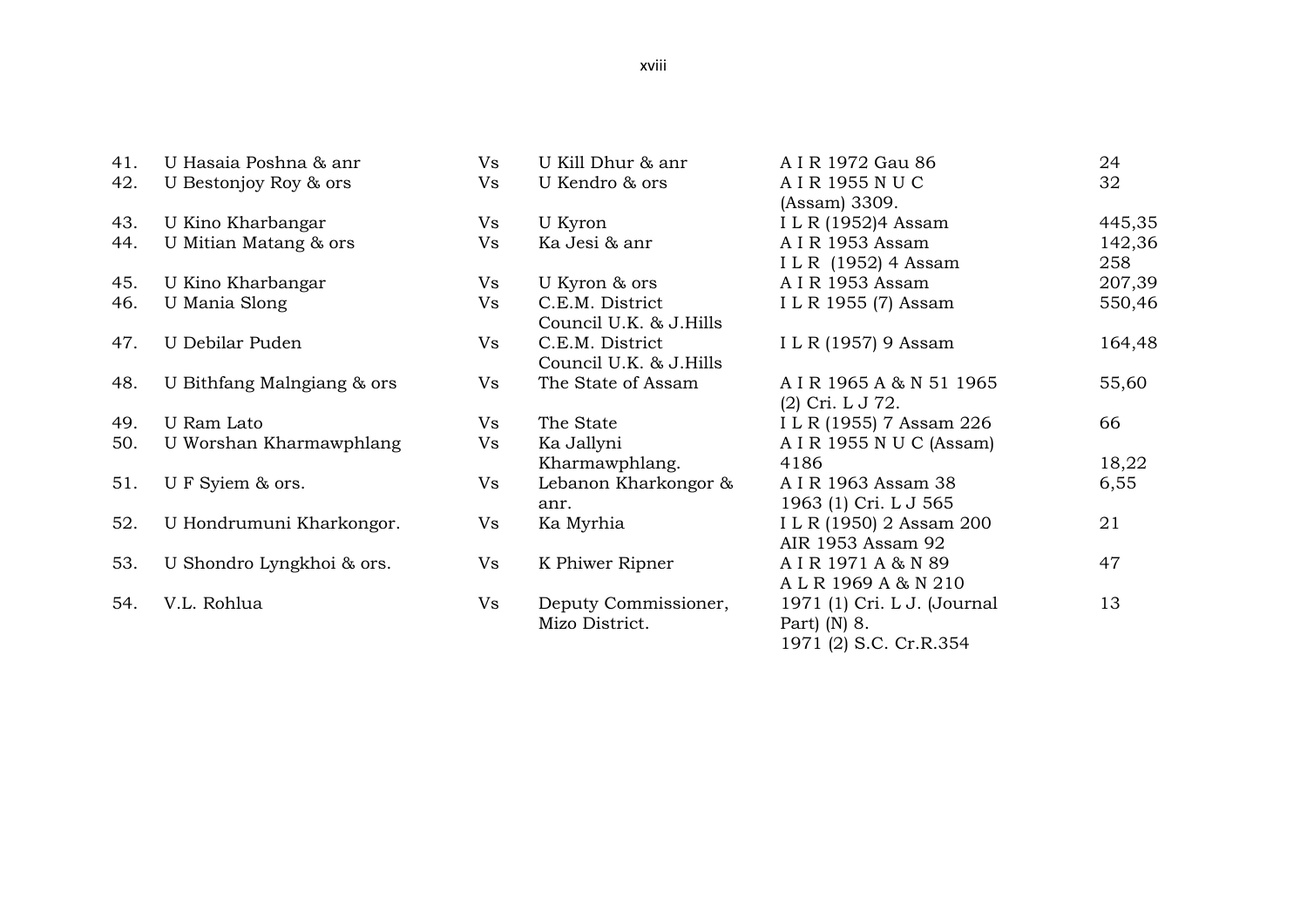#### CHAPTER I

#### GENERAL

**1. Extent of the Rules**. - The rules extend to the whole of the United Khasi-Jaintia Hills District excluding the areas which were known as the Khasi States before the commencement of the Constitution of India.

**\*1A**.**Power of Governor to appoint Additional Deputy Commissioner**.- The Governor may, when he thinks fit, appoint an Additional Deputy Commissioner either generally, or for the trial of a particular case, or particular cases, Civil and Criminal, and may direct that such Additional Deputy Commissioner shall, for the general or special purpose aforesaid, exercise all or any of the powers of the Deputy Commissioner.

\***1B. Power of High Court to transfer original cases**.- The High Court may, for any reason which it considers proper, transfer any original case, whether Civil or Criminal, at any stage when it is pending or undertrial before any Court, to any other Court competent to try it.

#### **CHAPTER II**

#### **POLICE**

2. Police of Khasi & Jaintia Hills. – The police of the Khasi and Jaintia Hills shall consist of:-

- (a) Regular police subject to Act V of 1861;
- (b) Rural police, consisting of Sardars, Dolois, pators, lyngdohs and other village authorities recognized as such by the Deputy Commissioner.

\_\_\_\_\_\_\_\_\_\_\_\_\_\_\_\_\_\_\_\_\_\_\_\_\_\_\_\_\_\_\_\_\_\_\_\_\_\_\_\_\_\_\_\_\_\_\_\_\_\_\_\_\_\_\_\_\_\_\_\_\_\_\_\_\_\_\_\_\_\_\_\_\_\_\_

<sup>\*</sup> Inserted by the Assam Partially Excluded Areas (Administration of justice) Regulation, 1946.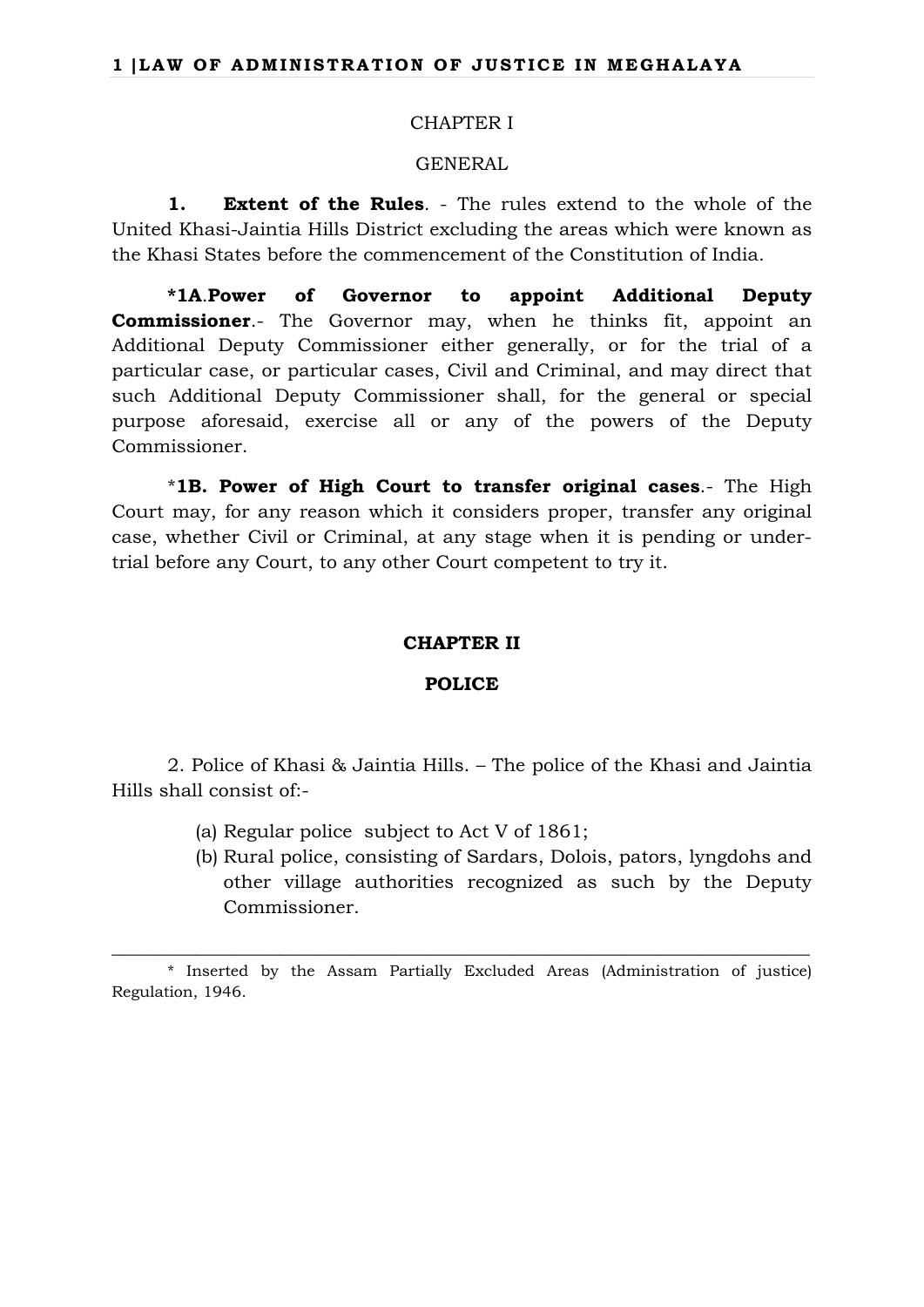**3. Control of Rural Police**- The control of the rural police in the Khasi and Jaintia Hills is vested in the Deputy Commissioner acting under the orders of the Governor (and of such other officers as the Governor may from time to time appoint). Misconduct on the part of rural police is punishable by dismissal or by fine which may amount to Rs. 500 or by punishment to an extent which would be awardable under the penal Code for a like offence. Imprisonment may be awarded in lieu of fine, but only by the Deputy Commissioner or other officers duly authorised.

**4. Rural Police, how deemed**- Rural Police shall not be deemed to be Police Officers for the purposes of section 25 and section 26 of the Indian Evidence Act or of section 162 of Criminal Procedure Code.

**5. Appeal from orders of Village Authorities -** An appeal lies from all orders of Sardars, Dolois and other chief village authorities in police maters to the Deputy Commissioner, whose orders are final. But the Governor may call for the proceedings of any officer subordinate to him and modify or reverse any order passed.

**6. Regular Police -** The regular police form part of the general police force of the province under the control of the Inspector General of Police, Assam, and are subject to the ordinary rules of the police, except in so far as these may be from time to time modified by the Governor or the Inspector General of Police in their application to the Khasi and Jaintia Hills. The Deputy Commissioner shall exercise the powers of a Superintendent of Police and the Sub divisional Officer, Jowai and the Assistant or Extra Assistant Commissioner the powers of an Assistant Superintendent of Police.

**7. Function of Regular Police -** The regular police shall only act, when required to do so by general or special order of the Governor, Deputy Commissioner, or other officer duly authorised, who may assign to the force any portion of the duties of police, under Act V of 1861, in any locality.

**8. Ordinary duties of Police -** The ordinary duties of Police shall be discharged by the Sardars and Dolois and other village authorities duly authorised by the Deputy Commissioner. They shall arrest all criminals and repress all disorders within their respective jurisdictions.

**9. Report of crimes** – It is the duty of the Sardars, Dolois, and other chief village authorities to report to the Deputy Commissioner all crimes, violent deaths, or serious accidents occurring in their districts, and all occurrences whether within or beyond their jurisdictions, which may come to their knowledge, like to affect the public peace, at the earliest possible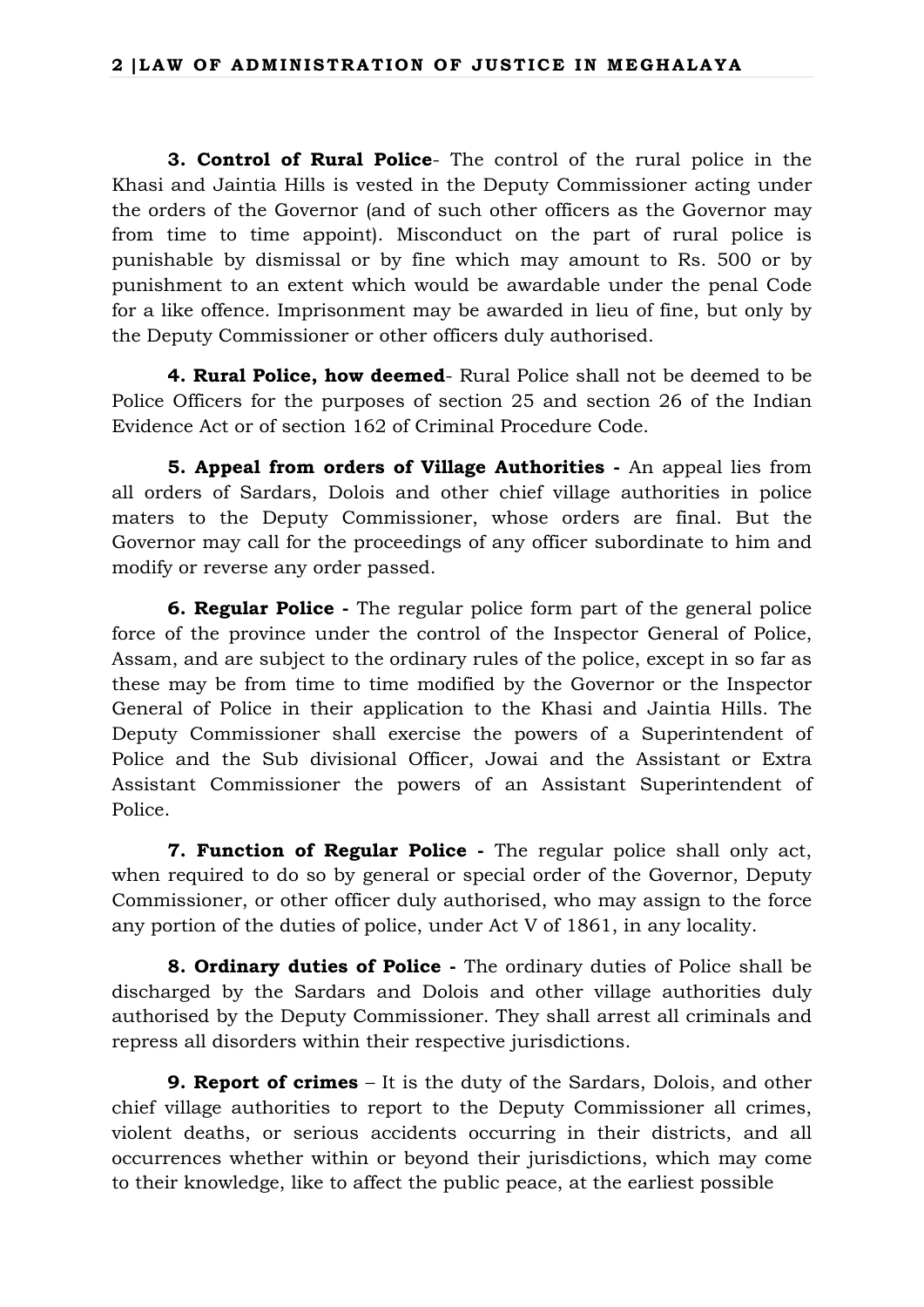moment and to deliver up offenders to the officer authorised to try them as soon as may be within a period of twenty-four hours of arrest excluding the time necessary for the journey from the place of arrest to the Court of such officer.

**10. Duties of Sardars, Dolois and other Village Authorities -** The sardars, dolois, and other village authorities shall watch and report and in every emergent case may apprehend and deliver up vagrants, or bad and suspicious characters found in their jurisdictions as soon as may be within a period of twenty-four hours of arrest excluding the time necessary for the journey from the place of arrest to the Court of an officer authorised to take cognizance.

**11. Arrest and Report of criminals –** On the occurrence of any heinous crime<sup>\*</sup> in his district, any village officer, who may be by custom or appointment charged with the duty of arresting criminals, shall at once apprehend the offender, if, able, and in any case at once report to the sardar or doloi, or other chief village authority who, if the offender has not been apprehended, will proceed without delay to the place where the crime occurred and enquire into the matter. If a crime beyond his cognizance has been committed, he will immediately report it to the Deputy Commissioner or other duly authorised officer, whether the offender has been apprehended or not.

**12. Jurisdiction of village Authorities to arrest criminals.-** Sardars, Dolois and other village authorities may pursue with hue and cry and apprehend an offender fleeing beyond their jurisdiction and arrest him, hut ordinarily no sardar, doloi, or village authority shall attempt to arrest an offender beyond his own jurisdiction without the cognizance and cooperation of the sardar, doloi or chief village authority of the village to which the offender has fled. When an offender has fled. When an offender is traced from one village to another, it will be sufficient to point him out to the sardar, doloi or other competent authority of the village to which the offender has fled, and request him to make the arrest.

**13. Grant of aid to Village Authorities.-** When the Sardars, Dolois, or other chief village authorities feel unable to arrest an offender, they must apply to the Deputy Commissioner, or any officer duly authorised, to grant them such aid as he or such officer may consider necessary.

| *Heinous crimes-                        |                 |          |
|-----------------------------------------|-----------------|----------|
| Rebellion                               | Rape            | Forgery. |
| Riots.                                  | Robberry.       |          |
| Counterfeiting coin or passing          | Dacoity         |          |
| counterfeit coin.                       |                 |          |
| Murder.                                 | Arson.          |          |
| Wounding to the injury of life or limbs | House-breaking. |          |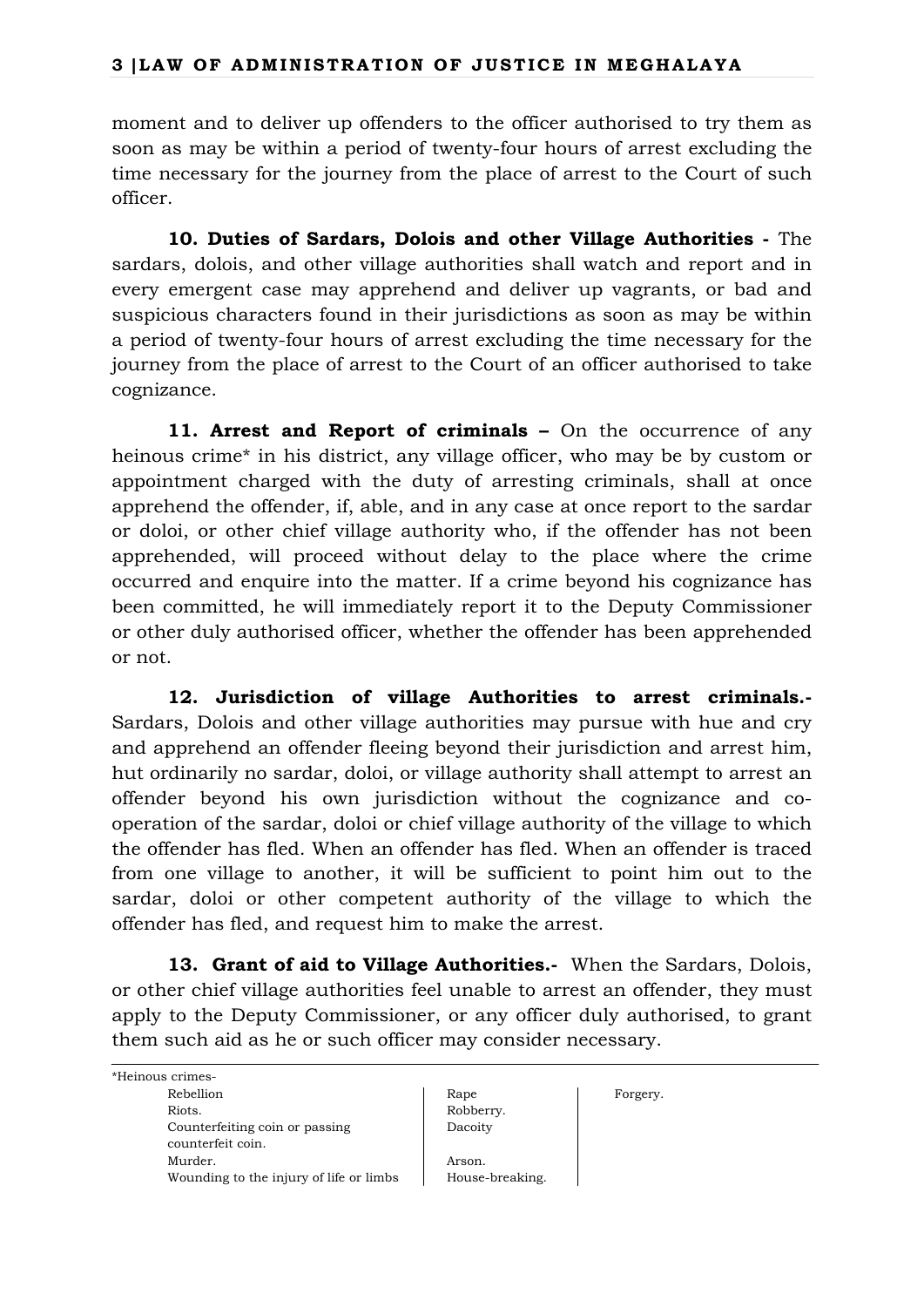**14. Power of village Authorities to arrest** – The Sardars, Dolois, and other chief village authorities are empowered to arrest or cause to be arrested, and may empowered to arrest or cause to be arrested, and may also fine, all drunkards and other disorderly persons found brawling out of their houses, and all persons found gambling; the fine not to exceed that awardable under their powers in criminal matters as hereinafter defined.

**15. Inhabitants' duties to aid regular Police. –** All the inhabitants of the Khasi and Jaintia Hills are bound to aid the regular police and village authorities, when required to do so in the maintenance of order, or the apprehension of offenders. Any person failing to do so is liable to fine, the fine to be adjudged by the sardar, doloi, or other chief village authority, to the extent he is empowered to award in criminal cases or by the Deputy Commissioner if fine, beyond the amount the village authorities are authorised to impose in considered necessary. When the particular persons blamable for failure to aid in any community cannot be ascertained, the sardar, doloi or chief village authority shall be considered responsible, and if it appears that the community is to blame and that particular offenders cannot be discovered, a fine may be imposed upon the community, but by the Deputy Commissioner only.

#### CHAPTER III

#### CRIMINAL JUSTICE

**16. Administration of Criminal Justice.-** Criminal justice shall be ordinarily administered by the Deputy Commissioner, his Assistants, and by the Sardars, Dolois, and other chief village authorities of the different communities.

**17. Power of Deputy Commissioner to pass sentence in original cases; and Revisional powers of High Court or Deputy Commissioner. -** The Deputy Commissioner shall be competent to pass sentence of death, transportation, or imprisonment up to the maximum amount provided for the offence, of whipping and of a fine up to any amount: Provided that all sentences of death, transportation or imprisonment of seven years and upwards shall be subject to the confirmation by the High court of Assam, hereinafter referred to as the High Court.

The High Court or Deputy Commissioner may call for the proceedings of any officer subordinate to him and reduce, enhance or cancel any sentence passed or remand the case for retrial, but not offence shall be punished by a sentence exceeding that awardable under the Indian Penal Code. Assistants to the Deputy Commissioner shall exercise such powers,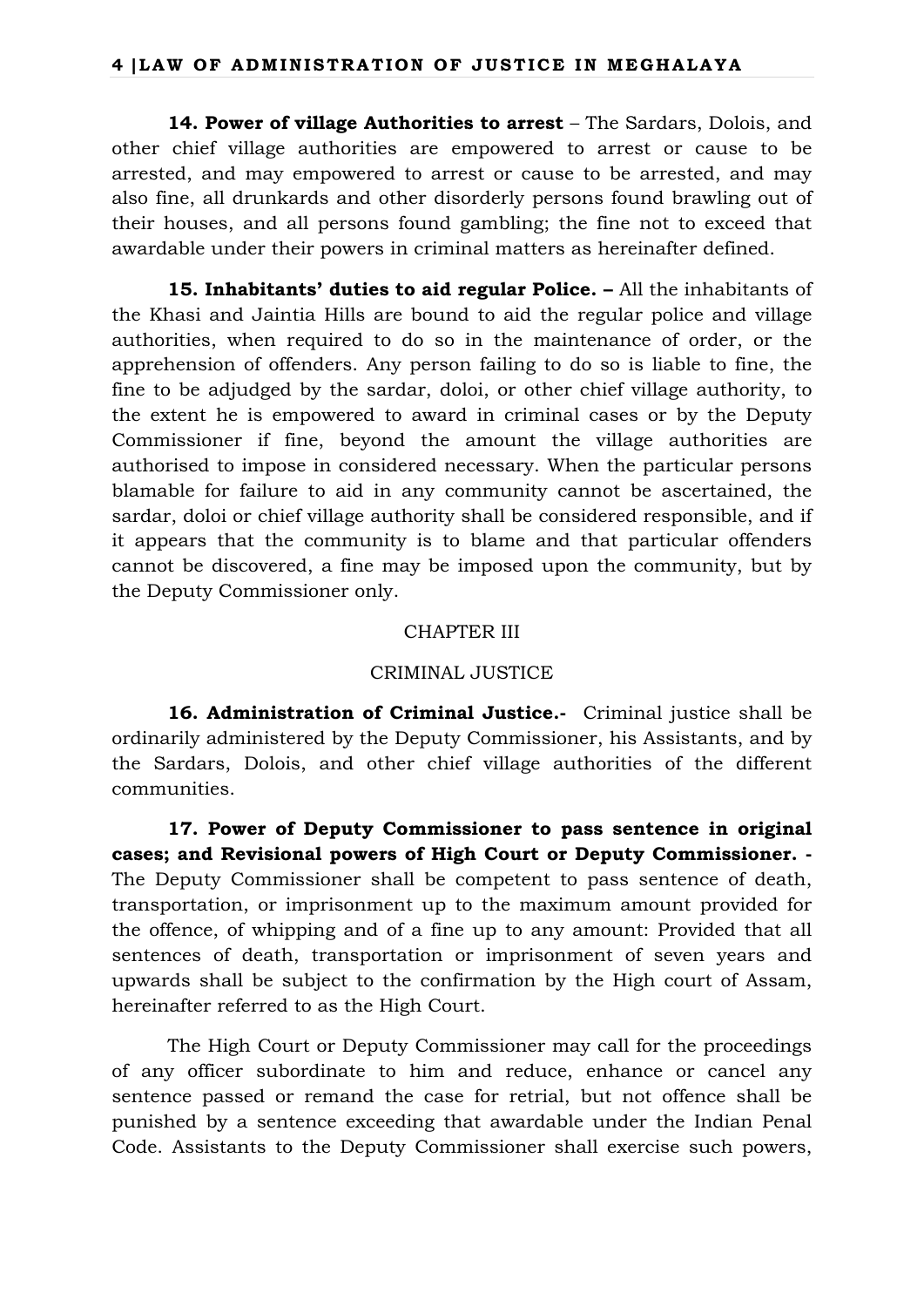not exceeding those of a Magistrate of the first class as defined in the Criminal Procedure Code, as they may be invested with by the Governor.

**17A. Death Reference.** – When the Deputy Commissioner passes sentence of death, the proceedings shall be submitted to the High Court and the sentence shall not be executed unless it is confirmed by the High Court.

**17B. Deputy Commissioner to apprise accused re : Appeal -** The Deputy Commissioner shall inform the accused of the period (namely 7 days) within which, if he wishes to appeal, his appeal should be preferred.

**17C. Confirmation of sentence etc.** – In any case submitted under Rule 17A the High Court :-

- (a) may confirm the sentence or pass any other sentence warranted by law, or
- (b) may annual the conviction and convict the accused of any offence of which the Deputy Commissioner might have convicted him, or order a new trial on the same or an amended charge, or
- (c) may acquit the accused person:

Provided that no order of confirmation shall be made under this clause until the period allowed for preferring an appeal has expired, or if an appeal is presented within such period, until such appeal is disposed of.

**17D. Steps on receipt of High Court's Order.**- When a sentence of death passed by the Deputy Commissioner is submitted to the High Court for confirmation or other order to be carried into effect by issuing a warrant in the form given in Schedule V. No. XXXV of the Criminal Procedure Code, or some similar form, or taking such other steps as may be necessary.

**17E. Time and place of execution.** The Deputy Commissioner shall fix the time and place of execution, and the time and place of execution, and the time fixed shall not be less than 21 or more than 28 days from the date of issue of warrant.

**18. Provision for disposal of petty cases**.- Any sardar, doloi or other chief village authority may be empowered by the Deputy Commissioner to dispose of cases of persons charged with any of the following offences:-

Injury to property not exceeding Rs. 50. Injury to person not effecting life or limb. House-trespass. Theft.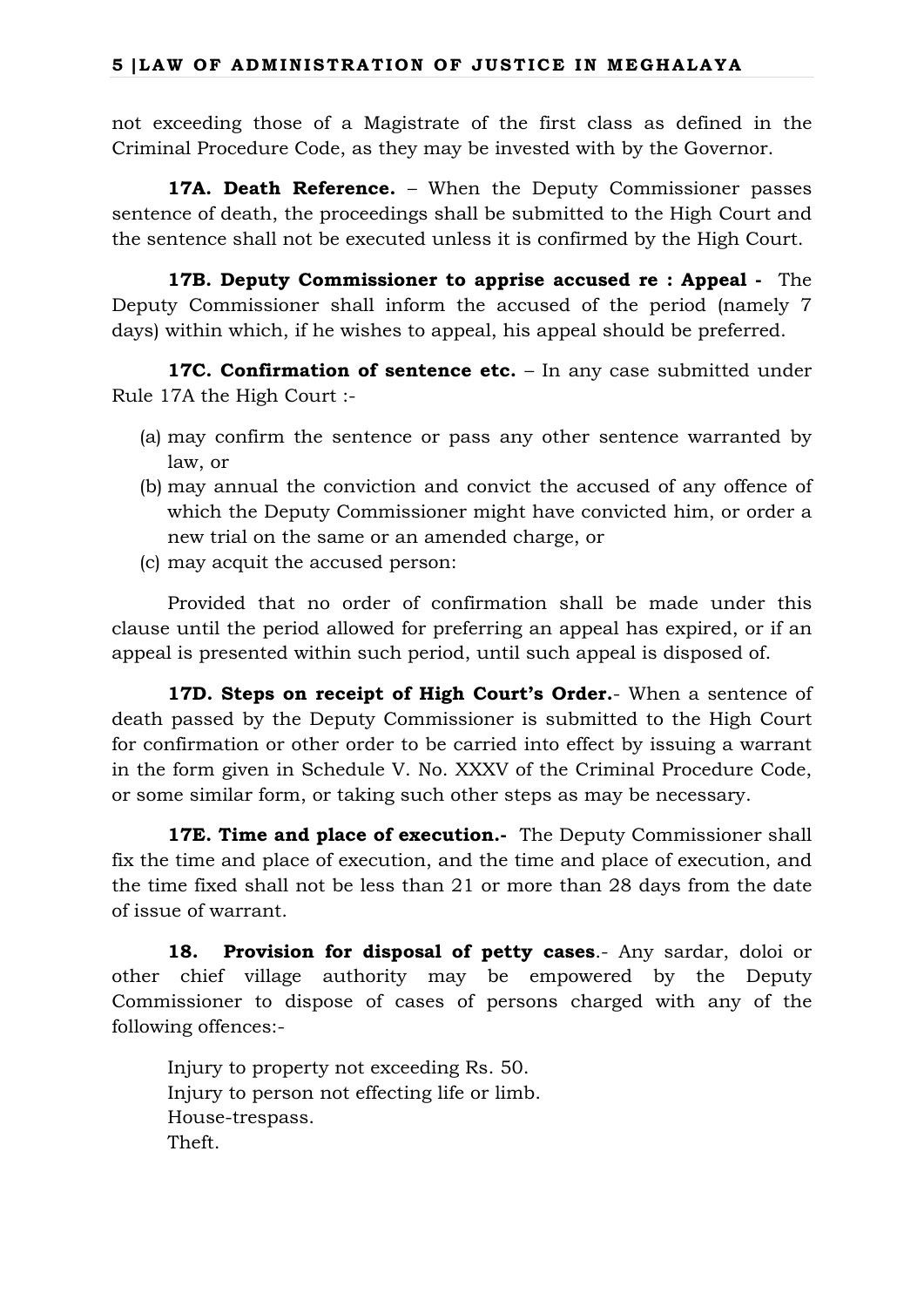They may impose a fine for any offence they are competent to try to the extent of Rs.50. They may award restitution or compensation to the extent of the injury sustained, and enforce it by distraint of the property of the offender. In cases in which the fine is not paid or realized either in whole or in part, they shall represent the facts and send in the offender to Deputy Commissioner, who may retry the case and impose such other punishment as he is competent to inflict. Each sardar, doloi, or other chief village authority or other chief village authority who may be empowered as above shall receive a sanad of recognition under the signature of the Deputy Commissioner.

**19. Power of village Authorities to decide and carry out decisions.-** Sardars, Dolois or other duly recognized village authorities may carry out their decision, or order attachment of property as soon as judgement is pronounced, but in no case is property so attached to be sold if the party convicted claim to appeal within eight days, without the orders of Deputy Commissioner. Sardars, Dolois, or other duly recognized village authorities may not decide in cases:-

- (a) where the defendant is not a native of the Khasi and Jaintia Hills or is not resident within their jurisdiction; or
- (b) when the offence is none against the State, or has caused death or danger of life, or amounts to robbery or concerns counterfeiting of coin, or making of fraudulent documents, or the like.

**20. Procedure before village Authorities.**- The sardars, dolois or other duly recognized village authorities shall decide all cases in open Durbar, in presence of at least three witnesses and the complaint and accused, whose attendance they are empowered to compel. Either party may appeal to the Deputy Commissioner or his Assistant within 16 days of the decision, exclusive of the time needed to obtain a copy of the decision.

**21. Appeal to Deputy Commissioner.-** An appeal lies from the decision of an Assistant to the Deputy Commissioner if preferred within thirty days exclusive of the time needed to obtain a copy of the decision:

Provided that no appeal shall lie against the sentence of fine only passed by a Magistrate of the first class, when the amount of fine does not exceed Rs.50.

**22. Appeal to High Court . –** An Appeal shall lie to the High Court from any sentence passed by the Deputy Commissioner or Additional Commissioner.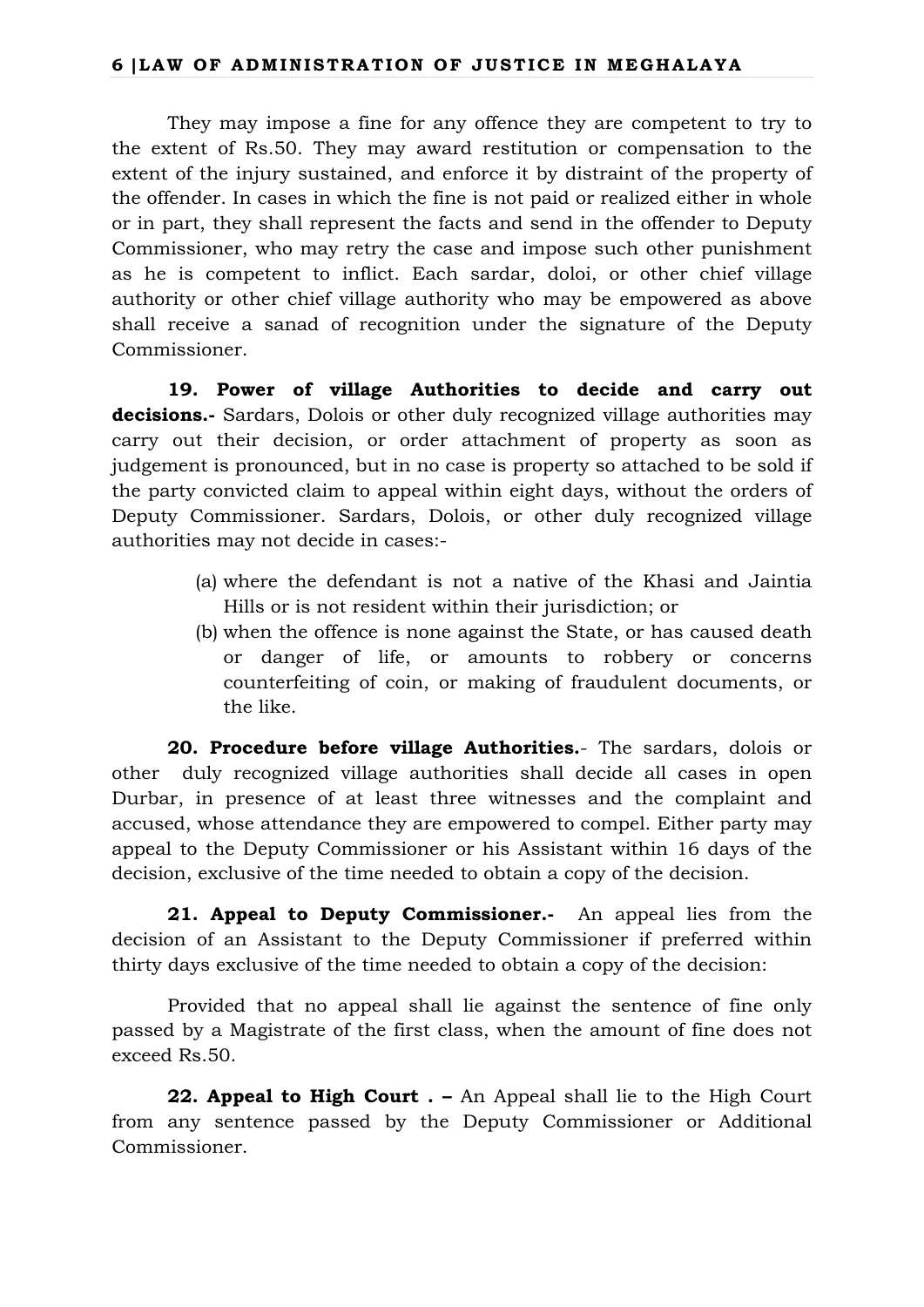### **7 |LAW OF ADMINISTRATION OF JUSTICE IN MEGHALAYA**

Appeals must be presented within 30 days of the date of the order appealed against, excluding the time required for procuring a copy of the order; Provided that an appeal from sentence of death shall be preferred within seven days of the date of sentence.

**22A. Government Appeal**.- The Governor may direct an appeal to be presented to the High Court from an original or appellate order of acquittal passed by any Court other than the High Court.

Such an appeal shall be presented within ninety days from the date of the order of acquittal excluding the time needed for obtaining a copy of the order.

**23. Application of Criminal Procedure.-** The procedure of the High Court, the Deputy Commissioner and his Assistants shall be in the spirit of the Code of Criminal Procedure, as far as it is applicable to the circumstances of the district and consistent with these rules.

The chief exceptions are :-

- (a) Only verbal order or notice of summon, etc., shall be requisite, except when the regular police are employed, or the person concerned is not resident or in the district at the time, of if in the district but resident beyond it, where his place of abode is not known. But verbal orders or summons shall be for a fixed day, not exceeding sixteen days from that upon which the order is issued, and the orders shall be made known to the person affected, or to some adult member of his family, or proclaimed at the place he was last known to be at, in sufficient time to allow him, if he sees fit, to appear.
- (b) The form prescribed by section 263 of the Code of Criminal Procedure may be used for all cases specified in section 250 of that Code by all officers with first class powers. In cases requiring a sentence of three years or upwards a full note of the evidence and proceedings must be kept. Examinations and proceeding shall generally be recorded in English only.
- (c) The proceedings of sardars and Dolois, or other recognized village authorities, need not be in writing. But if at the trial before the village authorities any person who can write can be found, a brief note of the proceedings is to be made.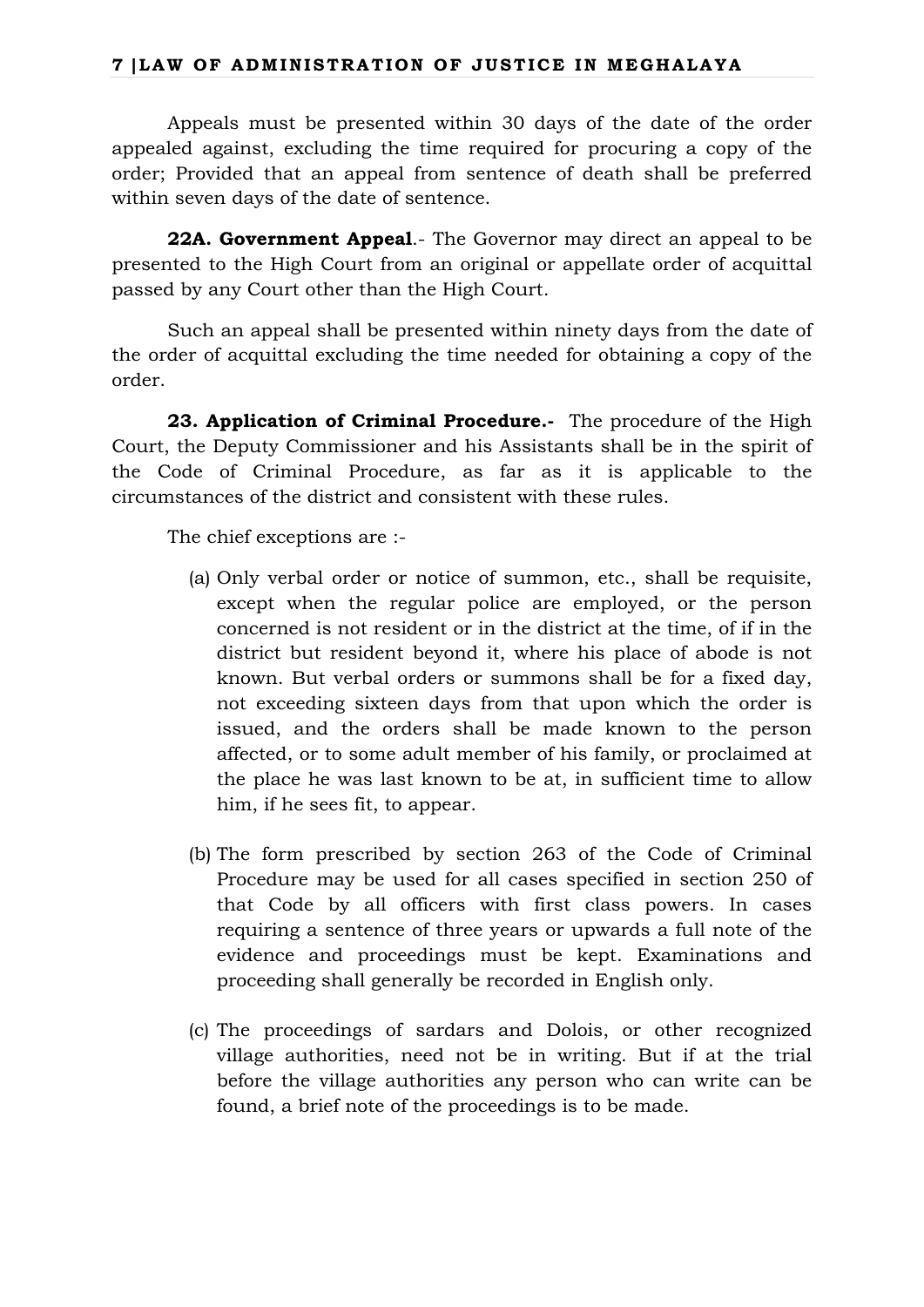- (d) All fine levied by the sardars, Dolois or other duly recognized village authorities shall be paid to the Deputy Commissioner or Assistant Commissioner or other officers empowered to receive them, within 8 days from the date of realization. The Deputy Commissioner is authorised to pay those village authorities who give him satisfaction such small stipends as he may think desirable: Provided that the total amount so disbursed shall not exceed the sum of the fines realized by all village authorities during the year.
- (e) It shall be discretionary to examine witness on oath in any form, or to warn them that they are liable to the punishment for perjury if they state that which they know to be false.

For the defence of paupers accused of murder rules 19 to 21 of the Assam Law Department Manual-Part II Criminal Rules – shall be followed mutatis mutandis.

**23A. Issue of Commission.-** (1) Whenever, in the course of an inquiry, trial or other proceeding under these rules, it appears to the High Court or the Court of the Deputy Commissioner that the examination of a witness is necessary for the ends of justice, and that the attendance of such witness cannot be procured without an amount of delay, expense or inconvenience, which, under the circumstances of the case, would be unreasonable, such Court may dispense with such attendance and may issue a Commission for the examination of the witness following the spirit of the Code of Criminal Procedure, 1898.

(2) Whenever, in the course of an inquiry, trial or other proceeding under these rules before the Court of an Additional Deputy Commissioner or an Assistant to the Deputy Commissioner, it appears that a commission ought to be issued for the examination of a witness whose evidence is necessary for the ends of justice and that the attendance of such witness cannot be procured without an amount of delay, expense or inconvenience which, under the circumstances of the case, would be unreasonable, such Court shall apply to the Deputy Commissioner stating the reasons for the application and the Deputy Commissioner may either issue a commission or reject the application.

**23b. Execution and return of Commission. –** ["Whenever a Commission for the examination of witness issued under the preceding rule or under any law for the time being in force the Rest of India is received by the Deputy Commissioner, he, or such of his Assistant having the powers of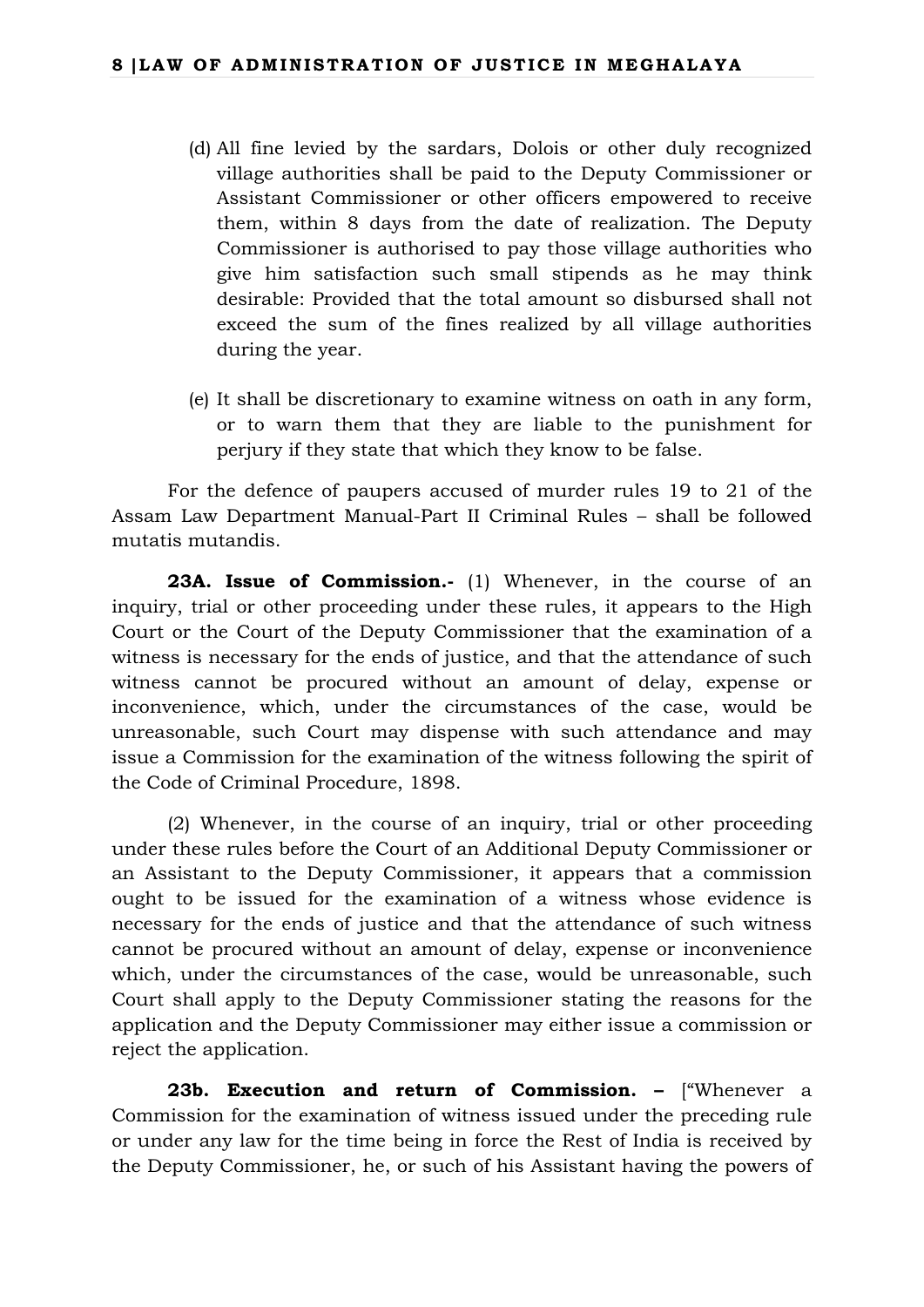a Magistrate of the First Class as he may appoint in this behalf, shall execute and return the Commission following the spirit of the Code of Criminal Procedure, 1898,"]

**24. Maintenance of Register.-** The Deputy Commissioner shall keep such Registers and make such returns as may be prescribed by the High Court.

#### **PART B**

**24A.** Omitted.

**24B. Power to suspend or remit punishment.-** (a) The President or the Governor may, either upon conditions or without conditions, suspend the execution of any sentence or remit any punishment.

(b) If any sentence has been suspended or remitted upon conditions and in the opinion of the President or the Governor as the case may be, those conditions are not fulfilled, the President or the Governor may cancel the remission and order the sentence to be carried out, and thereupon the person in whose favour the sentence had been suspended or remitted, may, if at large, be arrested by any police officer without warrant and remanded to undergo the unexpired portion of the sentence.

**24C. Sentences which may be commuted.-** The President or the Governor may commute any one of the following sentences for any other mentioned after it:-

Death, confiscation of property, imprisonment, whipping, fine.

# CHAPTER IV

#### CIVIL RULES

**25. Administration of Civil Justice.-** The administration of civil justice in the Khasi and Jaintia Hills is entrusted to the Deputy Commissioner, his Assistants, sardars and Dolois and other chief village authorities.

 <sup>[ ]</sup> Inserted by the Assam Criminal Law Amendment Act , 1953 (Assam Act XV of 1953)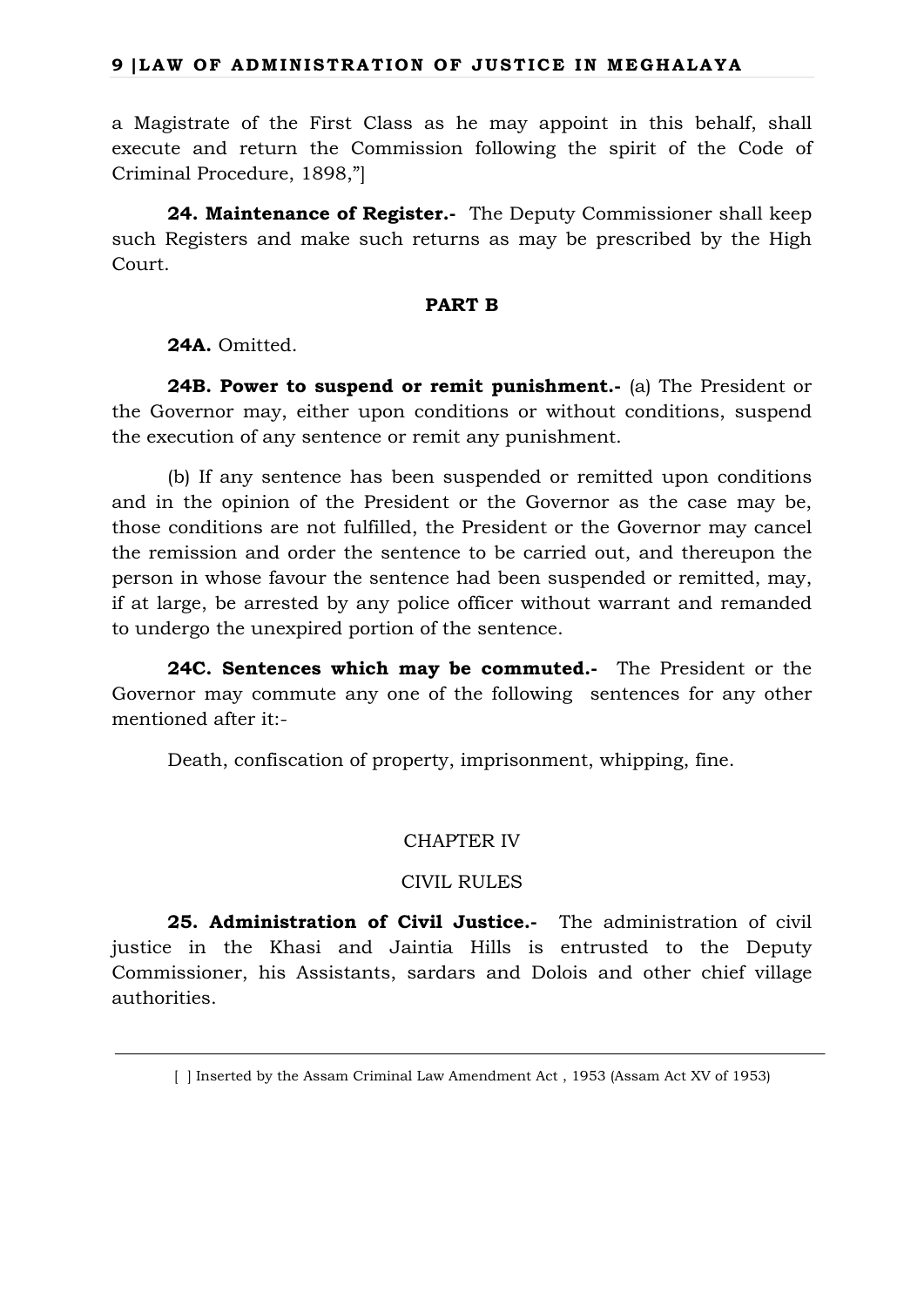**26. Cases which may be tried by village Authorities.-** Sardars and Dolois and other chief village authorities may be recognized by the Deputy Commissioner by sanad under this signature as competent to try cases without limit as to amount, but with the following reservations:-

- (a) They may not try suits in which their fathers, mothers, sons, daughters, uncles, aunts, sisters, brothers, the children of foregoing, their wives or persons in the above relation to a wife, or any near relative are parties, nor suits in which a native of the plains, or native of another sardarship or doloiship not resident in their jurisdiction are parties.
- (b) All suits must be decided in open Durbar in the presence of the parties and at least three respectable witnesses.

**27. Powers of village authorities to compel attendance.-** Sardars and Dolois and other duly recognized village authorities have power to compel attendance of parties to any suit and their witnesses, all such persons being resident within their own jurisdiction, and to fine, within the limit of Rs. 50, persons willfully failing to attend. They have power to award all cost, also compensation, to defendants for unfounded or vexation suits brought against them.

**28. Procedure before village authorities.-** All proceedings shall be viva voce and the Sardars and Dolois, or other duly recognized village authorities shall not be called upon to make either record or registry of their decision. After hearing both parties and their witnesses (if any) they shall, with or without the opinion of assessors, as they think fit, pronounce a decision forthwith. But if, at the trial before the village authorities, any person who can write can be found, a brief not of the proceedings is to be made.

**29. Procedure of village authorities in giving effect. –** Sardars or Dolois or other duly recognized village authorities may carry out their decisions at once, and order attachment of property to be made, but in no case is property so attached to be sold if the party claims to appeal within thirty days.

**30. Procedure for notices by village Authorities.-** All notices given by sardars and Dolois, or other duly recognized village authorities to parties or witnesses may be verbal, and for a fixed day not exceeding eight days from the day it is given. If a case be postponed, it shall be fixed for a day not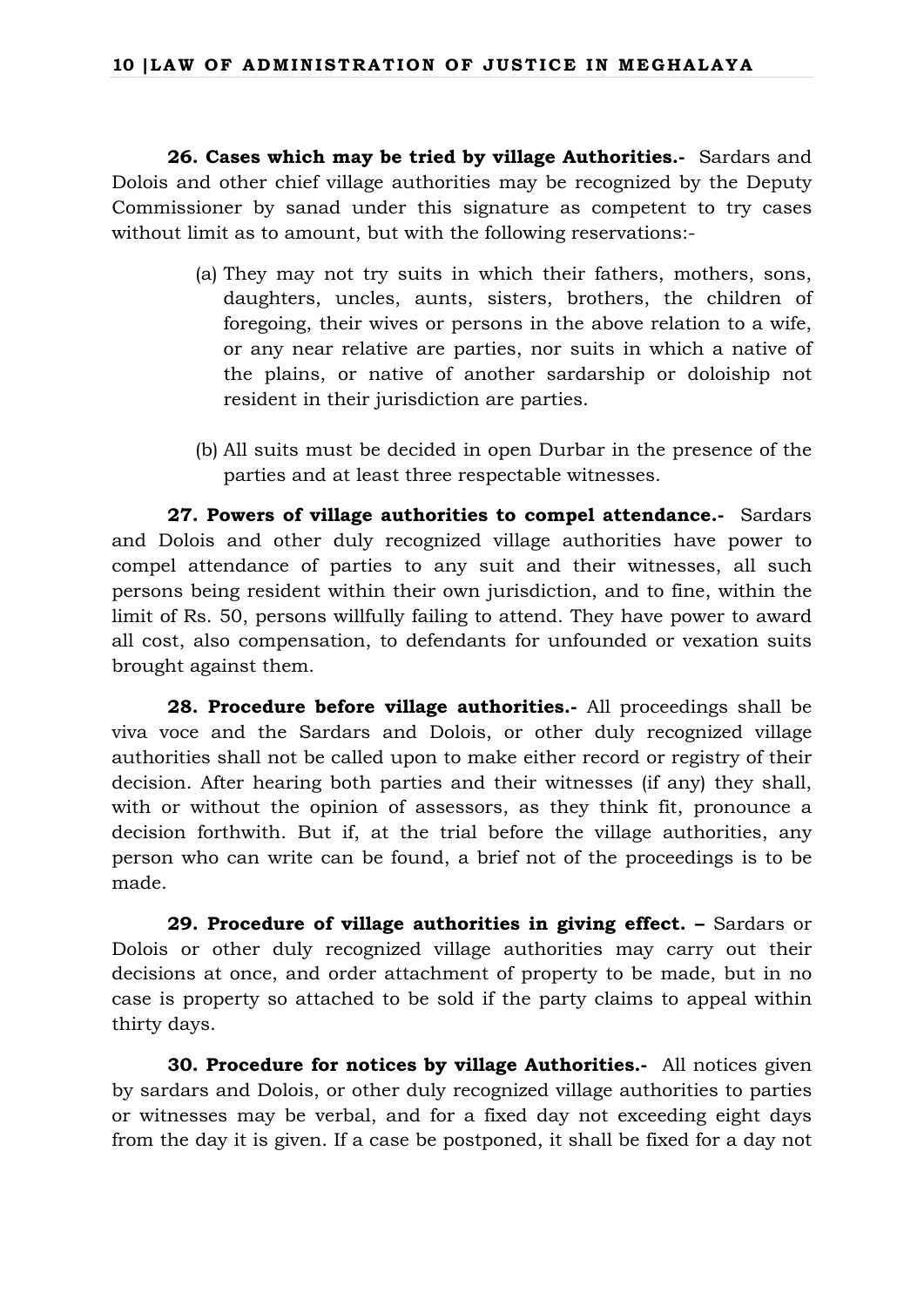exceeding eight days from the order, and the case may be subsequently adjourned for periods not exceeding eight days on good cause shown.

**31. Exercise of original jurisdiction by Deputy Commissioner and his Assistants.-** The Deputy Commissioner and his Assistants shall not ordinarily hear suits triable by sardars and Dolois or other duly recognized village authorities, but they have a discretion to do so when they think right; and suits, which under these rules the village authorities cannot try, must be tried by the Deputy Commissioner, or his Assistants. A register of all suits tried by the Deputy Commissioner and his Assistants shall be kept in such form as the High Court shall direct.

**32. Reference to Panchayat.-** The Deputy Commissioner and his Assistants shall, in all cases in which the parties are indigenous inhabitants of the hills, endeavour to induce them to submit their case to a panchayat. If they agree to this, each party shall name an equal number of arbitrators, and shall choose, or leave the arbitrators to choose, an umpire. The name and residence of arbitrators and umpire, and the matter in dispute, must be recorded before the proceedings commence, and the Court will direct the sardar or doloi or other recognized authority to assemble the panchayat and witnesses within eight days. When the case has been decided, the umpire shall appear with the parties before the Court, which shall appear with the parties before the Court, which shall proceed to record the decision and enforce it as its own. From such decision there shall be no appeal.

**33. Appeal from decisions of village authorities.-** An appeal shall lie from the decision of the sardar or doloi or other duly organized village authority to the Deputy Commissioner, the Subdivisional Officer, Jowai, or an Assistant to the Deputy Commissioner. A record will be made of the matter in dispute and the decision of the village authority. If necessary the Court shall examine the parties, and if the decision appears to be just, will affirm and enforce it as one of its own. If the Court sees reason to doubt the justice of the decision, it will try the case de novo, or refer it to a panchayat as above.

**34. Properties liable to attachment and sale in execution.-** (1) Property, movable or immovable, belonging to the judgement-debtor or over which, or the profits of which, he has a disposing power which he may exercise for his own benefits, whether the same be held in the name of the judgement-debtor or by another person in trust for him or on his behalf; is liable to attachment and sale in execution of a decree:

Provided that the following particulars shall not be liable to such attachment or sale, namely:-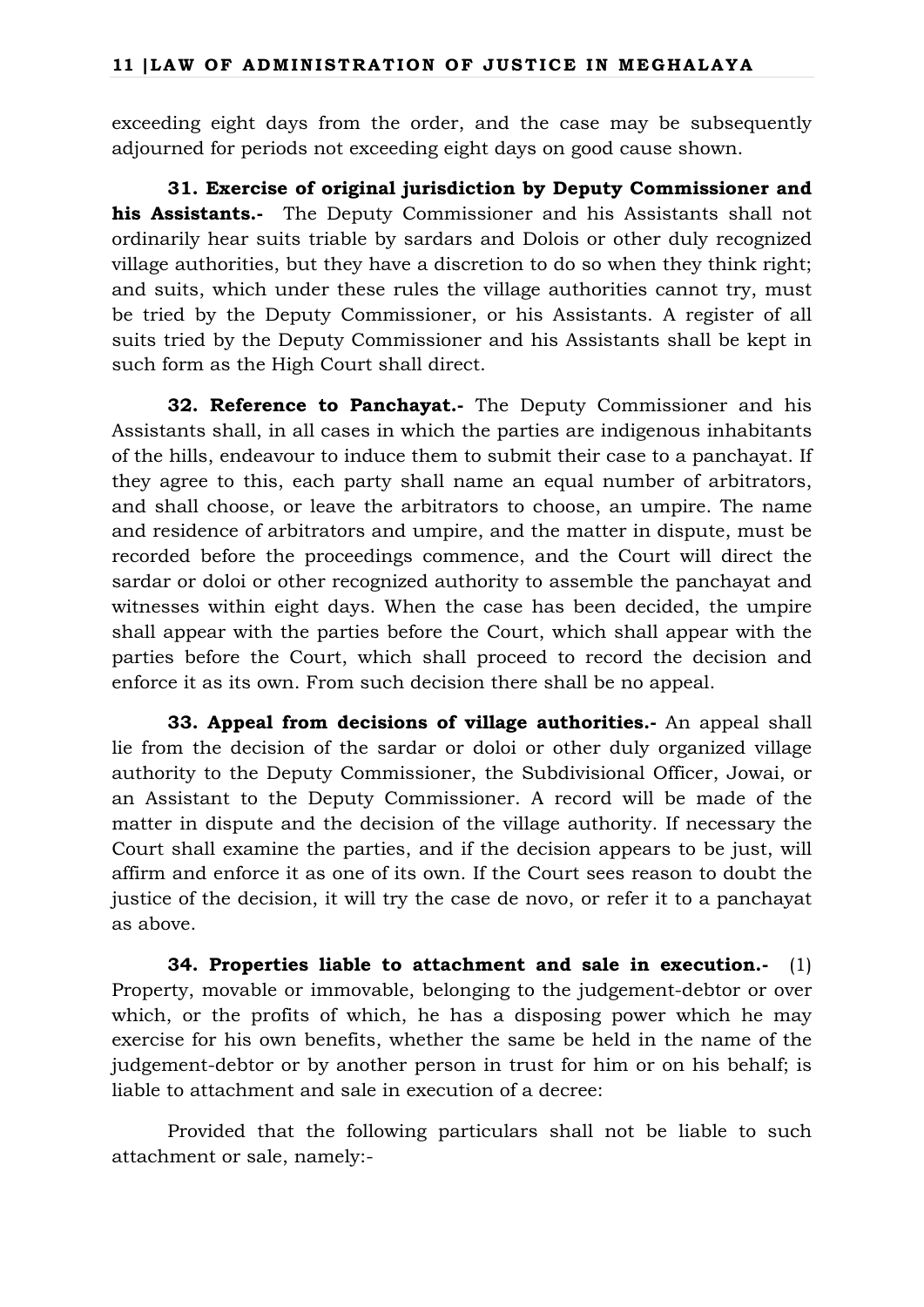- (a) the necessary apparel, cooking vessels, beds and bedding of the judgement-debtor, his wife and children, and such personal ornaments as in accordance with religious usage, cannot be parted with by any woman;
- (b) tools of artisans and where the judgement-debtor is an agriculturist or hill man, his implements of husbandry and such cattle and seed-grain and such portion of agricultural produce, as may in the opinion of the Court, be necessary to enable him to earn his livelihood as such for the purpose of providing until the next harvest for the due cultivation of the land and for the support of the judgement-debtor and his family;
- (c) houses and other buildings (with the materials and the sites thereof and the land immediately appurtenant thereto and necessary for their enjoyment) belonging to an agriculturist and occupied by him, and any housie or house-site belonging to a Hillman unless the Deputy Commissioner orders otherwise;
- (d) book of account;
- (e) a mere right to sue for damages;
- (f) any right of personal service;
- (g) stipends and gratuities allowed to Pensioners of the Government, or payable out of any service family pension fund notified in the Gazette of India by the President in this behalf, and political pensions;
- (h) allowances (being less than salary) of any public officer or of any servant of a railway company of local authority while absent from duty;
- (i) the salary or allowance equal to salary of any such public officer or servant as is referred to in clause (h), while on duty, to the extent of
	- 1) the whole of the salary where the salary does not exceed forty rupees monthly;
	- 2) forty rupees monthly, where the salary exceeds forty rupees and does not exceed eighty rupees monthly; and
	- 3) one month of the salary in any other case;
- (j) the pay and allowances of persons to whom the Indian articles of war apply;
- (k) all compulsory deposits and other sums in or derived from any fund to which the Provident Funds Act, 1897, for the time being applies in so far as they are declared by the said Act not to be liable to attachment;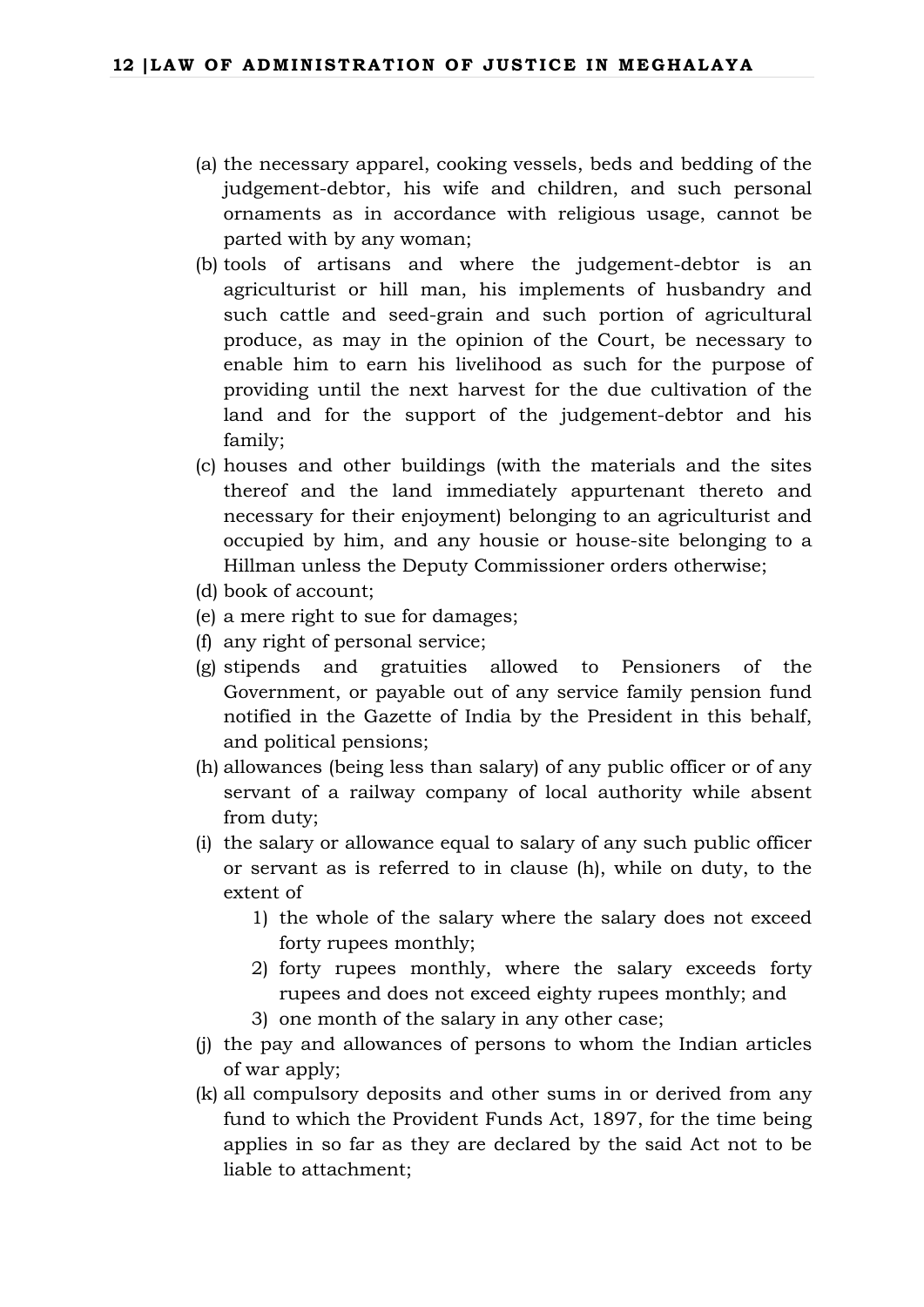- (l) the wages of labourers and domestic servants whether payable in money or in kind;
- (m) an expectancy of succession by survivorship or other merely contingent or possible right or interest;
- (n) a right to future maintenance;
- (o) any allowance declared by any law passed under the Government of India Act, 1919, the Government of India Act, 1935, and the Constitution of India to be exempt from liability to attachment or sale in execution of a decree; and where the judgement-debtor is a person liable for the payment of land revenue, any movable property, which under any law for the time being applicable to him, is exempt from sale for the recovery of an arrear of such revenue.

**Explanation.**- The particulars mentioned in clauses (g),(h),(i), (j), (l)and (o) are exempt from attachment or sale whether before or after they are actually payable.

(2) Nothing in this rule shall be deemed to exempt houses and other buildings (with materials and the sites thereof and lands immediately appurtenant thereto and necessary for their enjoyment) from attachment or sale in execution of decrees for rent of any such house, building, site or land or if themselves the subject of the suit.

**35. Detention for debt.-** There shall be no imprisonment for debt, excepting in cases where the Deputy Commissioner is satisfied that fraudulent disposal or concealment of property has taken place; in such cases the debtor may be detained for a period not exceeding six months.

**36A. Appeal and Revision.-** The High Court or Deputy Commissioner may, on application or otherwise, call for the proceedings of any case decided by any officer subordinate to him and pass such orders as he may deem fit.

The Deputy Commissioner shall be a court of appeal from a decision of an Assistant. The High Court shall be a court of appeal from an original decision of the Deputy Commissioner if the value of the suit be rupees five hundred or over, or if the suit involve a question of tribal right or customs, or of right to, or possession or, immovable property; Provided that the petition of appeal accompanied by a copy of the order appealed against and by a clear statement of the grounds of appeal be filed within 30th days from the date of decision excluding the time required for obtaining a copy of the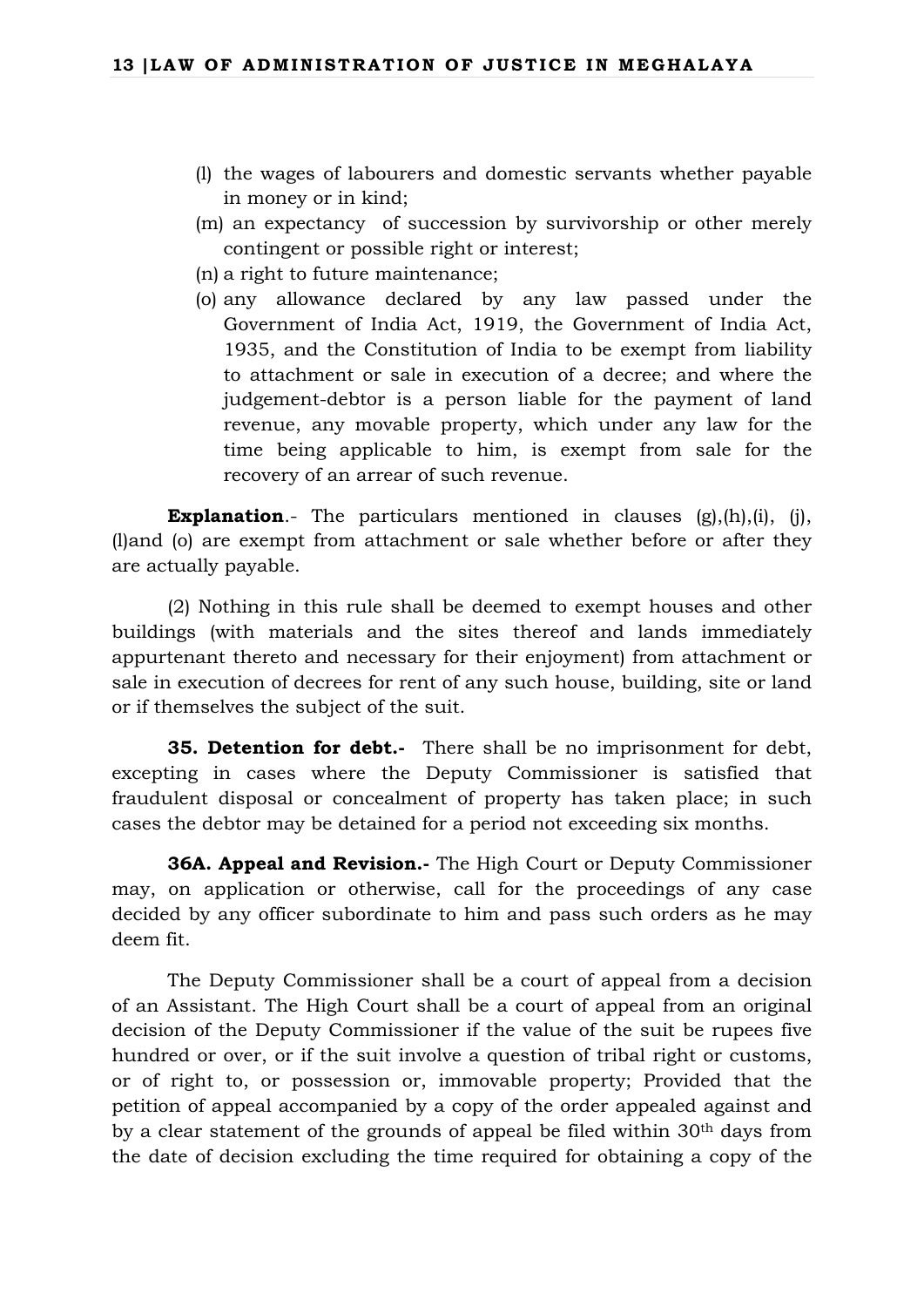decision. An appeal which lies to the High Court may be presented to the Deputy Commissioner, who shall, if it be in order and presented in due time, endorse upon it the date of receipt and transmit it with the records of the case to the High Court.

The decree of the appellate court shall be transferred to the court passing the original order for execution as decree of its own.

**36B. Security for costs of appeal.** Any court before which an appeal is filed may, before admitting the appeal, order the deposit by the appellant of all reasonable expenses (including pleader's fees) likely, in the opinion of the Court, to be incurred by the respondent in the hearing of the appeal or may order security to be given for such expenses, and if the appellant be a judgement debtor may also order security to be given for, part or the whole of the decretal amount. If the appeal fails the money deposited or secured shall immediately be paid to the respondent.

**37B. Application of C.P.C.-** The High Court and the courts of the Deputy Commissioner or the Additional Deputy Commissioner and his Assistants shall be guided by the spirit, but not bound by the letter, of the Code of Civil Procedure.

**38.**

**38A.**

# **Omitted**

**39. Examination of witnesses.-** It shall be discretionary to examine witnesses on oath in any form, or to warn them that they are liable to the punishment for perjury if the state that which they know to be false.

**40. Maintenance of Register.-** There shall be kept in the Civil Courts of the districts such registers as the High Court may from time to time prescribe.

**41. Application of Limitation Act.-** Although the Indian Limitation Act, 1908 (Act IX of 1908), has been barred by Notification No.5868-A.P., dated the 8th September, 1934, the principles of the Act should be closely followed in disputes between persons not belonging to a Scheduled Tribe or Tribes specified in items 1 and 2 of part I, Assam, of the Schedule to the Constitution (Scheduled Tribes) Order, 1950.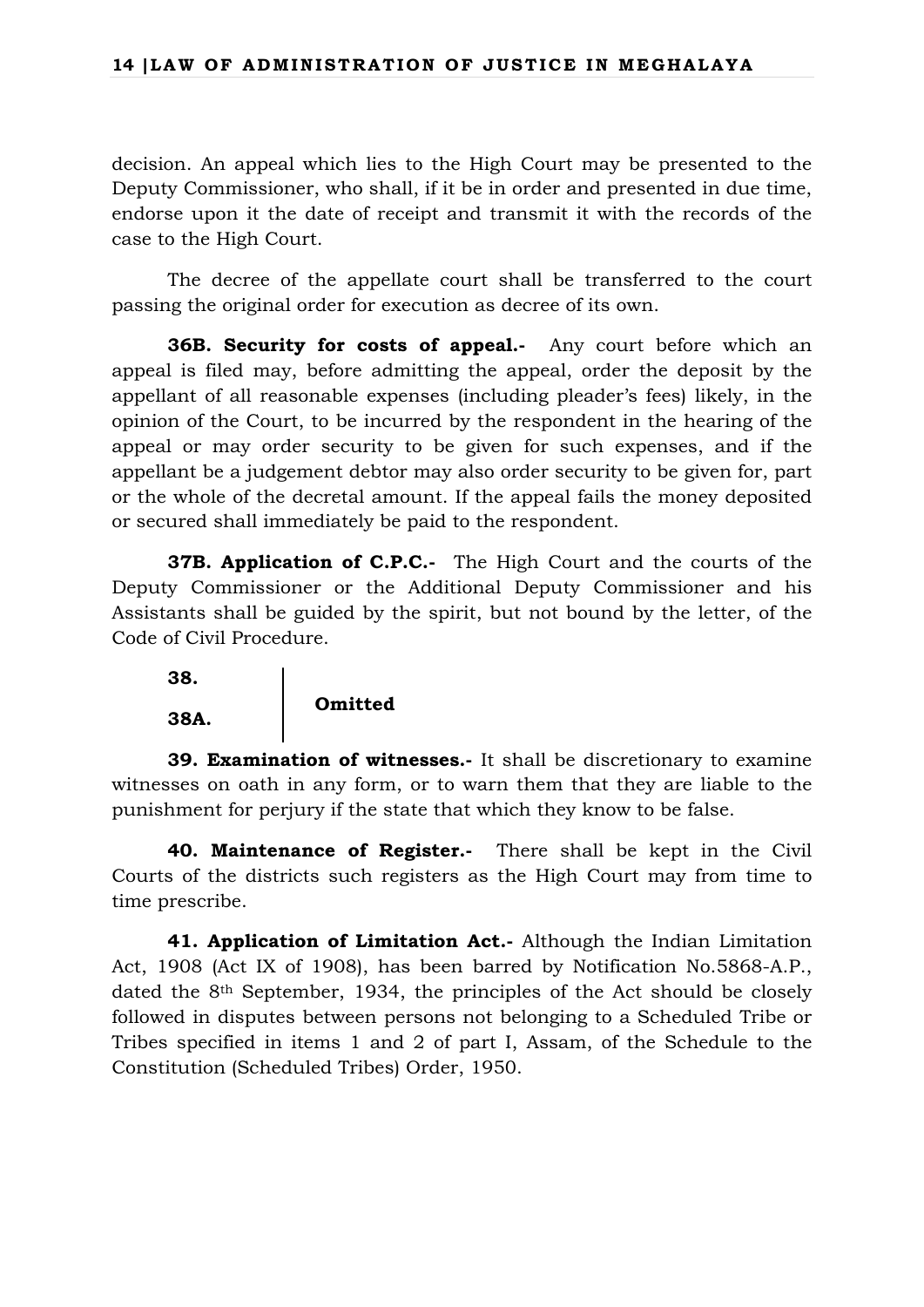#### PART II

# THE KHASI SYIEMSHIPS (ADMINISTRATION OF JUSTICE) ORDER, 1950. (THE  $25<sup>th</sup>$  January, 1950)

# CHAPTER I

#### GENERAL

**1. Short titles, commencement and extent.-** (1) This order may be called the Khasi Syiemships (Administration of Justice) Order, 1950, and it shall come into force at once.

(2) It extends to the areas of the United Khasi Jaintia Hills District which were known as the Khasi States immediately before the commencement of the Constitution of India excluding so much of the area of the said District as is comprised within the Municipality of Shillong, hereinafter referred to as "the Khasi Syiemships".

**1A. Definition.-** In this Order, "Syiem" means the customary head of the Khasi tribal institution of an administrative area of the United Khasi-Jaintia Hills District known as the Khasi Sate prior to the commencement of the Constitution of India recognised as such by the Governor of Assam and includes a Sirdar Lyngdoh or Wahadadar, as the case may be, and term "Syiemship" should be construed accordingly.

#### CHAPTER II

#### CRIMINAL JUSTICE

**2. Administration of Criminal Justice.-** Criminal Justice shall be administered by:-

(1) The Deputy Commissioner or Additional Deputy Commissioner, United Khasi Jaintia Hills District and his assistants.

(2) The Courts of the Syiems.

**3. Application of I.P.C.-** The Indian Penal Code as for the time being in force in other areas of the State of Assam shall apply to the Khasi Syiemships as it applies to the other areas of the State.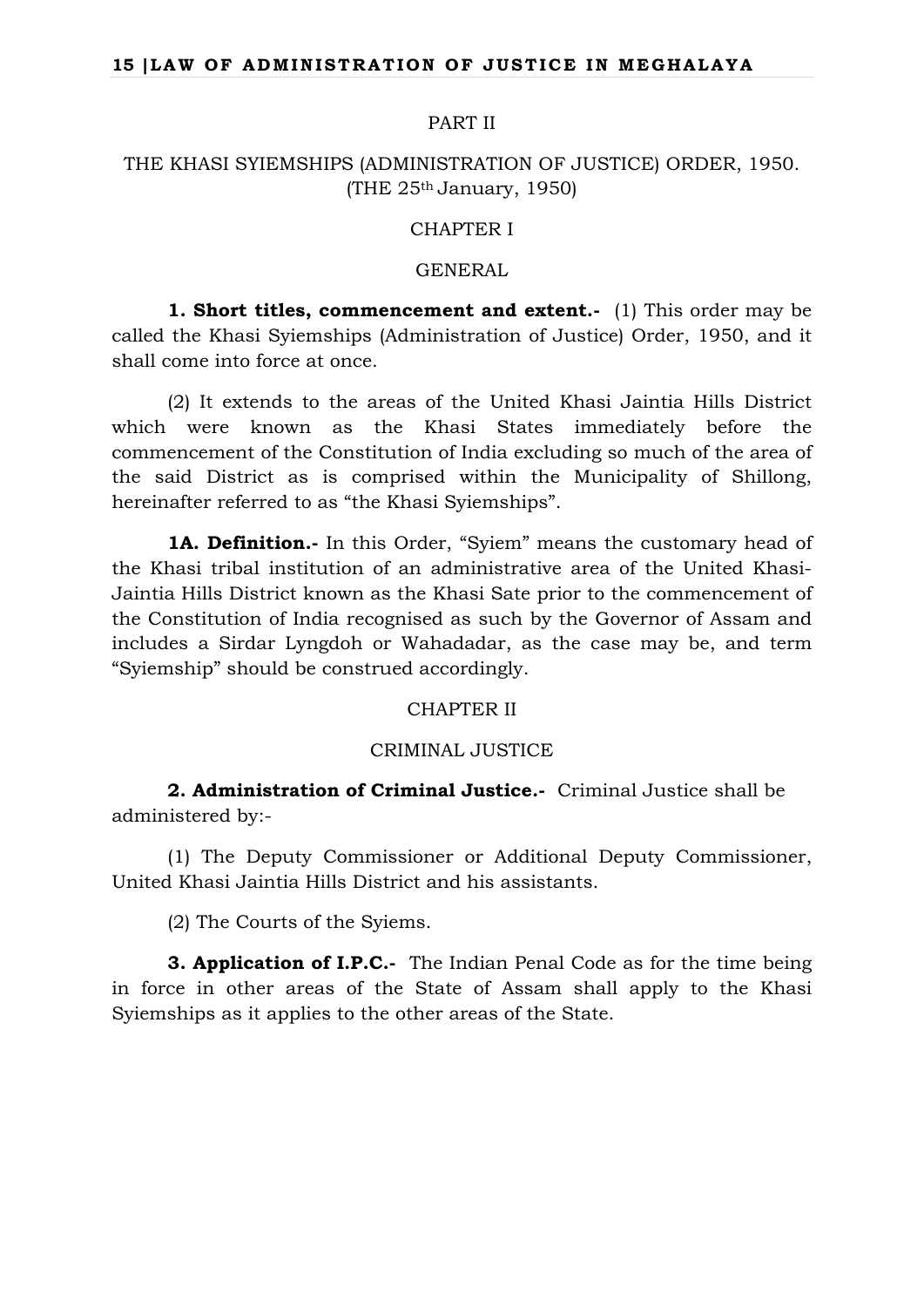**4. Power of Deputy Commissioner etc. and his Assistants.-** (1) The Deputy Commissioner or the Additional Deputy Commissioner may pass any sentence authorised under the Indian Penal Code or any other law for the time being in force in the Khasi Syiemships; but any sentence of death or transportation shall be subject to confirmation by the High Court of Assam.

(2) The Courts of the Assistants to the Deputy Commissioner and of the Syiems shall exercise such powers, not exceeding those of a Magistrate of the First Class as defined in the Code of Criminal Procedure, 1898 as they may be invested by the Governor of Assam.

**5. Death Reference -** When the Deputy Commissioner or the Additional Deputy Commissioner passes sentences of death the proceedings shall be submitted to the High Court of Assam hereinafter referred to as "the High Court" and the sentence shall not be executed unless it is confirmed by High Court.

**6. Accused to be informed re: Appeal.-** The Deputy Commissioner or the Additional Deputy Commissioner shall inform the accused of the period (namely 7 days) within which, if he wishes to appeal, his appeal should be preferred.

Provided that no order of confirmation shall be made under this rule until the period allowed for preferring an appeal has expired, or if an appeal is presented within such period, until such appeal is disposed of.

**7. Steps on receipt of High Court's orders –** When a sentence of death passed by the Deputy Commissioner or the Additional Deputy Commissioner is submitted to the High Court for confirmation, the Deputy Commissioner or the Additional Deputy Commissioner, shall, on receiving the order of confirmation or other order of High Court thereon, cause such order to be carried into effect by issuing a warrant in form 35, Schedule V to the Code of Criminal Procedure, 1898, and taking such other steps as may be necessary.

**8. Time and place of execution.-** The Deputy Commissioner or the Additional Deputy Commissioner shall fix the time and place of execution, and the time fixed shall not be less than 21 days or more than 28 days from the date of the issue of the warrant.

**9. Appeal from conviction passed by Assistant to Deputy Commissioner or by the Syiem.-** An Appeal shall lie to the Deputy Commissioner or Additional Deputy Commissioner from the order of conviction of the Assistants to the Deputy Commissioner or of the Syiem if preferred within 30 days and 60 days respectively of the date of the order,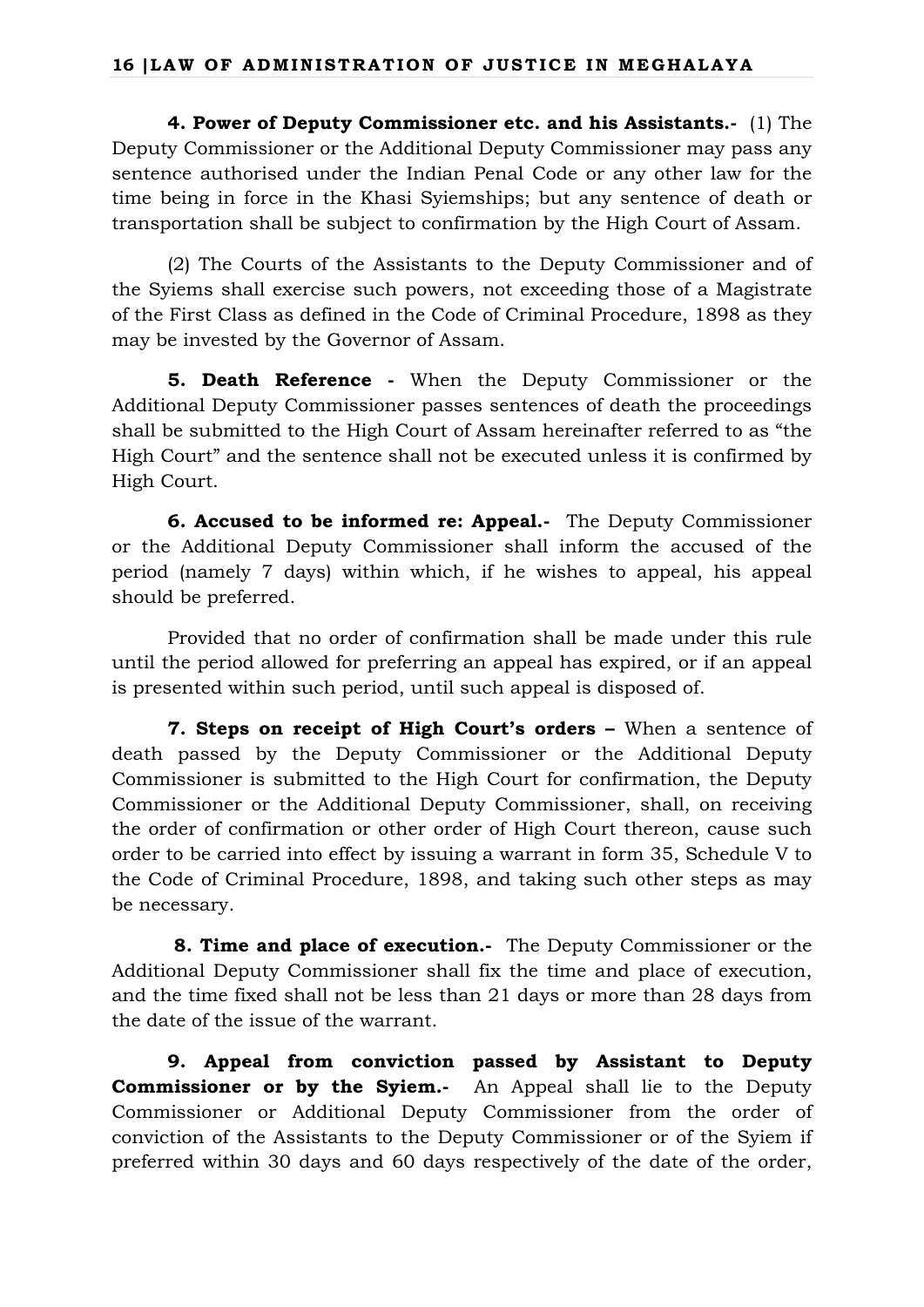#### **17 |LAW OF ADMINISTRATION OF JUSTICE IN MEGHALAYA**

exclusive of the time needed for obtaining a copy of the order appealed against;

Provided that not appeal shall lie against the sentence of fine only passed by a Magistrate of the First Class when the amount of fine does not exceed Rupees fifty.

**10. Appeal to High Court -** (1) An appeal shall lie to the High Court from any sentence passed by the Deputy Commissioner or Additional Deputy Commissioner.

(2) Such appeals must be presented within 30 days from the date of the order appealed against, exclusive of the time needed for obtaining a copy of the order:

Provided that an appeal from a sentence of death shall be preferred within seven days of the date of sentence.

**11. Government Appeal.-** The Governor of Assam may direct the Public Prosecutor to present an appeal to the High Court from an original or appellate order of acquittal of the Deputy Commissioner or Additional Deputy Commissioner or Assistants to the Deputy Commissioner or Court of a Syiem.

(2) Such appeals must be presented within 30 days from the date of the order appealed against, exclusive of the time needed for obtaining a copy of the order:

12. Power of Appellate Court in disposal.- the Appellate Court shall then send for the record of the case, if such record is not already in Court. After perusing such record and hearing the appellate or his Pleader, if he appears, and the Public Prosecutor, if he appears, and in case of an appeal, under rule 11 the accused, if he appears, the Court may, if it considers that there is no sufficient ground for interference dismiss the appeal. If it considers there is sufficient ground it may set aside the order and pass any other orders in the spirit of section 423 of the Code of Criminal Procedure.

**13. Revision.-** The High Court or the Deputy Commissioner or the Additional Deputy Commissioner may call for and examine the record of any proceedings of the Subordinate Criminal Courts for the purpose of satisfying itself or himself as to the correctness, legality or propriety of any finding, sentence or order recorded or passed and as to the regularity of any proceedings of such subordinate court and enhance, reduce, cancel or modify any sentence or finding passed by such Court or remand the case for retrial.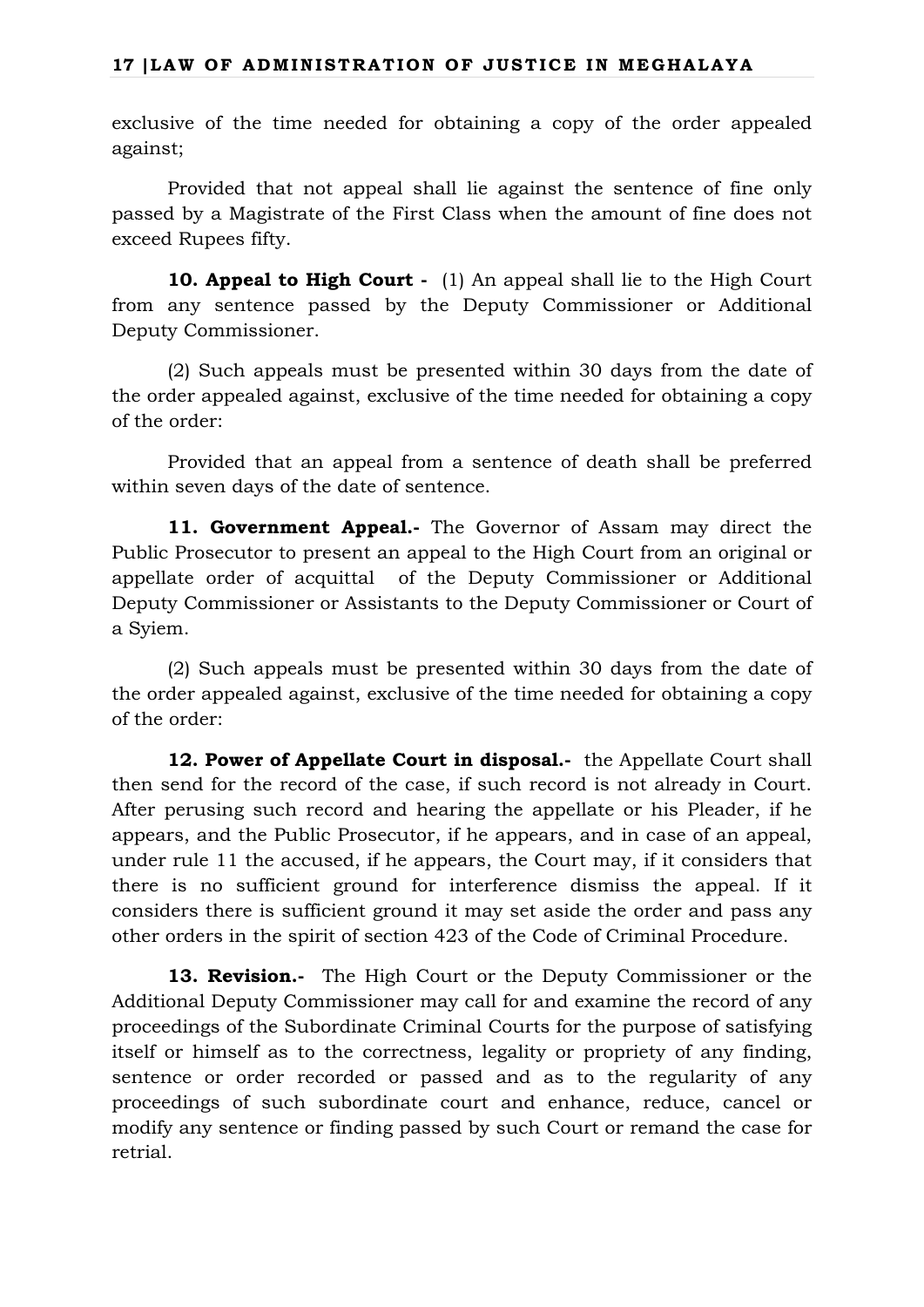**14. Application of Criminal Procedure.-** The Procedure of the High Court of Assam, the Deputy Commissioner or the Additional Deputy Commissioner or the Additional Deputy Commissioner and his Assistants shall be in the spirit of the Code of Criminal Procedure, 1898, as for as it is applicable to the circumstances in the Syiemships.

**14A. Issue of Commission:-** (1) Whenever, in the course of an inquiry, trial or other proceeding under these rules it appears to the High Court or the Court of the Deputy Commissioner that the examination of a witness is necessary for the ends of justice, and that the attendance of such witness cannot be procured without an amount of delay, expense or inconvenience which , under the circumstances of the case, would be unreasonable, such Court may dispense with such attendance and may issue a commission for the examination of the witness following the Spirit of the code of Criminal Procedure, 1898.

(2) Whenever, in the course of an inquiry, trial or other proceeding under these rules before the Court of an Additional Deputy Commissioner or an Assistant to the Deputy Commissioner, it appears that commission ought to be issued for the examination of a witness whose evidence is necessary for the ends of justice and that the attendance of such witness cannot be procured without an amount of delay, expense or inconvenience which, under the circumstances of the case, would be unreasonable, such Court shall apply to the Deputy Commissioner stating the reasons for the application, and the Deputy Commissioner may either issue a commission or reject the application.

**14B. Return of Commission.-** ["Whenever a Commission for the examination of witness issued under the preceding rule or under any law for time being in force in the Rest of India is received by the Deputy Commissioner, he, or such of his Assistants having the powers of a Magistrate of the First Class as he may appoint in this behalf, shall execute and return the commission following the spirit of the Code of Criminal Procedure, 1898.]

<sup>[ ]</sup> Inserted by the Assam Criminal Law Amendment Act, 1953. (Assam Act XV of 1953).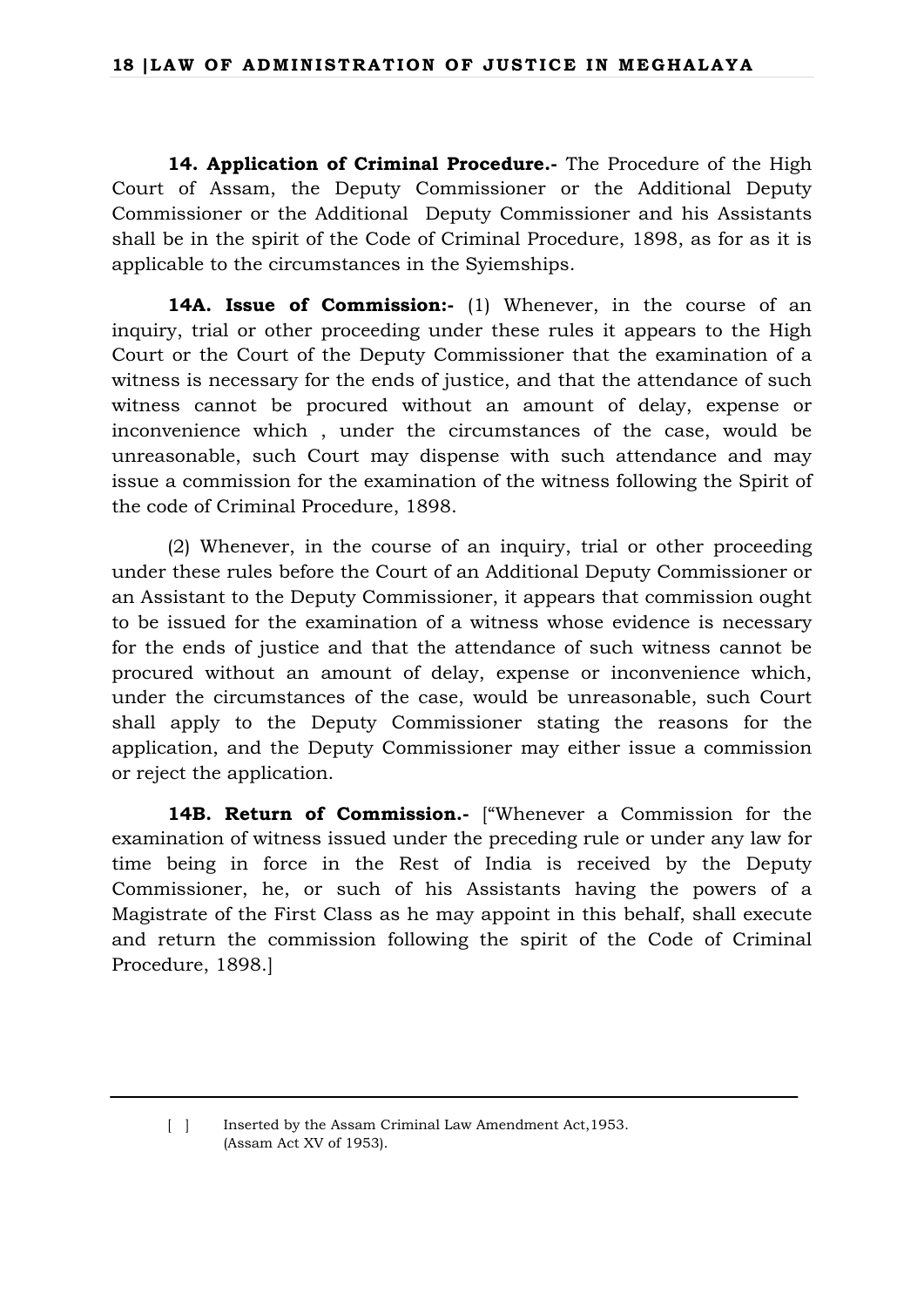**15. Provision for appearance of an Advocate.-** An Advocate who is entitled to practice in the High Court may appear in any case before the Deputy Commissioner or the Additional Deputy Commissioner or his Assistants.

### CHAPTER III

#### SPECIAL PROVISION AS TO THE COURT OF A SYIEM

**16. Definition of Court of Syiem and its jurisdiction.-** (1) A Court of the Syiem means a Court established under the customary law of the Khasi Syiemship and recognised as such by the Governor of Assam. Such a Court also includes the Court of Sirdar, Lyngdoh or Wahadadar as the case may be.

(2) The Court of the Syiem may try any offences under the Indian Penal Code or under any other law for the time being in force within its respective locality except those punishable with death, transportation or involving a punishment of 5 years imprisonment which may arise within the limits of its locality and in which the Khasis who reside or hold land within its locality are concerned:

Provided that Syiems Court shall have jurisdiction over non-Khasis who voluntarily invoke or submit to its jurisdiction.

**17. Maintenance of Registers.-** The following registers shall be kept in the Courts of the Deputy Commissioner, Additional Deputy Commissioner and Assistants to the Deputy Commissioner:-

- (1) Register of Petitions.
- (2) Register of Crimes.
- (3) Register of Criminal Cases disposal of.
- (4) Registers of Fines.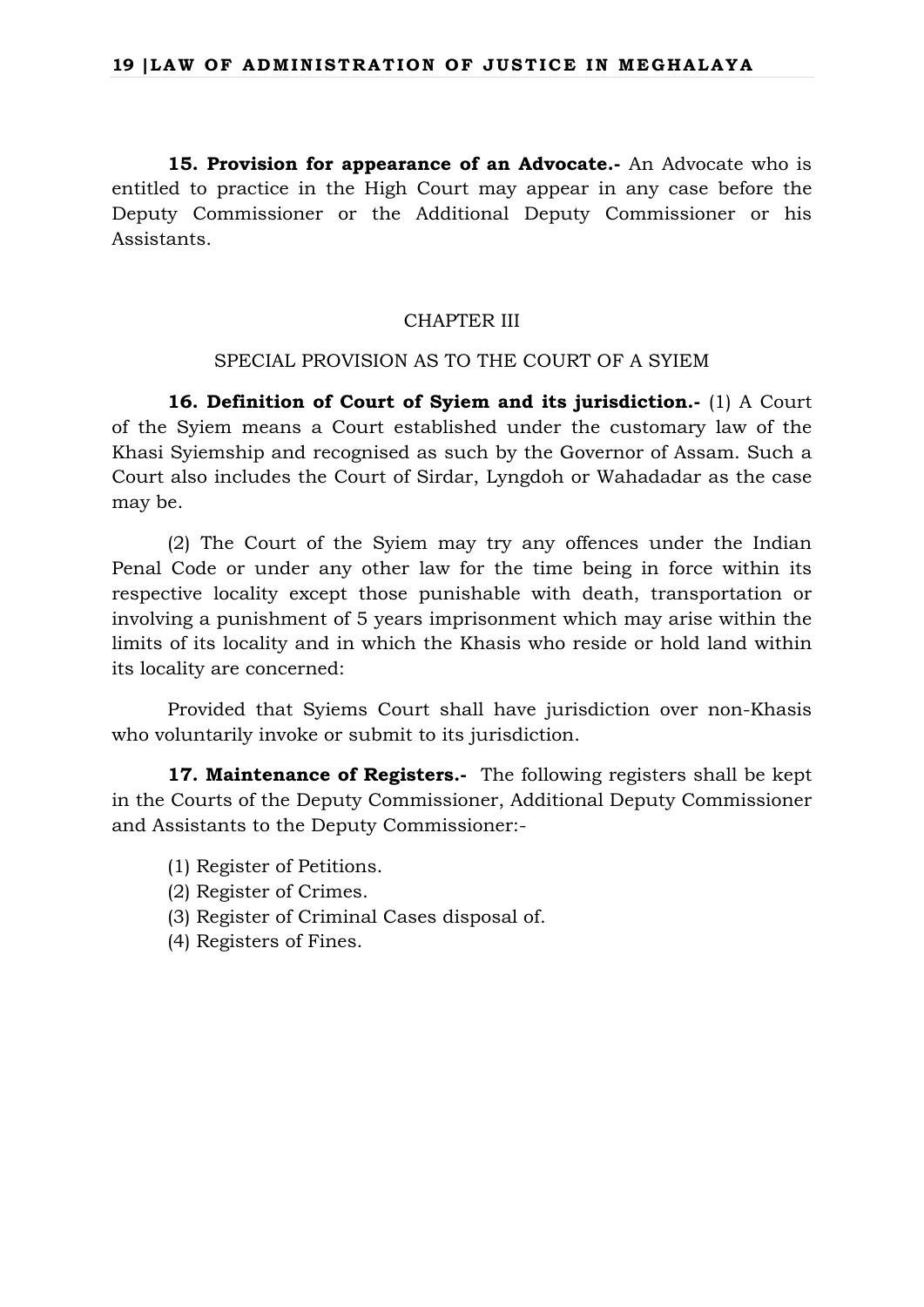### CHAPTER IV

CIVIL JUSTICE

**18. Authorities of Civil Justice.-** The administration of Civil Justice is entrusted to the Deputy Commissioner, Additional Deputy Commissioner, Assistants to the Deputy Commissioner and Courts of the Syiems.

**19. Jurisdiction of Syiems Court.-** A Syiems Court can adjudicate any civil cases arising within its respective locality in which Khasis who reside or hold land within its respective locality are concerned.

**20. Jurisdiction in non-Khasi cases.-** In regard to non-Khasis, the Assistants to the Deputy Commissioner shall be the Court of First instance, except when the parties concerned invoke or voluntarily submit to the jurisdiction of the Syiems Courts.

**21. Exercise of original Jurisdiction:-** The Deputy Commissioner or Additional Deputy Commissioner and his Assistants shall not ordinarily function as an original Court in cases triable by Syiems Court.

22. Reference to Panchayat.- The Deputy Commissioner or Additional Deputy Commissioner and his Assistants shall ,in all cases in which the parties are indigenous inhabitants of the hill, endeavour to induce them to submit their case to a Panchayat or an arbitration. In case of arbitration each party shall name an equal number of arbitrators, and shall choose, or leave the arbitrators to choose an Umpire.

**23. Principles for adjudication.-** (1) In all civil matters the Deputy Commissioner or Additional Deputy Commissioner shall adjudicate according to customary law wherever applicable and where the customary law cannot be applied to either party it shall adjudicate, according to justice, equity and good conscience.

(2) It shall be discretionary to examine witnesses on oath in any form or to warn them that they are liable to punishment for perjury if they state that which they know to be false.

**24. Appellate Courts.-** An appeal shall lie to the Deputy Commissioner or the Additional Deputy Commissioner from decision of the Assistants to the Deputy Commissioner and the Syiems Court within 30 days and 60 days respectively of the date of the decision exclusive of the time needed for obtaining a copy of the order appealed against:

Provided that the Assam High Court shall be a Court of Appeal from an original decision of the Deputy Commissioner or Additional Deputy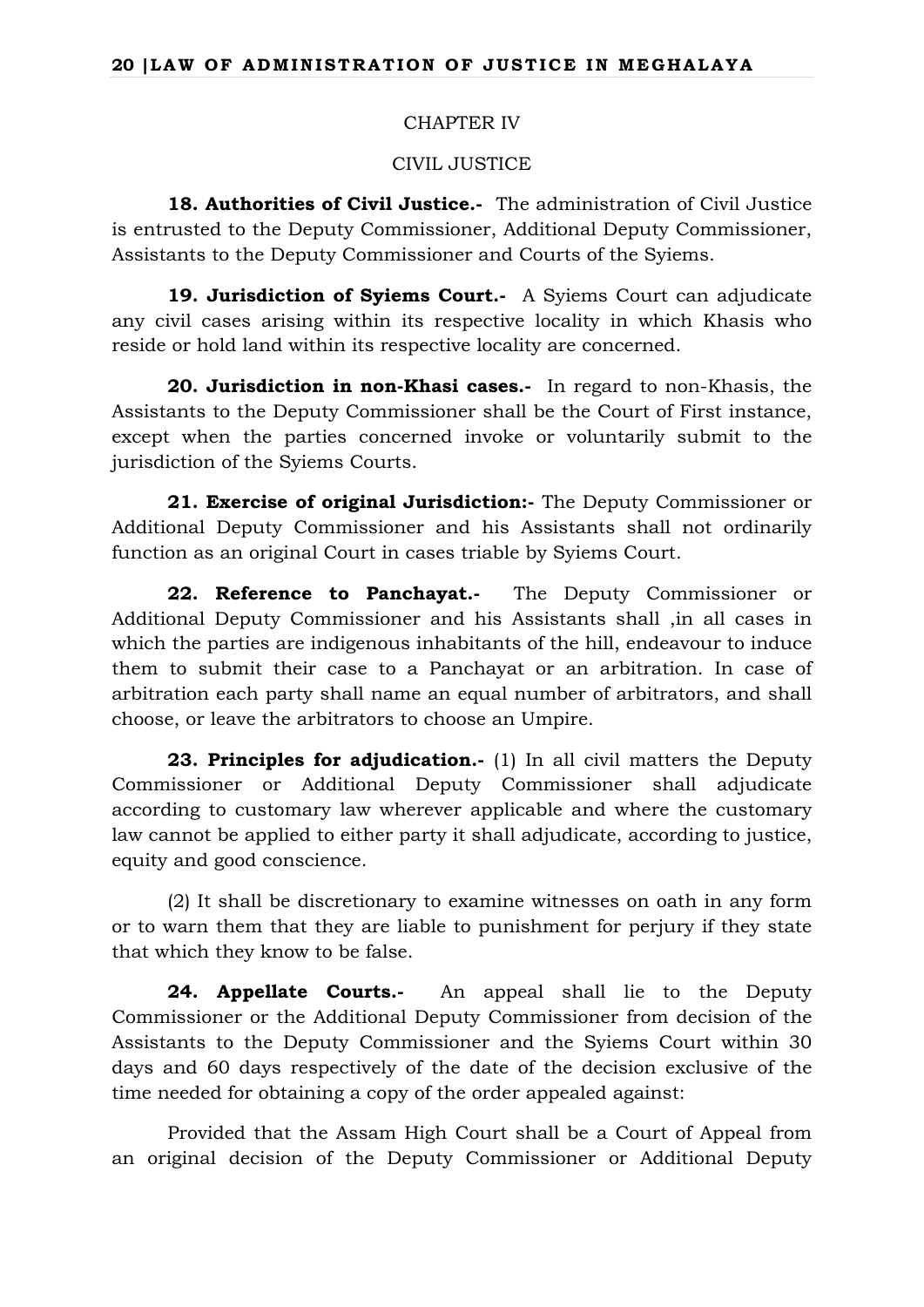Commissioner if the value of the suit be Rs. 500 or over or if the suit invoice a question of right to, or possession of, immovable property.

**25. Power of Deputy Commissioner etc. in disposing of an appeal.-** The Deputy Commissioner or the Additional Deputy Commissioner after hearing the parties or their pleader may examine the parties and, if the decision appears to be just, shall affirm and enforces it as one of its own.

If the Court sees reason to doubt the justice of the decision it shall reverse, vary, modify or pass such other order or orders as it deems fit, and small state the relief to which the appellant is entitled.

**26. Appeal to High Court.-** An appeal shall lie within sixty days of the date of decision exclusive of the time needed for obtaining a copy of the order appealed against to the High Court from any original or appellate decision of the Deputy Commissioner or the Additional Deputy Commissioner.

**27. Revisional Power of High Court.-** The High Court may , on application or otherwise, call for the proceedings of any case decided by the Deputy Commissioner or Additional Deputy Commissioner, his Assistant and Syiems Courts and pass such orders as it may deem fit.

**28. Security for costs of appeal.-** Any court before which an appeal is filed may, before admitting the appeal, order the deposit by the appellant of all reasonable expense (including pleader's fees) likely, in the opinion of the Court, to be incurred by the respondent in the hearing of the appeal or may order security to be given for such expenses, and if the appellant be a judgement debtor may also order security to be given for part or the whole of decretal amount.

**29. Application of C.P.C. -** The Procedure of the High Court of Assam, the Deputy Commissioner or Additional Deputy Commissioner and his Assistants shall be guarded by the spirit, but not bound by the letter of the Code of Civil Procedure, 1908 and without prejudice to the local customs and usages governing any party to a case.

**30. Execution of decree.-** The decree of the Appellate Court shall be transferred to the Court passing the Original Order for execution as a decree of its own.

**31. Properties liable to attachment and sale in execution.-** Property, movable or immovable, belonging to the judgement-debtor or over which, or the profits of which, he has a disposing power which he may exercise for his own benefit, whether the same be held in the name of the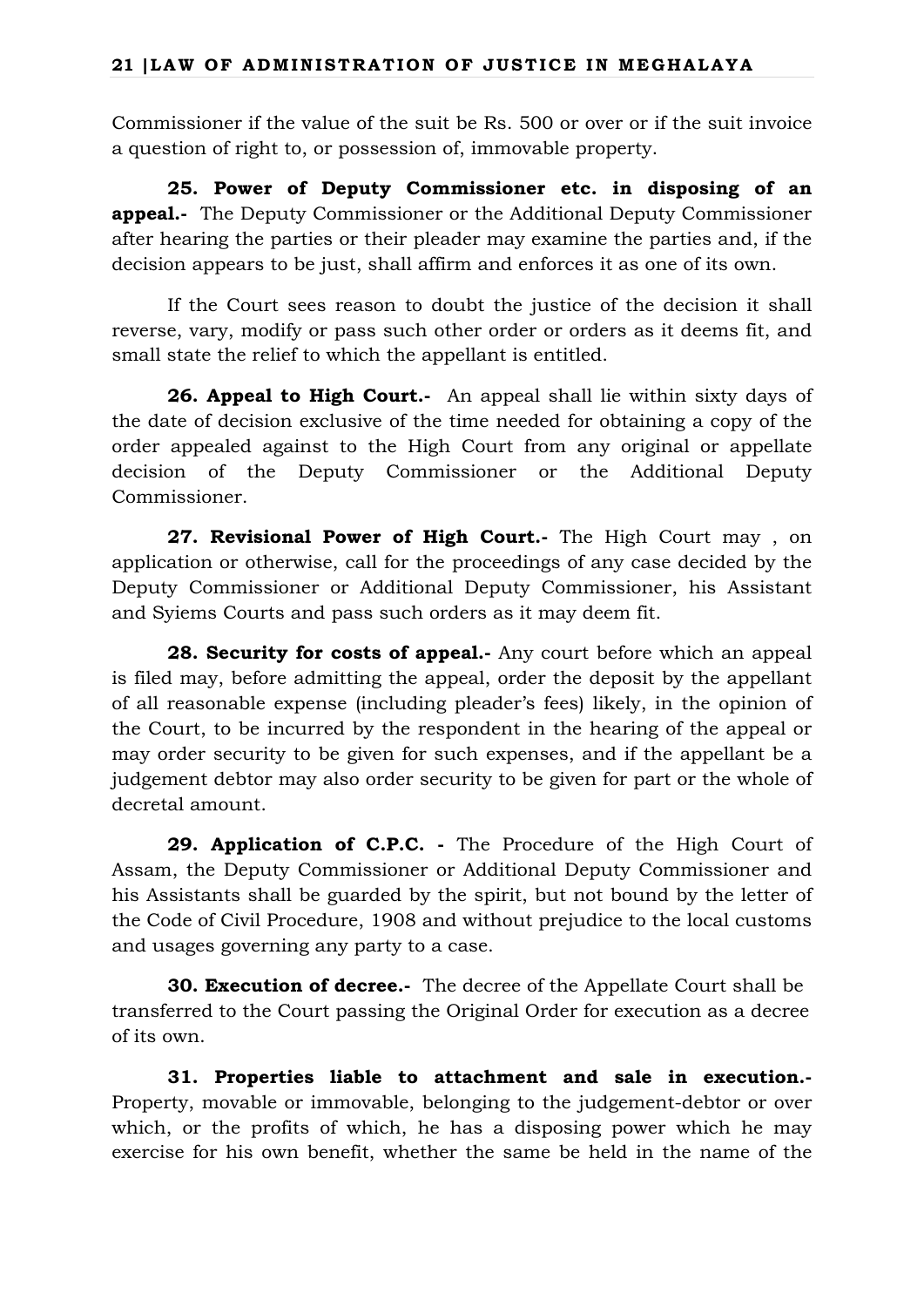### **22 |LAW OF ADMINISTRATION OF JUSTICE IN MEGHALAYA**

judgement-debtor or by another person in trust for him or in his behalf, is liable to attachment and sale in execution of a decree:

Provided that the following particulars shall not be liable to such attachment or sale, namely:-

(a) the necessary wearing apparel, cooking vessels, beds and bedding or the judgement-debtor, his wife and children, and such personal ornaments as in accordance with religious usage, cannot be parted with by any women;

(b) tools of artisans and where the judgement-debtor is an agriculturist or hill man, his implements of husbandry and such cattle and seed-grain and such portion of agricultural produce; as may, in the opinion of the Court, be necessary to enable him to earn his livelihood as such and for purpose of providing until the next harvest for the support of the judgement-debtor and his family;

(c) houses and other buildings (with the materials and the sites thereof and the land immediately appurtenant thereto and necessary for their enjoyment) belonging to an agriculturist and occupied by him and any house or house-site belonging to a Hillman;

- (d) book of account;
- (e) a mere right to sue for damages;
- (f) any right of personal service;

(g) stipends and gratuities allowed to pensioners of the Government or payable out of any service family pension fund notified in the Gazzete of India by the President in this behalf, and political pensions;

(h) allowances (being less than salary) of any public officer or of any servant of a railway company or local authority while absent from duty;

(i) the salary or allowances equal to the salary of any such public officer or servant as is referred to in clause (h) while duty, to the extent of the first hundred rupees and one half the remainder of such salary or allowances :

Provided that where the whole or any part of the portion of such salary or allowances liable to attachment, has been under attachment whether continuously or intermittently for a total period of twenty-four months, such portion shall be exempt from attachment, until the expiry of a further period of twelve months and, where such attachment has been made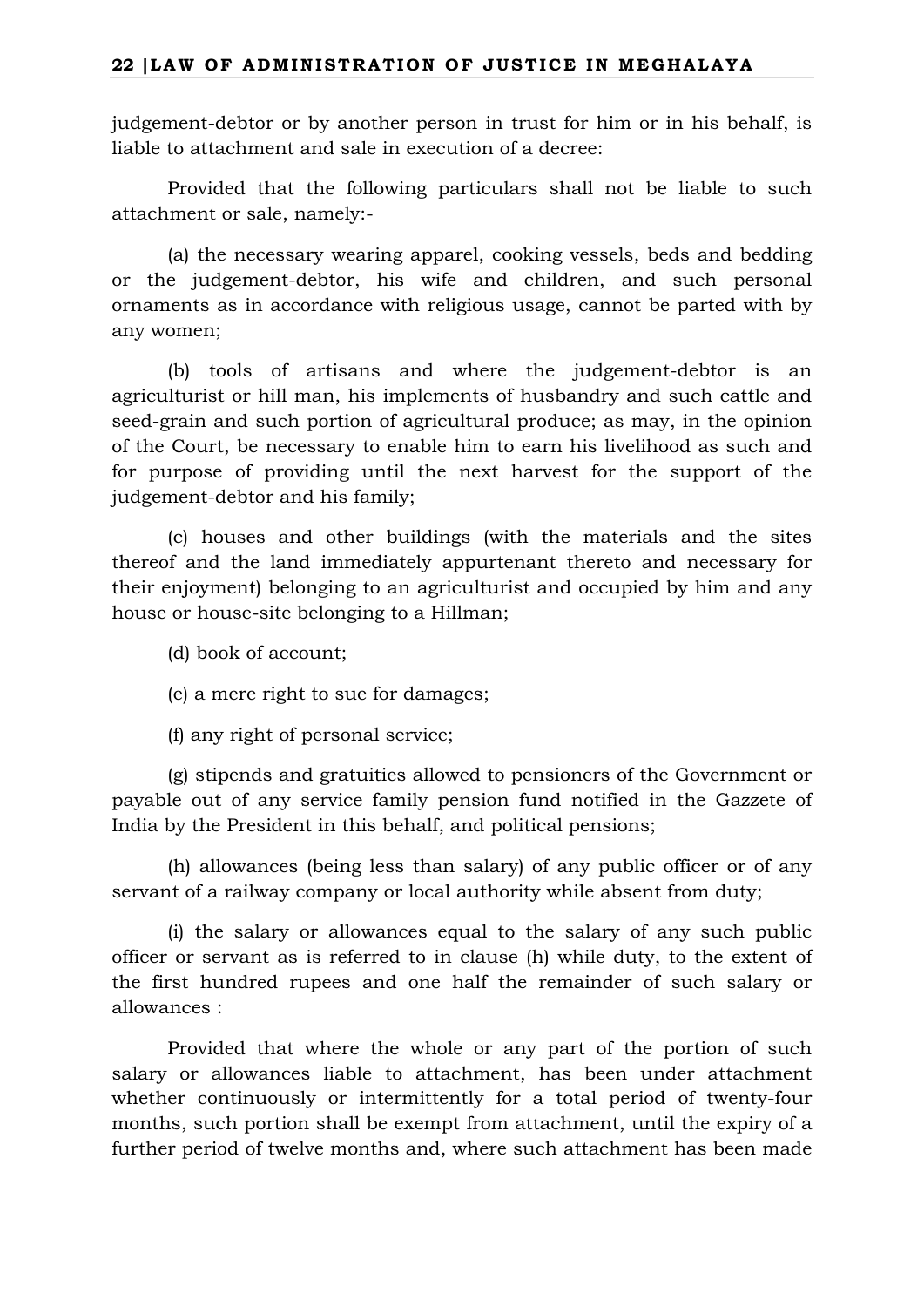in execution of one and the same decree, shall be finally exempt from attachment in execution of that decree;

(j) the pay and allowances of person to whom the Indian articles of war apply;

(k) all compulsory deposits and other sums in or derived from any fund to which the Provident Funds Act, 1897 for the time being applies in so far as they are declared by the said Act not to be liable to attachment;

(l) the wages of labourers and domestic servants whether payable in money or in kind;

(m) an expectancy of succession by survivorship or other merely contingent or possible right or interest.

(n) a right to future maintenance;

(o) any allowance declared by any law passed under the Government of India Act, 1919, the Government of India Act, 1935 and the Constitution of India to be exempt from liability to attachment or sale in execution of a decree; and where the judgement-debtor is a person liable for the payment of land revenue any moveable property, which under any law for the time being applicable to him is exempt from liability to attachment or sale in execution of a decree; and where the judgement-debtor is a person liable for the payment of land revenue any moveable property, which under any law for the time being applicable to him is exempt from sale for the recovery of an arrear of such revenue.

**Explanation.-** (1) The particulars mentioned in clauses (g), (h), (i) and (o) are exempt from attachment or sale whether before or after they are actually payable.

(2) Nothing in this rule shall be deemed to exempt houses and other buildings (with the materials and the sites thereof and the lands immediately appurtenant thereto and necessary for their enjoyment) from attachment or sale in execution of decrees for rent of any such house, building, site or land or if themselves the subject of the suit.

**32. Detention of debtor.-** There shall be no imprisonment for debt, excepting in cases where the Deputy Commissioner or the Additional Deputy Commissioner is satisfied that fraudulent disposal or concealment of property has taken place and in such cases the debtor may be detained for a period not exceeding six months.

**33. Provision for appearance of Advocate.-** An Advocate who is entitled to practice in the High Court of Assam may appear in any case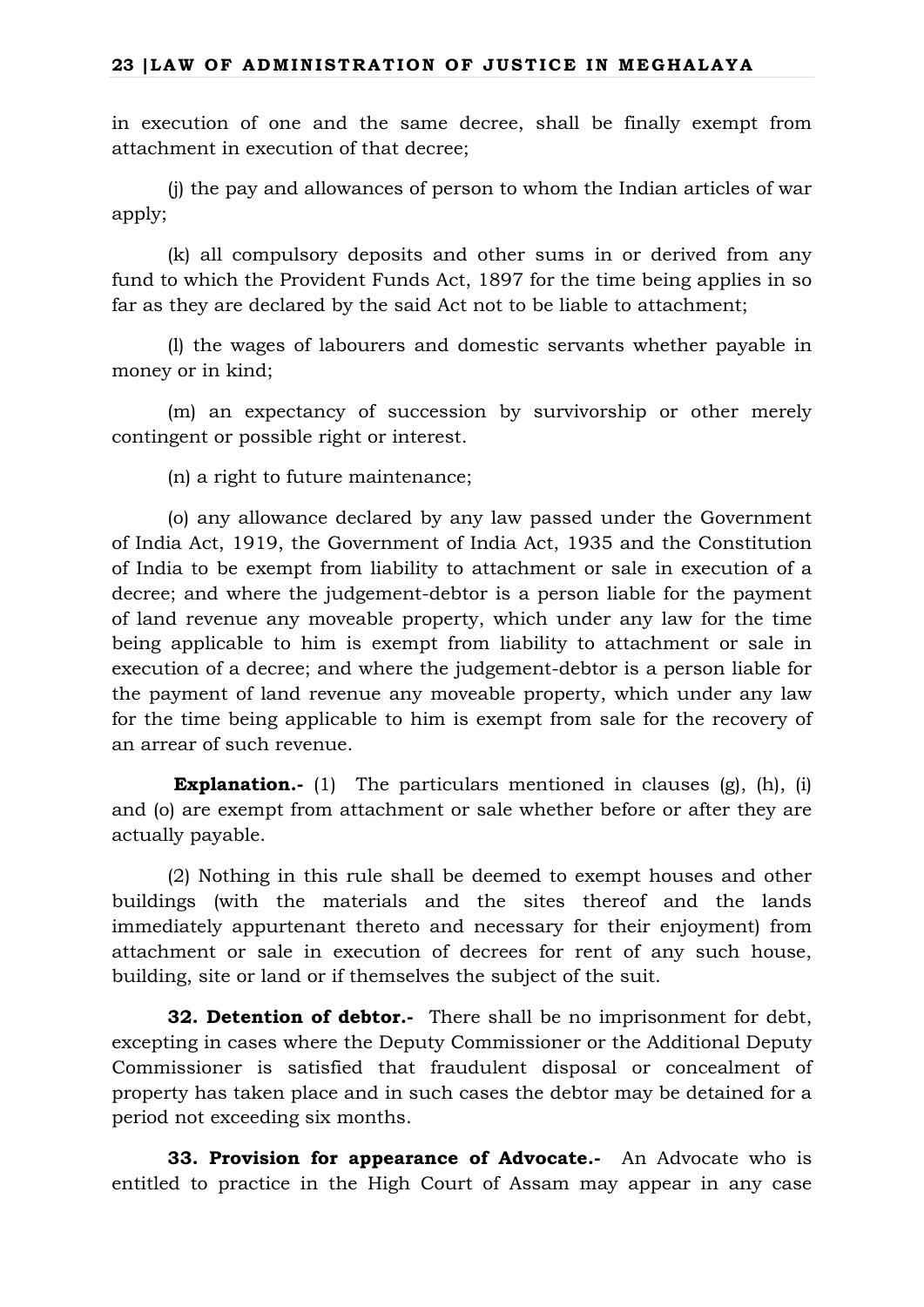before the Deputy Commissioner or the Additional Deputy Commissioner or his Assistants.

**34. Application of Indian Limitation Act.-** Except in so far as provided by these rules, the Indian Limitation Act, 1908 (Act IX of 1908), shall not apply to Suits in which either or both parties are members of a Scheduled Tribe or Tribes specified in items 1 and 2 of Part I – Assam, of the Schedule to the Constitution (Scheduled Tribes) Order, 1950.

**35. Maintenance of Registers.-** The following registers shall be kept by the Courts of the Deputy Commissioner, Additional Deputy Commissioner and the Assistants to the Deputy Commissioner.

- (1) Register of Petition.
- (2) Register of Suits.
- (3) Registers of Execution Cases.

## CHAPTER V

## CANCELLATION AND SAVINGS

**36. Cancellation and Savings -** (1) The Khasi States Federation (Administration of Justice) Order, 1948, published in the Government of India Ministry of States Notification No.237-P, dated the 16th June 1948 and the Khasi States Federation (Administration of Justice) (Supplement) Order, 1948 published in the Government of India, Ministry of States Notification No.296-P, dated the 4th October 1948 are hereby cancelled.

(2) Notwithstanding such cancellation, every suit, appeal, application for revision, proceedings and other business relating to both civil and criminal justice, pending on the date of the commencement of this Order, before the Court of the Dominion Agent, Additional Dominion Agent, Khasi States or his Assistants, Court of the Khasi States Federation, its Subordinate Courts and State Courts shall be transferred or deemed to have been transferred for disposal to the Court which would have been competent to entertain and dispose of such suit, appeal, application for revision, proceeding or business, had this order been in force in the date of institution or commencement of the same and the latter Court deal with and dispose of the same in accordance with law.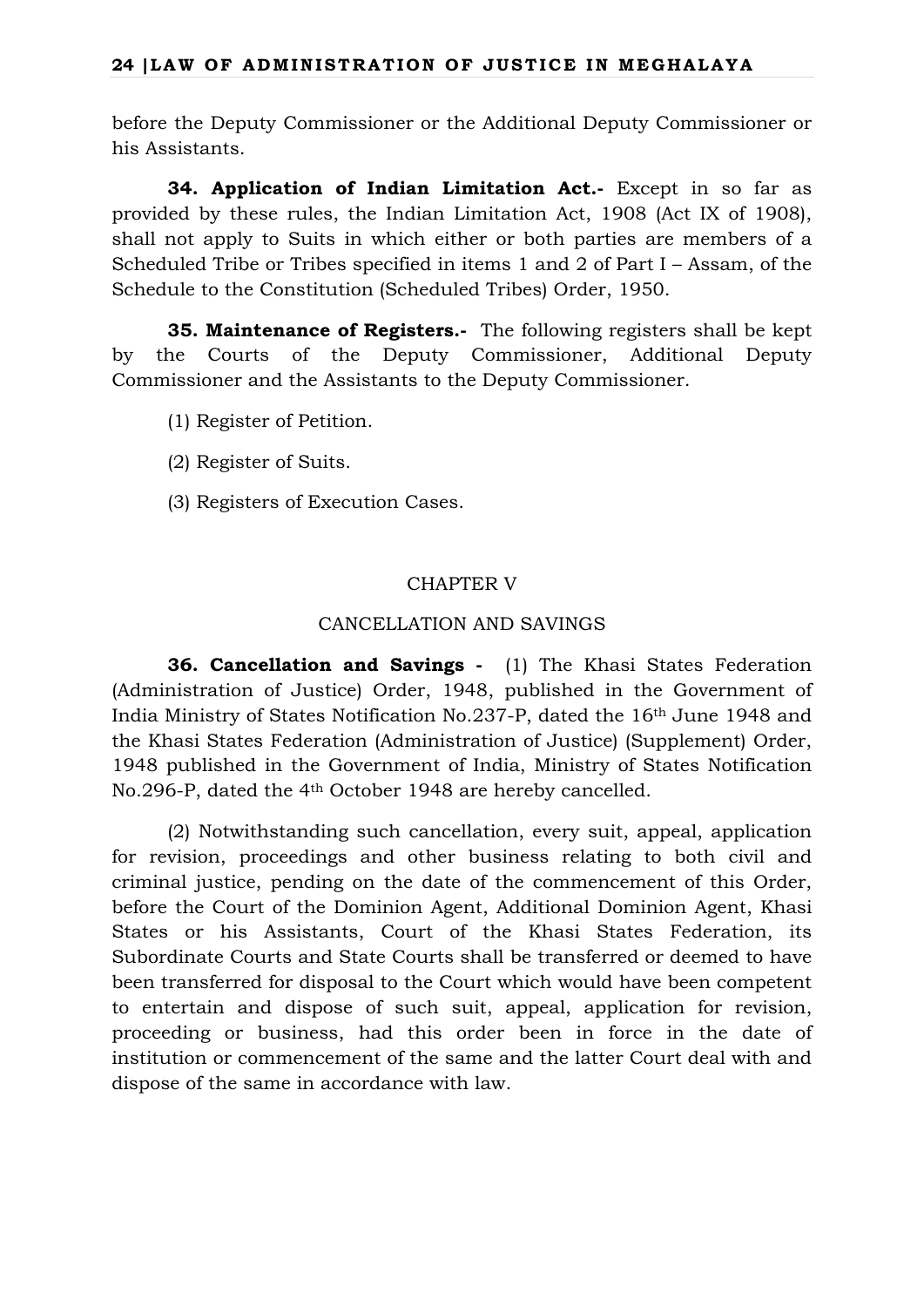## **Notification No. 166-1.B., dated 16th March, 1948 issued by the Government of India, Ministry of States.**

In exercise of the powers conferred by section 4 of the Extra Provincial Jurisdiction Act, 1947 (XLVII of 1947) and of all other powers enabling it in this behalf the Central Government is pleased to make the following orders for the application of enactments to, and for the exercise of jurisdiction within, "the Shillong Administered Areas, that is to say, so much of the areas for the time being comprised within the Municipality of Shillong as forms parts of the United Khasi-Jaintia Hills District".

#### PART I.

#### APPLICATION OF ENACTMENTS.

The enactments and rules specified in the Schedule hereto annexed in so far as the same may be applicable and subject to any amendments to which they are for the same time being subject in other areas of the State of Assam shall apply to the Shillong Administered areas:

Provided, first, that the said enactments and rules shall apply only to such cases as the Khasi Chief concerned is not empowered to adjudicate and decide.

Provided, further that for the purpose of facilitating the application of the said enactments and rules any Court may construe the provisions thereof with such alterations not affecting the substance as may be necessary or proper to adapt them to the matter before the Court.

### **SCHEDULE**

1. The Indian Penal Code (XLV of 1860).

2. The Code of Criminal Procedure, 1898 (V of 1898) except the first provision to section 188.

3. The rules relating to Civil Justice as constained in Section as contained in Section IV of the rules for the Administration of Justice and Police in the Khasi and Jaintia Hills made by the Governor of Assam under section 6 of the Scheduled Districts Act, 1874, and published with notification of the Government of Assam No. 2618-A.P., dated the 29th March, 1937.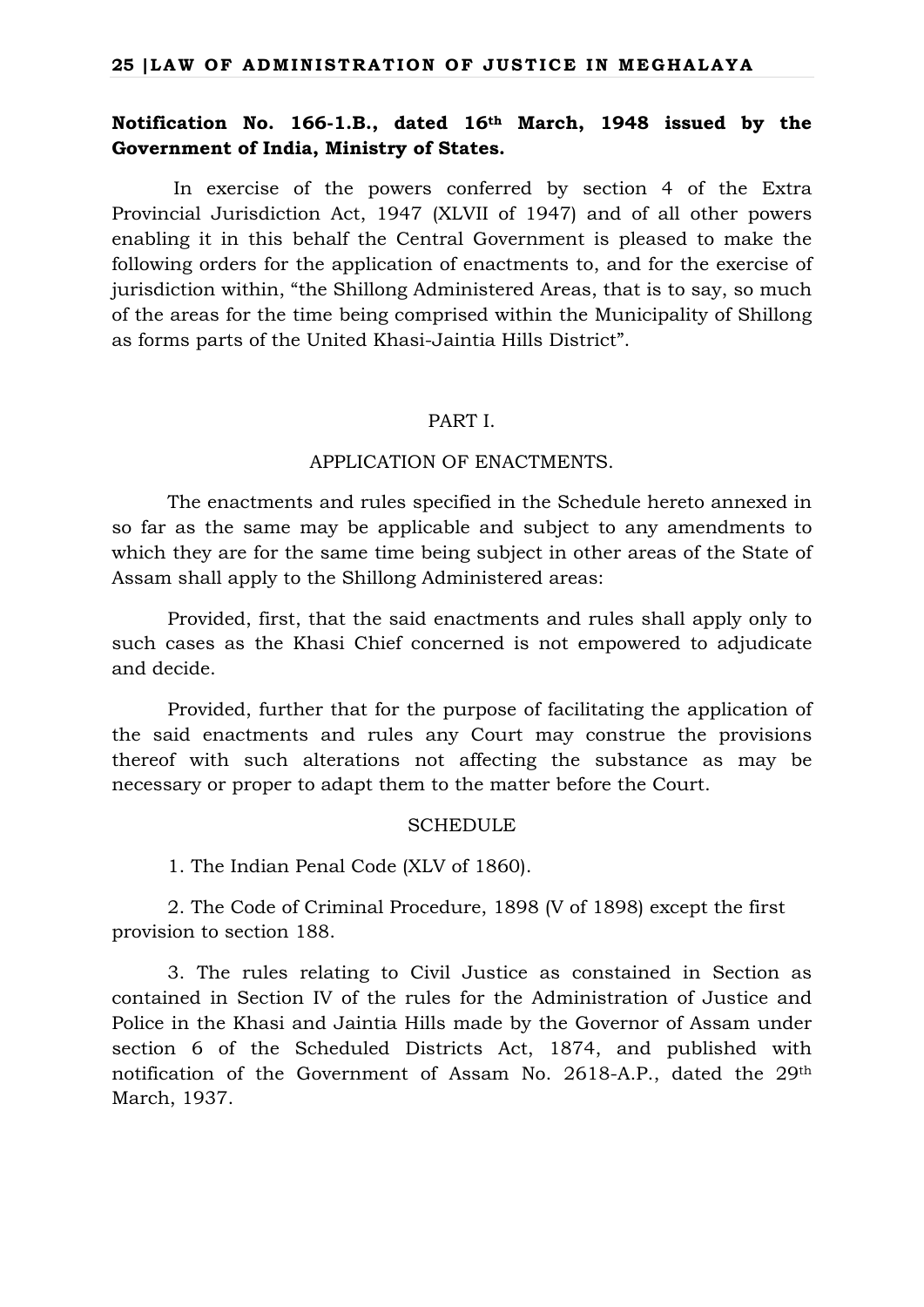#### PART II

## JURISDICTION

All Courts, including the High Court of Assam, which have for the time being criminal jurisdiction in other areas of the Town of Shillong shall exercise the like jurisdiction in the Shillong administered areas.

The High Court of Assam shall also exercise all such appellate and other jurisdiction on the civil side, as has hitherto been exercised, under the rules for the administration of civil justice as applied to the Shillong administered areas, by the Governor of Assam.

#### PART III

### SUPPRESSION AND SAVING

The notification of the late Political Department No. 165. I.B. dated the 18th August, 1937, is hereby cancelled:

Provided, that all proceedings pending on the 16th March, 1948 shall be carried on as if the said notification had not been cancelled.

#### PART III

## THE UNITED KHASI-JAINTIA HILLS AUTONOMOUS DISTRICT (ADMINISTRATION OF JUSTICE) RULES, 1953.

The 18th December, 1953.

## THE JOWAI AUTONOMOUS DISTRICT ACT NO.I OF 1967. THE JOWAI AUTONOMOUS DISTRICT (ADMINISTRATION) ACT, 1967.

**Preamble.-** Witness it is expedient to make provision for the administration of the Jowai Autonomous District and whereas the Jowai District Council has no Laws and Regulations for the time being and whereas all Laws and Regulations for the time being and whereas all Laws, Rules and Regulations made by the United Khasi-Jaintia Hills District Council had applied in this District in the past, now therefore, it is necessary to make an arrangement for the application of certain Acts, Rules and Regulations made by the United Khasi-Jaintia Hills District Council.

It is hereby enacted in the Eighteenth Year of the Republic of India as follows:-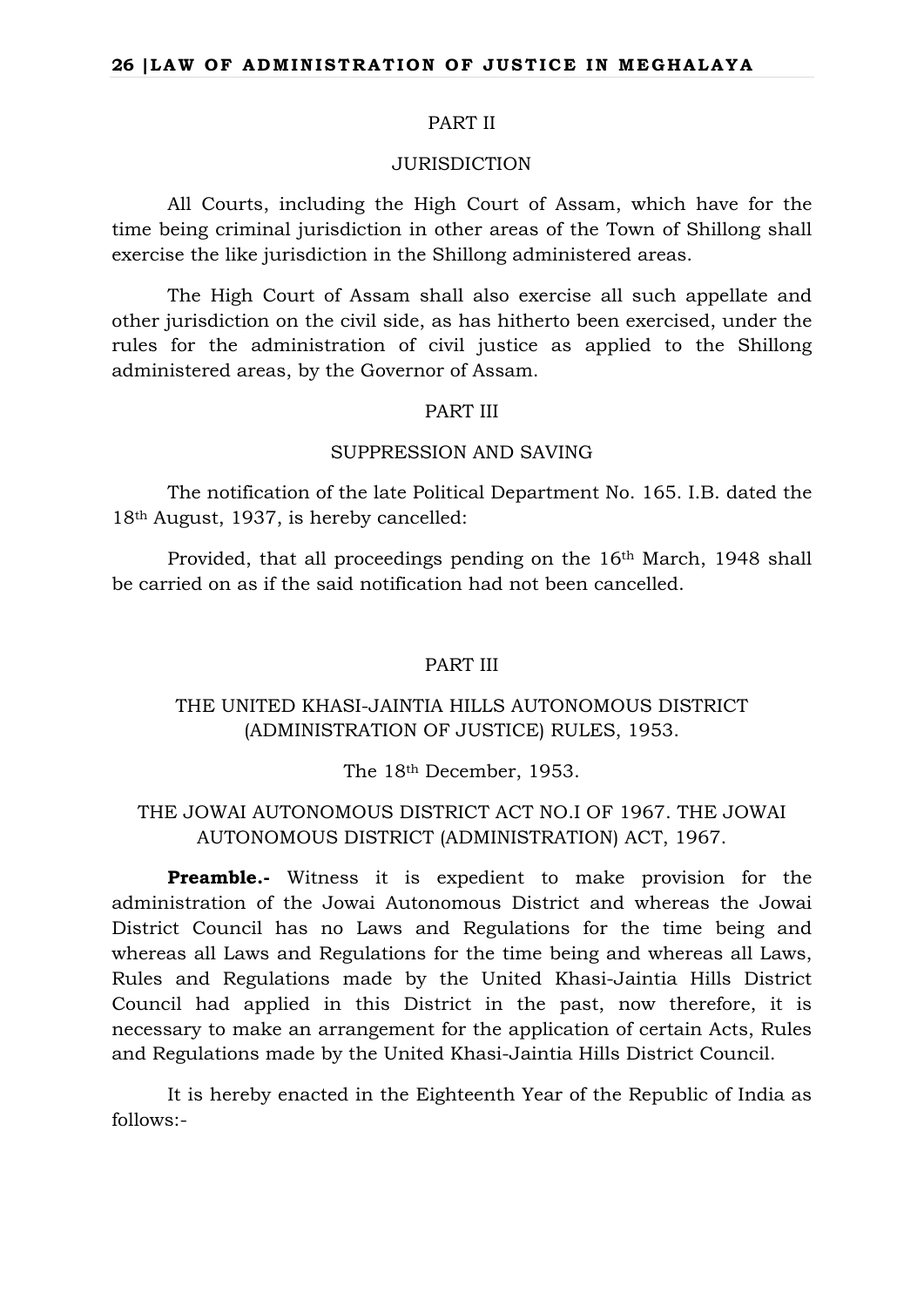**1. Short title, extent and commencement.-** (i) This Act shall be called the Jowai Autonomous District (Administration) Act, 1967.

(ii) It shall extend to the whole of Jowai Autonomous District hitherto known as the Jowai Subdivision.

(iii) It shall come into force with effect from 11th April, 1967.

**2. Definition.-** In this Act, unless the contrary appears from the context, "the District", "the District Council", "the Executive Committee" appearing in the Acts, Rules and Regulations made by the United Khasi-Jaintia Hills District Council as mentioned in the Schedule I shall mean "the Jowai Autonomous District", "the Jowai District Council" and "the Executive Committee of the District Council of the Jowai Autonomous District" respectively.

**3. Application of the Rules for Jowai Autonomous District.-** The acts, Rules and Regulations made by the United Khasi-Jaintia Hills District Council as listed in Appendix I and such other references thereon in respect of the Officers, etc., shall apply to the Jowai Autonomous District in so far as they are applicable to it for the time being till such time as the Jowai District Council makes its own laws.

## CHAPTER I

## PRELIMINARY

**1. Short, title, extent and commencement.-** (i) These rules may be called the United Khasi-Jaintia Hills Autonomous District (Administration of Justice) Rules, 1953.

(2) These rules shall apply to the whole of the United Khasi-Jaintia Hills Autonomous District excluding so much of the area thereof as is for the time being comprised within the Municipality of Shillong.

(3) They shall come into force on such date as the Executive Committee may, by notification in the Gazette, appoint in this behalf.  $(7<sup>th</sup>$ January, 1954 had been appointed as the date on which the rules shall come into force-vide DC/XXVI/8/53/102, dated 28th December, 1953.

**2. Definition.-** (1) In these rules, unless there is anything repugnant or the context otherwise requires-

(a) "Adult" means a person belonging to a Schedule Tribe who is not less than twenty-one years of age on such date as may be fixed in that behalf by the District Council;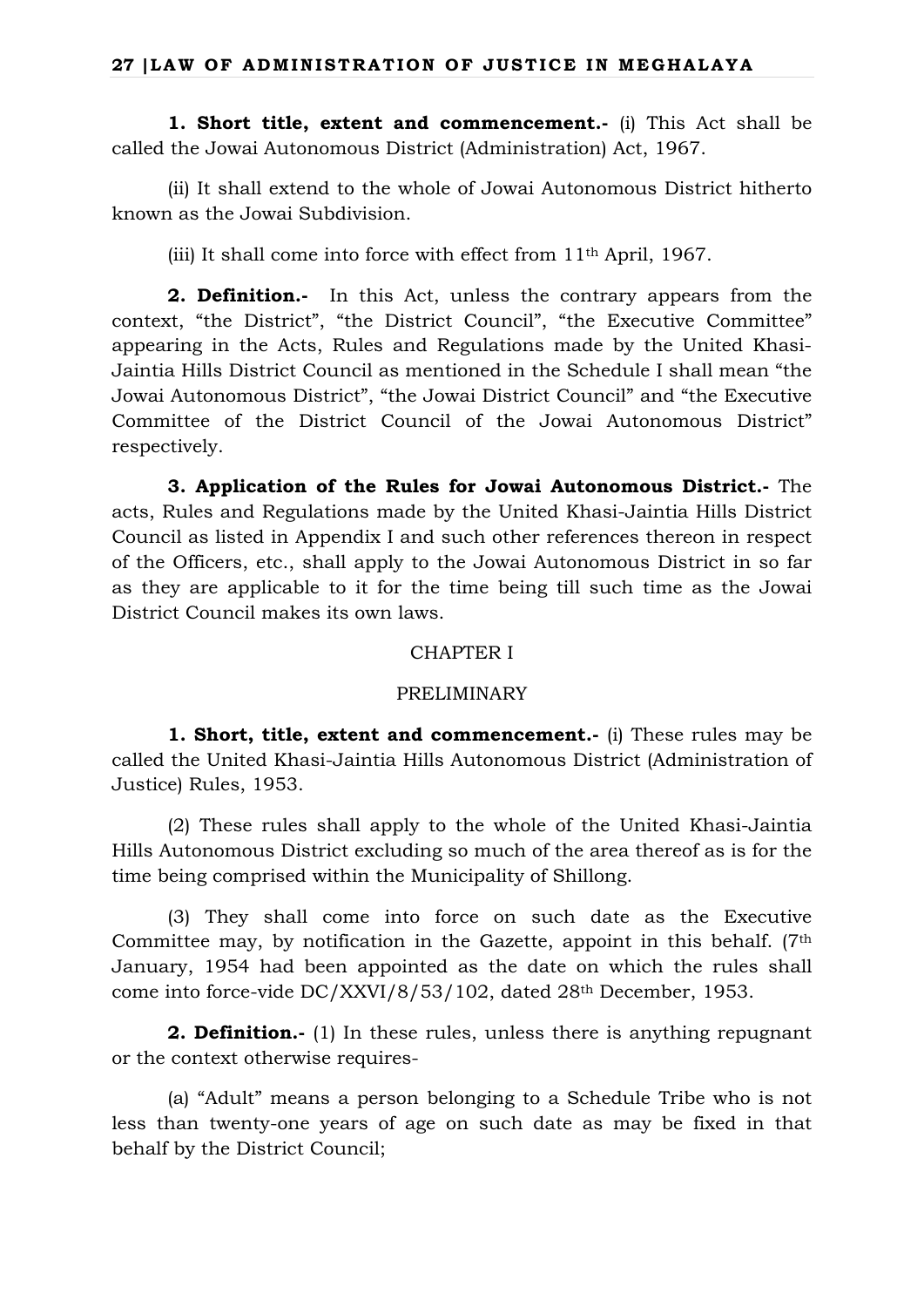(b) "Autonomous District" means a Tribal Area deemed as such under paragraph 1 (1) of the Sixth Schedule to the Constitution of India, and the term "District shall be construed accordingly".

(c) "Constitution" means the Constitution of India;

(d) "District Council" means the District Council of the United Khasi Jaintia Hills Autonomous District constituted under the provisions of the Sixth Schedule to the constitution in accordance with the Assam Autonomous Districts (Constitution of District Councils) Rules, 1951;

(e) "Executive Committee" means the Executive Committee of the United Khasi-Jaintia Hills District Council constituted under the Assam Autonomous District Council constituted under the Assam Autonomous Districts (Constitution of District Councils) Rules, 1951, and the terms "Chief Executive Member" and "Member of the Executive" Committee shall be construed accordingly;

(f) "Gazette" means the Assam Gazette;

(g) "Governor" means the Governor of Assam;

(h) "High Court" means the High Court of Assam;

(i) "Scheduled Tribe or Tribes" means such a tribe or tribes as are specified by order by the President of India under Article 342 (1) of the Constitution as modified by law made by Parliament from time to time in so far as the specification pertains to the Autonomous Districts of Assam.

(j) "Village" means an entire area within the jurisdiction of each of the existing Sirdars or Dolois listed in Appendix I annexed and such other area within the Syiemships, Lyngdohships, Sirdarships or Wadadarship listed in Appendix II annexed as recognised by the Syiemship, Lyngdohship or Wadadarship as being an area within the jurisdiction of a court, whose decision is appealable to the court of the Syiem, Lyngdob, Sirdar or Wadadar concerned and such other area or areas as may be declared to be so by the District Council;

(k) "Village Court" means Village Court constituted for a village;

(l) "Syiemship, Lyngdohship, Sirdarship, Wadadarship or Doloiship" means an area under the administrative jurisdiction of the Syiem, Lyngdoh, Sirdar, Wadadar or Doloi, as the case may be recognised as such by the Governor of Assam, before the commencement of the Constitution and thereafter permitted to exercise customary tribal functions under the supervision and authority of the District Council;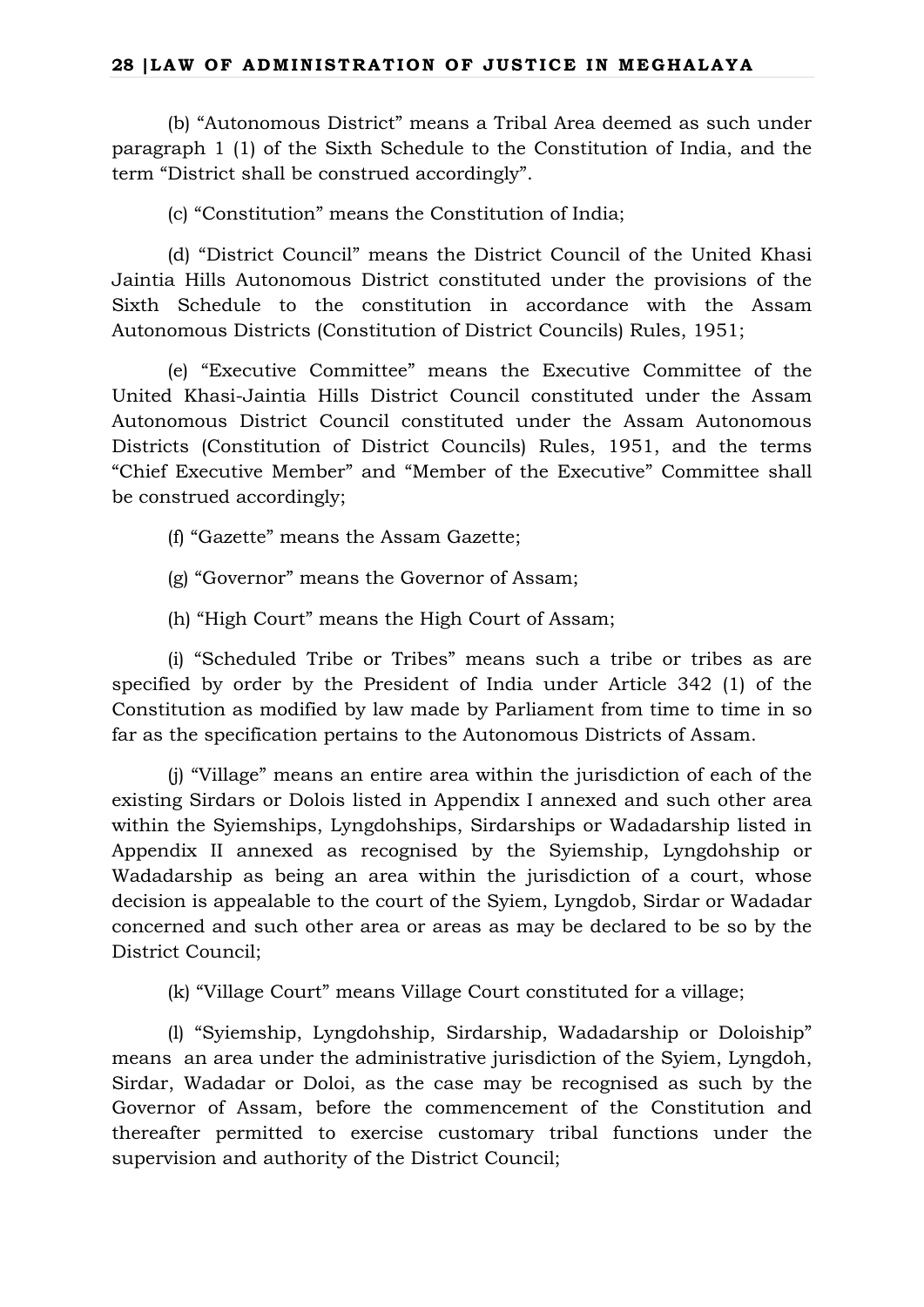(m) "Khasi Syiemships" means the administrative area of the United Khasi-Jaintia Hills District known as the Khasi States prior to the commencement of the Constitution;

(n) "Recognised" means recognised by the District Council.

(2) **Definition.-** Any expression not defined in these rules but occurring therein, shall be deemed to have the same meaning in which they are used in the Constitution, or in the Indian Penal Code, 1860, the Code of Criminal Procedure, 1898 or the Code of Civil Procedure, 1908, or the case may be, in so far as they are consistent with the circumstances of the particular case or cases.

**3. Interpretation.-** Except where the context otherwise requires, the General Clauses Act, 1897 and the Assam General Clauses Act, 1897 and the Assam General Clauses act, 1915 shall apply for the interpretation of these rules, as they apply for the interpretation of an Act of Parliament or of the Legislature of the State of Assam, as the case may be.

### CHAPTER II

## CONSTITUTION OF COURTS

**4. Classes of Courts.-** There shall be three classes of Courts, as specified below, in the areas within the United Khasi Jaintia Hills Autonomous District to be constituted by the District Council for the trial of suits and cases between the parties all of whom belong to a scheduled tribe or tribes other than suits and cases to which the provisions of subparagraph (1) of paragraph 5 of the Sixth Schedule to the Constitution apply:-

(i) Village Courts.

(ii) Subordinate District Council Court and Additional Subordinate District Council Court.

(iii) District Council Court.

**5. Constitution of Village Court.-** (1) There shall be a Village Court for each Village.

(2) Each Village Court shall be composed of –

- (a) The recognised Doloi, Sirdar, Syiem Road (Bhoi), Basan, Lyngdoh, Lyngskor or Headman of the Village.
- (b) Not less than two and not more than six members as may be decided and elected by the majority of the village adults in an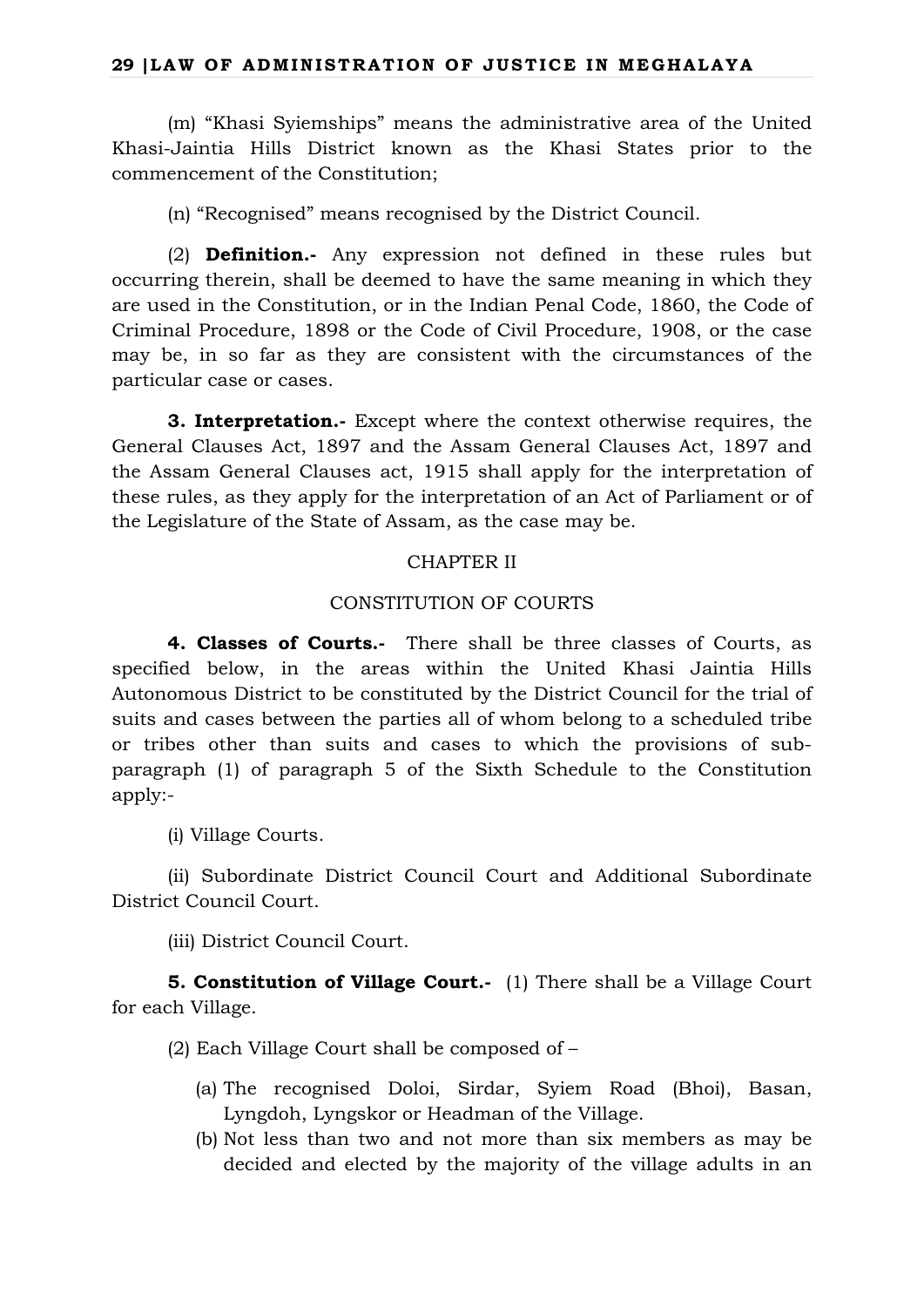open Durbar if such a number has not been fixed by practice or custom; but if the number has been fixed that number and these members shall continue even if the number be more than six.

"Provided that until such time a Village Court is constituted under this rule, the village Court recognised as such prior to the commencement of these Rules, shall exercise the powers of a village Court under these Rules."

(3) (a) There shall be a Chairman and a Vice-Chairman of each village Court:

Provided that the Chief Executive Member or a Member of the Executive Committee or any other Member of the District Council shall not be entitled to the a Chairman of the village Court.

(b) The Chairman of the village Court shall be the Doloi, Sirdar, Syiem Raid (Bhoi), Basan, Lyngdoh, Lyngskor or Headman as the case, may be, or any such elected by the village Court if there are more than one.

(c) The Vice-Chairman shall be one of the members of the village Court elected by the majority of the members of the Court elected by the majority of the members of the Court; and he shall perform the duties of the Chairman in his absence.

(4) There shall be a Secretary of the Village Court to be appointed by the Court from amongst the members of the Court.

(5) An elected member of the Village Court shall have a tenure of office of 5 years from the date of his first sitting in the Court but shall be eligible for re-election.

**6. Quorum and Jurisdiction of the Village Court.-** (1) The quorum of the Village Court constituted under rule 5 shall be 3 members or onethird of the total number of members of such Court, whichever is greater.

(2) The Secretary of the Village Court shall record the proceedings of the Court.

(3) The Jurisdiction of Village Court shall extend to the hearing and trial or suits and cases arising within the territorial limits of a village.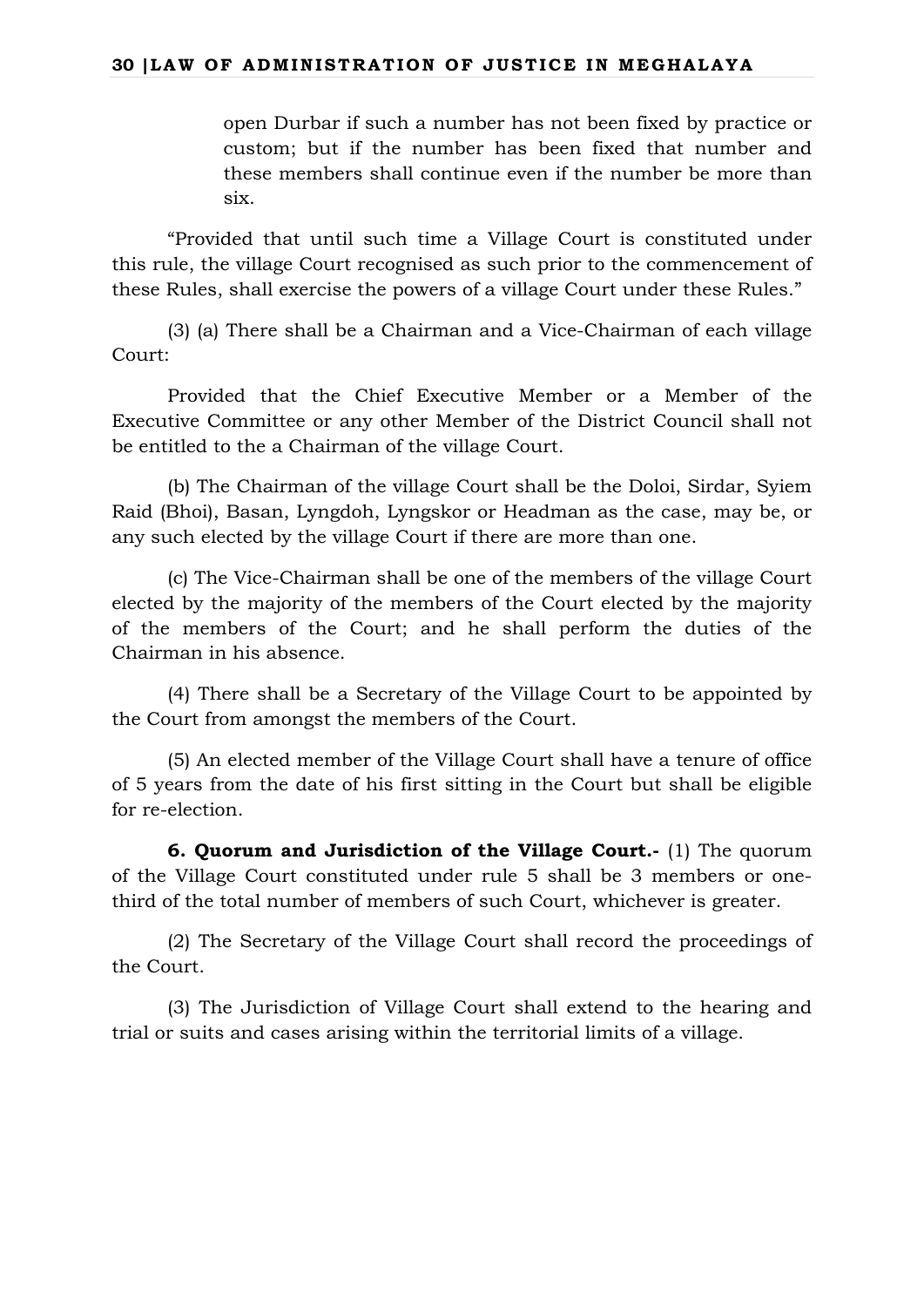## II-SUBORDINATE DISTRICT COUNCIL COURT AND ADDITIONAL SUBORDINATE DISTRICT COUNCIL COURT.

**7. Subordinate Court.-** (1) There shall be a Subordinate District Council Court at Jowai for the Jowai Subdivision and also Subordinate District Council Court or Courts at Shillong for Shillong Subdivision for the whole of the United Khasi-Jaintia Hills Autonomous District excluding Jowai Subdivision. Each Court shall be presided over by a Judicial Officer to be designated as Magistrate appointed by the Executive Committee with the approval of the Governor, and such Judicial Officer shall also act as Recorder of the Court:

Provided that the Chief Executive Member or a Member of the Executive Committee or other Members of the District Council shall not be eligible to hold office as such Judicial Officer.

(2) Notwithstanding anything contained in the sub-rule (1) the Courts of the Syiems, Lyngdohs, Wadadars or Sirdars listed in Appendix II annexed shall be the Additional Subordinate District Council Courts their territorial jurisdiction being co-existensive with the Syiemship, Lyngdohship, Wadadarship or Sirdarship, as the case may be.

Each such Additional Subordinate District Council Court shall be presided over by the Syiem, Lyngdoh, Wadadar or Sirdar as the case may be, with such number of Myntries or other Customary elders as may be determined by the Executive Committee. Where there is more than one Sirdar of Wadadar any such elected by the members of the Additional Subordinate Court concerned shall be the Presiding Officer. The Presiding Officer shall also act as a Recorder of the Court.

Provided that the Chief Executive Member or a Member of the Executive Committee or any other Member of the District Council shall not be entitled to be the Presiding Officer of such a Court.

"Provided further that until such time the Additional Subordinate District Council Court or Courts is or are constituted under this rule, the Courts of the Syiems, Lyngdohs, Wahadadars or Sirdars, as the case may be recognised as such by the competent authority prior to the commencement of these Rules, shall exercise the powers of the Additional Subordinate District Council Court under these Rules."

(3) The Executive Committee will provide each Subordinate District Council Court with necessary ministerial staff to keep all records and registers and to issue summons as in the name of the Court.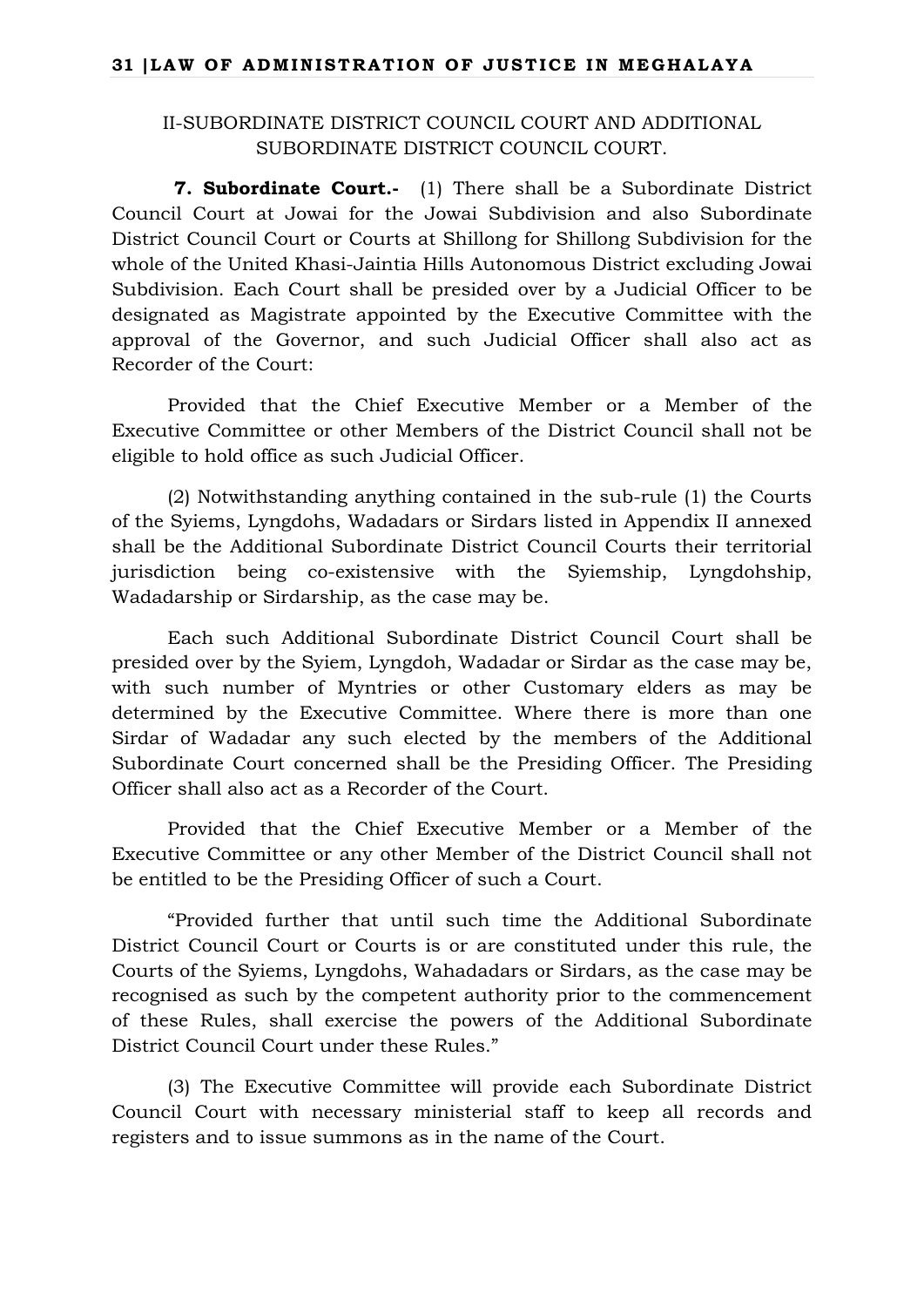In the case of an Additional Subordinate District Council Court the Syiem, Lyngdoh, Wadadar or Sirdar as the case may be shall appoint his own staff required by the Court.

**8. Jurisdiction of Subordinate Courts.-** (1) Subject to rule 16, the jurisdiction of the Subordinate District Council Court at Jowai shall extend to suits and cases arising within the Subdivision between parties residing within the jurisdiction of different Village Court therein, and to case which are not triable by the Village Courts.

(2) Subject to rule 16, the jurisdiction of the Subordinate District Council Court or Courts at Shillong shall extend to:-

(a) Suits and cases between parties residing within the jurisdiction of the different Village Courts in the whole of the United Khasi-Jaintia Hills Autonomous District excluding the Syiemships, Lyngdohships, Sirdarship or Wadadarships listed in Appendix II annexed and the Jowai Subdivision and to suits and cases which are not triable by such Village Courts.

(b) Suits and cases between parties residing within the jurisdiction of the different Additional Subordinate District Council Courts.

(3) The jurisdiction of an Additional Subordinate District Council Court shall extend to suits and cases not triable by a Village Court in which all the parties made within its territorial jurisdiction.

## III-District Council Court.

**9. Constitution of District Council Court.**- (1) There shall be one District Council Court for the United Khasi-Jaintia Hills Autonomous District which shall be called the United Khasi-Jaintia Hills District Council Court. The Court shall consist of one or more Judicial Officers to be designated as Judge or Judges appointed by the Executive Committee with the approval of the Governor:

Provided that the Chief Executive Member of the Executive Committee or any other members of the District Council shall not be entitled to hold as Judicial Officer of the District Council.

**10. Venue of District Council Court.-** The District Council Court shall ordinarily sit at Shillong. But it may also sit at any other place or places within the jurisdiction of the District Council whenever it deems necessary for the public interest provided a tour programme shall be submitted within one week to the Executive Committee.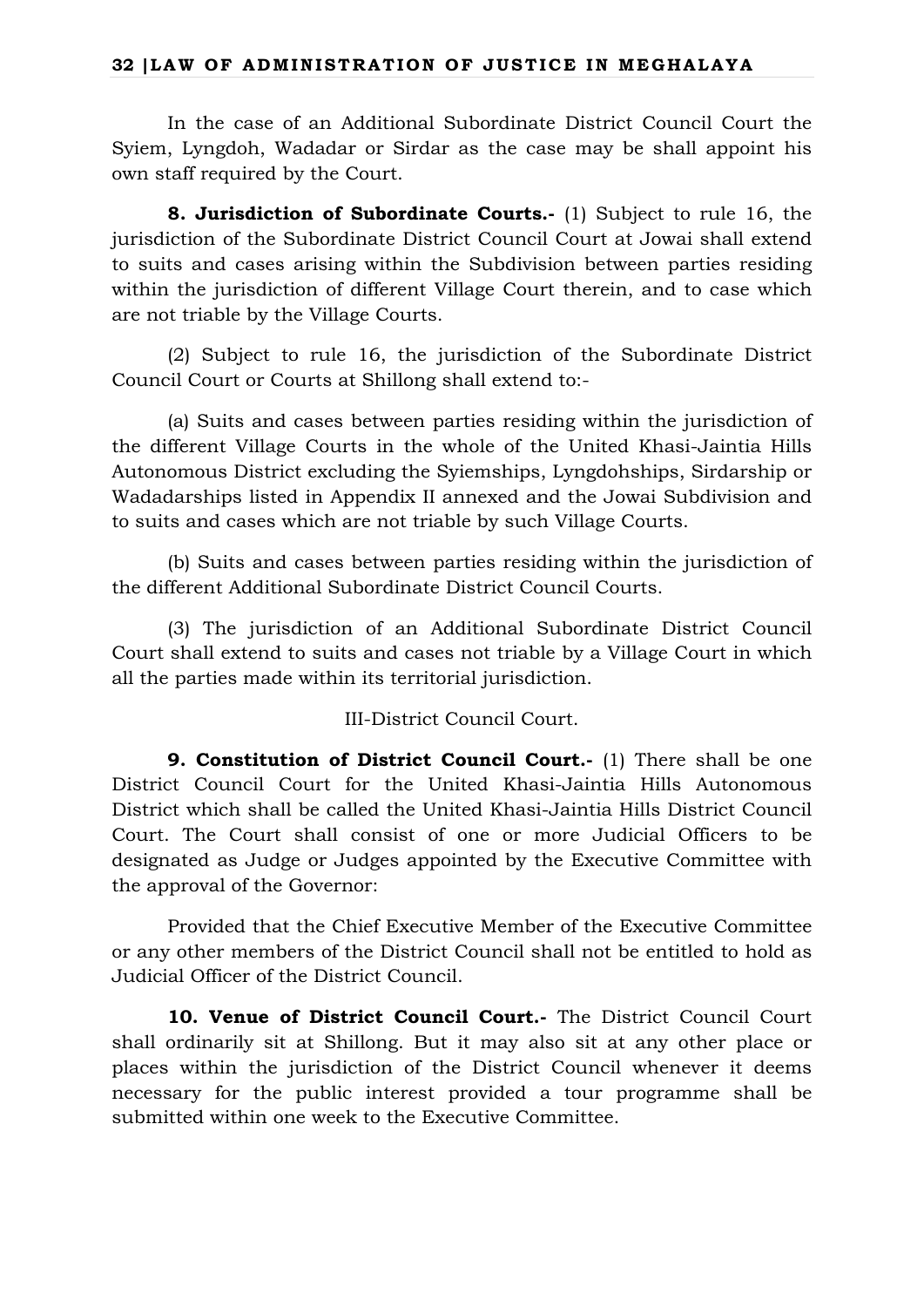### CHAPTER III

## POWERS OF COURTS

I- Village Courts.

**11. Suits and cases to be tried by Village Courts.-** A Village Court shall try suits and cases of the following nature:-

(a) Cases of a civil nature;

Provided that if any immovable property is in dispute the property must be situated within the jurisdiction of the Village Court and in all other cases all the parties must reside or hold land within such jurisdiction.

(b) Criminal cases falling within the purview of tribal laws and customs and offences of petty nature such as petty theft and pilfering, mischief and trespass of petty nature, simple assault and hurt, affront and affray of whatever kind, drunkenness or disorderly brawling, public nuisance and simple cases of wrongful restrain:

Provided that the parties reside within the jurisdiction of the Village Court and the offence occurs therein:

Provided further that he Village Court shall not be competent to try offences in respect of which the punishment is obligatory under the Indian Penal Code.

**12. Power of Village Courts to pass sentence in Criminal Cases and to award costs to Civil Cases.-** (1) A village court shall not be competent to pass a sentence of imprisonment in any criminal case. It shall have power to impose a fine for any offence it is competent to try upto a limit of Rs. 50 (Rupees fifty). It may award payment in restitution or compensation to the aggrieved or injured party in accordance with the customary law.

(2) In a civil case a village court shall have power to award all costs, as also compensation to those against whom unfounded or vexations suits and cases have been instituted before the court.

(3) The fines and payments imposed and ordered under sub-rules (1) and (2) may be enforced by distraint of the property of the offender.

**13. Power of Village Courts to order attendance of the accused and witnesses.-** A Village Court shall have power to order attendance of the accused and the witnesses to be examined in the case and to impose a fine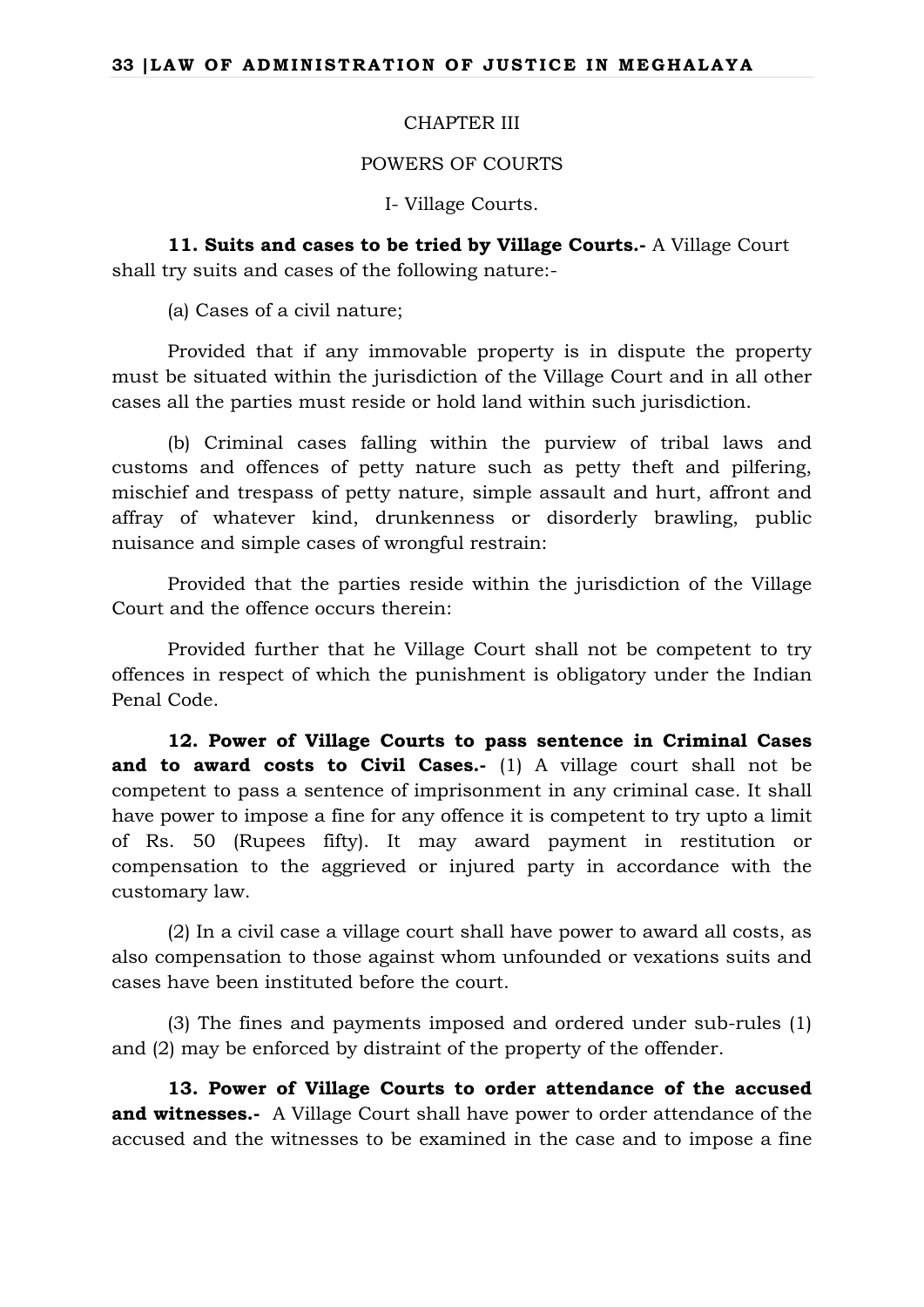not exceeding Rs.25 (Rupees twenty five only) on any person willfully failing to attend when so ordered or commit for contempt of such Courts.

**14. Realisation of fines imposed under rule 13.-** If any person on whom a fine under rule 13 above has been imposed by a Village Courts to deposit the amount at once or within such time as the Village Court may allow, the Court shall report the matter to the First Appellate Court, for necessary action to realize the fine in such manner as it may deem fit unless the person given notice to appeal against such decision.

**15. Village Courts to refer certain cases to competent Court.-** Where a Village Court is of opinion that the sentence it is competent to pas is insufficient in the circumstances of the case, it shall without delay refer the case to the competent Court, and that Court shall dispose of the case in accordance with these rules.

**16. Appeals to Subordinate District Council Courts and Additional Subordinate District Council Courts.**- Subject to rule 29 and appeal shall lie to the Subordinate District Council Court or Additional Subordinate District Council Court, as the case may be, from a Village Court within the jurisdiction of the Subordinate District Council Court of Additional Subordinate District Council Court concerned, against any order or sentence in a criminal case, or against any decision in any other case, provided the appeal is preferred within sixty days of the conviction or sentence or decision of the Village Court excluding the time for getting copies. The Subordinate District Council Court or Additional Subordinate District Council Court while hearing the appeal may either decide the appeal after perusal of the records of the case or may try the case de novo.

II. Subordinate and Additional Subordinate District Council Courts.

**17. Investment of Courts with Powers.-** Save as otherwise provided in the Constitution and in these rules, a Subordinate District Council Court or Additional Subordinate District Council Court shall exercise such powers as defined in Chapter III of the Code of Criminal Procedure, 1898, as it may be invested with by the Executive Committee of the District Council with the approval of the Governor.

**18. Subordinate District Council Court to try Civil Suits and criminal cases.-** Subject to rules 19,20 and 21, a Subordinate District Council Court shall be competent to try (i) (a) all civil suits not triable by a village court in which all the parties reside or hold land within its jurisdiction and if any immovable property is in dispute the said property is also situated within the same; (b) all criminal cases not triable by a Village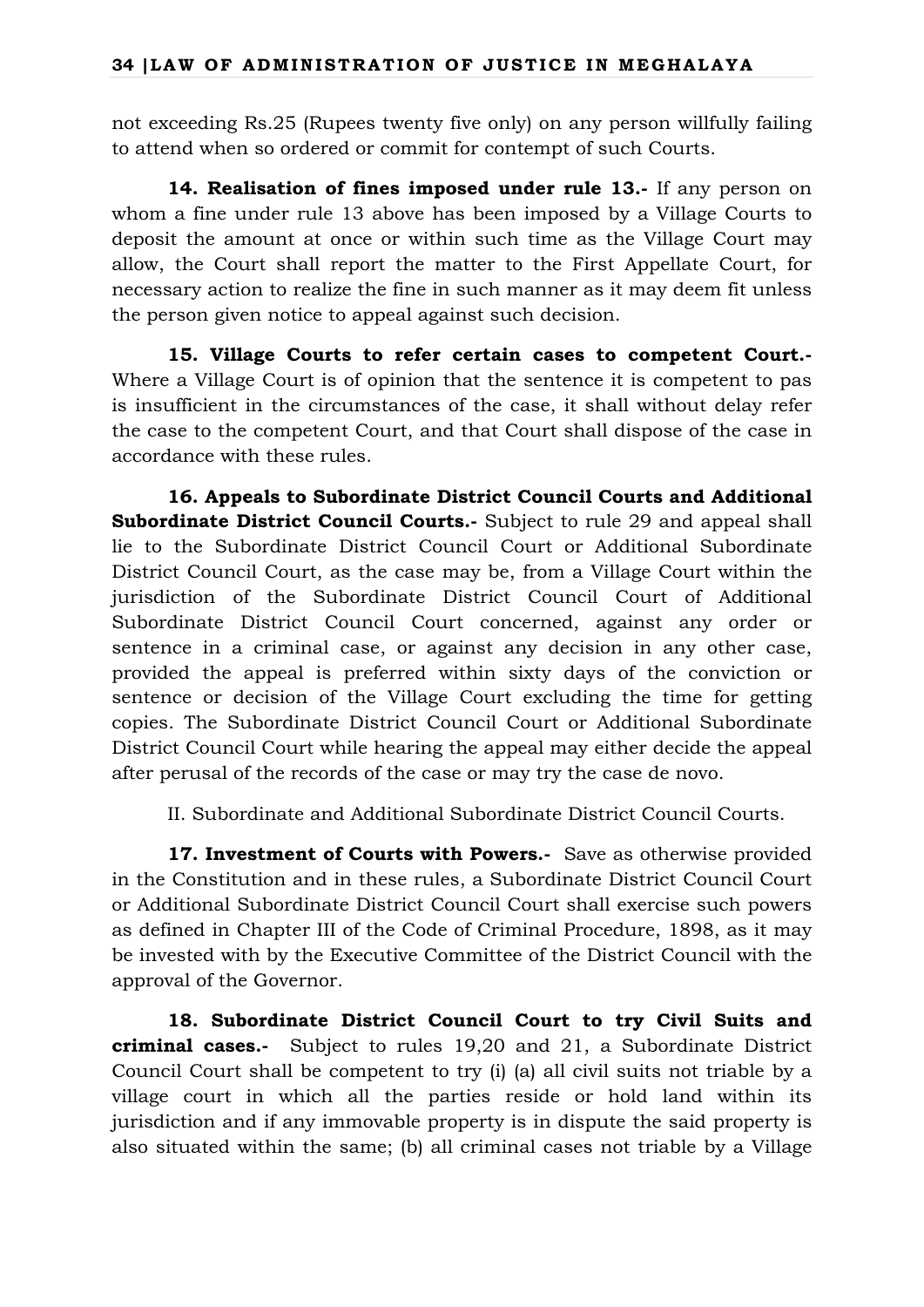Court in which the offence is committed within its jurisdiction; and (ii) to hear appeals from Village Courts.

**19. Additional Subordinate District Council Court to try civil suits.-** An additional Subordinate District Council Court shall be competent to try all civil suits not triable by a village court in which all the parties reside or hold land within its jurisdiction and if any immovable property is in dispute the said property is also situated therein.

**20. Additional Subordinate District Council Court to try criminal cases-** Subject to rule 21, and Additional Subordinate District council court shall be competent to try all criminal cases not triable by a village court in which the offence is committed within its jurisdiction, and to hear appeals from village courts.

**21. Courts not competent to try suits and cases in respect of certain offences.-** (1) A Subordinate District Council Court or an Additional Subordinate District Council Court shall not be competent to try suits and cases in respect of offences:-

- (i) under Sections 124-A, 147 and 153 of the Indian Penal Code.
- (ii) under Chapter 10 of the same Code in so far as they relate to the contempt of a lawful authority other than an authority constituted by the District Council.
- (iii)of giving or fabricating false evidence, as specified in section 193 of the same Code, in any case triable by a Court other than a Court constituted by the District Council under these rules.

(2) Unless specially empowered by the Governor by notification in the Gazette, a Subordinate District Council Court or an Additional Subordinate Council Court shall not be competent to exercise powers in :-

(a) Cases relating to the security for keeping the peace and good behavior similar to those contemplated under section 107 of the Code of Criminal Procedure, 1898;

(b) cases relating to the security for good behavior from persons disseminating seditious matter similar to those contemplated under section 108 of the same Code;

(c) cases relating to the security for good behavior from vagrants and suspected persons similar to those contemplated under section 109 of the same Code;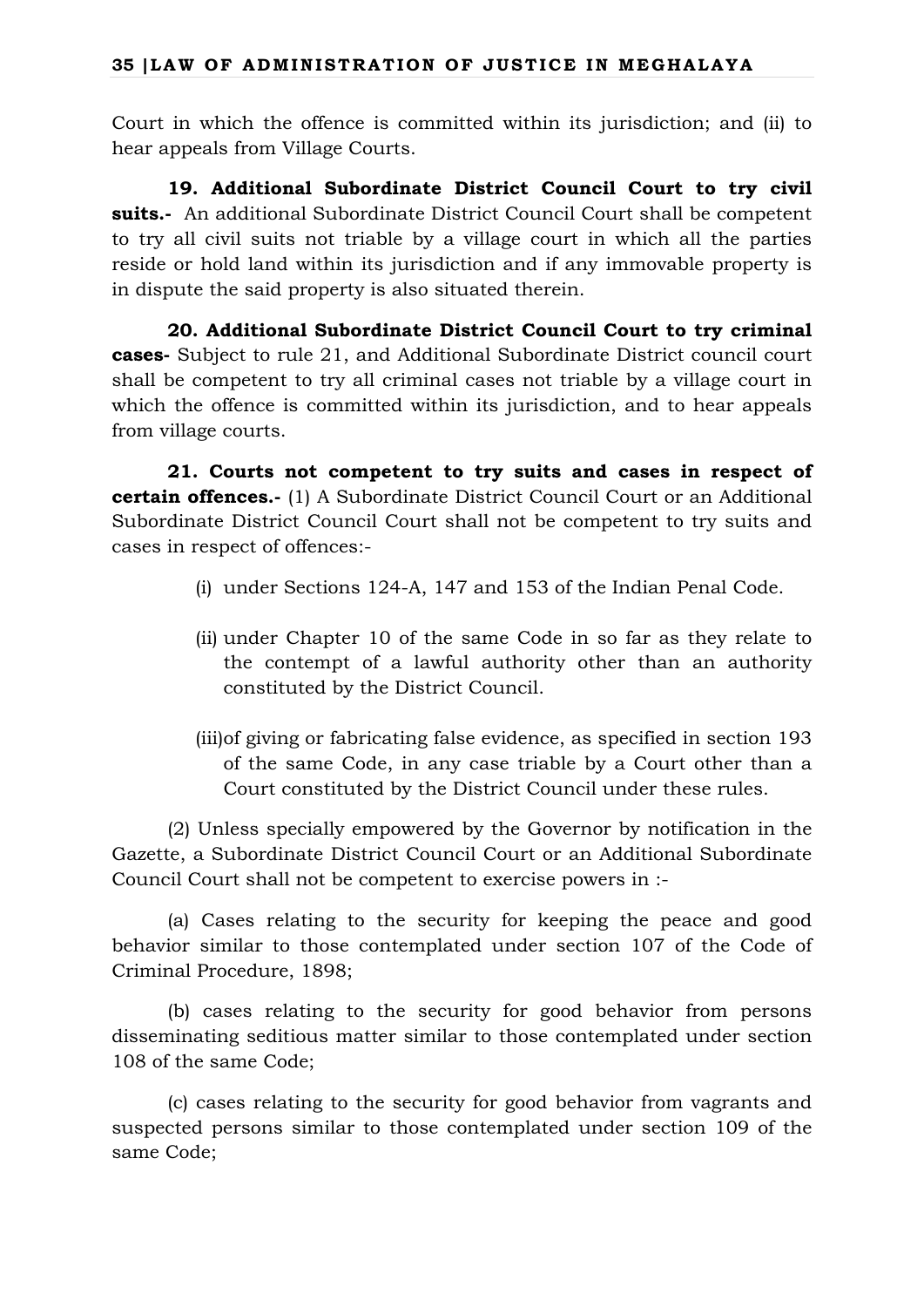(d) cases relating to the security for good behavior from habitual offenders similar to those contemplated under section 110 of the same Code;

(e) urgent cases of nuisance or apprehended danger similar to contemplated under section 144 of the same Code;

(f) disputes as to immovable property of the nature similar to that contemplated under section 145 of the same Code;

(g) cases in which a public servant who is not removable from his office save by or with the sanction of the Government of Assam or some higher authority is accused of any offence alleged to have been committed by him while acting or purporting to act in the discharge of official duty.

**22. Court of Deputy Commissioner and his Assistants to try suits and cases excepted under rule 21.-** (1) Suits and cases referred to in rule 21 shall continue to be tried and dealt with by the existing Courts until such time as the Governor deems fit to invest the Subordinate District Council Court and Additional Subordinate Council Court with such powers by notification in the Gazette.

(2) For the purposes of this rule the existing Courts mean the Courts of the Deputy Commissioner and his assistants.

**23. Security for keeping peace on conviction.-** Whenever there is any likelihood of breach of peace or whenever any person accused of any offence involving a breach of peace, or of abetting the same or any person accused of committing criminal intimidation is convicted of such offence by any Court of the District Council and such offence by any Court is of opinion that it is necessary to require such person to execute a bond for keeping the peace, the matter shall be referred to the Deputy Commissioner who shall take necessary action in accordance with law.

**24. Court to refer all cases involving breach of peace, seditious matter, etc to Deputy Commissioner.-** Whenever any Court of the District Council is informed that-

(a) any person is likely to commit a breach of the peace or disturb the public tranquity, or to do any wrongful act that may probably occasion a breach of the peace, or disturb the public tranquility.

(b) there is within the limits of its jurisdiction any person who within or without such limits, either orally or in writing or in any other manner intentionally disseminates or attempts to disseminate, or in anywise abets the dissemination of –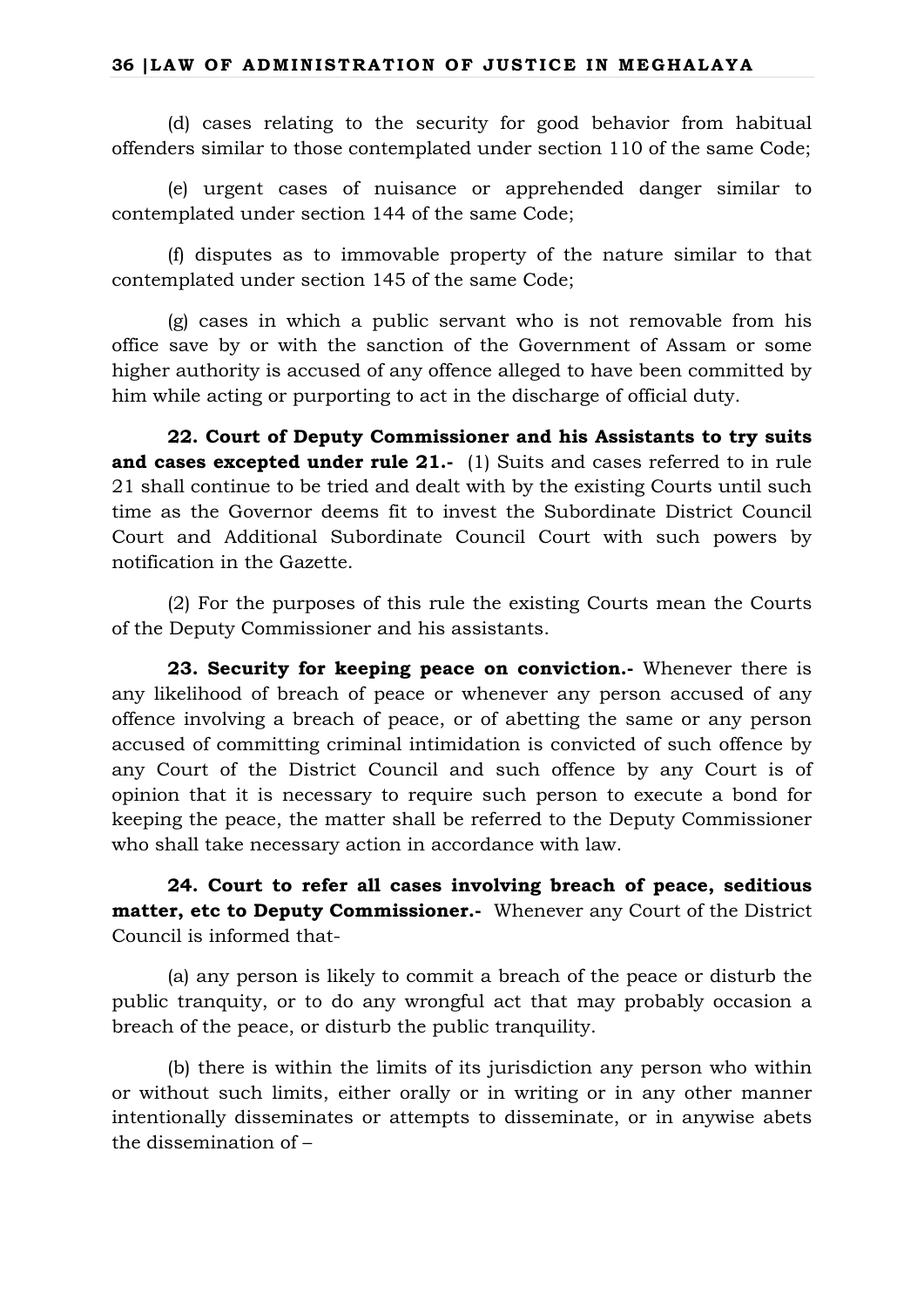(i) any seditious matter, that is to say, any matter the publication of which is punishable under section 124-A or Section 153-A of the Indian Penal Code.

or

(ii) any matter concerning a Judge which amounts to criminal intimidation or defamation under the Indian Penal Code.

(c) any person is taking precautions to conceal his presence within the local limits of such Courts jurisdiction, and there is reason to believe that such person is taking such precautions with a view to committing any offence,

Or

there is any person within such limits who has not ostensible means of subsistence or who cannot give a satisfactory account of himself.

(d) any person within the local limits of the Court's jurisdiction:-

(i) is by habit a robber, house-breaker, thief or forger, or,

(ii) is by habit a receiver of stolen property knowing the same to have been stolen, or

(iii) habitually commits, or attempts to commit or abets the commission of the offence of kidnapping, abducting, extortion, cheating or or mischief or any offence punishable under Chapter XII of the Indian Penal Code or under Section 489-A,Section 489-B, Section 489-C or Section 489-D of that Code, or

(iv) habitually commits or attempts to commit or abets the commission of offences involving a breach of the peace, or

(vi) is so desperate and dangerous as to render his being at large without security hazardous to the community, the Court shall refer the matter to the Chief Executive Member for reference to the Deputy Commissioner who shall, on such reference to the Deputy Commissioner who shall, on such reference being made to him, deal with the case in accordance with law.

**25. Court to refer all urgent cases of nuisance or apprehend danger to Deputy Commissioner.**- In case where the opinion of a Court of the District Council there is sufficient ground for proceeding under Section 144 of the Code of Criminal Procedure, 1898, and immediate prevention or speedy remedy is desirable, such Court shall refer the matter to the Chief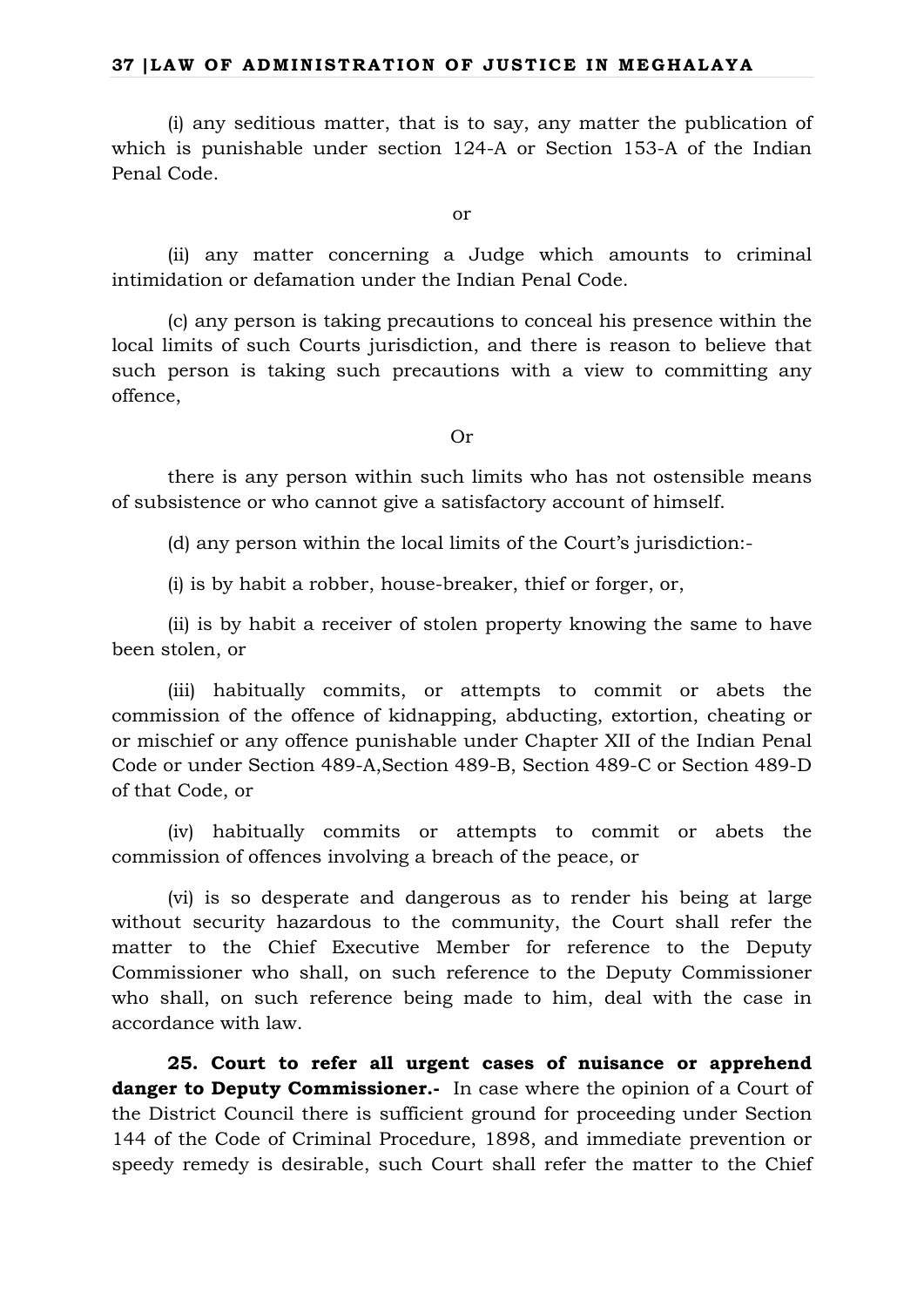Executive Member for making a reference to the Deputy Commissioner who shall refer the matter to the Chief Executive Member for making a reference to the Deputy Commissioner who shall on such a reference being made to him, take such action as he considers necessary under the said section.

**26. Procedure where dispute concerning land etc., is likely to cause breach of peace.-** Whenever a Court of the District Council is satisfied that a dispute likely to cause a breach of the peace exists concerning any land or water or the boundaries thereof, within the local limits of its jurisdiction, such Court shall refer the matter to the Deputy Commissioner through the Chief Executive Member and the Deputy Commissioner, whenever such a reference is made to him, shall take such action as he considers necessary under law.

**27. Court to pass sentence authorised by law.-** In criminal cases the Subordinate District Council Court or Additional Subordinate District Council Court may, subject to the provisions of the Constitution and of these rules pass any sentence authorised by any law for the time being in force.

**28. Appeal to District Council Court.-** An appeal shall lie to the District Council Court from the decisions of a Subordinate District Council Court in any case, civil or criminal.

Provided that such appeals are accompanied by a copy of the order appealed against and a clear statement of the grounds of appeal and rare filed within sixty days of the date of the order, excluding the time required for obtaining a copy of the order, appealed against.

## III – DISTRICT COUNCIL COURT

**29. District Council Court to be a Court of Appeal.-** Subject to the provisions of rules 30 and 32 the District Council Court shall be a Court of Appeal in respect of all suits and cases triable by Subordinate District Council Court and Additional Subordinate District Council Court.

**30. District Council Court may direct Subordinate Court to try civil suit nor otherwise triable by it or may try the same itself.-** The District Council Court shall be competent to direct a Subordinate District Council Court or Additional Subordinate District Council Court to try a Civil Suit which is not otherwise triable by such Court, or may try the same itself.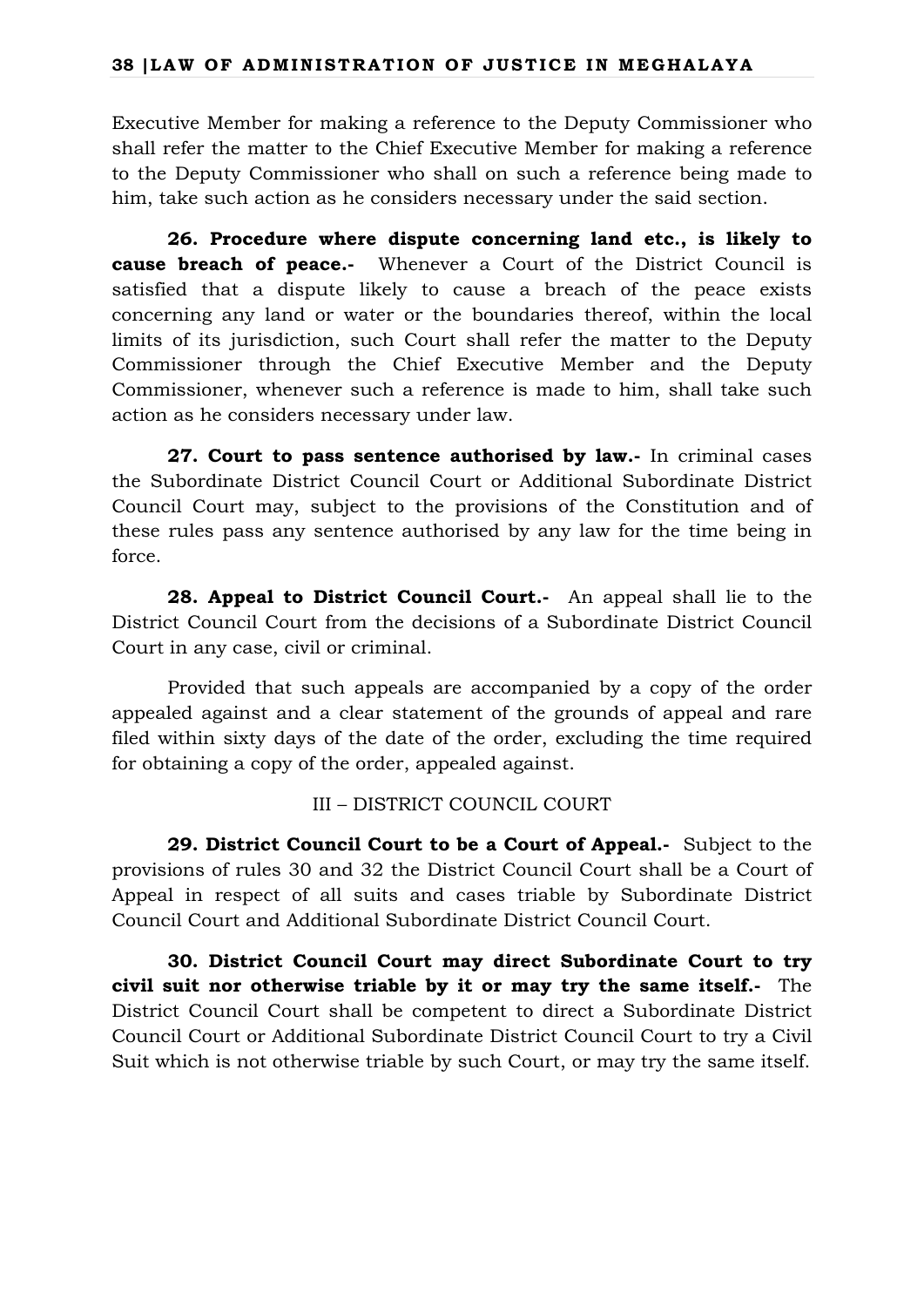## **31. Court to pass orders on appeal authorised by law, Revisional power of District Council Court:**

(1) The District Council Court may, subject to the provisions of these rules, pass any order on appeal authorised by any law for the time being in force.

(2) The District Council Court may call for and examine the records of any Proceedings of a Subordinate District Council Court, Ad Additional Subordinate District Council Court, or a Village Court and may enhance, reduce, cancel or modify any sentence or finding passed by such Court or remand the case for retrial.

**32. District Council Court may transfer case or itself try it.-** If it appears to the District Council Court-

(a) that a fair and impartial inquiry or trial cannot be had in any village Court or Subordinate District Council Court, or Additional Subordinate District Council Court; or

(b) that some question of law, tribal or otherwise of unusual difficulty is likely to arise, it may order-

(i) that nay offence be enquired into or tried by another village Court or Subordinate District Council Court or Additional Subordinate District Council Court;

(ii) that any particular case or class of cases be transferred from one Village Court to another Village Court or from one Village Court to a Subordinate District Council Court, or Additional Subordinate District Council Court, or from one Subordinate District Council Court or Additional Subordinate District Council to another Subordinate District Council Court or Additional Subordinate District Court; or

(iii) that any particular case be transferred to an tried before itself.

(2) When the District Council Court withdraws for trial before itself any case from any Court it shall observe in such trial the same procedure which that Court would have observed, if the case had not been so withdrawn.

(3) That District Council Court may act either on the report of the Lower Court or on the application of a party interested or on its own initiative.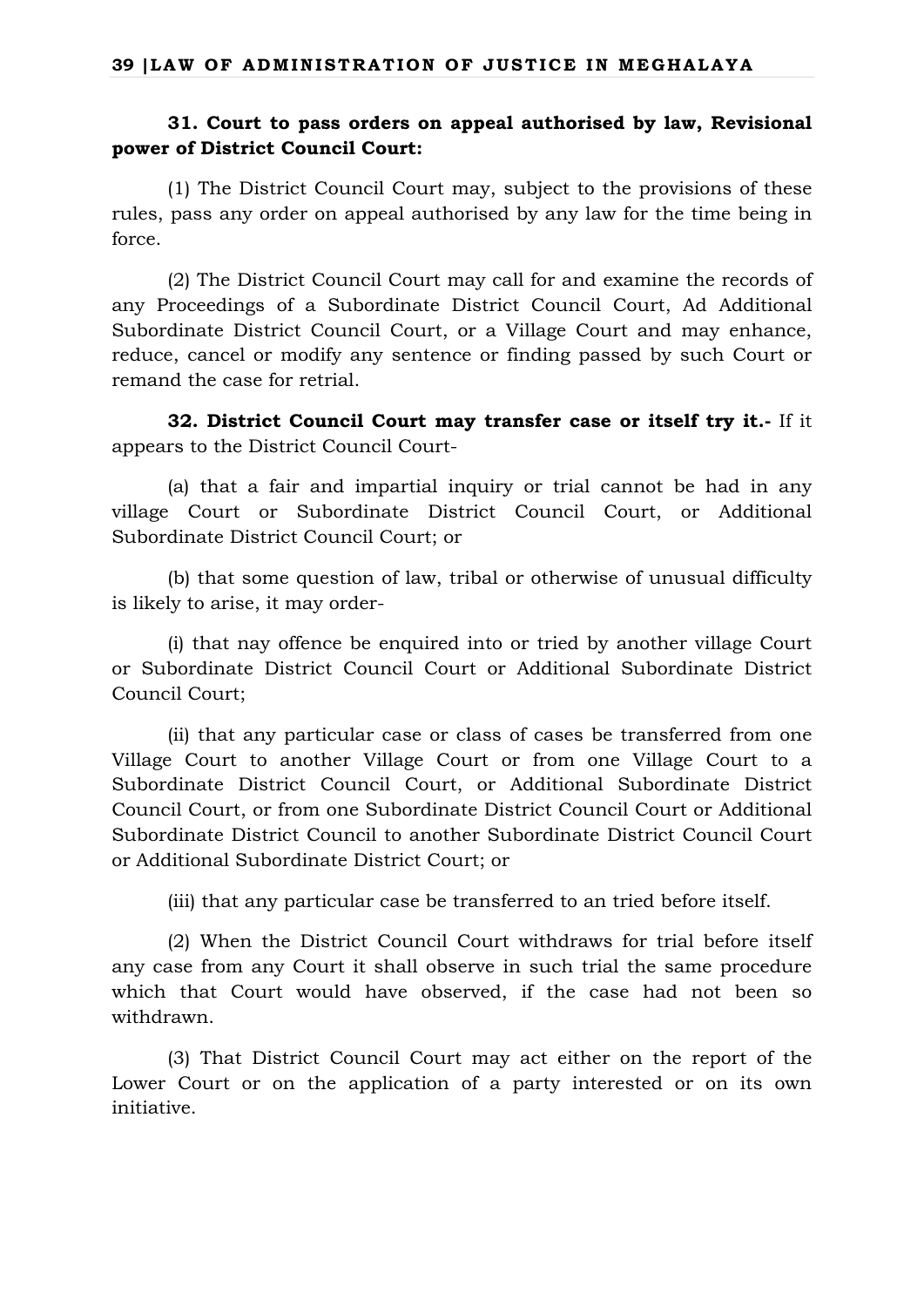**33. Power of Court to release certain offenders on probation of good conduct instead of sentencing to punishment.-**(1) When any person is convicted of an offence which the District Council Court is competent to try under these rules and no previous conviction is proved against the offender if it appears to that Court, regard being had to the age, character or antecedents of the offender, and to the circumstances in which the offence was committed, that it is expedient that the offender should be released on probation of good conduct, the Court may, instead of sentencing him at once to any punishment, direct that he be released on his entering into a bond with or without sureties to appear and receive sentence when called upon during such period not exceeding three years as the court may direct and in the meantime to keep the peace and be of good behaviour.

Provided that, where any first offender is convicted by a Subordinate District Council Court or Additional Subordinate District Council Court and the court is of opinion that the powers conferred by this rule should be exercised, it shall record its opinion to that effect and submit the proceedings to the District Council Court forwarding the accused to, or taking bail for his appearance before such court which shall dispose of the case in a manner provided by rule 34.

(2) In any case which a person is convicted of theft, theft in a building, dishonest misappropriation, cheating or an offence under the Indian Penal Code punishable with not more than two years imprisonment and no previous conviction is proved against him the District Council Court before which he is so convicted may, if it thinks fit, having regard to the age, character, antecedents or physical or mental condition of the offender and to the trivial nature of offence or any extenuating circumstances under which the offence was committed, instead of sentencing him to any punishment release him after due admonition.

Provided that, where a person is convicted of such offence by a Subordinate District Council Court or Additional Subordinate District Council Court and the Court is of opinion that the powers conferred by this rule should be exercised, it shall record its opinion to that effect and submit the proceedings to the District Council Court forwarding the accused to, or taking bail for his appearance before such Court which shall dispose of the case in a manner provided by rule 34.

(3) The provisions of Sections 122, 126-A and 406A of the Code of Criminal Procedure shall apply mutatis mutandis in the case of sureties offered in pursuance of the provisions of this rule.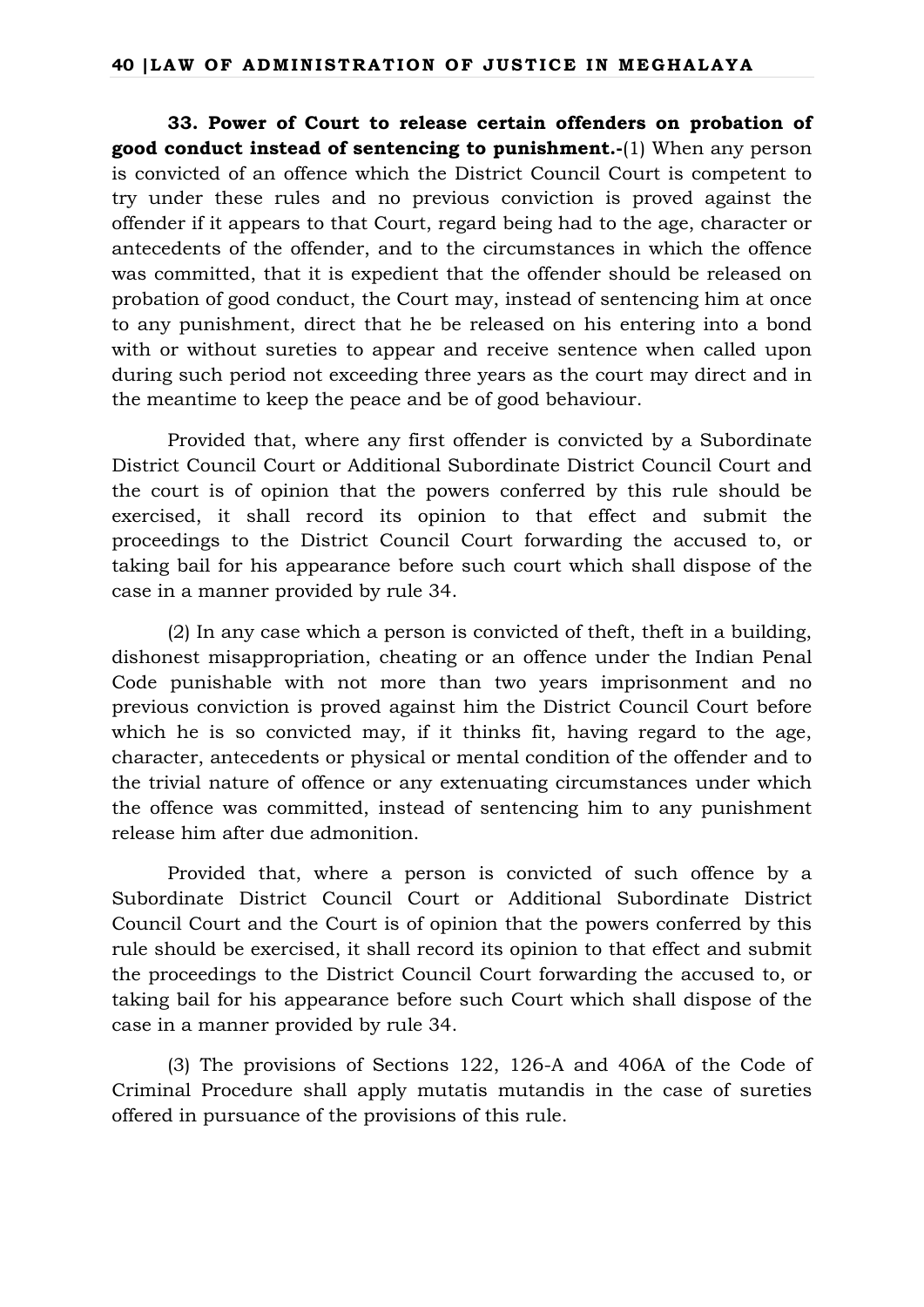**34. Power of District Council Court to dispose of proceedings submitted to it.-** Where proceedings are submitted to the District Council Court under rule 33 such Court may thereupon pass sentences or make such orders as it might have passed or made if the case had originally been heard by it, and, if it thinks further inquiry or additional evidence on any point to be necessary, it may make such inquiry or take such evidence itself or direct such inquiry or evidence to be made or taken.

**35. Provision of offender failing to observe conditions of his recognizance.-** (1) If the Court which convinced the offender, or a Court which could have dealt with the offender in respect of his original offence is satisfied that the offender has failed to observe any of the conditions of his recognizance, it may issue a warrant for his apprehension.

(2) An offender when apprehended on any such warrant shall be brought before the Court issuing the warrant as soon as may be within a period of twenty four hours of apprehension excluding the time necessary for the journey from the place of apprehension to such Court and such Court may either remand him in custody until the case is heard or admit him to bail with sufficient surety conditioned on his appearing for sentence. Such Court may, after hearing the case, pass sentence.

(3) A warrant for the apprehension of an offender under sub-rule (1) shall ordinarily be directed to through the Chief Executive Member to the Deputy Commissioner, but the Court may, if its immediate execution is necessary, direct it to any other person or persons and such person or persons shall execute the same.

**36. Condition as to abode of Offender.-** The Court directing the release of an offender under sub-rule (1) of rule 33 shall be satisfied that the offender or his surety (if any) has fixed place of abode or regular occupation in is likely to live during the period named for the observance of the conditions.

**37. Appeal against acquittal in criminal cases.-** (1) In a criminal case the Executive Committee may, on application or otherwise, direct an appeal against acquittal to be presented to the District Council Court from any order passed by a Village Court, a Subordinate District Council Court or an Additional Subordinate District Council Court.

(2) An appeal under sub-rule (1) shall be presented within 90 days of the date of order appealed against, excluding the time needed for obtaining a copy of the order.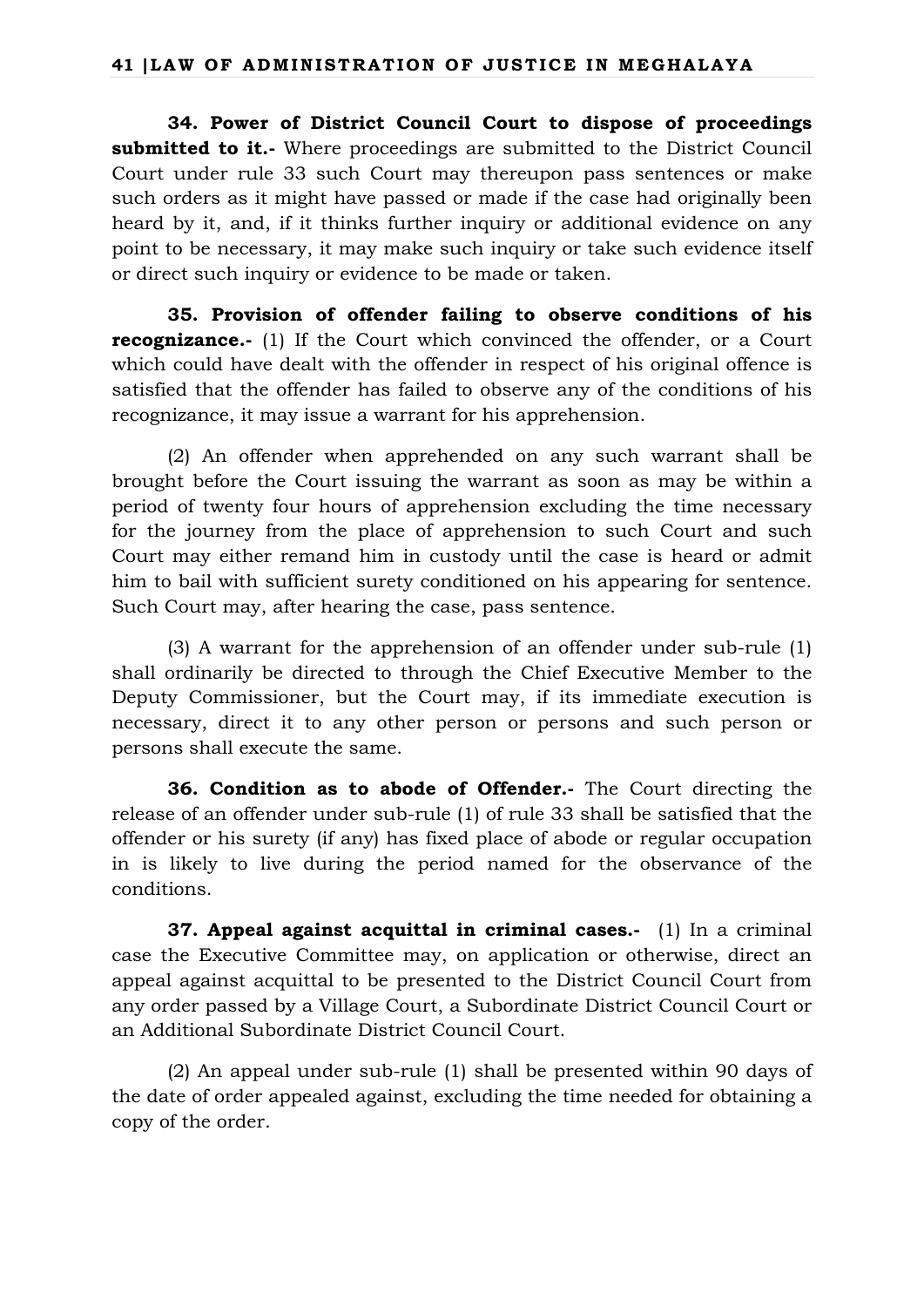#### CHAPTER IV

#### PROCEDURE

#### I-Village Courts

**38. Village Court to try suits and cases in accordance with customary law.-** A Village Court shall try all suits and cases in accordance with the customary laws of the village.

**39. Procedure for decision.-** A Village Court shall try all cases in open Darbar in the presence of at least three members and shall decide the issue by a simple majority of votes. After hearing both parties and their witnesses, if any, it shall pronounce a decision forthwith.

Provided that the President or Vice-President shall have a casting vote, when there is a tie.

**40. Verbal notice to parties and time limit of such notice.-** Except where Village Court otherwise decides, only verbal notice is required to be given by the Village Court to parties to a suit and their witness and for a fixed day not exceeding eight days from the day it is given. If a case be postponed, it shall be fixed for a day not exceeding 15 days from the date of the order of postponement and the case may be subsequently adjourned for a period not exceeding 7 days at a time on good cause shown. The order shall be made known to the person concerned or to some adult member of his family, and failing this, shall be openly proclaimed at the place where he is or was known to be, or shall be communicated to him or any member of his family by a written notice in sufficient time to allow him to appear.

A Village Court may pass ex-parte decision if it is satisfied that the other party willfully absents itself.

Provided that if the adjournment is given on the motion of a party that party shall pay the adjournment cost not exceeding Rs.10 to be appropriated to the District Council.

**41. Recording of proceedings.-(1)** The proceedings of a Village Court shall be recorded in writing.

(2) Registers of all suits and cases disposed of try a Village Court shall be kept by the Court in the forms in Appendix III.

**42. Order of attachment of property by Village Court.-** A Village Court may carry out its decision or may, subject to the provisions of rule 55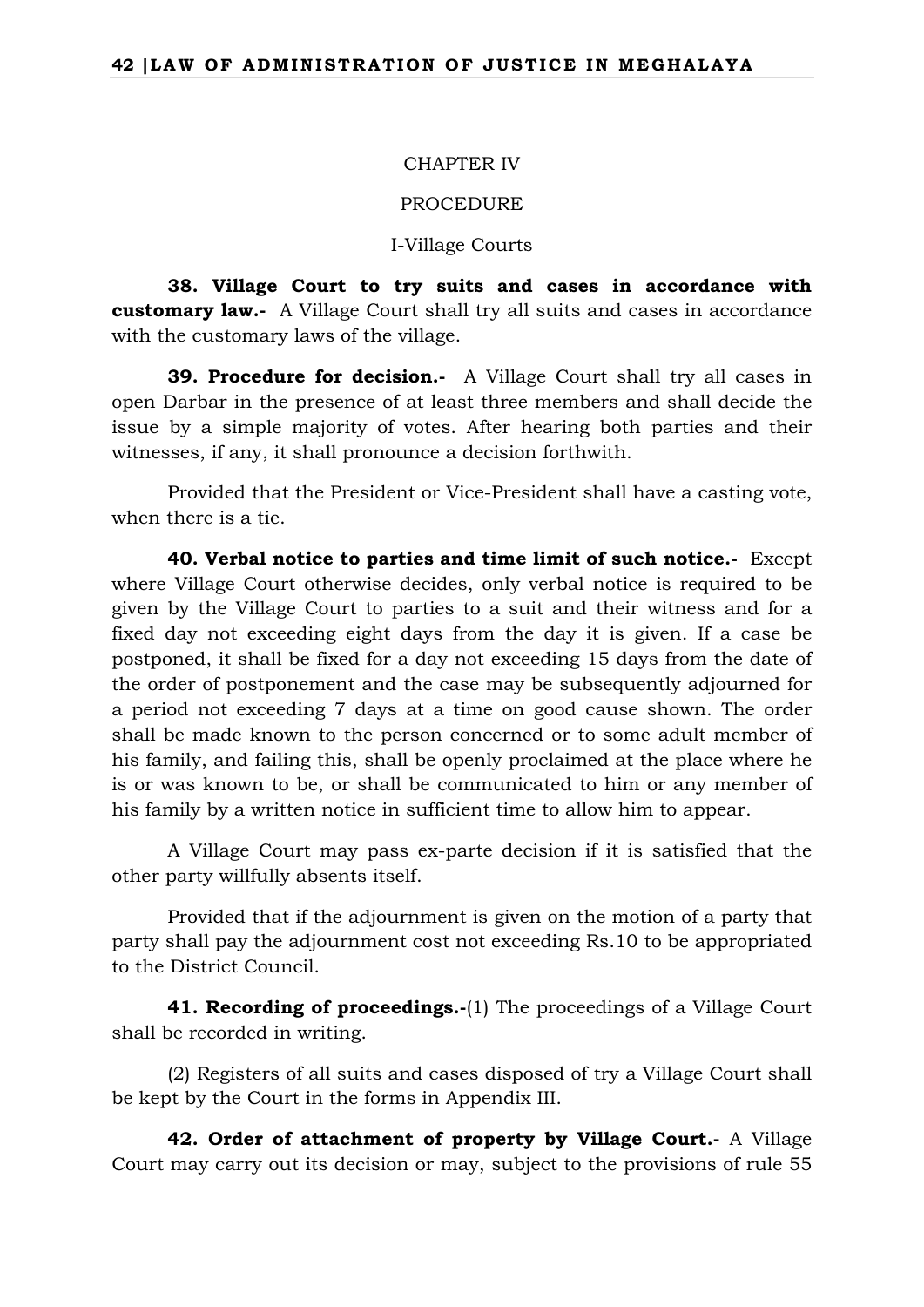order attachment of property as soon as judgement is pronounced, but in no case is property so attached to be sold, if the party concerned claim to appeal within 60 days, without the orders of the District Council.

II – Subordinate District Council Court, Additional Subordinate District Council Court and District Council Court.

**43. Procedure in criminal cases.-** (1) In criminal cases the procedure of the Subordinate District Council Court and, Additional Subordinate District Council Court and the District Council Court shall, subject to the provisions of this rule, be in the spirit of the Code of Criminal Procedure, 1898, so far as it is applicable to the circumstances of the district and not inconsistent with these rules.

The chief exceptions are as hereinafter specified in the following subrules of this rule –

(2) Wherever a Court constituted under these rules requires in course of the discharge of its functions, the services of the regular police which is at the disposal of the Deputy Commissioner that court may send a requisition for such services to that officer who will generally comply with such requisition unless he considers the compliance to be not possible for any special reasons.

(3) Summons on any person residing outside the jurisdiction of the United Khasi-Jaintia Hills Autonomous district or on a person who does not belong to a Scheduled tribe shall be issued by a court other than the High Court, through the Deputy Commissioner of the District.

(4) A note of the substance of all the proceedings in cases tried before them must be kept by the District Council Court and the Subordinate District Council Courts and the Additional Subordinate District Council Courts in the forms prescribed in Appendix IV.

In a case in which a sentence of imprisonment of not less than three months is imposed full notes of the evidence and proceedings must be kept.

(5) Recognisance to appear need not be taken unless it seems necessary to the District Council Court or Subordinate District Council Court.

(6) Examinations and proceedings in the Subordinate District Council Court, Additional Subordinate District Council Court or District Council Court generally shall be in English or in any of the recognised languages of the district.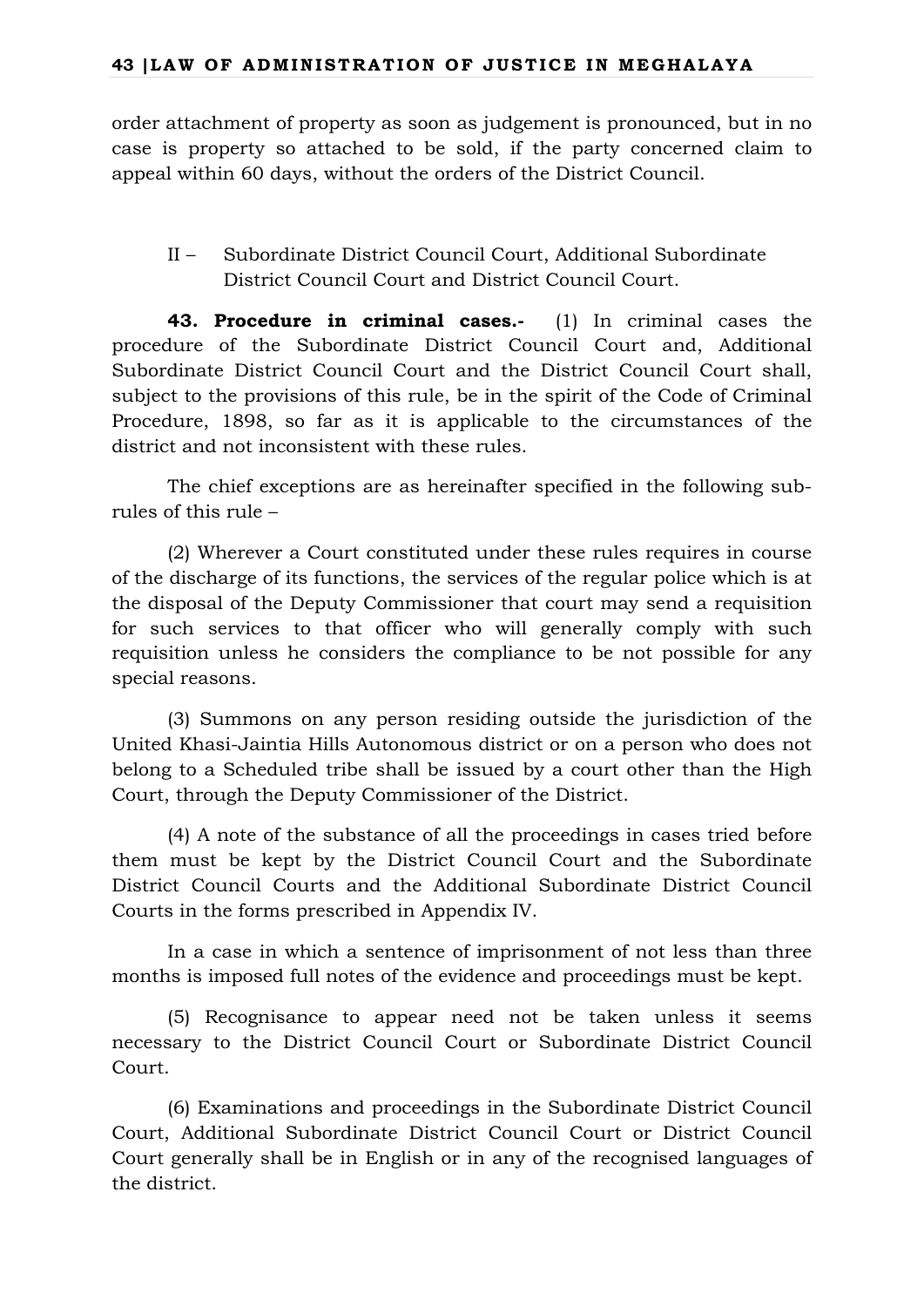**44. Maintenance of Registers by Courts.-** In addition to such other Registers as may be directed by the High Court, the following Registers shall be kept in the District Council Court, Subordinate District Council Courts and the Additional Subordinate District Council Courts in the forms prescribed in Appendix V.

- 1) Register of petitions.
- 2) Register of crimes.
- 3) Register of criminal cases disposed of.
- 4) Register of fines.

**45. Court to adjudicate according to law, justice, etc.-** (1) In all civil cases the cases the District Council Court, the Subordinate District Council Courts and the Additional Subordinate District Council Courts shall adjudicate according to law, justice, equity and good conscience consistent with the circumstances of the case.

(2) The witnesses shall be examined on oath on solemn affirmation in any form and shall be warned that they are liable to punishment for perjury if they state that which they know to be false.

**46. Deposit of expenses by appellant in Civil Suits.-** Any Court before which an appeal in a civil suit is filed may, before admitting the appeal, order the deposit by the appellant of all reasonable expenses likely in the opinion of the Court, to be incurred by the respondent in the hearing of the appeal or may order security to be given for such expenses, and if the appellant be a judgement debtor may also order security to be given for part or the whole of the decretal amount.

**47. Procedure in Civil Cases.-** In civil, the Procedure of the District Council Court or the Subordinate District Council Courts or the Additional Subordinate District Council Courts shall be guided by the spirit, but not bound by the letter of the Code of the Civil Procedure, 1908, in all matters not covered by recognised customary laws or usages of the District.

**48. Transfer of Decree.-** The decree of the Appellate Courts in a Civil case shall be transferred to the Court passing the original order for execution as a decree of its own.

**49. No Imprisonment for debt.-** There shall be no imprisonment for debt , except , in cases where the District Council Court or the Subordinate District Council Court or Additional Subordinate District Council Court is satisfied that fraudulent disposal or concealment of property has taken place and in such cases the debtor may be detained for a period not exceeding six months.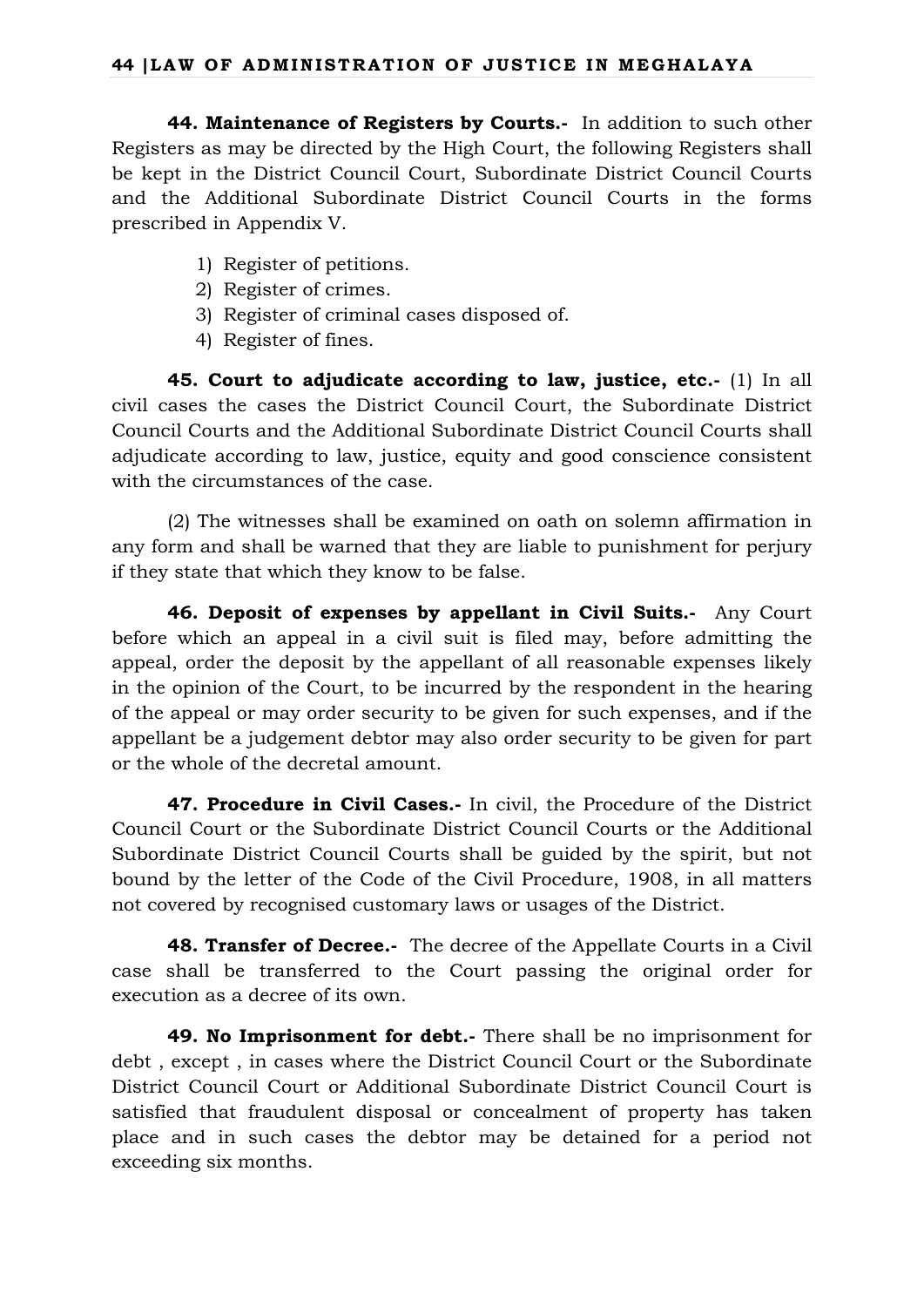**50. Legal Practitioner to appear in cases.-** Any Legal Practitioner may appear in any case before the District Council Court, Subordinate District Council Court or Additional Subordinate District Council Court.

Provide that in a case where an accused is not arrested, the legal Practitioner shall take previous permission of the District Council Court for such appearance.

**51. Commission for examination of witnesses. -** Whenever, in the course of an enquiry, trial or other proceedings under these rules before any court other than the District Council Court it appears that a commission ought to be issued for examination of a witness whose evidence is necessary for the ends of justice and that the attendance of such witness cannot be procured without an amount of delay, expense or inconvenience which under the circumstances of the case would be unreasonable such court shall apply to the District Council Court stating the reasons for the application and the District Council Court may either issue a Commission or reject the application.

Provided that when a commission is necessary to be issued for examination of a witness outside the jurisdiction of the District Council Court, the District Council Court shall apply to the Deputy Commissioner stating the reasons thereof and the Deputy Commissioner may either issue the Commission or reject the application.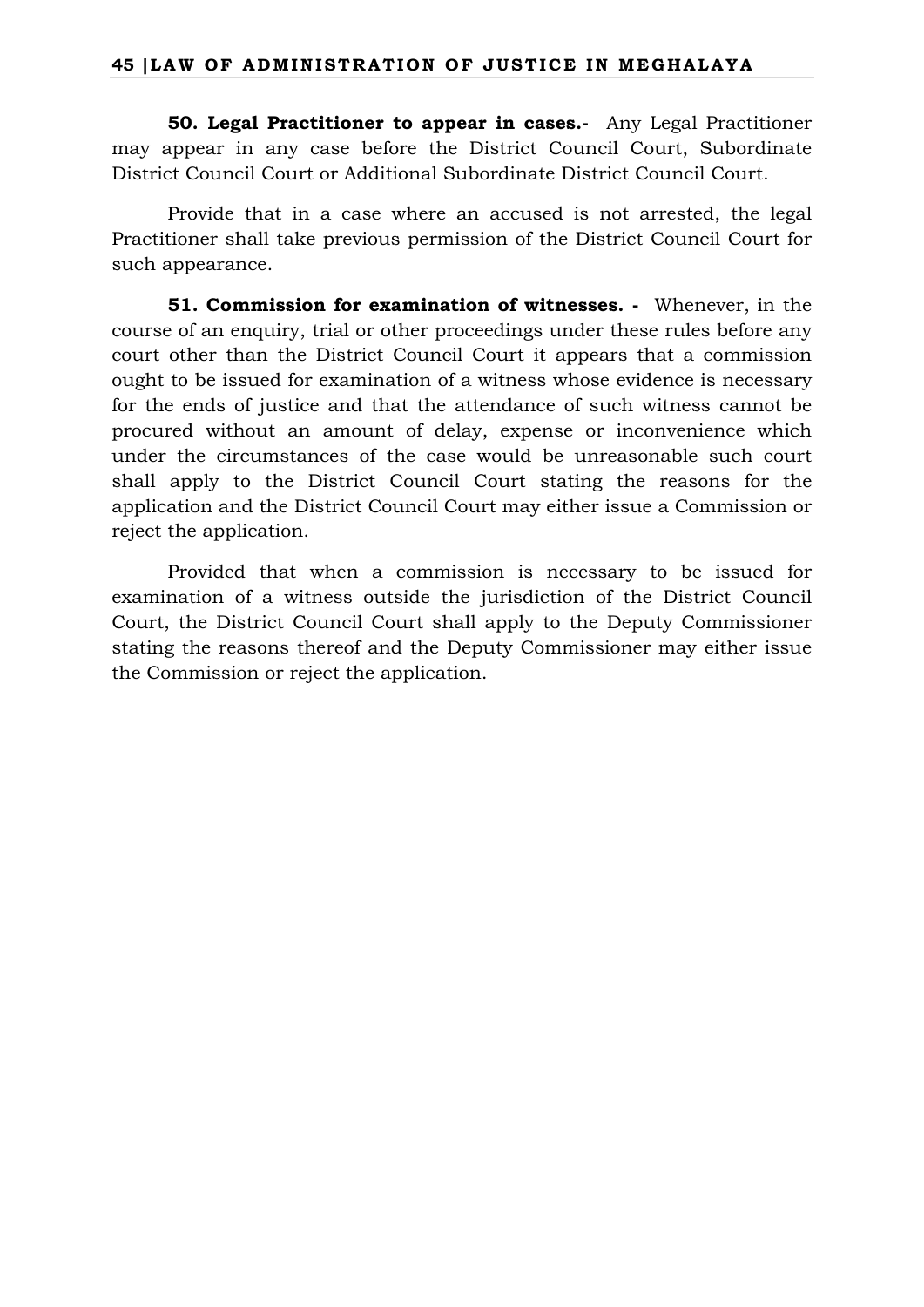### CHAPTER V

Execution of Sentences, Decrees and Orders.

Execution.

**52, Provision for realization of fines and other moneys ordered by Village Court.-** (1) Whenever a Village Court has sentenced an offender to pay a fine in a criminal case or has passed an order for the payment of any money by a person in a civil suit the Court may, subject to the provisions of rule 41-

(a) Issue a Parwana for the payment of the amount by the offender or the person concerned.

(b) May apply, in writing, to the Chief Executive Member to realize the amount of execution according to Civil process against the movable or immovable property, or both of the defaulter.

(2) Where an application is made, under clause (b) of sub-rule (1), to the Chief Executive Member, the application shall be deemed to be a decree and the Chief Executive Member to be the decree-holder. He shall get the decree executed according to the spirit of the Civil Procedure Code.

(3) In the event of the non-recovery of the amount of execution the Chief Executive Member, the application move the Subordinate District Council Court, or the Additional Subordinate District Council Court for the arrest and detention of the offender or the person concerned in execution of the device.

(4) Whenever an application is made under sub-rule (3) the said Court may order for the arrest and detention of the offender or the person concerned in execution of the decree according to the spirit of the Civil Procedure Code.

**53. Procedure for execution of sentence, or order and decrees passed by Court.-** (1) Subject to the provisions of rule 43 and 47 Subordinate District Council Court or Additional Subordinate District Council Court or the District Council Court shall cause a sentence, order or decree passed by it, to be carried into effect in accordance with the procedure prescribed by the Code or Criminal Procedure, 1898, or the Code of Civil Procedure, 1908, as the case may be, reference therein to the "Collector of the District" being construed as referring to the Chief Executive Member of the District Council.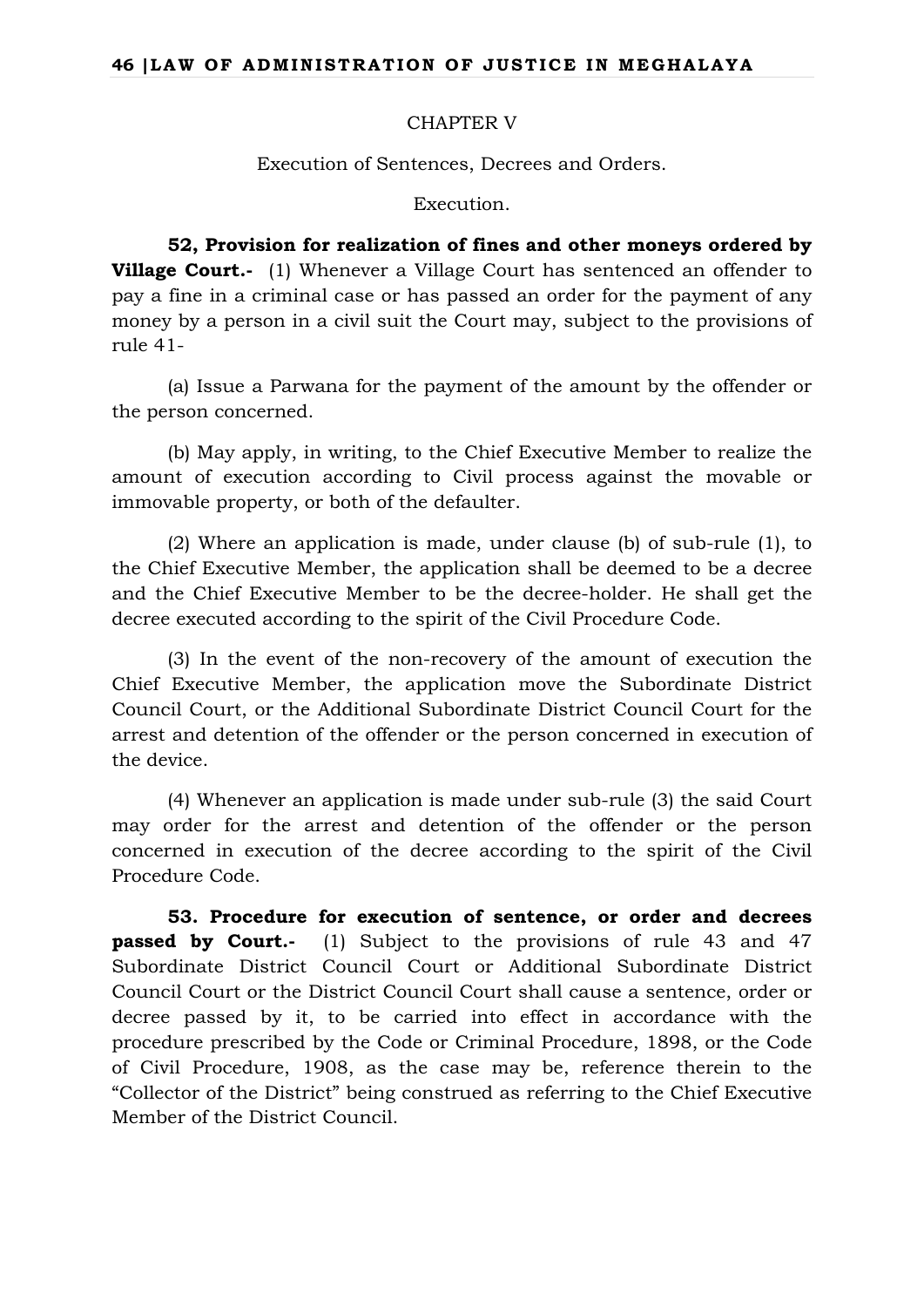## **47 |LAW OF ADMINISTRATION OF JUSTICE IN MEGHALAYA**

(2) Every warrant for the execution of a sentence of imprisonment shall be directed to the officer in-charge of the jail maintained by the State Government in which the prisoner is, or is to be confined through the Deputy Commissioner.

(3) When the prisoner is to be confined in a jail, the warrant shall be lodged with the Jailor through the Deputy Commissioner.

**54. Attachment of property of person absconding.-** Whenever a Parwana (Warrant) issued by a Court against a person who is absconding or is concealing himself in connection with any criminal proceedings, any property movable or immovable, belonging to him is liable to attachment according to the civil process prescribed in rule 55 of these rules.

## Attachment of Property.

**55. Procedure for attachment of property belonging to judgement debtor.**- (1) Property, movable or immovable belonging to the judgementdebtor over which or the profits of which he has a disposing power which he may exercise for his own benefit whether the same be held in the name of the judgement-debtor or any another person in trust for him or on his behalf is liable to attachment and sale in execution of a decree:

Provided that the following shall not be liable to such attachment or sale, namely.-

- (a) The necessary wearing apparel, cooking vessels, beds and bedding of the judgement-debtor, his wife and children, and such personal ornaments as, in accordance with religious usages, cannot be parted with by any woman;
- (b) Tools of artisans and where the judgement-debtor is an agriculturist his implement or husbandry and such cattle and seed-grains as may, in the opinion of the Court, be necessary to enable him to earn his livelihood as such;
- (c) Books of Accounts;
- (d) A mere right to sue for damages;
- (e) Any right of personal service;
- (f) Stipends and gratuities allowed to pensioners of the Government or payable out of any Service Family Pension Fund notified in this behalf in the official Gazette by the Central Government or State Government, as the case may be, and Political Pension;
- (g) Allowances (being less than salary) of any public officer or of any employee of a railway company or local authority while absent from duty.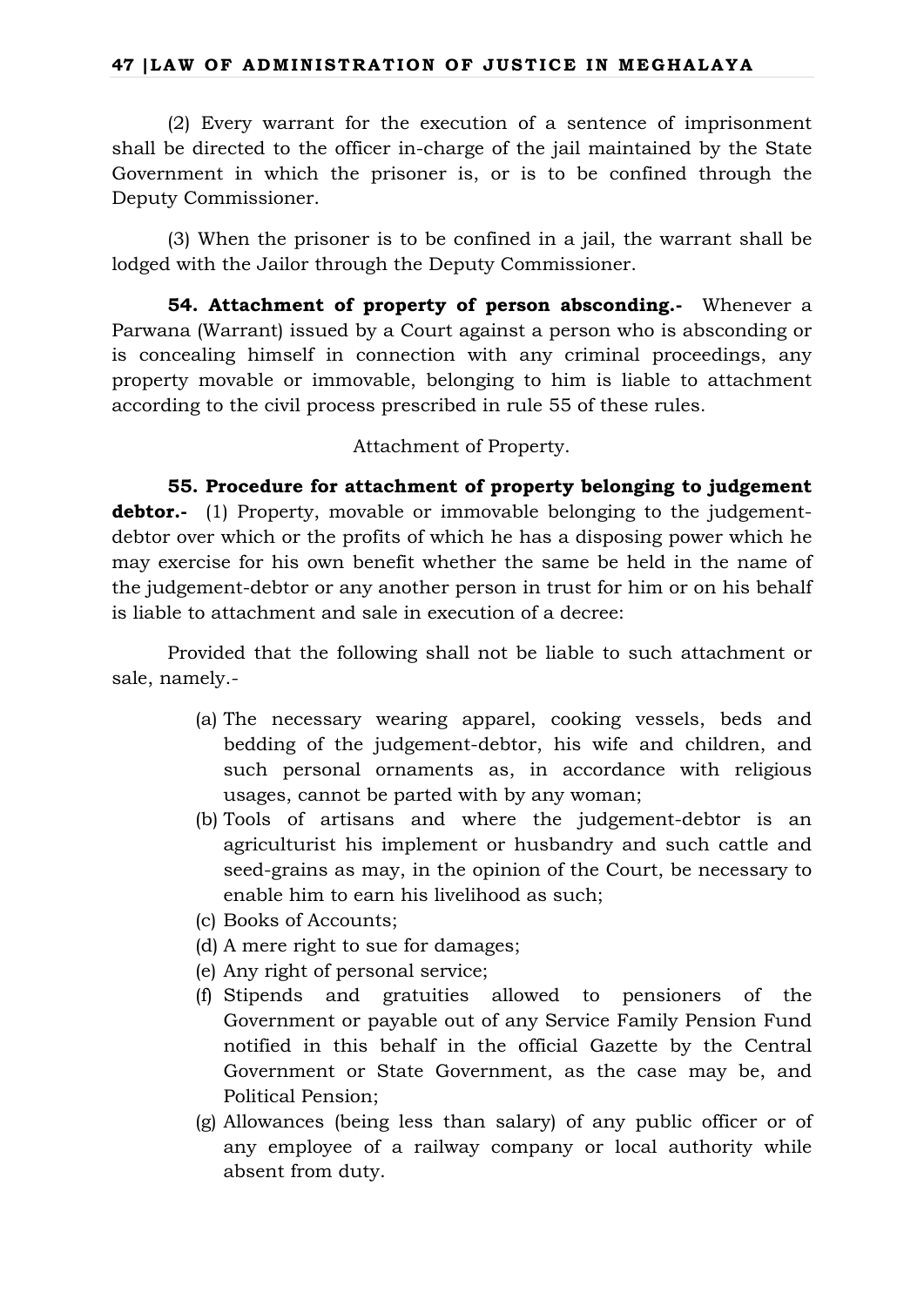(h) The salary of any such public officer or employee as is referred to in clause (g) to the extent of the first hundred rupees and one-half the remainder of such salary or allowances;

Provided that where the whole or any part of the portion of such salary liable to attachment has been under attachment whether continuously or intermittently for a total period of twenty-four months, such portion shall be exempted from attachment until the expiry of a further period of twelve months and, where such attachment has been made in execution of one and the same decree, shall be finally exempt from the attachment in execution of that decree.

- (i) Any allowance forming part of the emoluments of any public officer or employee as is referred to in (g) above, which the appropriate Government may by notification declare to be exempt from attachment and any subsistence grant or allowance, to any such person while under suspension;
- (j) The pay and allowances of persons to whom the Indian Army Act, 1950, applies or any person other than Commissioned Officers to whom the Indian Navy (Discipline) Act, 1934, applies.
- (k) All compulsory deposits and other sums in or derived from any fund to which the Provident Act, 1925, for the time being applies in so far as they are declared by the said Act not to be liable to attachment.
- (l) Not more than one-third of the wages of the labourers and domestic servants whether payable in money or in kind;
- (m) An expectancy of succession by survivorship or other merely contingent or possible right or interest;
- (n) A right to future maintenance;
- (o) Any allowance declared by any law in force to be exempted from liability to attachment or sale in execution of a decree; and where the judgement debtor is a person liable for the payment of land revenue any movable property, which under any law for the time being applicable to him, is exempted from sale for the recovery of an arrear of such revenue.

**Explanation:**- The particulars mentioned in clauses  $(f)$ , $(g)$ , $(i)$ , $(l)$  and (o) are exempted from attachment or sale whether before or after they are actually payable.

(2) Subject to the provisions of rules 42 and 46, the procedure for the attachment of the property shall be in the spirit of the Code of Criminal Procedure, 1898, or the Code of Civil Procedure, 1908, as the case may be.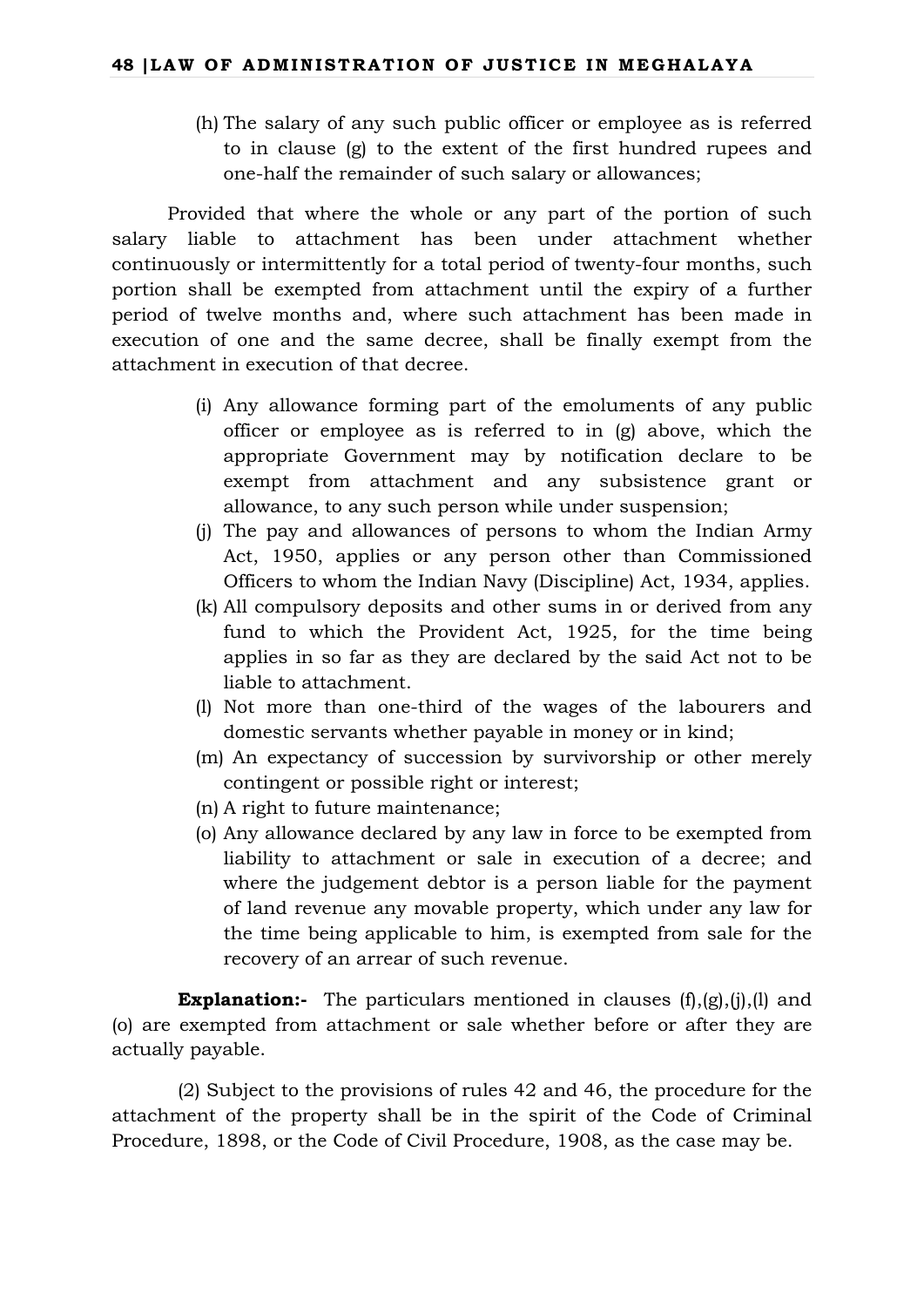### **MISCELLANEOUS**

**56. Criminal lunatic:-** Whenever any Court passes any order for the detention of a criminal lunatic the District Council shall refer the matter to the Deputy Commissioner, who shall deal with the case following the spirit of the Code of Criminal Procedure, 1898, and in accordance with rules made by the Government of Assam under the Indian Lunacy Act,1912.

**57. Presiding or judicial Officer not to try cases in which he is a party –** No Presiding Officer or Judicial Officer shall, except with the permission of the Court to which an appeal lies from his Court, try or commit for trial any case to or in which he is a party, or personally interested, and no Judicial Officer shall hear an appeal from any judgement or order passed or made by himself.

**Explanation.-** A Judicial Officer shall not be deemed to be a party or personally interested within the meaning of the rules to or in any case by reason only, that he is a member of any Town Committee (or a Municipal Board) or otherwise concerned therein in a public capacity or by reason only that he has viewed the place in which an offence is alleged to have been committed, or any other place in which any other transaction material to the cases is alleged to have occurred and made an inquiry in connection with the case.

## REPEAL AND SAVINGS

**58. Repeal and Savings.-** (1) The provisions in the Khasi State (Administration of Justice) Order, 1950 published in the Government of Assam's Notification No.SK.149/49/8, dated the 25th January, 1950, the Rules for the Administration of Justice and police in the Khasi and Jaintia Hills published in the Government of Assam's Notification N. 2618AP., dated the 29th March, 1937 and the Assam Autonomous Districts (Administration of Justice) Regulation, 1952 (Regulation No.III of 1952) published in the Government of Assam's Notification No.TAD/R.II.51.106, dated the 3rd April, 1952,are hereby repealed in so far as they relate to the matters dealt with in these Rules.

(2) Notwithstanding such repeal every suit, appeal, application for revision, proceeding and other business relating to both Civil and Criminal Justice, pending on the date of commencement of these Rules, before the Court of the Deputy Commissioner, Additional Deputy Commissioner, Unite Khasi Jaintia hills or his Assistants shall be transferred or deemed to have been transferred for disposal to the Court which would have been competent to entertain and dispose of such suits, appeal, application for revision,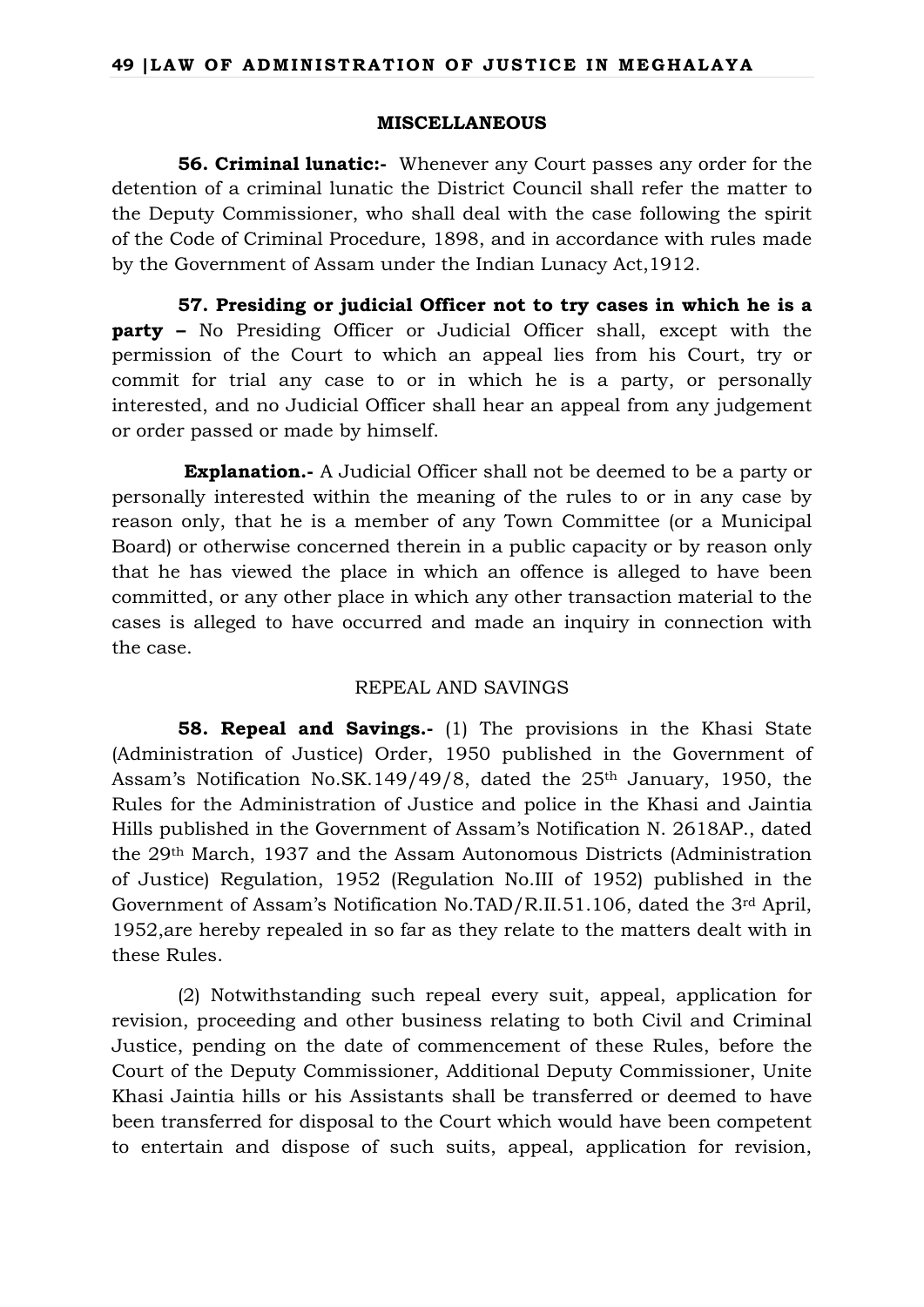proceedings or business, or commencement of the same and the latter Court shall deal with, and dispose of the same in accordance with law.

### APPENDIX I

[Vide rule 2 (j)]

- 
- 1. Jowai 18. Maskut. 35. Nongjri
- 2. Raliang 19. Saipung. 36. Nongtrai
- 3. Nongtalang. 20. Byrong. 37. Nongshluid
- 5. Nartiang. 22. Laitlyngkot 39. Nonglang.
- 
- 
- 
- 
- 
- 11. Shilliang
- Myntang
- 12. Amwi 29. Mawsmai
- 
- 
- 
- 
- 
- 28. Mawthangsohkhyllung 45. Sinai
- Nongthymmai.
- 
- 
- 
- 
- 17. Lakadong. 34. Nongkroh.
	- APPENDIX II
	- [Vide rule 2 (j)]

- 
- 
- 
- 
- 
- 
- 
- 
- 
- 
- 
- 6. Maharam. 14. Malaishomat. 22. Mawdon.
- 7. Nongspung. 15. Nobosohphoh. 23. Dwara-
	-
- 
- 1. Khyrim. 9. Mawsynram. 17. Sohiong
- 2. Mylliem. 10. Mariaw. 18. Mawphlang.
- 3. Nongkhlaw. 11. Rambrai. 19. Lyngiong.
- 4. Cherra. 12. Mawiang. 20. Shella Confederacy
- 5. Nongstoin 13. Bhowal. 21. Mawlong.
	-
	- Nongtyrmen.
- 8. Langrin. 16. Jirang. 24. Pamsanngut.
	- 25. Nonglwai.
- 
- 
- 
- 4. Shangpung 21. Jyrngam 38. Nongriangsi.
	-
- 6. Rymbai 23. Laitkroh 40. Nonglyngkien.
- 7. Sutnga. 24. Lakading. 41. Nonglait.
- 8. Nongbah. 25. Myrdon. 42. Ramdait.
- 9. Nongjngi. 26. Mawmluh. 43. Saitsohpen.
- 10. Satpaton. 27. Mawbeh Larkhar 44. Synnei
	- - Mawshynrut
	- 46. Sohbar.
	-
	-
	-
	-
- 14. Mynso. 31. Mynteng. 48. Tynrong 15. Darrang. 32. Nongpoh. 49. Tynring. 16. Nongkhlieh. 33. Nongbah. 50. Umniuh-Tmar.
- 13. Narpuh. 30. Marbisu 47. Tyrna.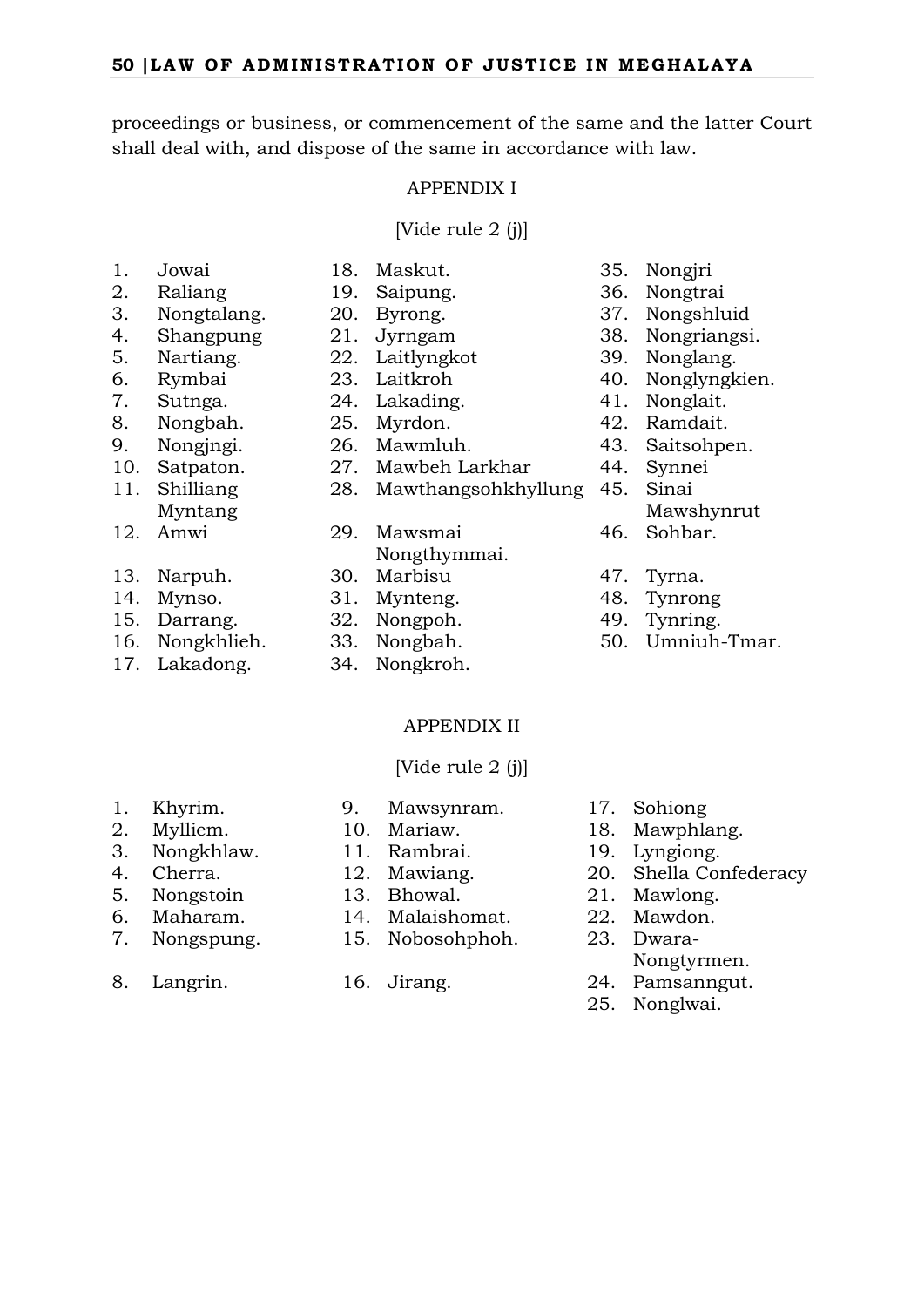## APPENDIX II

[Vide rule 2 (i)]

### I. Registers of Petitions.

## 1. Date.

- 2. Name of Petitioner.
- 3. Subject of petition.
- 4. Name of defendant.
- 5. Date for hearing.
- 6. Date of disposal and how disposed of, viz,:-

Decree for plaintiff or decree for defendant, or withdrawn, as the case may be.

#### II. Register of Cases.

Name of Parties. Subject of claim. Before what Court tried.

In case proceeded with exparte-whether notice on defendant is proved, or, where both or all parties are present or represented, that they are so present or represented.

Statement of plaintiff. Statement of Defendant. Evidence for Plaintiff. Evidence for Defendant. Judgement and finding of the Court. Order as to costs.

III. Registers of Executions.

- 1. Date.
- 2. Name of decree-holder.
- 3. Name of Judgement-debtor.
- 4. Name of property to be attached.
- 5. Date of issue of attachment.
- 6. Date fixed for sale (and date to which sale may be postponed).
- 7. Date of satisfaction of decree by sale of property or payment of payment of amount due and receipt of decree-holder.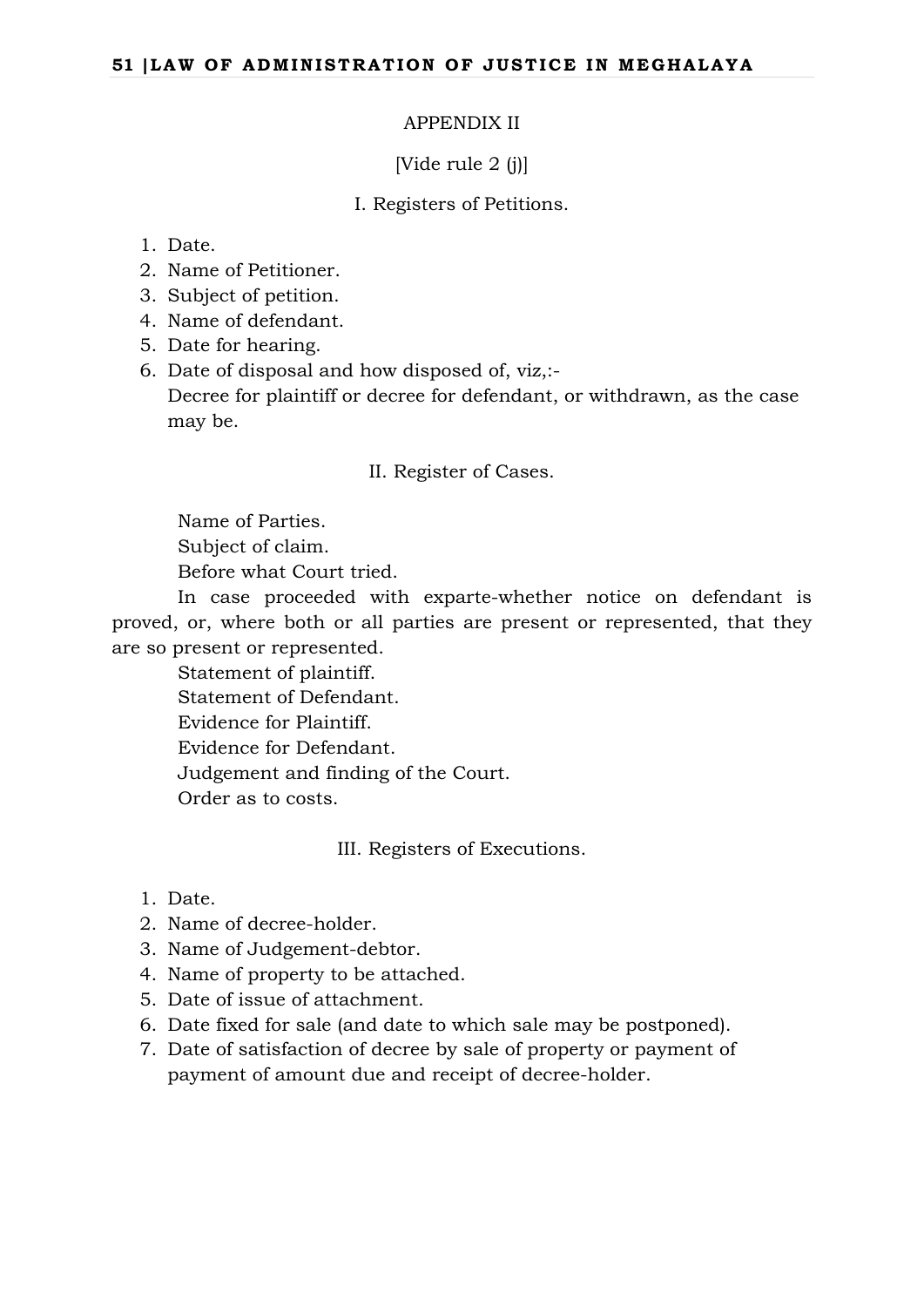## APPENDIX V.

## (Vide Rule.44)

I – Register of Petitions.

| Date              | Serial No.                                                                           | No. of case, if   | Nature of            | Name of    | Address of           | Remarks.                                                                                         |
|-------------------|--------------------------------------------------------------------------------------|-------------------|----------------------|------------|----------------------|--------------------------------------------------------------------------------------------------|
|                   |                                                                                      | any to which      | Document,            | Petitioner | Petitioner.          |                                                                                                  |
|                   |                                                                                      | petition          | if a                 |            |                      |                                                                                                  |
|                   |                                                                                      | relates.          | petition,            |            |                      |                                                                                                  |
|                   |                                                                                      |                   | what for             |            |                      |                                                                                                  |
| $\left( 1\right)$ |                                                                                      | (3)               | (4)                  | (5)        | (6)                  |                                                                                                  |
|                   |                                                                                      |                   |                      |            |                      | Note 1:- In column for stating nature of document use P for petitions, PL for plaints. E.P., for |
|                   |                                                                                      |                   |                      |            |                      | Execution Petitions, O.P. for Original Petitions, AP, for appeals, A for affidavits, V for       |
|                   |                                                                                      | Vakalatnama, etc. |                      |            |                      |                                                                                                  |
|                   | Note 2:- Petitions, etc., returned should be noted in the remarks columns with date. |                   |                      |            |                      |                                                                                                  |
|                   |                                                                                      |                   | II – Register Crimes |            |                      |                                                                                                  |
| Serial No. date   | Date time of                                                                         | Offence,          | Value of property    |            | Name with aliases    | Full name and rank                                                                               |
| and section of    | occurrence                                                                           | modus             | Stolen Re-covered    |            | parentage, caste     | of Investigating                                                                                 |
| first             | with place and                                                                       | operandi,         |                      |            | and residence of     | Officer, result of                                                                               |
| information       | of month and                                                                         | cause or          |                      |            | persons accused or   | cases with name of                                                                               |
| report, name      | day of week.                                                                         | subject or        |                      |            | suspected, with full | Judicial Officer and                                                                             |
| (and if           |                                                                                      | crime, nature     |                      |            | grounds for          | date of disposal.                                                                                |
| necessary         |                                                                                      | of weapons        |                      |            | suspicion and        |                                                                                                  |
| address) of       |                                                                                      | and               |                      |            | cross references, if |                                                                                                  |
| complainant.      |                                                                                      | implements        |                      |            | any.                 |                                                                                                  |
|                   |                                                                                      | used.             |                      |            |                      |                                                                                                  |
| (1)               | (2)                                                                                  | (3)               | (4)                  | (5)        | (6)                  | (7)                                                                                              |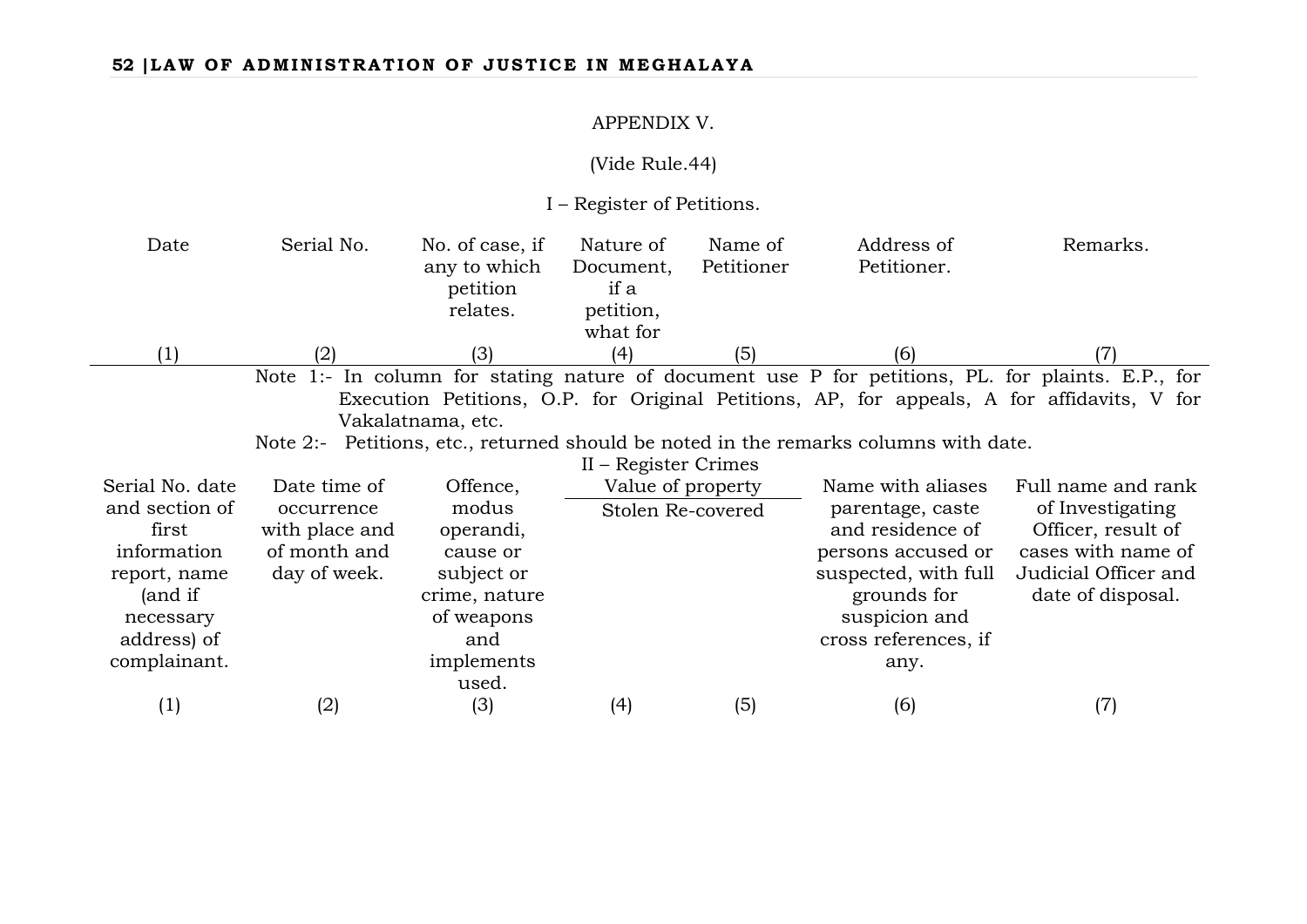## APPENDIX IV.

# Vide Rule.43 (4)

## Criminal Cases.

| S1  | Date of         | Date of report | Name of      | Name,        | Offence    | Finding and in | Sentence or | Date |
|-----|-----------------|----------------|--------------|--------------|------------|----------------|-------------|------|
| No. | Commission      | of complaint.  | complaint if | parentage    | complained | case of        | other final |      |
|     | of the offence. |                | any.         | and          | ot.        | conviction     | order.      |      |
|     |                 |                |              | residence of |            | reason         |             |      |
|     |                 |                |              | the accused. |            | therefore.     |             |      |
|     | (2)             | (3)            | (4)          | (5)          | (6)        |                | (8)         | (9)  |

|     | Date of filing | Name and                    | Name and                    | Civil Suits Claim |                    | Findings of the | Date on which the         |  |
|-----|----------------|-----------------------------|-----------------------------|-------------------|--------------------|-----------------|---------------------------|--|
| No. | the suits.     | address of<br>plaintiff (s) | address of<br>defendant (s) | Particulars       | Amount or<br>value | Court           | proceedings<br>terminated |  |
|     | (2)            | (3)                         | (4)                         | (5)               | (6)                |                 | (8)                       |  |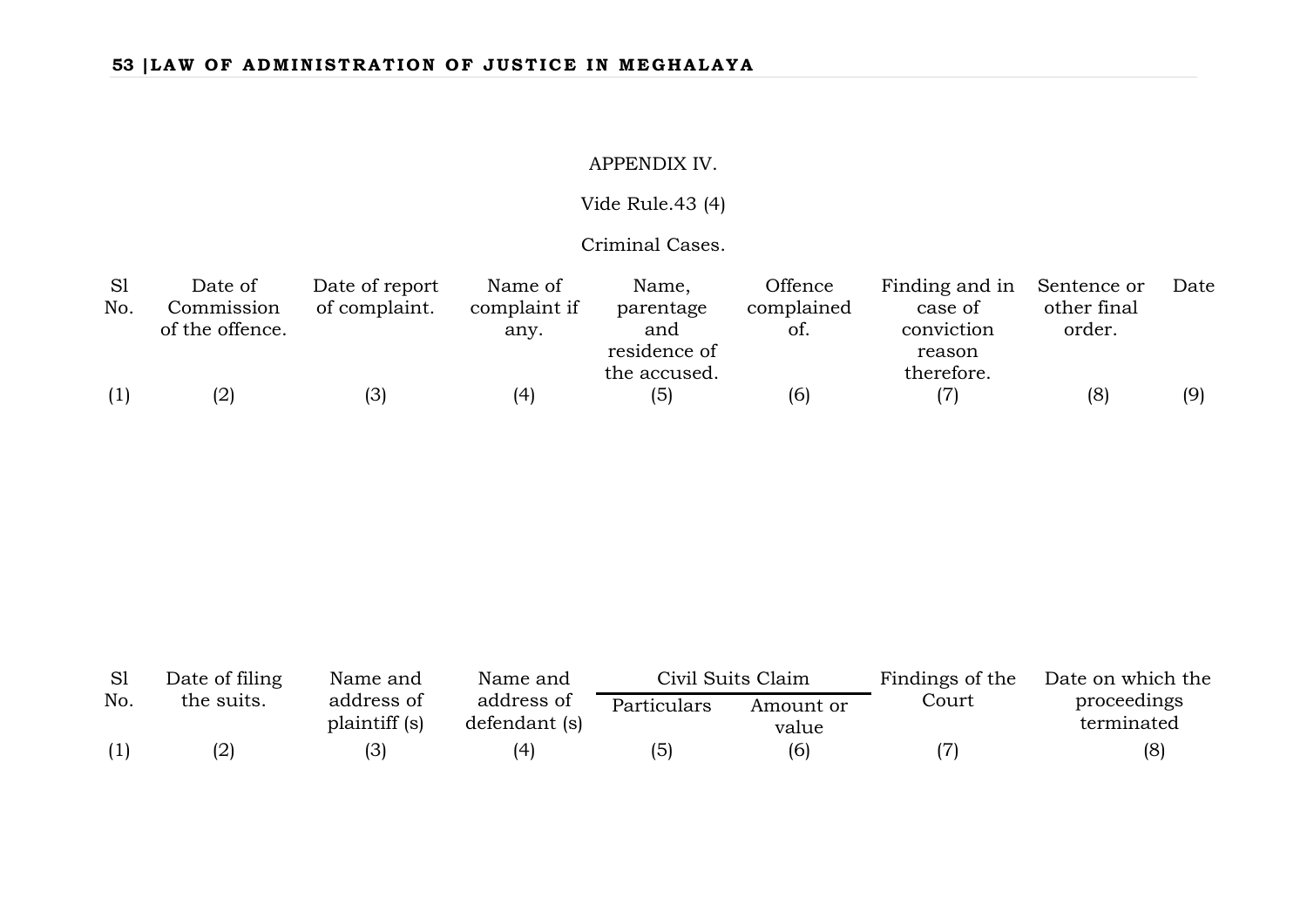III – Register of Criminal cases disposal of

|                                              |                                   | Serial No. of Case in the                                  |                                                                                                           |                                                                                                                                                                 |                               |                            |                             |                                                                                                                  | details                                            |                                         |                        |                                                        | and                                                                        | the                                                                 | and                                                                                                               |         |
|----------------------------------------------|-----------------------------------|------------------------------------------------------------|-----------------------------------------------------------------------------------------------------------|-----------------------------------------------------------------------------------------------------------------------------------------------------------------|-------------------------------|----------------------------|-----------------------------|------------------------------------------------------------------------------------------------------------------|----------------------------------------------------|-----------------------------------------|------------------------|--------------------------------------------------------|----------------------------------------------------------------------------|---------------------------------------------------------------------|-------------------------------------------------------------------------------------------------------------------|---------|
| record<br>$\mathfrak{b}$<br>number<br>Serial | Officer<br>Judicial<br>ðf<br>Name | $\sigma$<br>Complaints<br>$\sigma$<br>Offences<br>Register | cognizable<br>General<br>Officer's<br>cases<br>the police<br>bf<br>Register<br>Judicial<br>$\overline{Q}$ | unimportant<br>First<br>the<br>not<br>š.<br>λq<br>the<br>report<br>cognizable<br>which<br>$\sigma$<br>information<br>묘.<br>Register<br>Police<br>cases<br>used. | cases<br>of Misc.<br>Register | Complainants<br>ЪÇ<br>Name | accused<br>$\sigma$<br>Name | ö<br>the<br>Code<br>with<br>Applicable<br>Penal<br>case<br>of the<br>of the<br>Act<br>section<br>Nature<br>other | and<br>passed<br>sentences<br>order<br>Final<br>ЪÓ | revision<br>ð<br>appeal<br>ЪÇ<br>Result | decision<br>ЪÇ<br>Date | offenders<br>proclaimed<br>not arrested<br>ЪÇ<br>Names | Room<br>ď<br>disposed<br>Record<br>the<br>when<br>$\Xi$<br>shelved<br>Date | щ.<br>rack<br>and<br>shelf<br>Record Room.<br>$\rm ^{of}$<br>Number | superintending<br>files<br>ЪÇ<br>destruction<br>offers<br>destruction<br>$\mathfrak{b}$<br>Ъp<br>initials<br>Date | Remarks |
|                                              | 2                                 | 3                                                          | 4                                                                                                         | 5                                                                                                                                                               | 6                             | 7                          | 8                           | 9                                                                                                                | 10                                                 | 11                                      | 12                     | 13                                                     | 14                                                                         | 15                                                                  | 16                                                                                                                | 17      |
|                                              |                                   |                                                            |                                                                                                           |                                                                                                                                                                 |                               |                            |                             |                                                                                                                  |                                                    |                                         |                        |                                                        |                                                                            |                                                                     |                                                                                                                   |         |

N.B. This list is to be written in English.

Date of dispatch. Signature of Officer of dispatching Court. Date of receipt.  $\Box$  Signature of District Record-Keeper.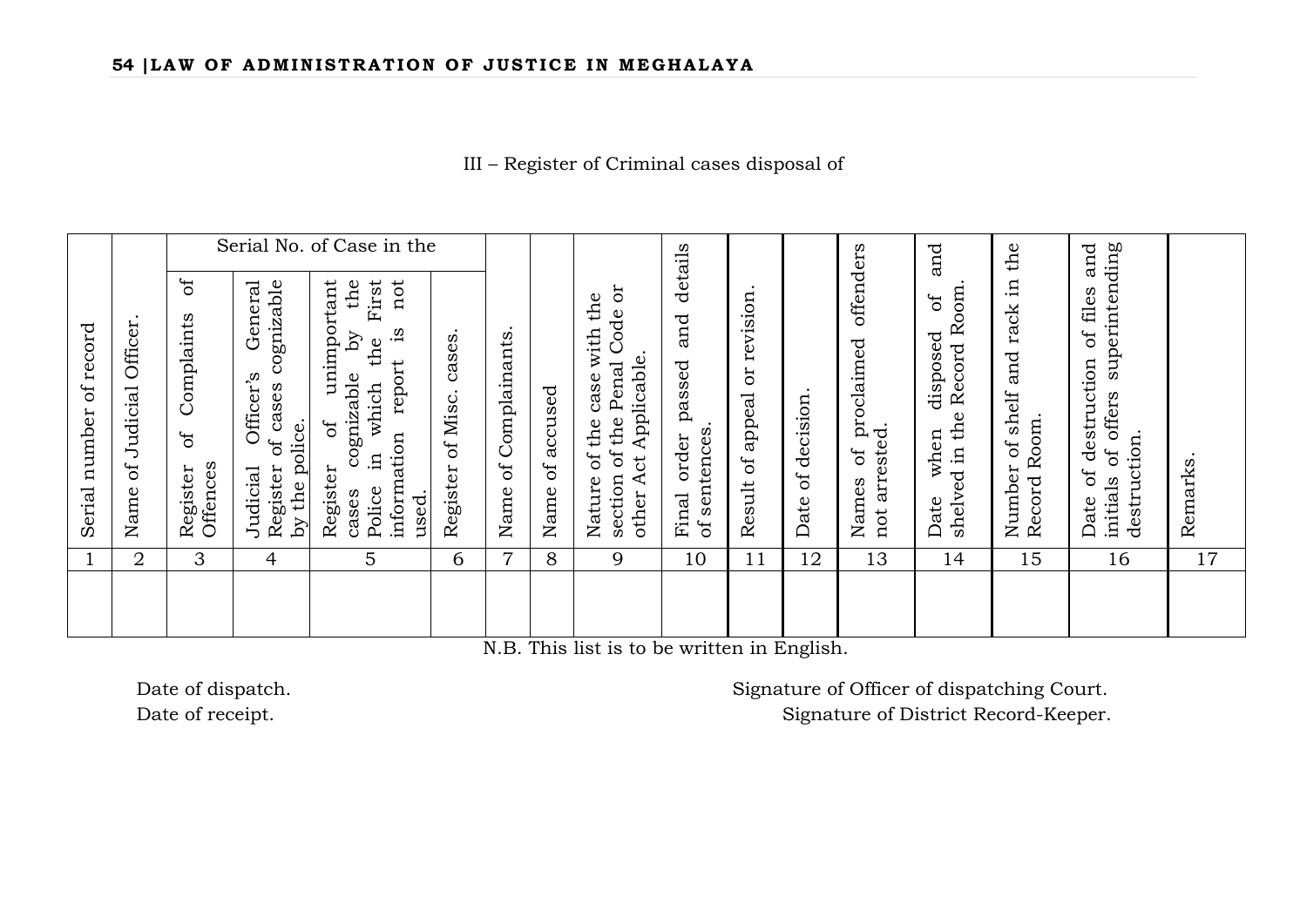Impriso the  $5<sup>o</sup>$ Name and place of residence of JÓ Amount realised and date of Amount paid into District Fund and Signature of clerk-in-charge of the Signature of Fine Maharir of Court to ЪÓ Date on which the notice of Date on which the notice is received ð back from Jail after amendment of and  $\mathbf{c}$ on which the notice is received nment. Court amendment residence date into District Fund  $\sigma$ notice realisation of fine is sent to Jail or written off. realisation of fine is sent to Jail Consecutive number in month. Amount remitted or written off. Consecutive number in month. clerk-in-charge Signature of Fine Maharir of sentence. Offence and date of sentence. of Judicial officer. Signature of Judicial officer. Date of return of Warrant. and Date of return of Warrant. Name of Officer imposing. Name of Officer imposing. the Date of issue of warrant. Date of issue of warrant.  $\mathfrak b$ entry relates. which the entry relates. Thana to which issued. after Thana to which issued. of Cashier. Signature of Cashier.  $\sigma$ place which realised Offence and date Amount remitted date of payment. Jail date of payment. of Case. Number of Case. Amount of fine. Amount of fine. In default fine. In default fine. Amount paid  $\sigma$ Fine Register. Fine Register and Substantive Substantive from realisation. realisation.  $\sin$ Signature Signature which the Signature Name a1<br>offender. Remarks. Remarks. Number offender. Amount Balance. Balance. warrant. warrant. Date back Date 1 2 3 4 5 6 7 8 9 10 11 12 13 14 15 16 17 18 19 20 21 22

> F.WAR CHAIRMAN, District Council, United Khasi-Jaintia Hills Autonomous District.

#### IV – REGISTER OF FINES.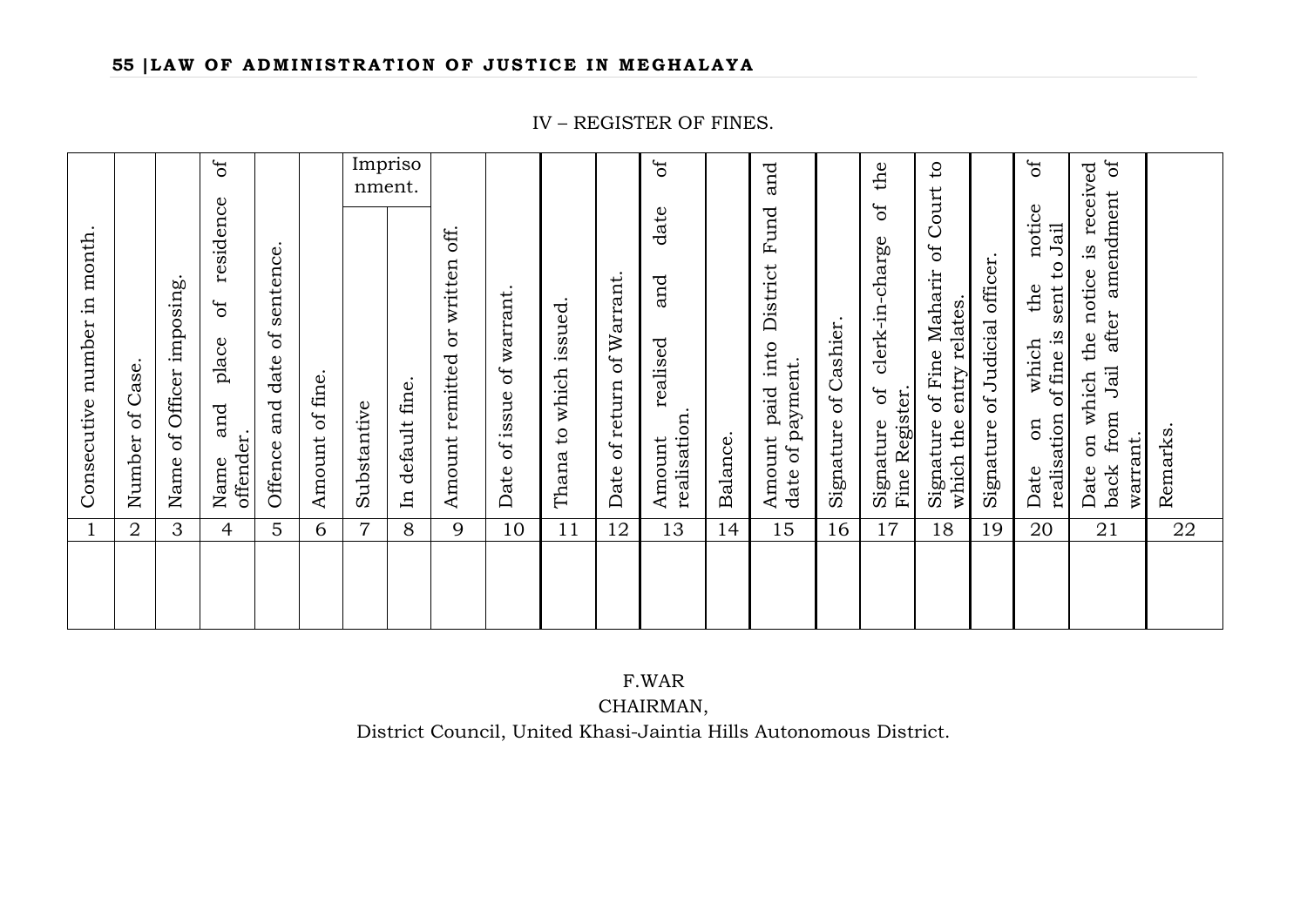#### PART IV

## GARO HILLS

#### The 29th March, 1937.

# RULES FOR THE ADMINISTRATION OF JUSTICE AND POLICE IN THE GARO HILLS DISTRICT.

## CHAPTER I

#### GENERAL

**Authorities of Administration.-** The administration of the district known as the Garo Hills is vested in the Governor, Deputy Commissioner and his Assistants, the mauzadars, laskars, sardars, nokmas and gaonburas or such other classes of officers as the Governor may see fit from time to time to appoint in that behalf, subject, so far as their judicial and police jurisdiction is concerned, to the exceptions, restrictions and rules hereinafter recorded.

**\*1A. Power of Governor to appoint Additional Deputy Commissioner. -** The Governor may, when he thinks fit, appoint an Additional Deputy Commissioner, either general, or for the trial of a particular case of particular cases, civil or criminal, and may direct that such Additional Deputy Commissioner shall, for the general or special purpose aforesaid, exercise all or any of the powers of the Deputy Commissioner.

<sup>\*</sup> Inserted by the Assam Partially Excluded Areas (Administration of Justice), Regulation,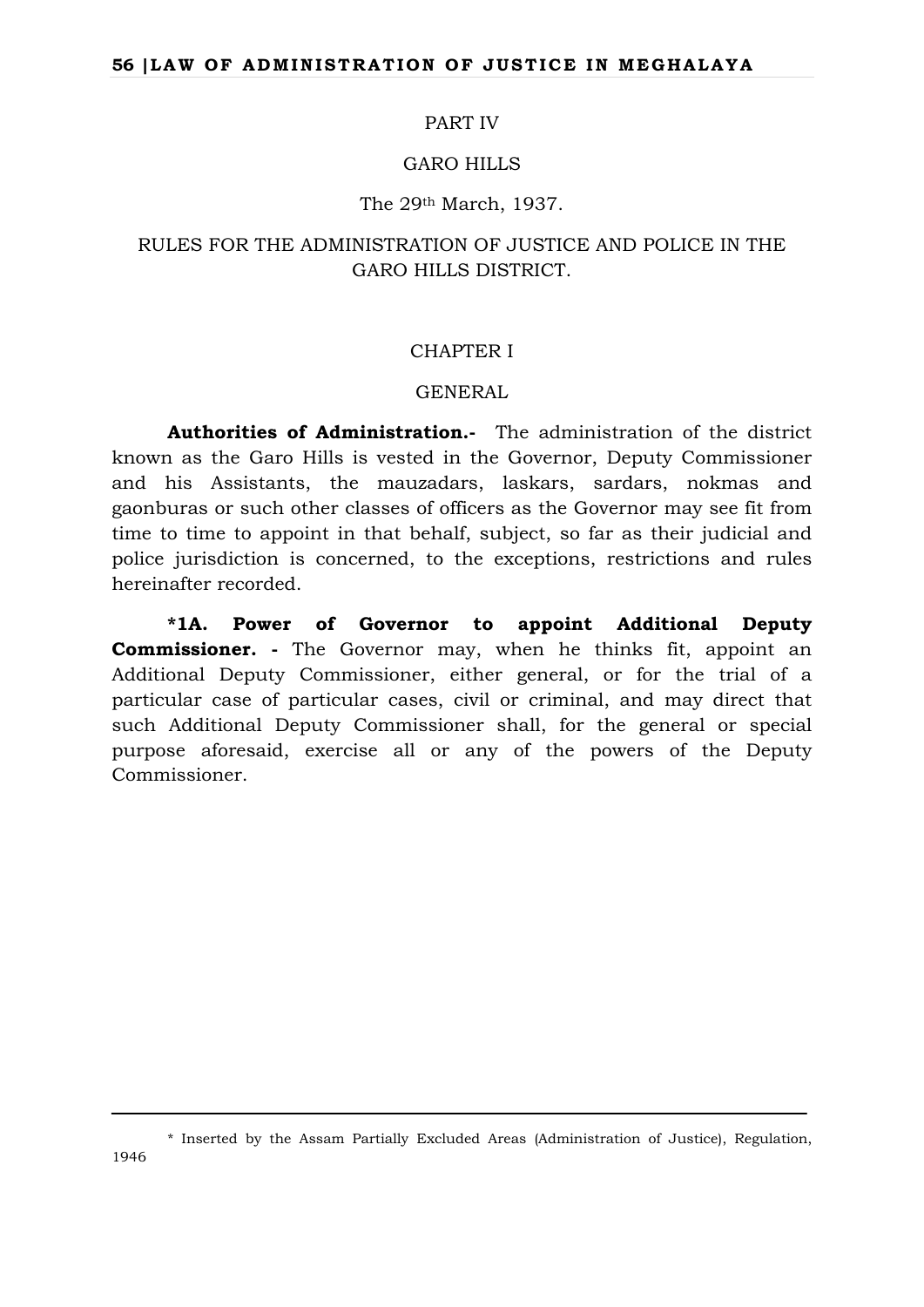**\*1B. Power of High Court to transfer original cases.-** The High Court may, for any reason which he considers proper, transfer any original case, whether civil or criminal, at any stage when it is pending or under trial before any Court, to any other Court competent to try it.

## CHAPTER II

#### POLICE

- **2. Police of Garo Hills.-** The police of the Garo Hills shall consist of:-
	- (a) Regular police subject to Act V of 1861 and the Assam Rifles Act.
	- (b) Rural police, consisting of laskars, sardars and nokmas or other village authorities recognised by the Deputy Commissioner as such in the hill mauzas, and gaonburas in the plains mauzas.

**2A. Rural police, how deemed.-** Rural police shall not be deemed to be police officers for the purposes of section 26 of the Indian Evidence Act or section 162 of the Code of Criminal Procedure.

**3. Control of Police.-** The control of the police of the Garo Hill is vested in the Deputy Commissioner and in such other officers as the Governor may from time to time appoint. Misconduct on the part of the regular police shall be punished in accordance with Act V of 1861, the Assam Rifles Act and Penal Code or any other enactment to which they may be subject. Misconduct on the part of the rural police is punishable by dismissal or by fine, which may extend to Rs.500, or by imprisonment to an extent which would be awardable under the Penal Code for a like offence. Imprisonment may be awarded in lieu of fine, but fine, but only by the Deputy Commissioner or other person duly authorised.

**4. Appeal from Orders of village Authorities.-** An appeal lies from all orders of laskars, sardars, nokmas, gaonburas and other village authorities in police matters to the Deputy Commissioner whose orders are final. But the Governor may call for the proceedings of any officer subordinate to him and modify or reverse any order should he think fit.

<sup>\*</sup> Inserted by the Assam Partially Excluded Areas (Administration of Justice), Regulation, 1946.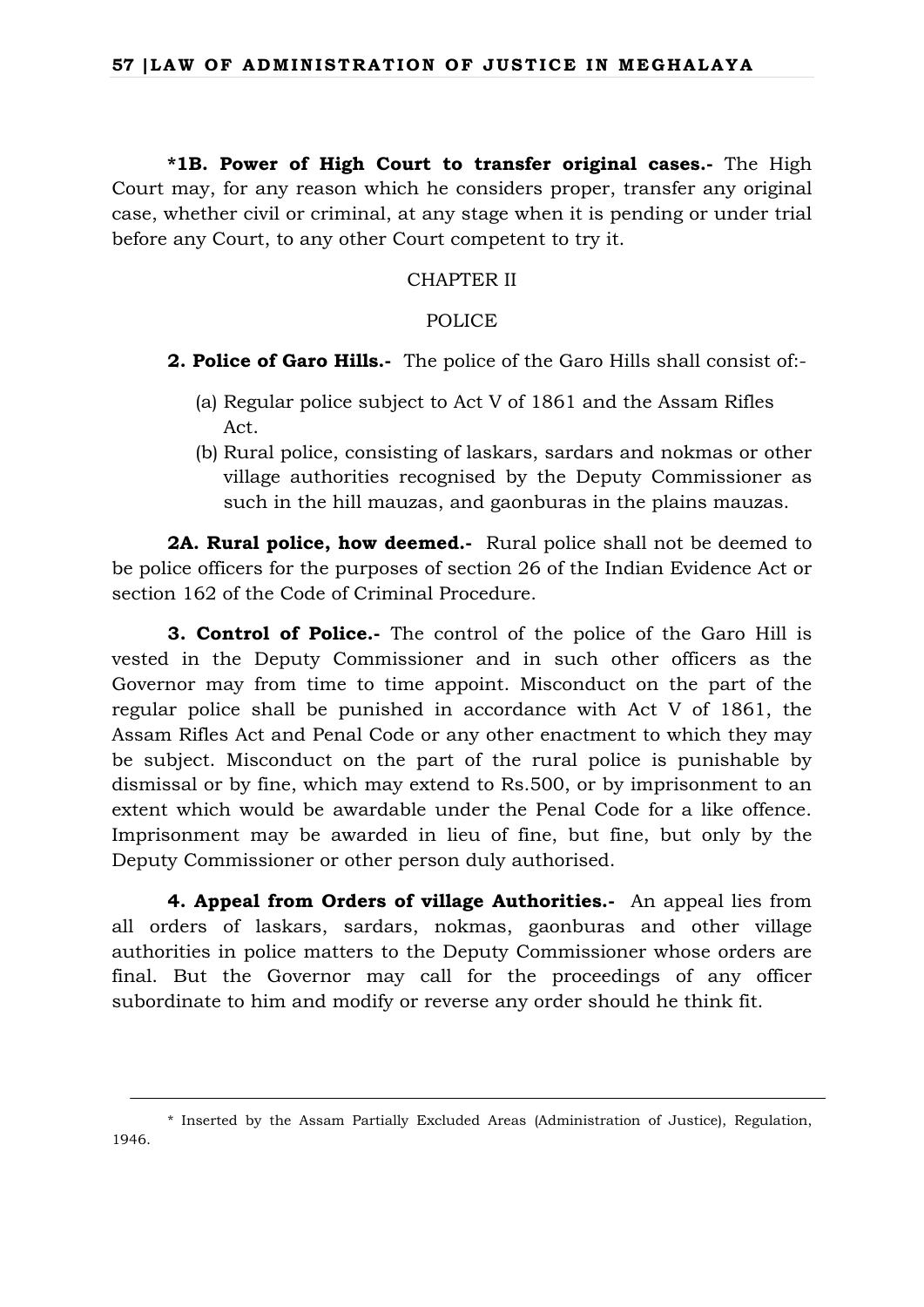**5. Rules of Police.-** The ordinary rules of the police shall, as far as they are applicable, be observed by the regular police and all returns in matters of accounts and all registers required to be kept by the police, as far as they are applicable, shall be made and kept up.

**6. Function of regular police.-** The regular police shall only act in the hill mouzas when required to do so by general or special order of the Inspector General of police or Deputy Commissioner or other officer duly authorised, who may assign to the force any portion of the duties of police, under Act V of 1861 or the Assam Rifles Act in any locality.

In the plains mauzas, the regular police shall, as far as is practicable, exercise the powers and perform the duties contained in an enjoined by Chapters IV to XIV (inclusive) of the Code of Criminal Procedure, but the Deputy Commissioner may from time to time exclude any area from their jurisdiction.

**7. Ordinary duties of police.-** The ordinary duties of police shall in the hill mouzas be discharged by laskars, sardars and nokmas. They shall arrest all criminals and repress all disorders within their respective jurisdictions.

In the plains mouzas, gaonburas shall possess such powers and perform such duties as are prescribed for gaonburas by any orders in force in Assam, and shall also perform the duties of village headmen as prescribed in the Code of Criminal Procedure.

**8. Duties of Village Authorities.-** It is the duty of laskars, sardars, nokmas and gaonburas to report to the Deputy Commissioner, in such a manner as the latter may prescribe, all crimes, violent deaths or serious accidents occurring in their jurisdiction and all occurrences, whether within or beyond their jurisdiction, which may come to their knowledge, likely to affect the public peace, at the earliest possible moment and to deliver up offenders to the officer authorised to take cognizance as soon as may be within a period of twenty-four hours of arrest excluding the time necessary for the journey from the place of arrest to the Court of such officer.

**9. Arrest and Report of Criminals -** The laskars, sardars, nokmas, and gaonburas shall watch , report and under the orders of the Deputy Commissioner, apprehend and deliver up all vagrants or bad or suspicious characters found in their jurisdictions. They shall arrest and deliver up all persons in possession of arms contrary to the provision of the law, as soon as may be within a period of twenty-four hours of arrest excluding the time necessary for the journey from the place of arrest to the Court of the Officer authorised to take cognizance.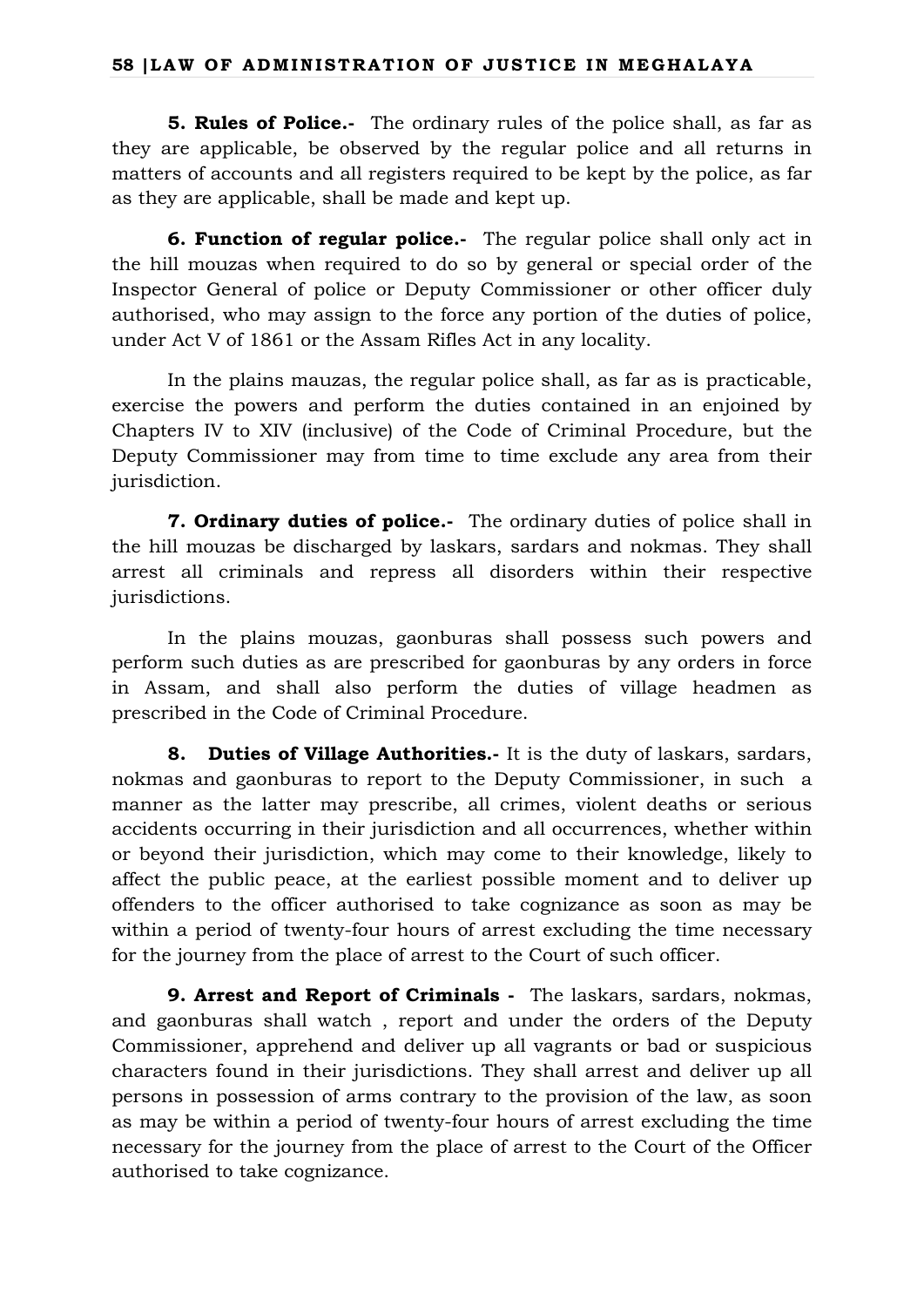**10. Jurisdiction to arrest.-** On the occurrence of any heinous crime in his jurisdiction, any village officer, who may by custom or appointment be charged with the duty of arresting criminals, shall at once apprehend the offender (if able) and in any case at once report to the laskar or other police officer, who, if the offender has not been apprehended will proceed without delay to the place where the crime occurred and enquire into the matter. If a crime beyond his jurisdiction has been committed, he will immediately report it to the Deputy Commissioner or other duly authorized officer, whether the offender has been apprehended or not.

Heinous crimes include the following:-

Rebellion , riot counterfeiting coin or passing counterfeit coin, murder, wounding to the injury of life of limb rape, robbery, dacoity, arson, housebreaking, forgery.

**11. Crimes beyond judicial power of Laskar.-** In the case of crimes other than heinous which are beyond their judicial powers as hereinafter defined laskars shall report their occurrence to the Deputy Commissioner or other authorised officer for orders e.g. cheating, extortion, criminal misappropriation, criminal breach of trust, injury to property exceeding to Rs. 50 in value, making of fraudulent documents, offences against the State, etc., etc.)

**12. Arrest from place beyond jurisdiction.-** Laskars and all other police officers may pursue with hue and cry an offender fleeing beyond their jurisdiction and arrest him, but ordinarily no laskar or police officer shall attempt to arrest an offender beyond his own jurisdiction without the cognizance and co-operation of the laskar or other police officer of the jurisdiction to which the offender has fled. When an offender is traced from one jurisdiction to another, it will be sufficient to point him out to the laskar or other police officer of the jurisdiction to which the offender has fled, and request him to make the arrest.

**13. Laskars to apply to Authorities when they feel unable to areas.-** When the laskars or other rural police officers feel unable to arrest an offender, they must apply to the Deputy Commissioner or any officer duly authorised for such aid as he or such officer may consider necessary.

**14. Inhabitants to aid Police.-** All the inhabitants of the Garo Hills are bound to aid the regular and rural police, when required to do so, for the maintenance of order or the apprehension of offenders, and are liable to fine for failure to give such assistance, the fine in the hill mauzas, to be adjudged by the laskar to the extent of his power in criminal cases, or by the Deputy Commissioner, and the plains mauzas by the Deputy Commissioner.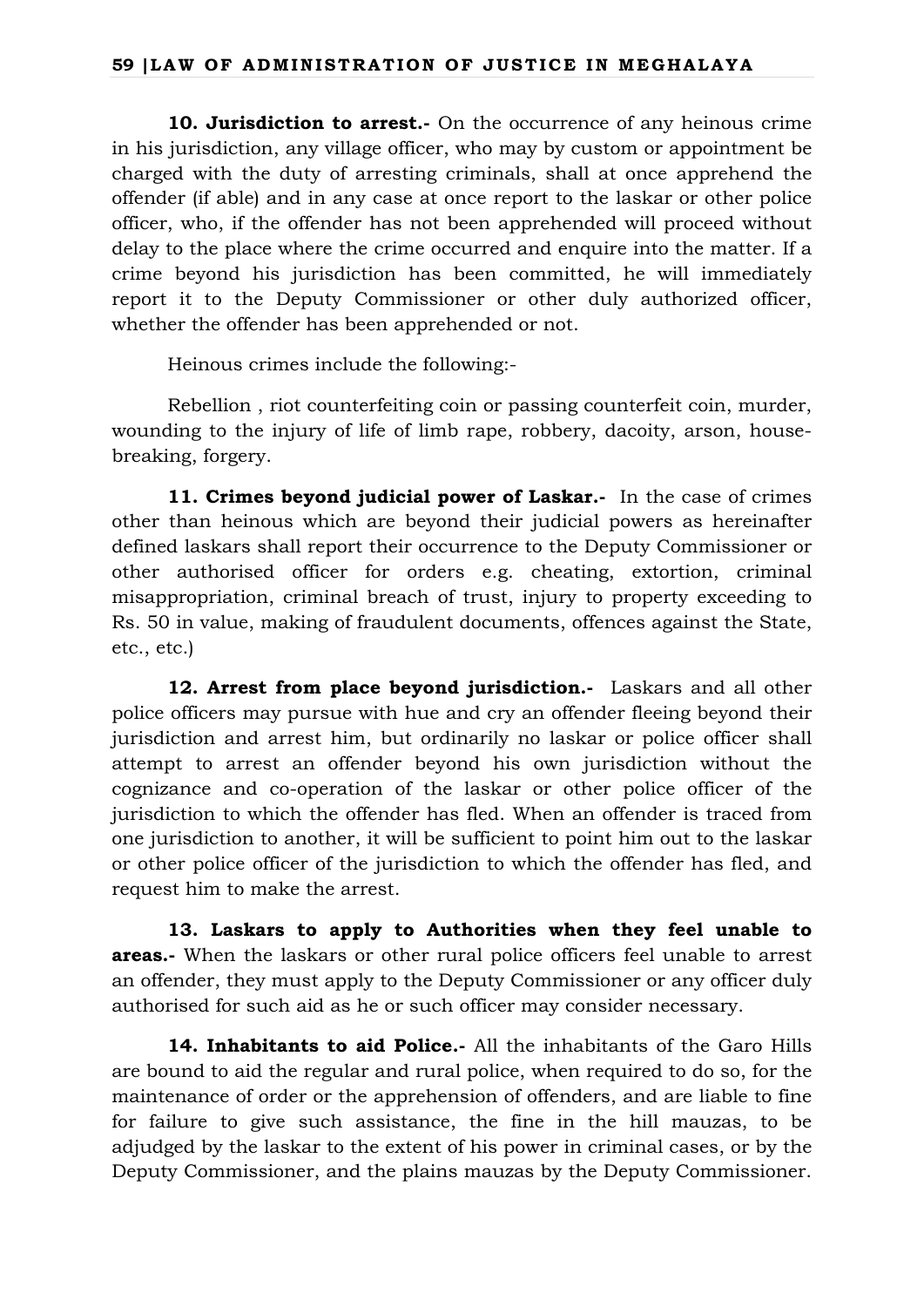When the particular persons liable for failure to aid cannot be ascertained, the laskar of the hill village or community concerned shall be held primarily answerable and the sardar and nokma next, and in the case of plains villages the gaonburas, and if it appears that the community is to blame and that the particular offender cannot be discovered, a fine may be imposed upon the community, but by the Deputy Commissioner only.

# CHAPTER III

# CRIMINAL JUSTICE

**15. Administration of Criminal Justice.-** Criminal justice shall be ordinarily administered by the Deputy Commissioner and his Assistants and by the laskars according to their jurisdiction, but mauzadars may be empowered by the Deputy Commissioner to dispose of petty criminal cases. Mauzadars so empowered will exercise the same powers and be subject to the same restrictions as are hereinafter provided for laskars.

**16. Powers of Trial.-** The Deputy Commissioner shall be competent to try any case and to pass sentence of death, transportation or imprisonment up to the maximum amount awardable under the Penal Code, of whipping, and of fine up to any amount. Provided that all sentences of death, transportation or imprisonment of seven years and upwards shall be subject to the confirmation by the High Court.

Assistants to the Deputy Commissioner shall, subject to the Deputy Commissioner's control, exercise such powers, not exceeding those of a Magistrate of the first class as defined in the Criminal Procedure Code; as they may be vested with by the Governor.

**16A. Death Reference.**- When the Deputy commissioner passes sentence of death, the proceedings shall be submitted to the High Court and the sentence shall not be executed unless it is confirmed by the High Court.

**16B. Deputy Commissioner to apprise accused re-Appeals.** The Deputy Commissioner shall inform the accused of the period (namely 7 days) within which, if he wishes to appeal should be preferred.

16C. Confirmation of sentence etc.- In any case submitted under Rule 16A the High Court –

- (a) may confirm the sentence or pass any other sentence warranted by law, or
- (b) may annual the conviction and convict the accused of any offence of which the Deputy Commissioner might have convicted him, or order a new trial on the same or an amended charge,or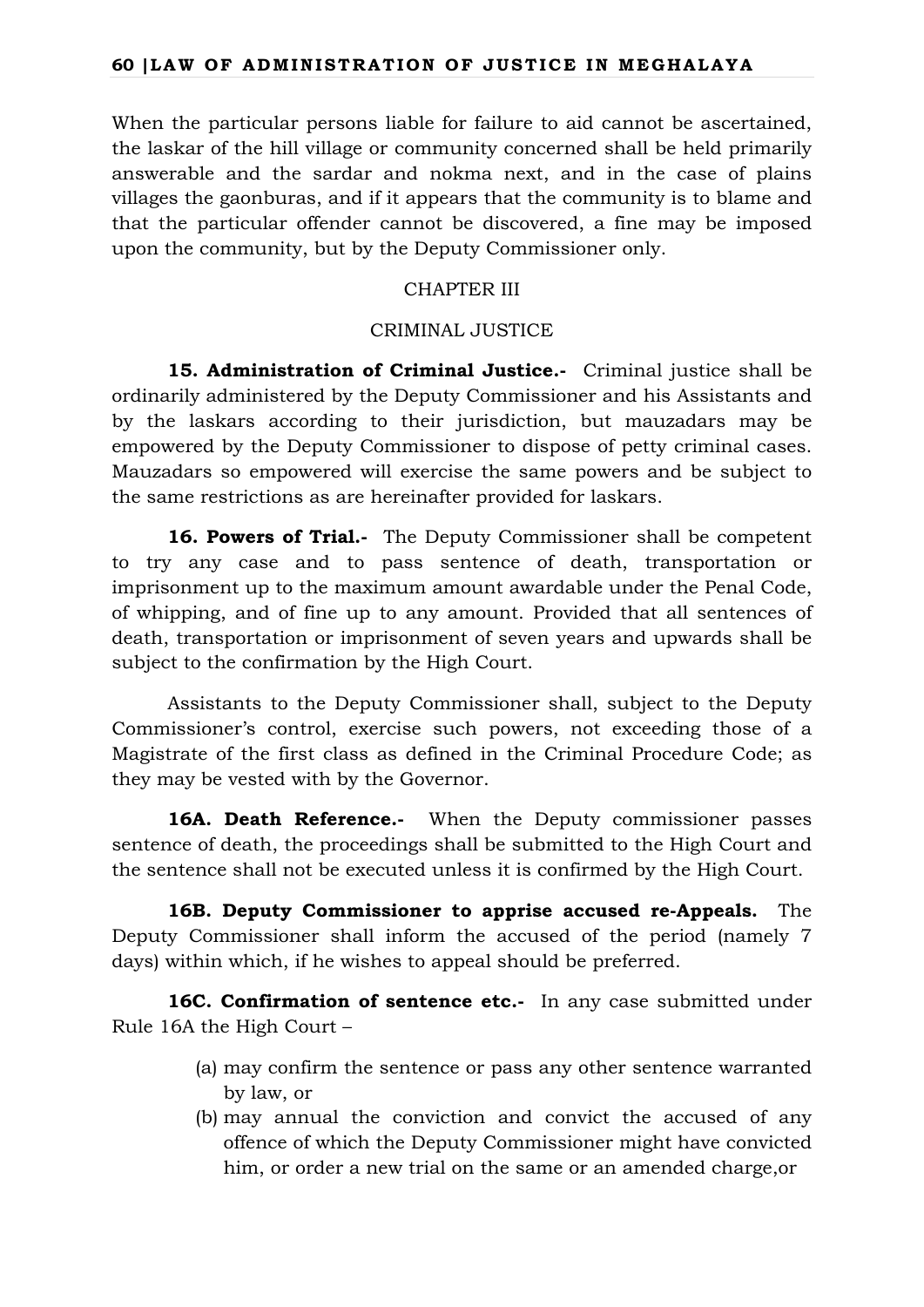(c) may acquit the accused person.

Provided that no order of confirmation shall be made under this clause until the period allowed for preferring an appeal has expired, or, if an appeal is presented within such period, until such appeal is disposed of.

**16B. Steps on receipt of High Court's orders.-** When a sentence of death passed by the Deputy Commissioner is submitted to the High Court for confirmation, the Deputy Commissioner shall, on receiving the order of confirmation or other order of the High Court thereon, cause such order to be carried into effect by issuing a warrant in the form given in Schedule V, No. XXXV of the Criminal Procedure Code, or some similar form, or taking such other steps as may be necessary.

**16E – Time and place of execution.-** The Deputy Commissioner shall fix the time and place of execution, and the time fixed shall not be less than 28 days from the date of issue of warrant.

17. Fine and imprisonment.- Fine or fine and imprisonment may be awarded in lieu of any other punishment, provided that no offence shall be punishable by a sentence exceeding that awardable for such offence under the provisions of the Indian Penal Code and a fine shall not exceed the value of the offender's property.

**18. Provision for disposal of petty cases.-** Laskars may themselves dispose of the cases of persons charged with the following offences:-

Theft.

Injury to property not exceeding Rs.50.

Injury to person not endangering life or limb.

House-trespass.

Affront of whatever kind.

Gambling.

Drunken or disorderly brawling.

They may impose a fine for any offence they are competent to try to the extent of Rs. 50. They may award restitution or compensation to the extent of the injury sustained and enforce it by distraint of the property of the offender. In cases in which the fine is not paid or realized either in whole or in part, they shall represent the facts and send in the offenders to the Deputy Commissioner or to the Assistant Commissioner duly authorised who may retry the case and impose such other punishment as he is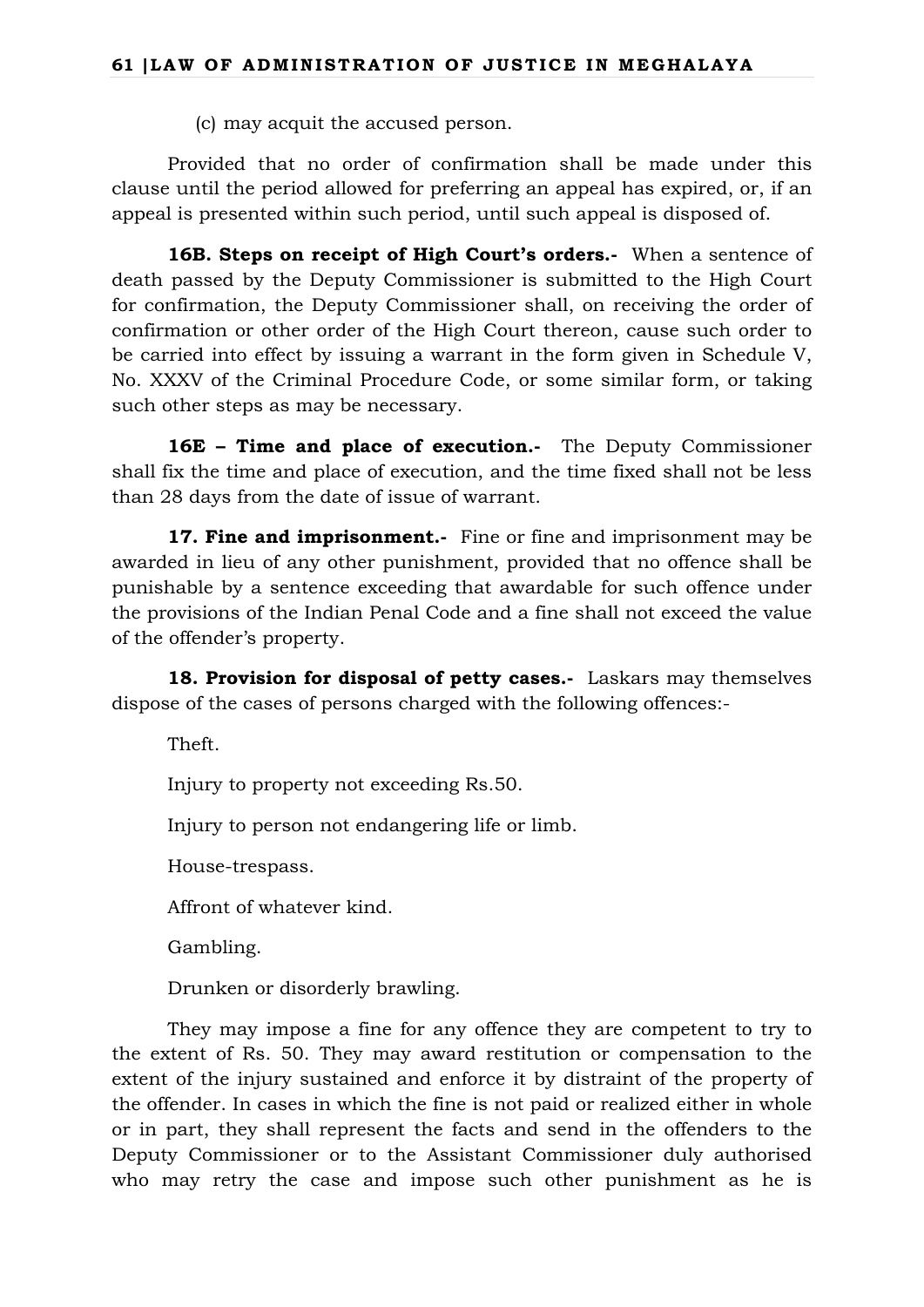competent to inflict. All laskars, sardars and gaonburas shall receive a sanad or recognition under the Deputy Commissioner's signature.

**19. Power of Laskar to decide and carry out decisions.-** Laskars may carry out their decision or order attachment of property as soon as judgement is pronounced, but in no case is property attached to be sold if the party convicted claim to appeal within thirty days, without the orders of the Deputy Commissioner, Laskars may not decide cases-

- (a) In which any relative of theirs or their wives is concerned;
- (b) When a defendant is not a native of the Garo Hills or is not resident within their jurisdiction.

**20. Procedure before laskars.-** The laskars shall decide all cases in open Darbar in presence of atleast three witnesses and the complainant and accused, whose attendance they are empowered to compel. Either party may appeal from the decision at the time decision is pronounced or within thirty days thereof to the Deputy Commissioner or his Assistants duly authorised, in which case the laskars will take the parties or cause them to be sent before the Deputy Commissioner or his Assistant, together with the persons required to attend as witnesses. The Court shall then proceed to disposed of the appeal, examining the parties, if necessary. If the Court sees reason to doubt the justice of the laskar's decision, it will try the case de novo.

21. Appeal to Deputy Commissioner.- An appeal lies to Deputy Commissioner from the decision of his Assistant if preferred within 30 days.

Provided that no appeal shall lie against the sentence of fine only passed by a Magistrate of the first class when the amount of fine does not exceed rupees fifty.

**22. Provision for appeal to High Court and for Revision.-** (1) An appeal shall lie to the High Court from any sentence passed by the Deputy Commissioner or Additional Deputy Commissioner.

Such appeal must be presented within thirty days of the date of the order appealed against, excluding the time required for procuring a copy of the order:

Provided that an appeal from a sentence of death shall be preferred within seven days from the date of the sentence.

(2) The High Court or the Deputy Commissioner may call for the proceedings of any officer subordinate to it or him and reduce, and enhance, cancel or alter any sentence passed or remand the case for retrial.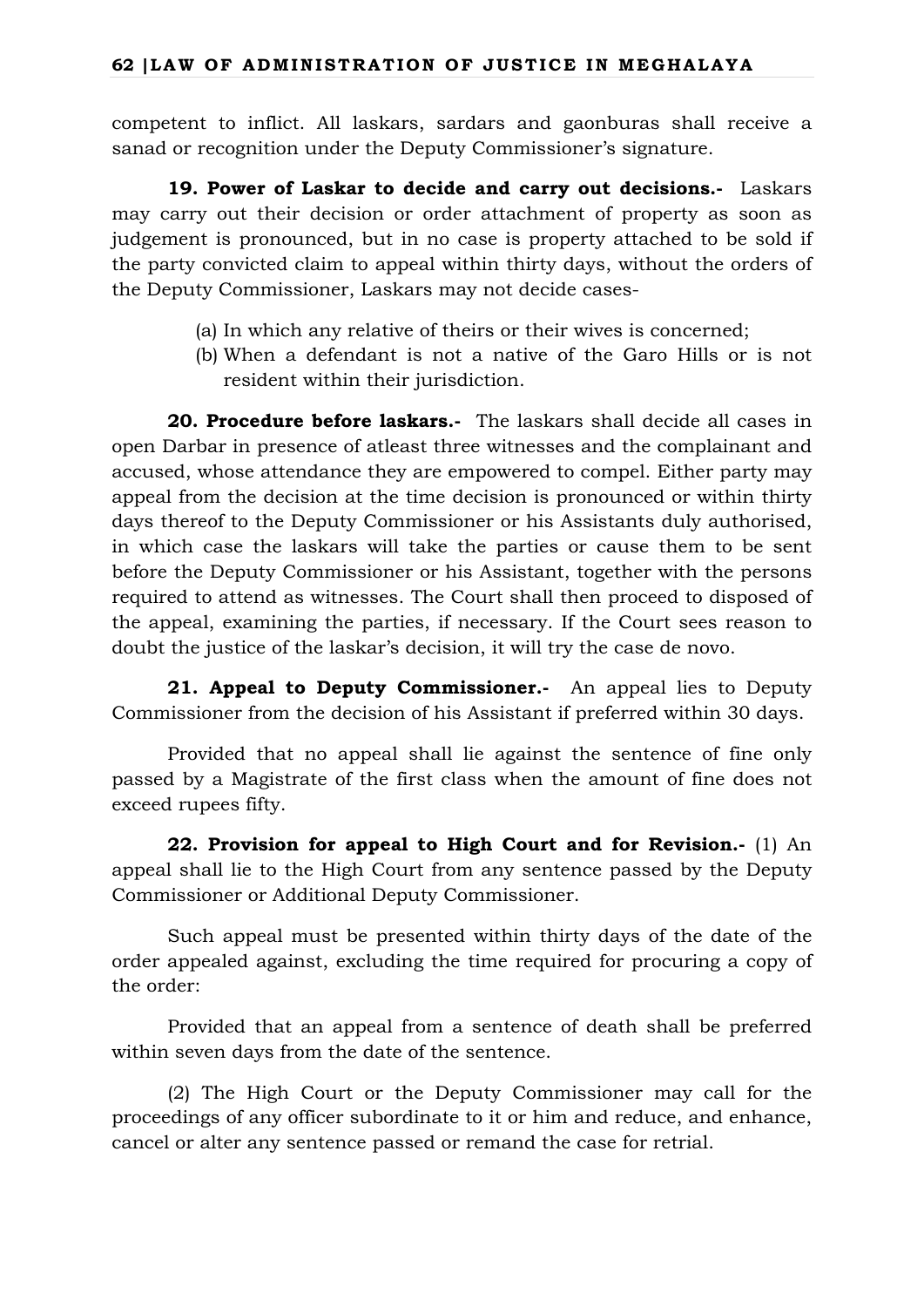**22A. Government Appeal.** The Governor may direct an appeal to be presented to the High Court from an original or appellate order of acquittal passed by any Court other than the High Court.

Such an appeal shall be presented within ninety days from the date of the order of acquittal excluding the time needed for obtaining a copy of the order.

**22B – Issue of Commission,-** (1) Whenever, in the course of an inquiry trial or other proceeding under these rules, it appears to the High Court or the Court of the Deputy Commissioner that the examination of a witness is necessary for the ends of justice, and that the attendance of such witness cannot be procured without an amount of delay, expense or inconvenience which under the circumstances of the case, would be unreasonable, such Court may dispense with such attendance and may issue a commission for the examination of the witness following the spirit of the Code of Criminal Procedure, 1898.

(2) Whenever in the course of an inquiry, trial or other Proceeding under these rules before the Court of an Additional Deputy Commissioner, or an Assistant to that Deputy Commissioner, it appears that a commission ought to be issued for the examination of witness whose evidence is necessary for the ends of justice and that the attendance of such witness cannot be procured without an amount of delay, expense or inconvenience which under the circumstances of the case, would be unreasonable, such Court shall apply to the Deputy Commissioner, stating the reasons for the application and the Deputy Commissioner may either issue a commission or reject the application.

[**22 C. Return of Commission.-** Whenever a commission for the examination of witness issued under the proceeding rule or under any law for the time being in force India is received by the Deputy Commissioner, he, or such of his Assistants having the powers of a Magistrate of the First Class as he may appoint in this behalf, shall execute and return the commission following the spirit of the Code of Criminal Procedure, 1898.]

**23. Application of Criminal Procedure.-** The Procedure of the high Court and Deputy Commissioner and his Assistants shall be guided by the spirit of the Code of Criminal Procedure, as far as it is applicable to the circumstances of the district and consistent with these rules. The chief exceptions are:-

<sup>[ ]</sup> Inserted by the Assam Criminal Law Amendment Act, 1953 (Assam Act XV of 1953).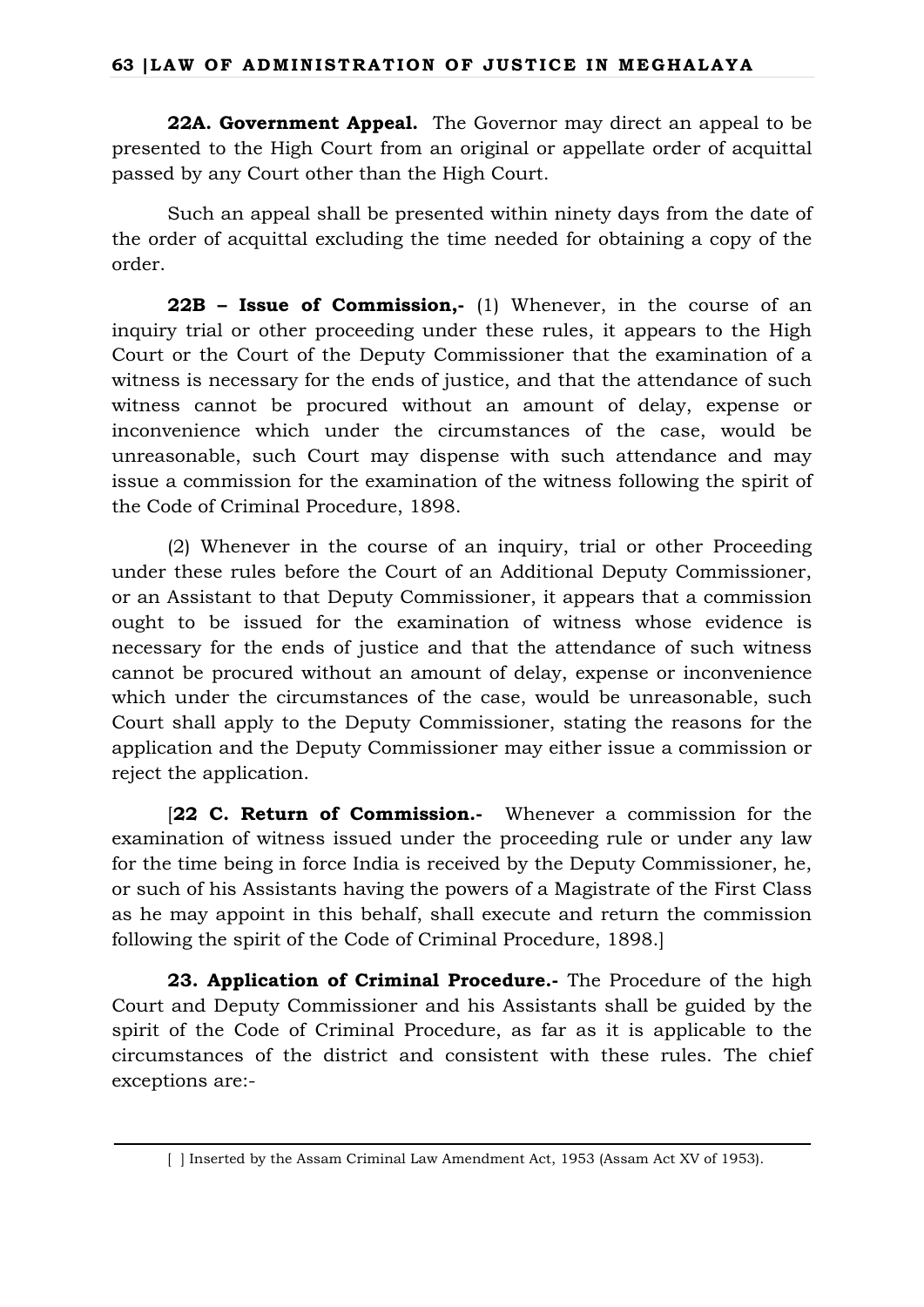- (a) Only verbal order or notice shall be requisite, except when the regular police are employed or the person concerned is not a resident of or in the district at the time: or if in the district, but resident beyond it, where his place of abode is not known. But verbal order or summons shall be for a fixed day, not exceeding sixteen days from that upon which the order is issued, and the order shall be made known to the person affected or to some adult member of his family or proclaimed at the place he was last known to be at, in sufficient time to allow him, if he sees fit, to appear.
- (b) A note of the substance of all the proceedings in cases tried before them must be kept by the Deputy Commissioner and his Assistants in the form prescribed by Section 263, Criminal Procedure Code. In cases requiring a sentence of three years or upwards, a full not of the evidence and proceedings must be kept. Examinations and proceedings shall generally be recorded in English only.
- (c) The proceedings of laskars or other duly recognised village authorities need not be in writing, but if at the trial before the village authorities any person who can write can be found, a brief note of the proceedings is to be made.
- (d) All fines levied by laskars and other duly recognised village authorities shall be paid to the Deputy Commissioner or his Assistants or other officer empowered to receive them, within eight days from the date of realization.
- (e) It shall not be necessary to examine witnesses upon oath unless the accused so desire, except in cases where the accused is charged with murder. It shall suffice that the Deputy Commissioner or his Assistant, at the commencement of any trial, inform the accused that. If he so requires the witnesses will be put on oath. It is, however, at all times optional with the Court to put witnesses on oath, but witnesses, whether on oath or not, shall be punishable for giving false evidence.

For the defence of paupers accused of murder rules 19 to 21 of the Assam Law Department Manual- Part II – Criminal Rules – shall be followed mutatis mutandis.

> (f) The Deputy Commissioner and his Assistants shall keep such registers as the High Court may from time to time prescribe.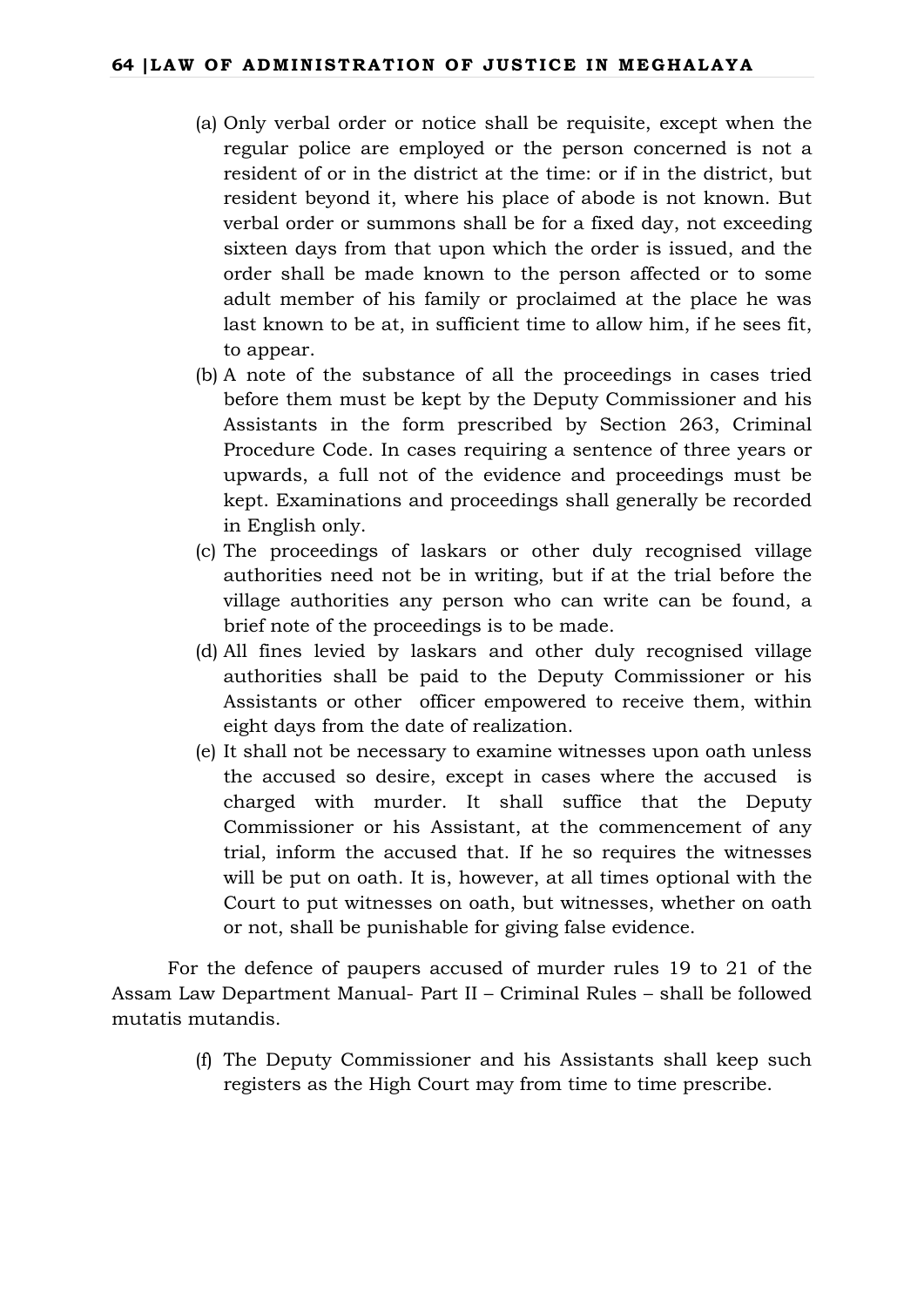**23A. Suspension or remission of punishment.**- (a) The president or the Governor may, either upon conditions or without conditions suspend the execution of any sentence or remit any punishment.

(b) If any sentence has been suspended or remitted upon conditions, and in the opinion of the President or the Governor as the case may be, those conditions are not fulfilled, the President or the Governor may cancel the remission and order the sentence to be carried out, and thereupon the person in whose favour the sentence had been suspended or remitted, may if at large, be arrested by any police officer without warrant and remanded to undergo the unexpired portion of the sentence.

**23B. Commutation of sentence.-** The President or the Governor may commute any one of the following sentences for any other mentioned after it:-

death, confiscation of property.

imprisonment, whipping, fine.

CHAPTER IV

Civil Rules

**24. Authorities of Civil Justice.-** The administrations of civil Justice in the Garo Hills is entrusted to the Deputy Commissioner, his Assistants, and the laskars.

**25. Powers of Laskars.-** Laskars are empowered to try civil suit without limit as to amount but with the following reservations-

- (a) They may not try suits in which any relative of their or their wives are parties.
- (b) They may not try suits in which both parties are native of the hill mauzas residing within their jurisdiction.
- (c) All suits must be decided in open Darbar in the presence of the parties and at least three respectable witnesses.

**26. Laskars Power to compel.-** Laskars have power to compel attendants of parties to any suits and their witnesses – all such persons being resident within their jurisdiction, and to fine upto a limit of Rs. 50, persons willfully failing to attend. They have power to award all costs, alxo compensation to defendants for unfounded or vexations suits brought against them.

**27. Proceedings before Laskar.-** All proceedings shall be viva vose, and after hearing both parties and their witnesses, if any, the laskars shall,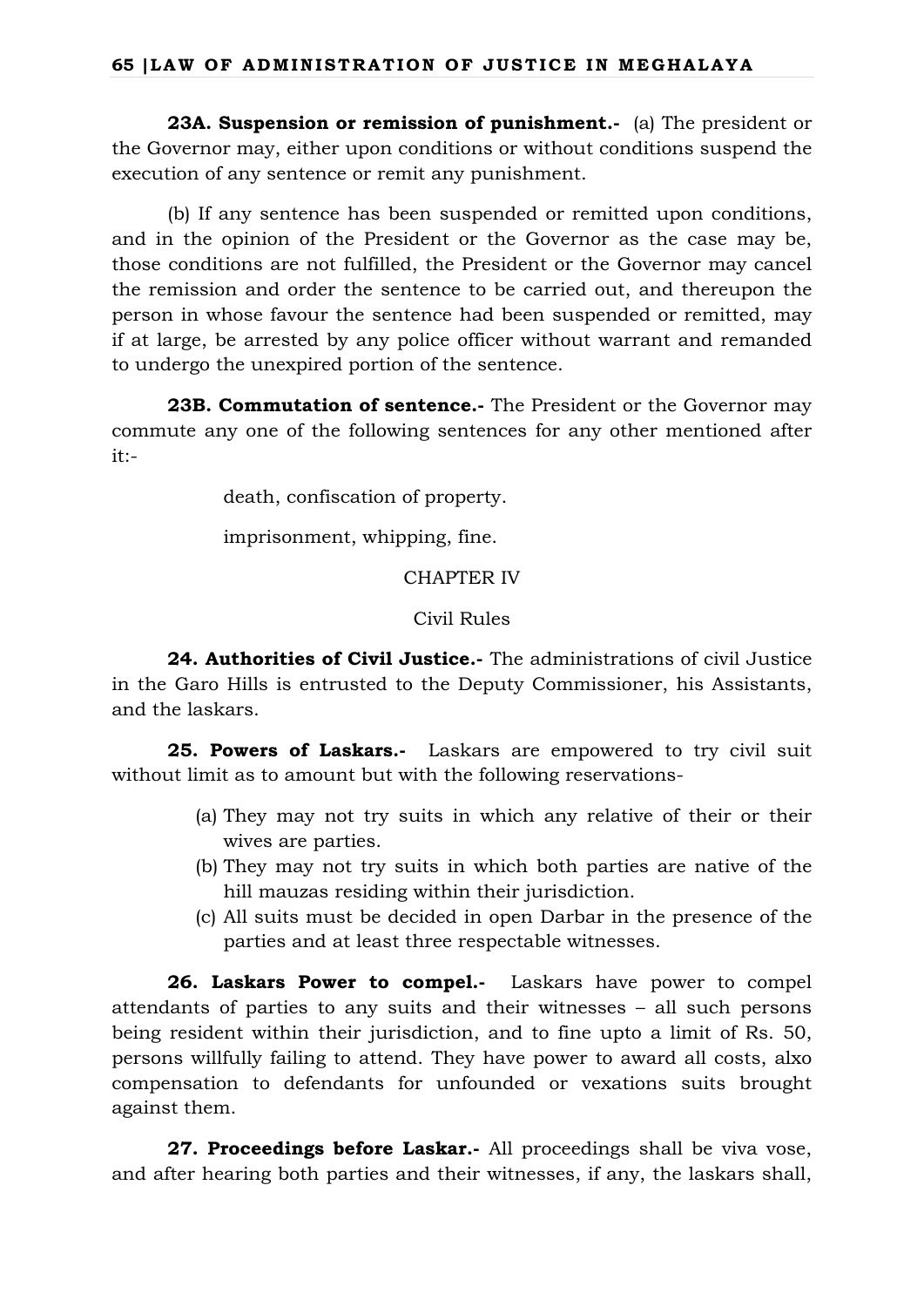# **66 |LAW OF ADMINISTRATION OF JUSTICE IN MEGHALAYA**

with or without the opinion of assessors as they may think fit pronounce a decision forthwith. If at the trial any person who can write can be found, a brief note of the proceedings is to be made. In all suits affecting the possession of land the laskar shall cause his decisions to be registered in the Deputy Commissioner's office with such particulars as the Deputy Commissioner may require.

**28. Laskars' Power to carry out decision.-** Laskarsmay carry out their decision at once, and order attachment of property to be made, but in no case is property so attached to sold if the party cast claim to appeal within thirty days. On such appeal being made they shall forthwith send the parties and their witnesses to the Deputy Commissioner or his Assistants duly authorised, and either accompany them or send one respectable person who has been present at the trial with them.

**29. Procedure for notices by Laskar.-** All notices given by laskars to parties and witnesses shall be verbal and for a fixed day not exceeding eight days from the day it is given. On good cause being shown a case shall be postponed for periods not exceeding eight days.

**30. Power of the Deputy Commissioner to exercise Original Jurisdiction.**- The Deputy Commissioner and his Assistants (according to their powers) shall try all suits not triable by laskars, but they may also at their discretion dispose of suits triable by laskars.

The Deputy Commissioners and his Assistant shall keep such registers as the High Court may from time to time direct.

**31. Reference to Panchayat.-** The Deputy Commissioner and his Assistants shall in all cases in which the parties are indigenous inhabitants of the district, and in all other cases may endeavour to induce them to submit their case to a panchayat. If they agree to this, each party shall name an equal number of arbitrators, and shall choose, or leave the arbitrators to choose, an umpire. The name and residence of arbitrators and umpire and the matter in dispute must be recorded before the proceedings commence, and the Court will direct the laskar or other recognised authority to assemble the panchayat and witnesses within eight days. When the case has been decided, the umpire shall appear with the parties before the Court, which shall proceed to record the decision and enforce it as its own. From such decision there shall be no appeal.

**32. Appeal from decision of Laskar.-** An appeal shall lie from the decision of the laskar or other duly recognised village authority to the Deputy Commissioner or his Assistants duly authorised. A record shall be made of the matter in dispute and the decision of the village authority. If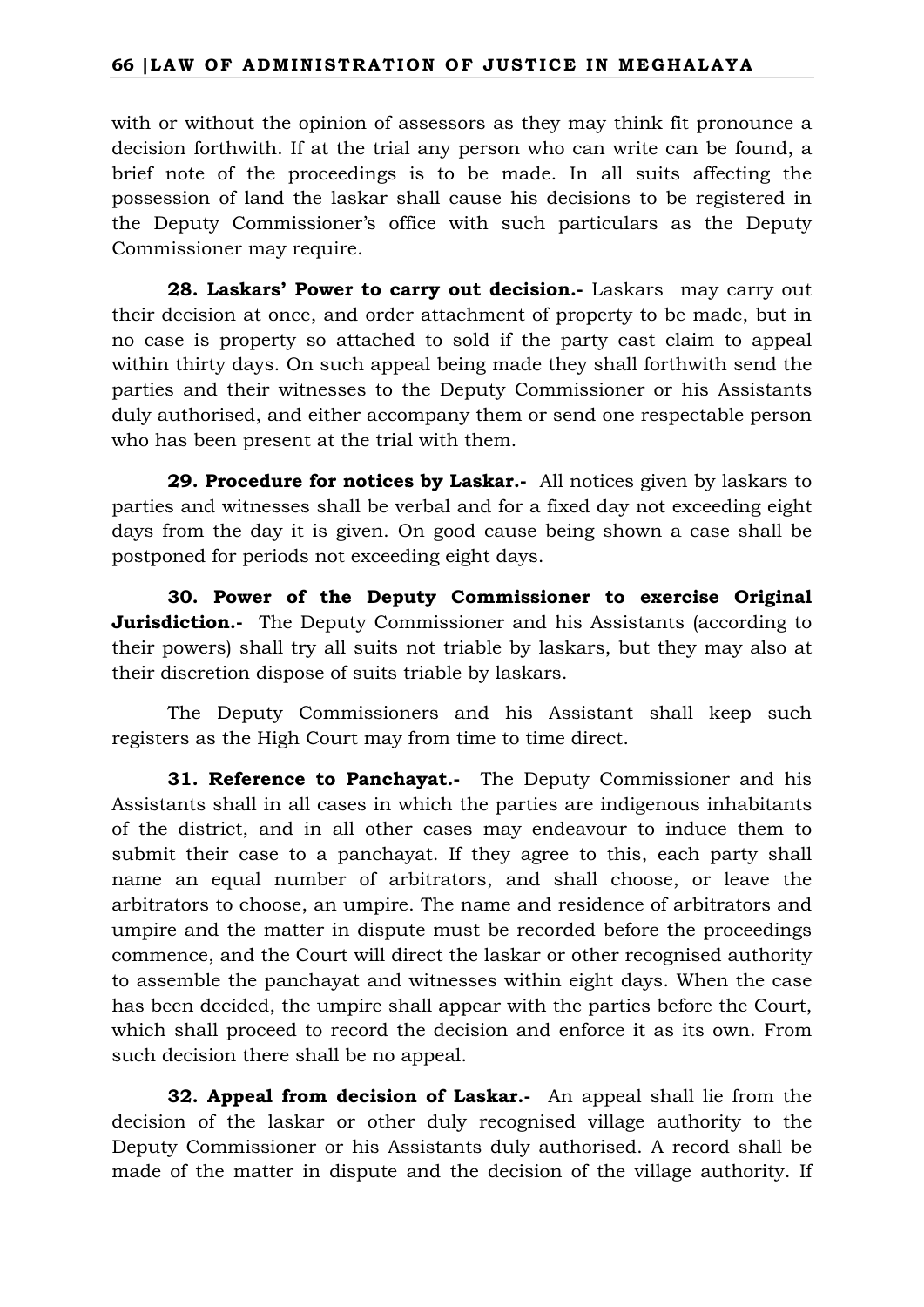# **67 |LAW OF ADMINISTRATION OF JUSTICE IN MEGHALAYA**

necessary, the Court shall examine the parties, and, if the decision appears to be just, shall affirm and enforce it as one of its own. If the Court sees reason to doubt the justice of the decision, it will try the case de novo, or refer it to a panchayat as above.

**33. Exemption from attachment.** Houses of house tax paying bill men, needful, clothing, cooking utensils, or implement's whereby the owner subsists, may not be attached, sold or transferred in execution of a decree, unless themselves be the subject of the suit.

**34. Detention for debt.-** There shall be no imprisonment for debt, excepting in cases where the Deputy Commissioner is satisfied that fraudulent disposal or concealment of the property has taken place: in such case the debtor may be detained for a period not exceeding six months.

**35. Appeal and Revision.-** The High Court or Deputy Commissioner may, on application or otherwise, call for the proceedings of any case decided by any officer subordinate to him and pass such order as he may deem fit.

An appeal shall lie to the Deputy Commissioner, against the decision of any of his Assistants and to the High Court against an original decision of the Deputy Commissioner, if the value of the suit be Rs.500 or over, or if the suit involve a question of tribal rights or customs, or of right to, or possession of immovable property: Provided that the petition of appeal accompanied by a copy of the order appealed against and by a clear statement of the grounds of appeal be filed within 30 days from the date of decision excluding the time required for obtaining a copy of the decision.

An appeal which lies to the High Court may be presented to the Deputy Commissioner, who shall, if it be in order and presented in due time, endorse upon it the date of receipt and transmit it with the records of the case the High Court.

The decree of the appellate court shall be transferred to the court passing the original order for execution as a decree of its own.

**35A. Security for costs of Appeal.-** Any Court before which an appeal is filed may, before admitting the appeal, order the deposit by the appellant of all reasonable expenses (including pleader's fees) likely, in the opinion of the court, to be incurred by the respondent in the hearing of the appeal, or may order security to be given for such expenses and if the appellant be a judgement debtor may also order security to be given for part or the whole of the decretal amount.. If the appeal fails the money deposited or secured shall immediately be paid to the respondent.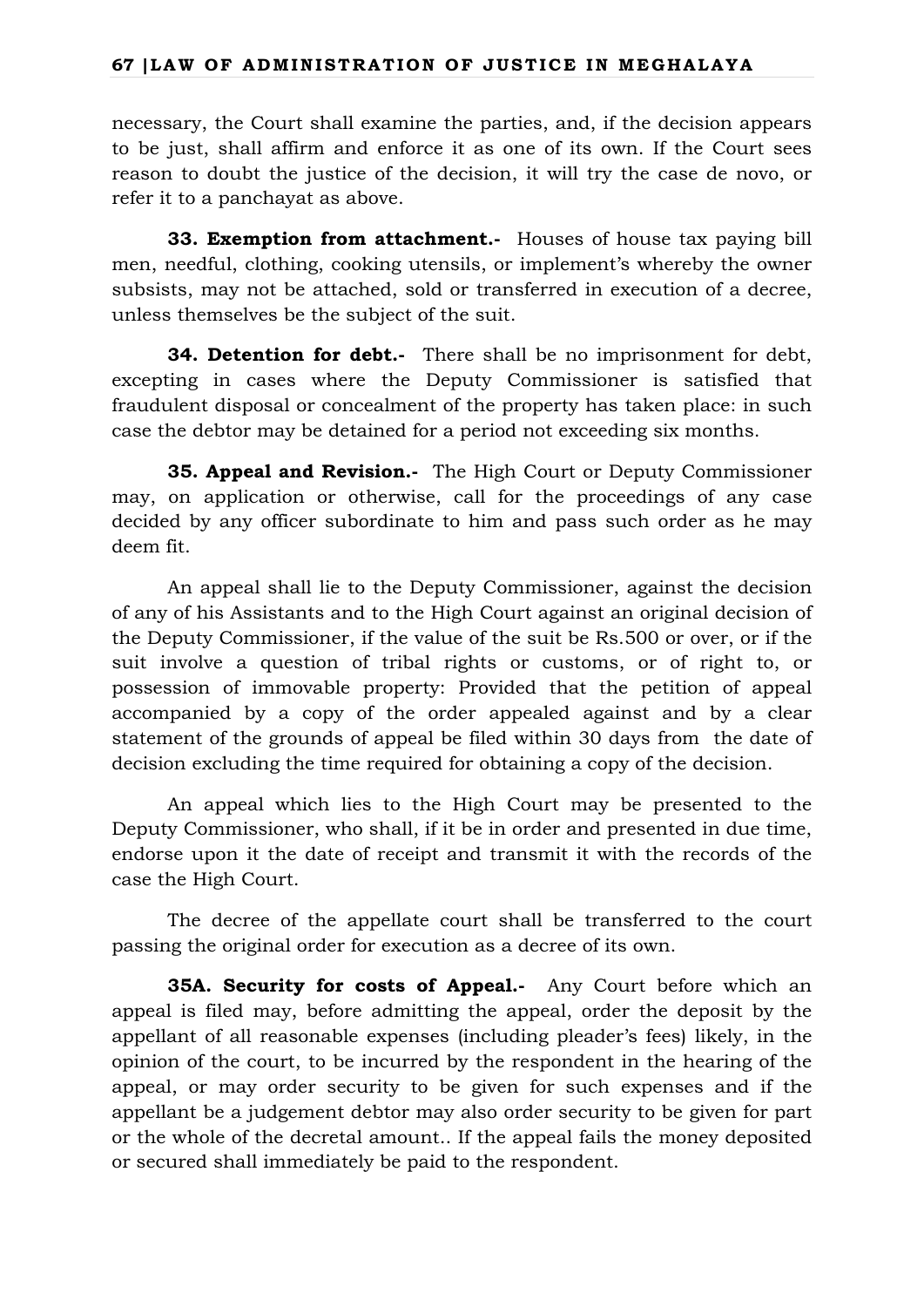**36. Application for CPC .-** The High Court and the Courts of the Deputy Commissioner or Additional Deputy Commissioner and his Assistants shall be guided by the spirit, but not be bound by the letter of the Code of Civil Procedure.

(1) The Deputy Commissioner's Assistants shall exercise such powers they may from time to time be invested with by him.

(2) The Deputy Commissioner shall have power to decide any suit and to make any consequential or incidental order thereon, including the awarding or compensation to defendants for unfounded or vexations suits brought against them.

# **37. Omitted.**

**38. Examination of witnesses.**- It shall be discretionary to examine witnesses on oath in any form, or to warn them that they are liable to the punishment for perjury, if they state that which they know to be false.

**39. Application of Limitation Act.-** Although the Indian Limitation Act, 1908 (Act IX of 1908), has been barred by Notification No. 5868-A.P., dated the 8th September, 1934, the principles of the Act should be closely followed in disputes between persons not belonging to a Scheduled Tribe or Tribes specified in items 1 and 2 of Part I – Assam, of the Schedule to the Constitution (Scheduled Tribes) Order, 1950.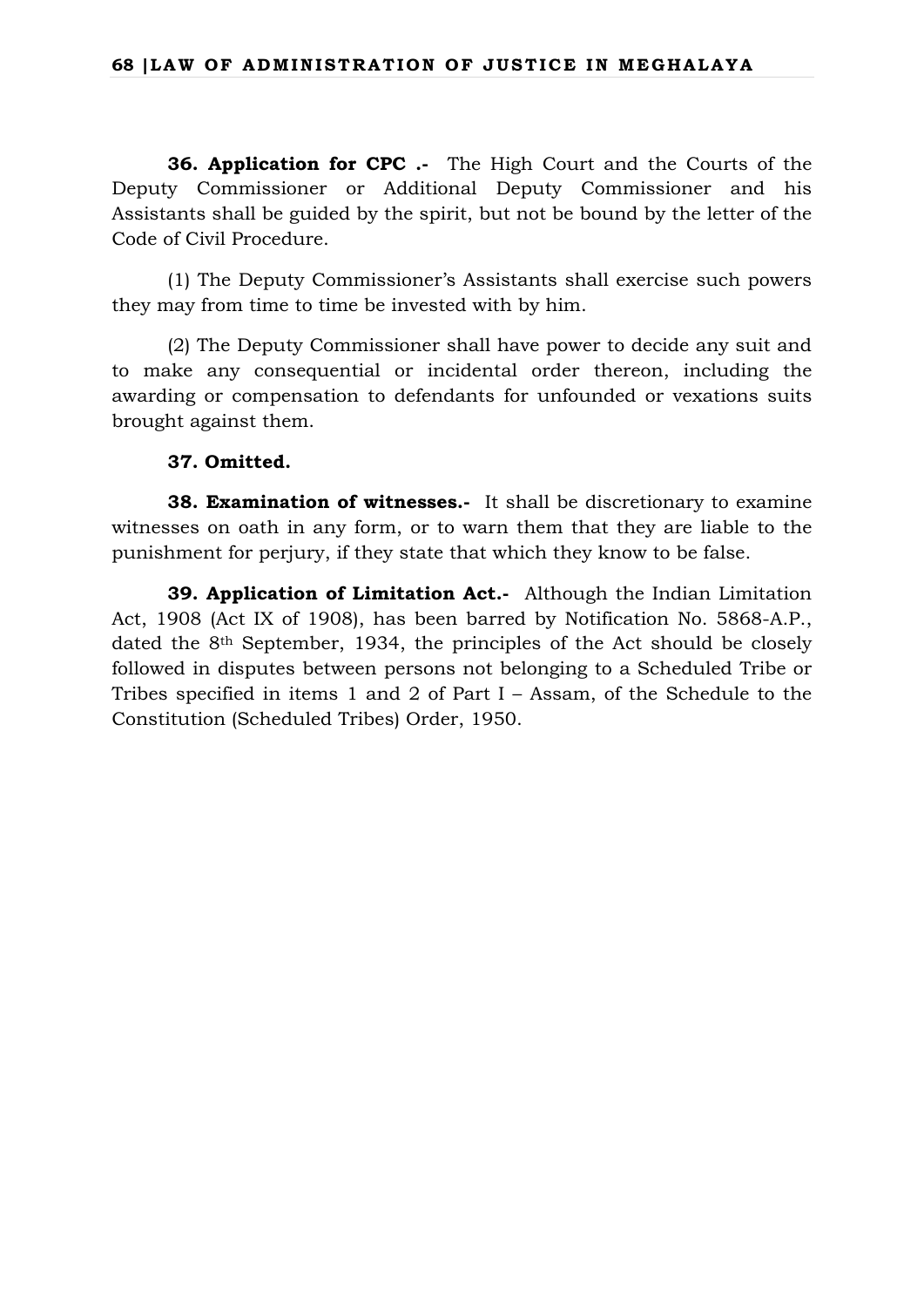## ASSAM ACT XXII OF 1957

#### THE ASSAM AUTONOMOUS DISTRICTS

## ADMINISTRATION OF JUSTICE

#### (MISCELLANEOUS PROVISIONS)

Act, 1957.

## (Passed by the Assembly.)

(Received the assent of the Governor on the 29th November, 1957)

[Published in the Assam Gazette, dated the 14th December, 1957.]

An

Act

to provide for the transfer for certain cases from the Courts of the Deputy Commissioner and his Assistant to the District Council Courts.

**Preamble.-** Whereas it is deemed necessary to make provisions for the transfer of certain cases to the Courts constituted under the paragraph 4 of the Sixth Schedule to the Constitution of India in the Autonomous Districts of Assam.

It is hereby enacted in the Eight year of the Republic of India as follows:-

**1. Short title, extent and commencement.-** (1) The Act may be called the Assam Autonomous Districts Administration of Justice (Miscellaneous Provisions) Act, 1957.

(2) It shall extend to the Autonomous Districts of Assam.

(3) It shall come into force on such date as the State Government may direct and it may be brought into force on such date as the State Government may direct and it may be brought into force in different areas on different dates.

**2. Transfer of certain cases.-** The Deputy Commissioner and an Assistant to him shall have no power to try a Case which is exclusively triable by any Court constituted under paragraph 4 of the Sixth Schedule to the Constitution of India and any case which at any stage after the Deputy Commissioner or an Assistant to him has taken cognizance of transpires to be so triable, shall be transferred to a competent Court as soon as it so transpires.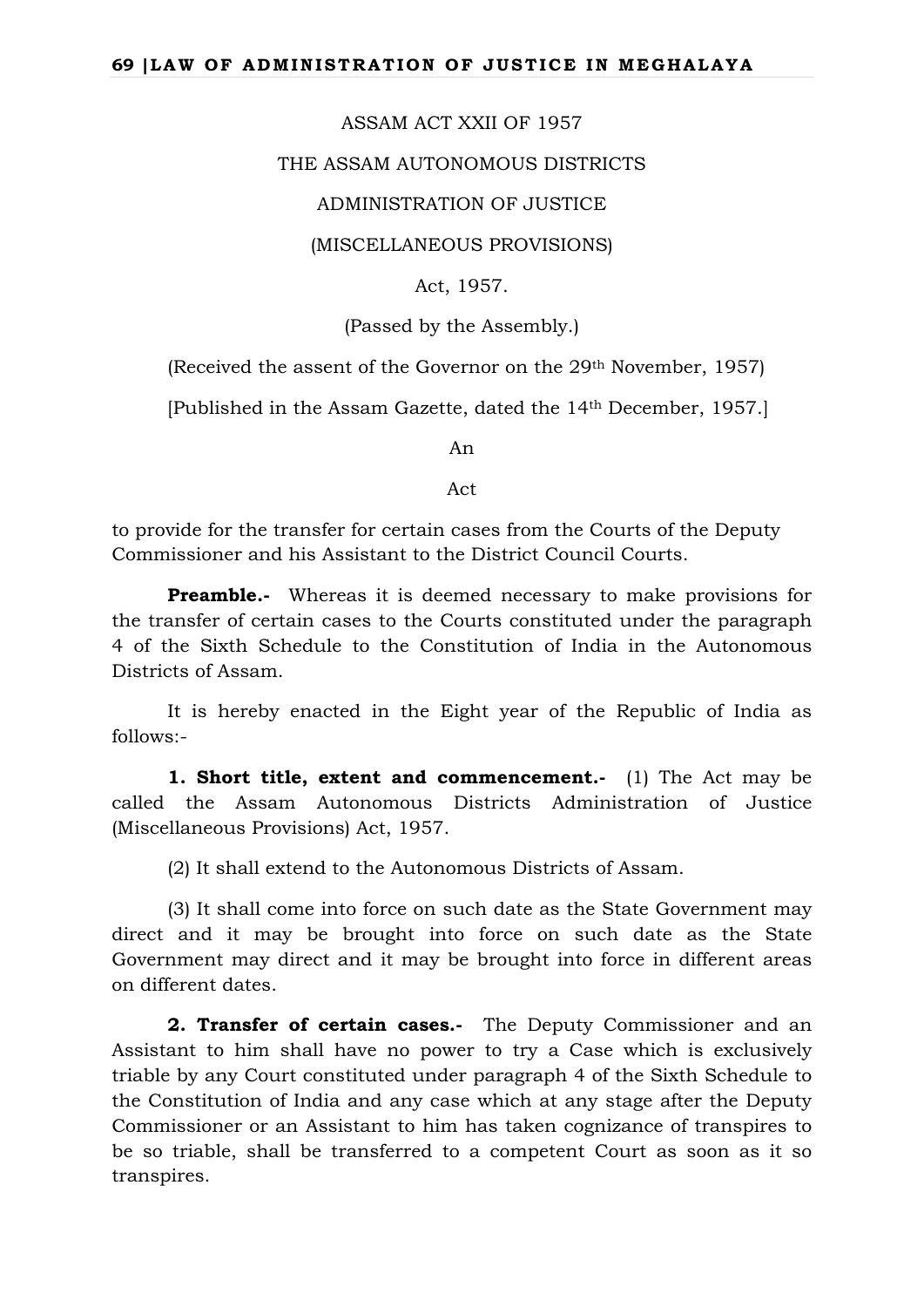## PART V.

## THE GARO HILLS AUTONOMOUS DISTRICT

#### (ADMINISTRATION OF JUSTICE)

## RULES, 1953.

## The 24th March, 1953.

## CHAPTER I

# PRELIMINARY.

**1. Short title, extent and commencement.-** (1) These Rules may be called the Garo Hills Autonomous District (Administration of Justice) Rules, 1953.

(2) These Rules shall apply to the whole of the Garo Hills Autonomous District.

(3) They shall come into force at once, [but the Courts constituted under these rules shall commence functioning from such date as the Executive Committee may, by notification in the Gazette, appoint in this behalf hereinafter referred to as "the appointed day"]

**2. Definition.-** In these Rules, unless there is anything repugnant or the context otherwise requires,-

- (a) 'autonomous district' means a tribal area deemed as such under paragraph 1 (1) of the Sixth Schedule to the Constitution of India, and the term "district" shall be construed accordingly;
- (b) "Constitution" means the Constitution of India;
- (c) "District Council" means the District Council of the Garo Hills autonomous district constituted under the provisions of the Sixth Schedule to the Constitution and in accordance with the Assam Autonomous Districts (Constituted of District Councils) Rules, 1951;
- (d) 'Gazzette' means the Assam Gazette.
- (e) "Executive Committee" means the Executive Committee of the Garo Hills District Council constituted under the Assam Autonomous Districts (Constitution of District Councils) Rules, 1951, and the terms "Chief Executive Member" and "Member of the Executive Committee" shall be construed accordingly;
- (f) "Governor" means the Governor of Assam;
- (g) "High Court" means the High Court of Assam;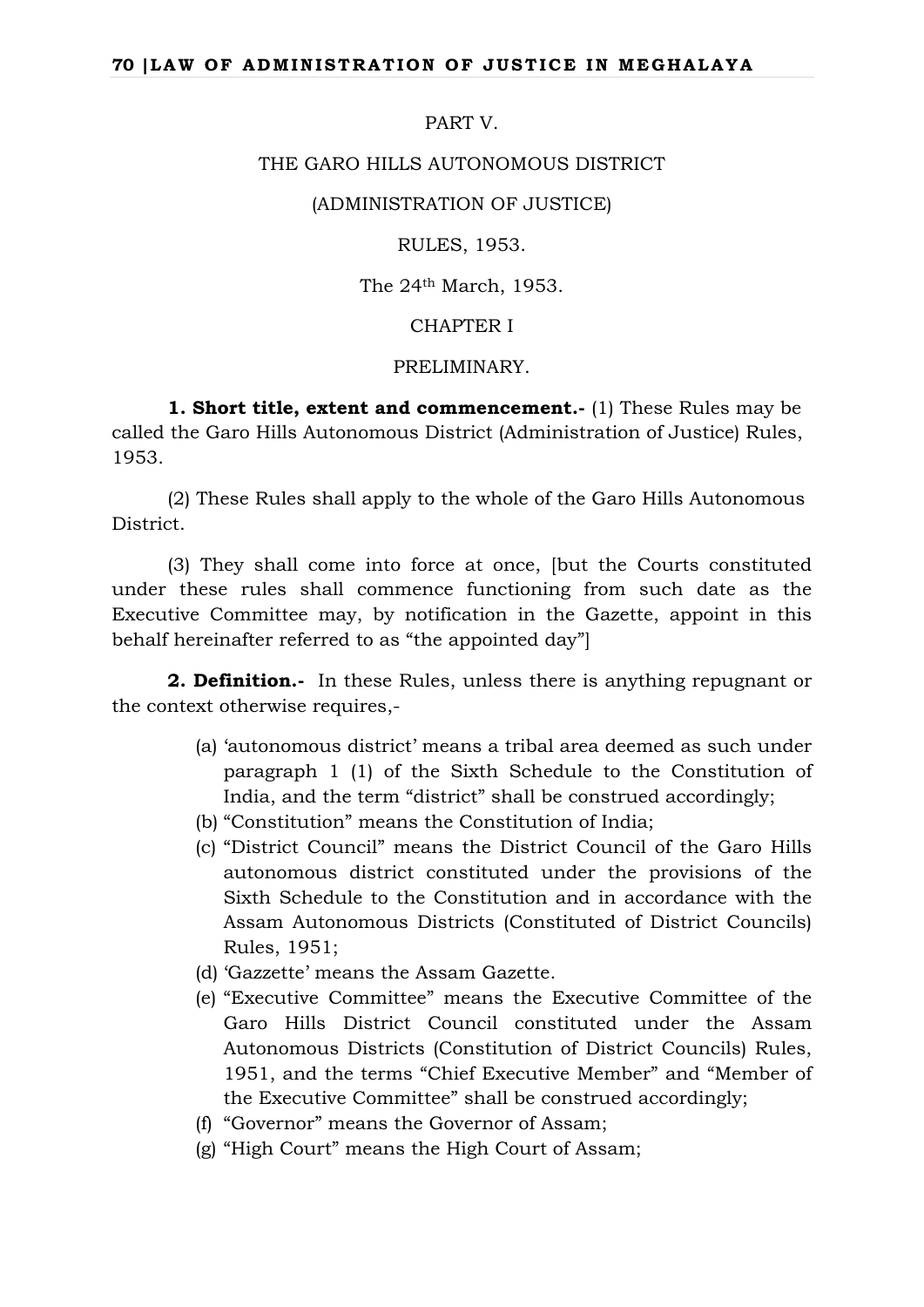- (h) "Scheduled tribe or tribes" means such tribe or tribes as are specified by order by the President of India under article f342 (1) of the Constitution as modified by law made by Parliament from time to time in so far as the specification pertains to the autonomous district of Assam;
- (i) "Village" means the entire area within the jurisdiction on of a Laskar or an area declared as such by the District Council;
- (j) "Village Council" means a Village Council constituted for a village under rule 5.

**3. Interpretation.-** Except where the context otherwise requires, the General Clauses act, 1897 and the Assam General Clauses Act, 1915, shall apply for the interpretation of these rules, as they apply for the interpretation of an Act of Parliament or of the Legislature of the State of Assam, as the case may be.

<sup>&</sup>lt;sup>1</sup>Sub rule (3) of Rule 1 has been amended as such, vide Notification No. GDC-E/53/52 (a), dated 23rd April, 1954 published in the Assam Gazette.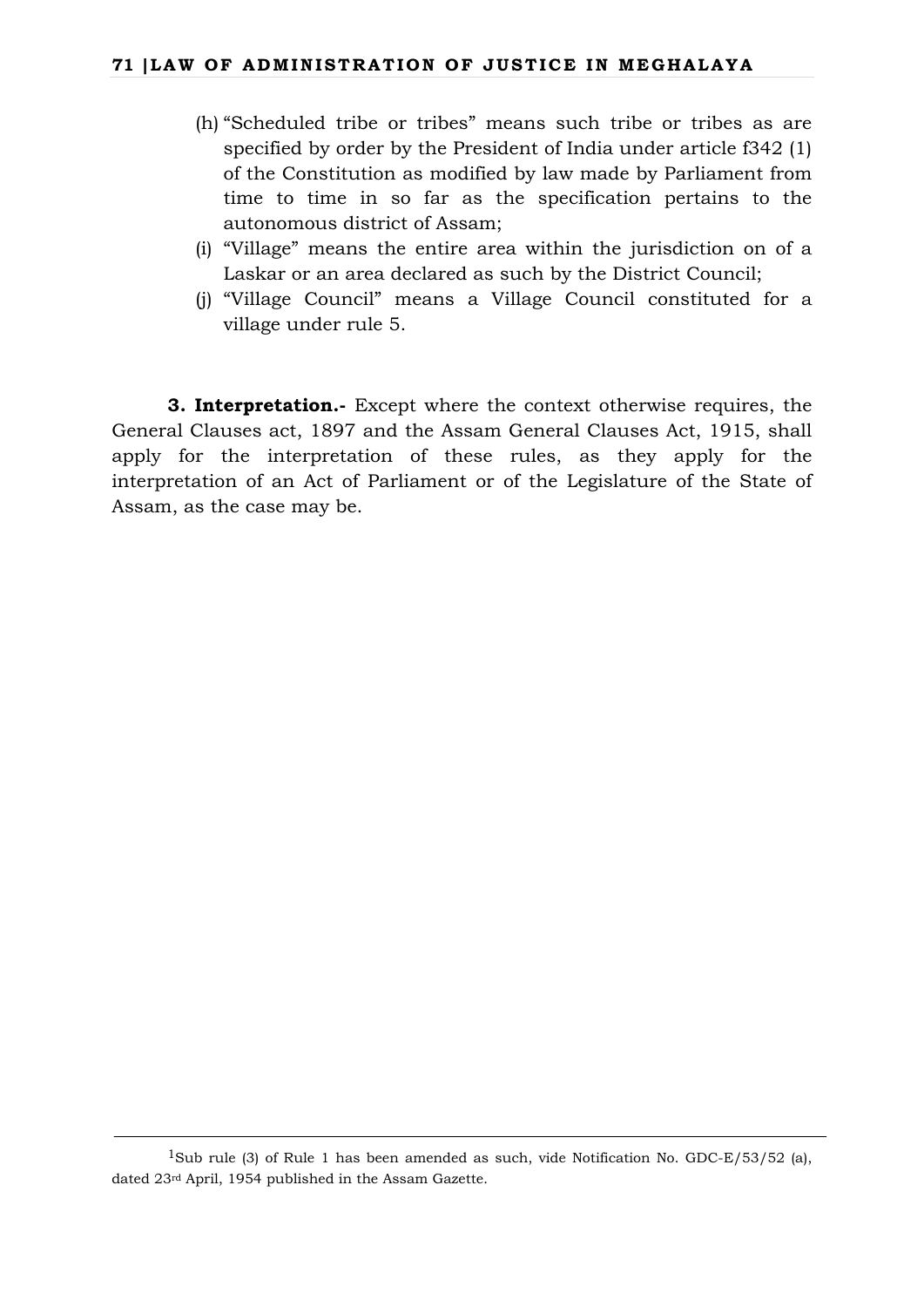#### CHAPTER II

CONSTITUTION OF VILLAGE COUNCILS.

**4. Constitution of Village Councils.-** (1) There shall be a Village Council for each village within the jurisdiction of the District Council, to be composed in the manner hereinafter provided in sub-rule (2) of this rule.

- (2) Each Village Council shall be composed of:-
	- (a) the Laskar of the village to be recognised by the District Council.
	- (b) elders half of whom shall be nominated by the Executive Committee and the other half elected by the adult members of the village, the number of elders for each Village Council being determined by the District Council.

[Provided that in case the election of elders to constitute a Village Council or Councils under this sub rule cannot be held due to any reason to any reason considered unavoidable by the Executive Committee by the circumstances demand the immediate constitution of such a Village Council or Councils, the Executive Committee may also nominate the other half of the total number of elders of such Council or Councils, and the elders so nominated shall hold officer for a period not exceeding two years from the date of the first meeting of the Council or Councils.]

(3) There shall be a President and Vice-President of each Village Council. The President and the Vice-President shall be elected by the members of the Council form amongst themselves by a majority of votes.

(4) Every Village Council shall have a life of five years from the date of its first meeting unless dissolved earlier by the District Council.

(5) For the purpose of this rule, the District Council shall publish in the Gazette a list of villages within its jurisdiction.

<sup>&</sup>lt;sup>1</sup>This proviso has been added vide Gazette Notification no. GDC.E/53.52 (a) dated 23<sup>rd</sup> April, 1954, and subsequently amended vide No GDC L/0/57, dated 8th July, 1957.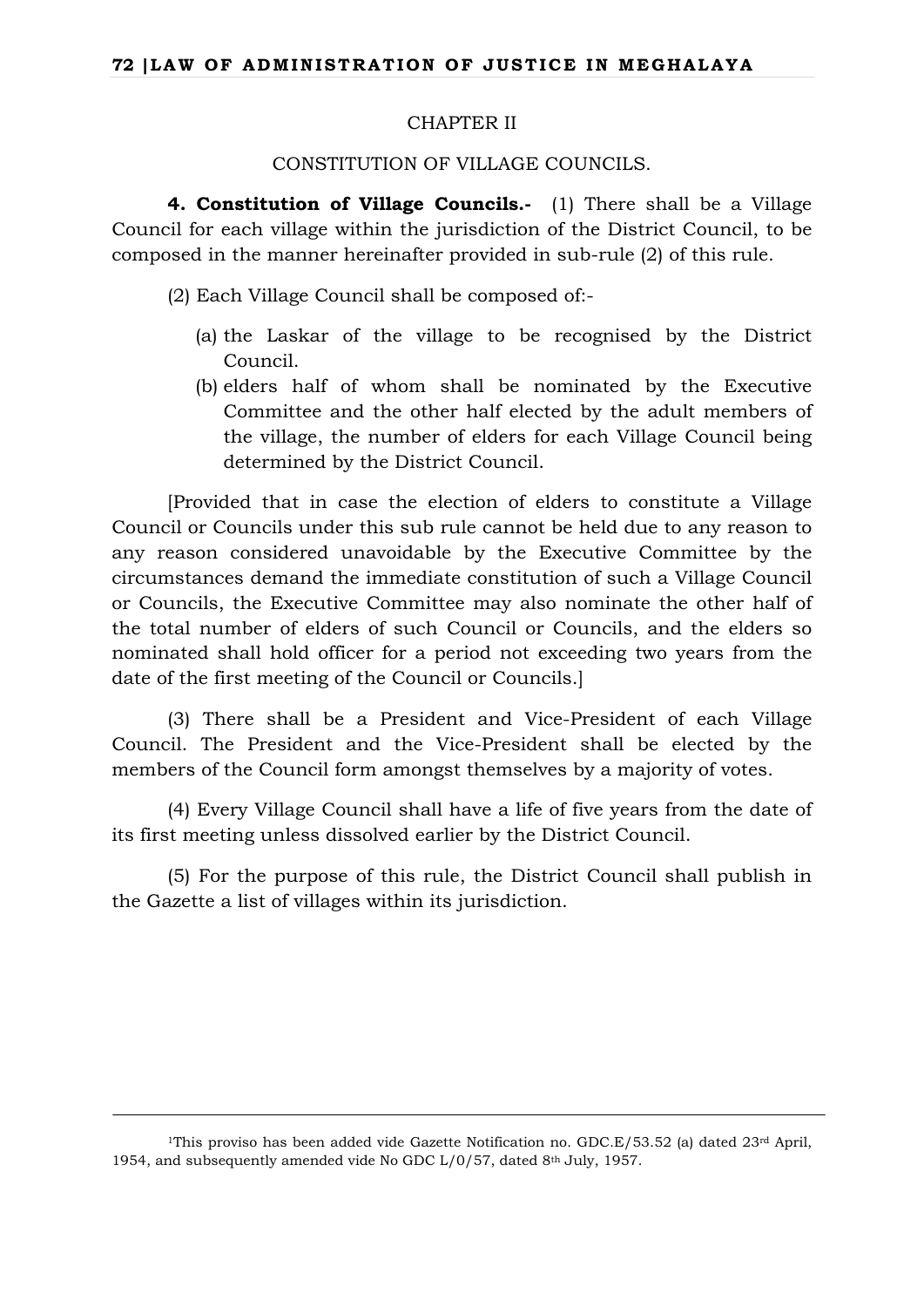# CHAPTER

# CONSTITUTION OF COURTS

**5. Classes of Courts.-** There shall be there classes of Court, as specified below, in the areas within the Garo Hills autonomous district, to be constituted by the District Council for the trial of suits and cases between the parties all of whom belong to a Scheduled Tribe or Tribes within such areas other than suits and cases to which the provisions of sub-para.(1) para. 5 of the Sixth Schedule to the Constitution apply-

- (i) Village Court.
- (ii) Subordinate District Council Courts.
- (iii)District Council Court.

I – Village Courts.

- **6. Village Court –** (1) Each Village Court shall ordinarily consist of-
	- (a) the Laskar of the Village or in the case of a non-Laskar Village member of the Village Council nominated by the District Council.
	- (b) two members of the Village Council who shall be elected by the Council by a majority of votes:

Provided that the District Council may, whenever it deems necessary, appoint three persons from amongst the members of the Village Council to sit as a Bench of the Village Court for the trial of any particular class of classes of suits and cases.

<sup>1</sup> ["Provided further that until such time a Village Court or Courts is or are constituted under this rule, the Laskar of a Village, either recognised or appointed as such by the District Council, shall exercise the powers of a Village Court under these Rules".]

(2) The Laskar of the Village, and in case of a non-Laskar of a Village, the member nominated by the District Council, shall ordinarily be the exofficio President of the Village Court.

Provided that in the case of a Laskar Village or the District Council may, whenever it deems necessary, nominate a person other than the Laskar of the Village as the President of the Village Court and in such event the Laskar shall not be a member of the Village Court.

<sup>&</sup>lt;sup>1</sup>The proviso has been added vide Notification No. GDC.E/S3/52/ (a) dated 234d April, 1954.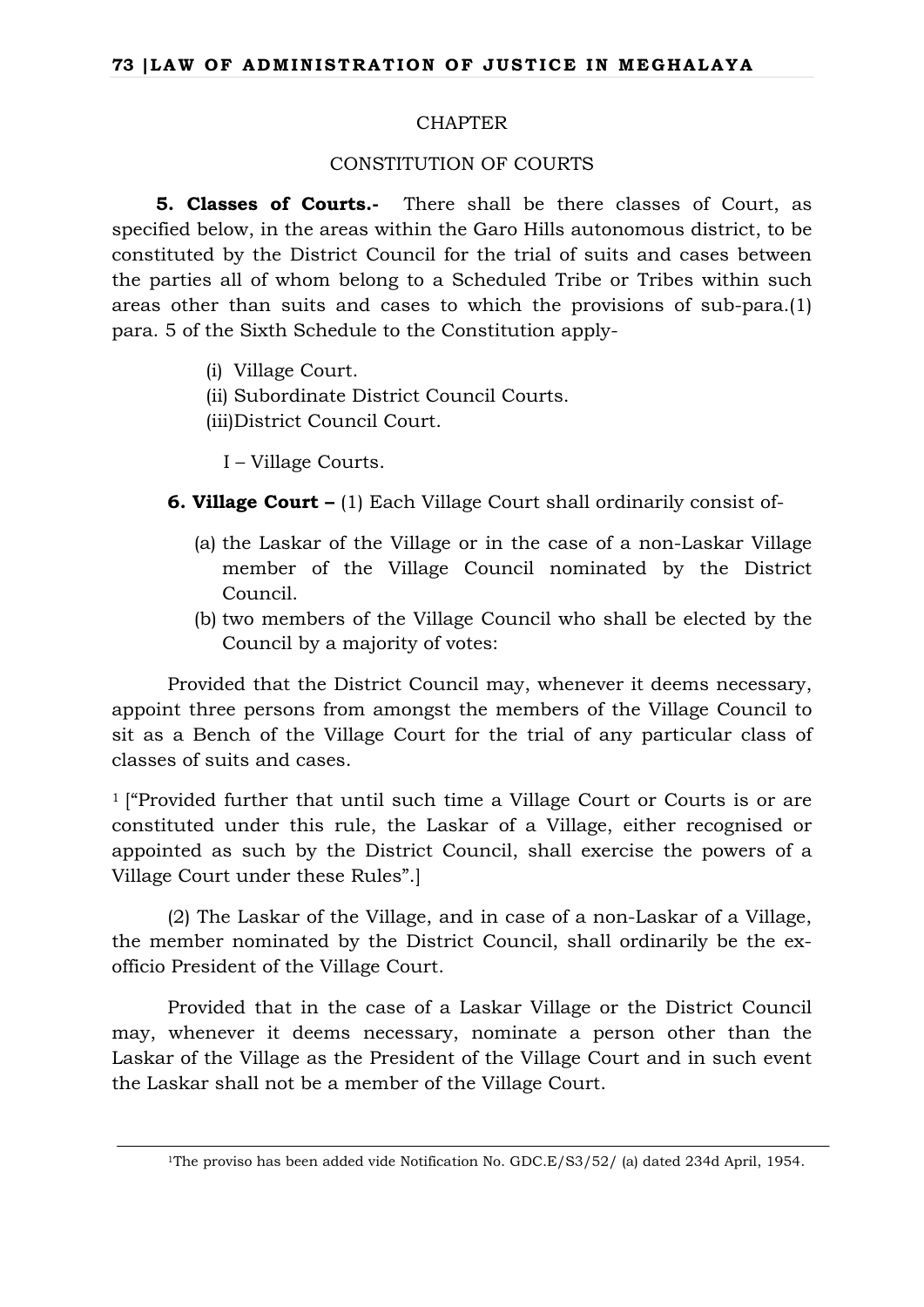(3) The jurisdiction of a Village Court shall extend to the hearing and trial of suits and cases arising within the territorial limits of the village.

 $2$ [(4) There shall be a Secretary to the Village Court to be appointed by the Executive Committee of the District Council in consultation with the Village Court and District Council Court.]

3[(5) The tenure of the office of the members of a Village Court, except the Ex-Officio member, shall be coterminous with the tenure of the office of the members of the Village Council. But retiring members shall be eligible for re-election. In the event of the dissolution of a Village Council, the members of the Village Court under that Council, shall continue to be members of the court, until new members are elected, in accordance with these rules]

II – Subordinate District Council Court.

**7. Subordinate Court.-** (1) The Headquarters of the Subordinate District Council Court shall be at Tura. Each Court shall be presided over by a Judicial Officer appointed by the District Council with the approval of the Governor and the Judicial Officer shall also act as Recorder of the Court.

Provided further that Chief Executive Member or a member of the Executive Committee or any other Member of the District Council shall not be entitled to hold office as Judicial Officer:

Provided further that the District Council may, whenever it deems necessary, direct two or more Judicial Officers to sit together as a Bench and may by order invest such Bench with any of the powers conferred or conferrable by or under these rules on a Judicial Officer and direct it (Bench) to exercise such powers of the trial of particular class or classes of suits and cases arising within the Garo Hills Autonomous, and in that case all references to a Judicial Officer shall be construed as references to the said Bench.

Provided also that the District Council may, whenever it deems necessary, nominate two or more local elders well conversant with the tribal usages and customary laws, to sit with the Judicial Officer of the Court as a Bench and may by order invest such Bench with any of the powers conferred or conferrable by or under these rules on a Judicial Officer, and direct it (Bench) to exercise such powers for the trial of suits and cases based on the tribal usages and the tribal customary laws only.

<sup>2.</sup> Inserted by an Amendment Act/1962 vide Gazette Notifications No. GDC L/59/13171 dated 5th October, 1962.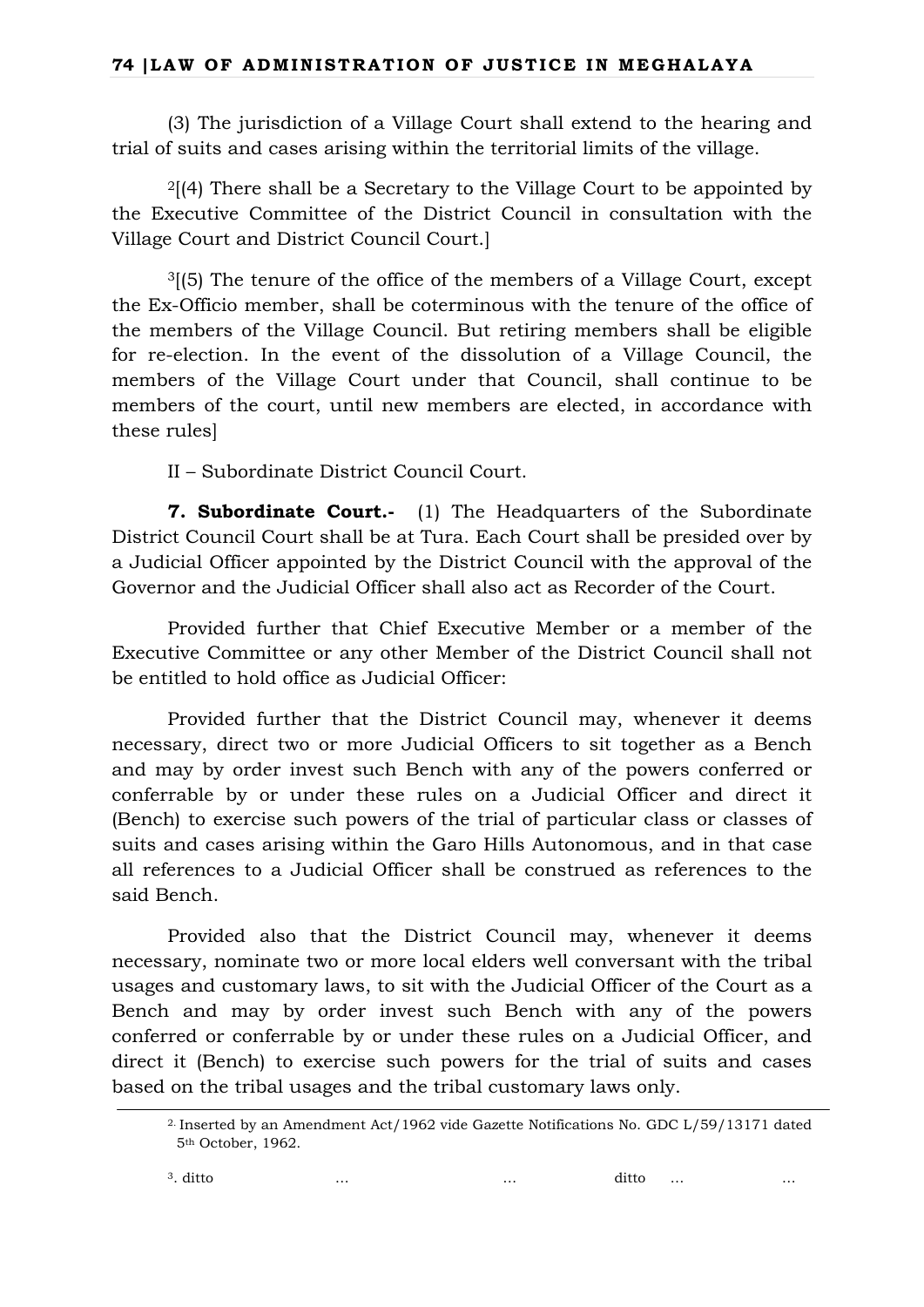(2) The jurisdiction of the Court at Tura shall extend to the hearing and trial of suits and cases arising within the Garo Hills autonomous district.

(3) The Executive Committee of the District Council shall provide the Subordinate Court with such clerical staff as may be required to enable the Court to keep all necessary records and registers and to issue summons in the name of the Court.

**8. Provision for Additional Subordinate Court.-** Notwithstanding anything contained in rule 7, the District Council with the previous approval of the Governor, may constitute by order notified in the Gazette an Additional Subordinate District Council Court to Courts with such powers jurisdiction and seat as may be specified in the order, in respect of areas within the autonomous district and make consequential alteration in the jurisdiction of the Courts established under rule 7.

9.**Services of Judicial Officers.-** The conditions of service of the Judicial Officers of a Subordinate District Council Court or an Additional Subordinate District Council court and the staff appointed therefore shall be regulated by the rules or orders made or issue, as the case may be, under rule 15 of the Assam Autonomous Districts (Constitution of District Councils), Rules, 1951.

III – District Council Court.

**10. District Council Court.-** (1) There shall be one District Council Court for the Garo Hills autonomous district which shall be called the Garo Hills District Council Court. It shall consist of such number of Judicial Officers as may be determined by the district Council with the previous approval of the Governor.

(2) The District Council may direct any two or more Judicial Officers to sit together as a Bench, and may by order invest such Bench with any of the powers conferred or conferrable by or under these rules on a judicial Officer, and direct it to exercise such powers in such class or classes of cases as the District Council thinks fit.

**11. Appointment of Judicial Officer.-** The District Council shall appoint Judicial Officers of the District Council Court subject to the approval of the Governor:

Provided that the Chief Executive member or a Member of the Executive Committee or any other Member of the District Council shall not be entitled to hold office as Judicial Officer of the District Council Court.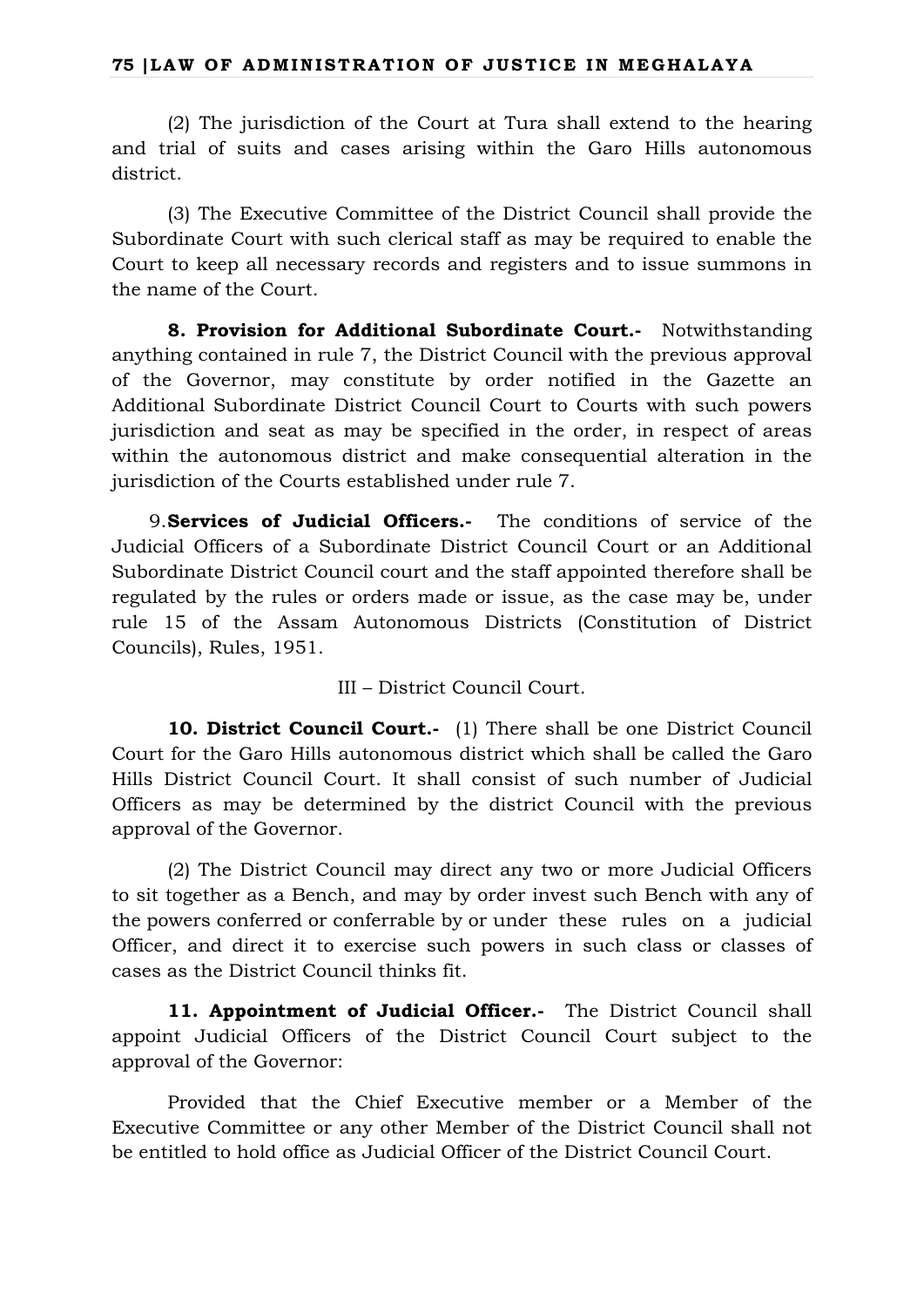**12. Venue of Court.-** The District Council Court shall ordinarily sit Tura. The court may sit at such other place or places as may be directed by general or special order by the District Council for the disposal of a particular case or cases or class or classes of cases specified in the order.

**13. Services condition of Judicial Officer.-** The conditions of service of the Judicial Officers of the District Council Court shall be regulated by the rules or order made or issued, as the case may be, under rule 15 of the Assam Autonomous Districts (Constitution of District Councils) Rules, 1951.

# CHAPTER IV

## POWERS OF COURTS

I- Village Courts.

**14. Jurisdiction of Village Court.-** A Village Court shall try suits and cases of the following nature in which both the parties belong to a Scheduled tribe or tribes resident within its jurisdiction:-

- (a) Cases of civil and miscellaneous nature falling within the purview of village or tribal laws and customs;
- (b) Criminal cases falling within the purview of tribal laws and customs and offences of petty nature, such as petty theft and pilfering, mischief and trespass of petty nature, simple assault and hurt, affront and affray of whatever kind, drunken or disorderly brawling, public nuisance and simple cases of whatever kind, drunken or disorderly brawling, public nuisance and simple cases of wrongful restraint:

Provided that the Village Court shall not be competent to try offence in respect of which the punishment of imprisonment is obligatory under the Indian Penal Code.

**15. Powers of Village Court.-** (1) A Village court shall not be competent to pass a sentence of imprisonment in any criminal case. It shall have power to impose a fine for any offence it is competent to try, upto a limit of Rs.50 (Rupees fifty). It may award payment in restitution or compensation to the aggrieved or injured party in accordance with the customary law.

(2) In a civil case a Village Court shall have power to award all costs, as also compensation to those against who unfounded or vexations suits and cases have been instituted before the Court.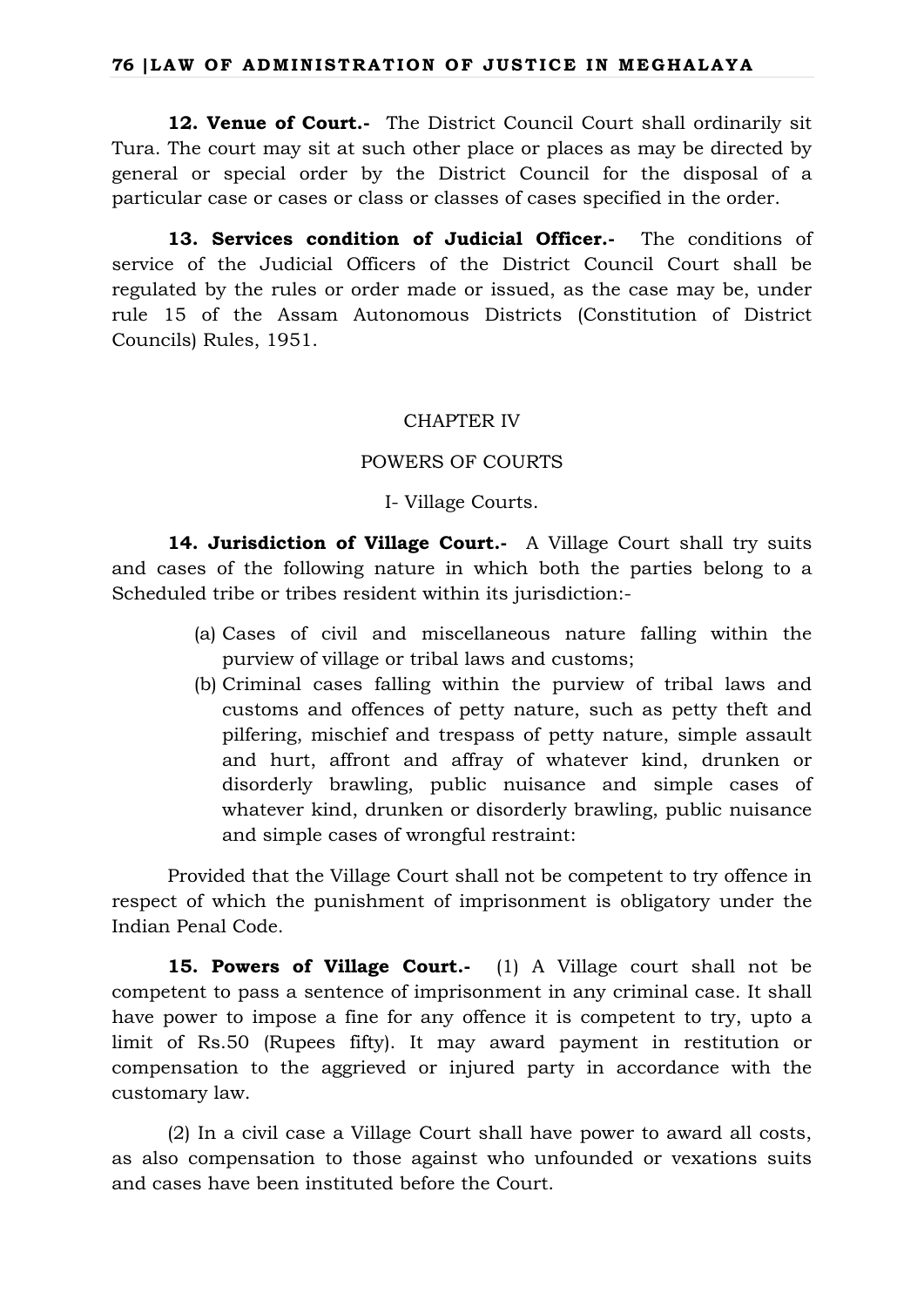(3) The fines and payment imposed and ordered under sub-rules (1) and (2) may be enforced by distraint of the property of the offender.

**16. Power of Village Court to order attendance.-** A Village Court shall have power to order in writing for attendance of the accused and the witnesses to be examined in the case and to impose a fine not exceeding Rs. 25 (Rupees twenty-five) on any person willfully failing to attend when so ordered.

17. Power of Village Court to order attendance.- If any person on whom a fine or any payment has been imposed by a Village Court fails to deposit the amount at once or within such time as the Village Court may allow, the Court shall report the matter to the District Council for necessary action to realize the fine or dues in such manner as it may deem fit unless the accused person gives notice to appeal against such decision.

18. Reference to Competent Court.- Where a Village Court is of opinion that the sentence it is competent to pass is insufficient in the circumstances of the case it shall without delay refer the case to the competent Court, and that Court shall dispose of the case in accordance with these rules.

**19. Appeal from orders of Village Court.-** An appeal shall lie to the 1[subordinate] District Council Court 2[or Additional Subordinate District Council Court]from any order or sentence passed by a Village Court in a criminal case, or from the decision of the Village Court in any other case, or from the decision of the Village Court in any other case, if the appeal is preferred within sixty days of the conviction or sentence or decision of the Village Court. The 3[Subordinate] District Council Court 4[or Additional Subordinate District Council Court] while hearing the appeal, may either decide the appeal after perusal of the records of the case only or may try the case de-novo.

II- Subordinate District Council Court

5[**20. Powers of Subordinate Court.-** Save as otherwise provided in the Constitution and in these Rules, a Judicial Officer appointed to preside over the Subordinate District Council Court shall exercise such powers as defined in Chapter III of the Code of Criminal Procedure, 1898, as may be invested upon him by the Executive Committee of the District Council with the prior approval of the Governor.]

<sup>1,2,3,4,</sup> Inserted by an Amendment Act 1932 vide Gazette Notifications No. GDC L/8/59/13171 dated 5th October, 1962.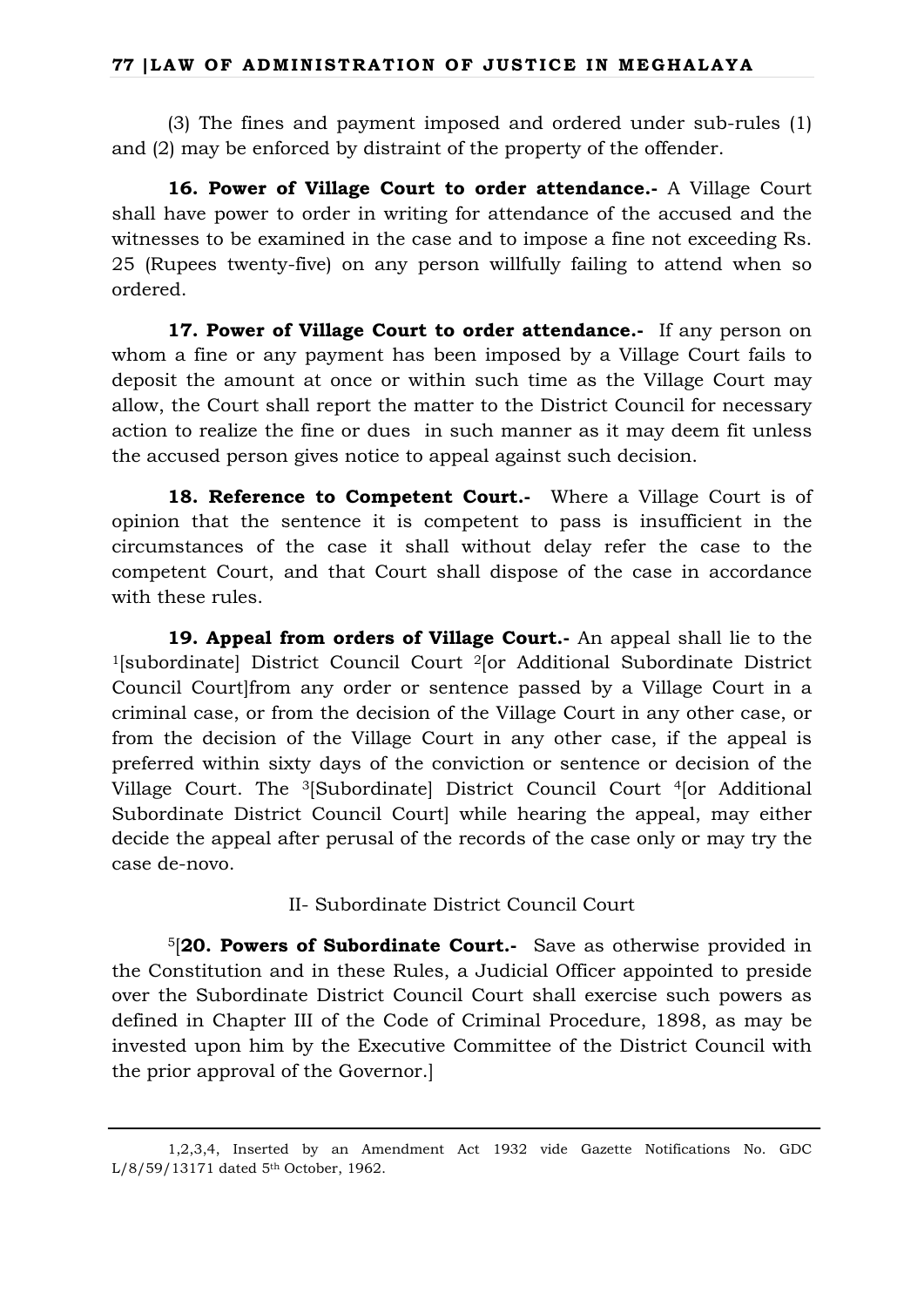**21. Original Jurisdiction of Subordinate Court.-** A Subordinate District Council Court shall have original jurisdiction in all suits and cases in which both the parties do not fall within the local jurisdiction of the same Village Court, but within the areas under the jurisdiction of the subordinate District Council Court and also in cases and suits referred to it by Village Court under rule 158.

6[The Subordinate District Council Court and the Additional Subordinate District Council Court shall be competent to try all suits and cases in which both the parties belong to a Scheduled tribe or tribes resident within the jurisdiction of the Subordinate District Council Court, other than the suits and cases referred to in rule 23.

**22. Limits of Jurisdiction of Subordinate Court.-** A Subordinate District Council Court shall be competent to try all suits and cases in which both the parties belong to a Scheduled tribe or tribes resident within the jurisdiction of the Subordinate District Council Court, other than the suits and cases referred to in rule 23.

**23. Cases beyond competence of Subordinate Court.** (1) A Subordinate District Court shall not be competent to try suits and cases –

- (a) to which the provisions of sub-paragraph (1) of paragraph 5 of the Sixth Schedule to the Constitution apply, unless the Court has been authorised by the Governor to exercise such powers for the trial of particular class or classes of cases and suits specified in that behalf by the Governor as required under the said sub-paragraph (1) of paragraph 5 of the Sixth Schedule,
- (b) in which one of the parties is a person not belonging to a Scheduled Tribe,
- (c) in respect of offences –
- (i) under Sections 124-A, 147 and 153 of the Indian Penal Code.
- (ii) under Chapter X of the same Code in so far as they relate to the contempt of a lawful authority other than an authority constituted by the District Council.
- (iii)Of giving or fabricating false evidence, as specified in Section 193 of the same Code, in any case triable by a Court other than a Court constituted by the District Council under these rules.

<sup>5</sup> Substituted by an amendment Act, 1962 vide Gazette Notification No. GDC-L/8/59/13171 dated 5th October, 1962,

<sup>6.</sup> Aided by the same amendment Act, 196.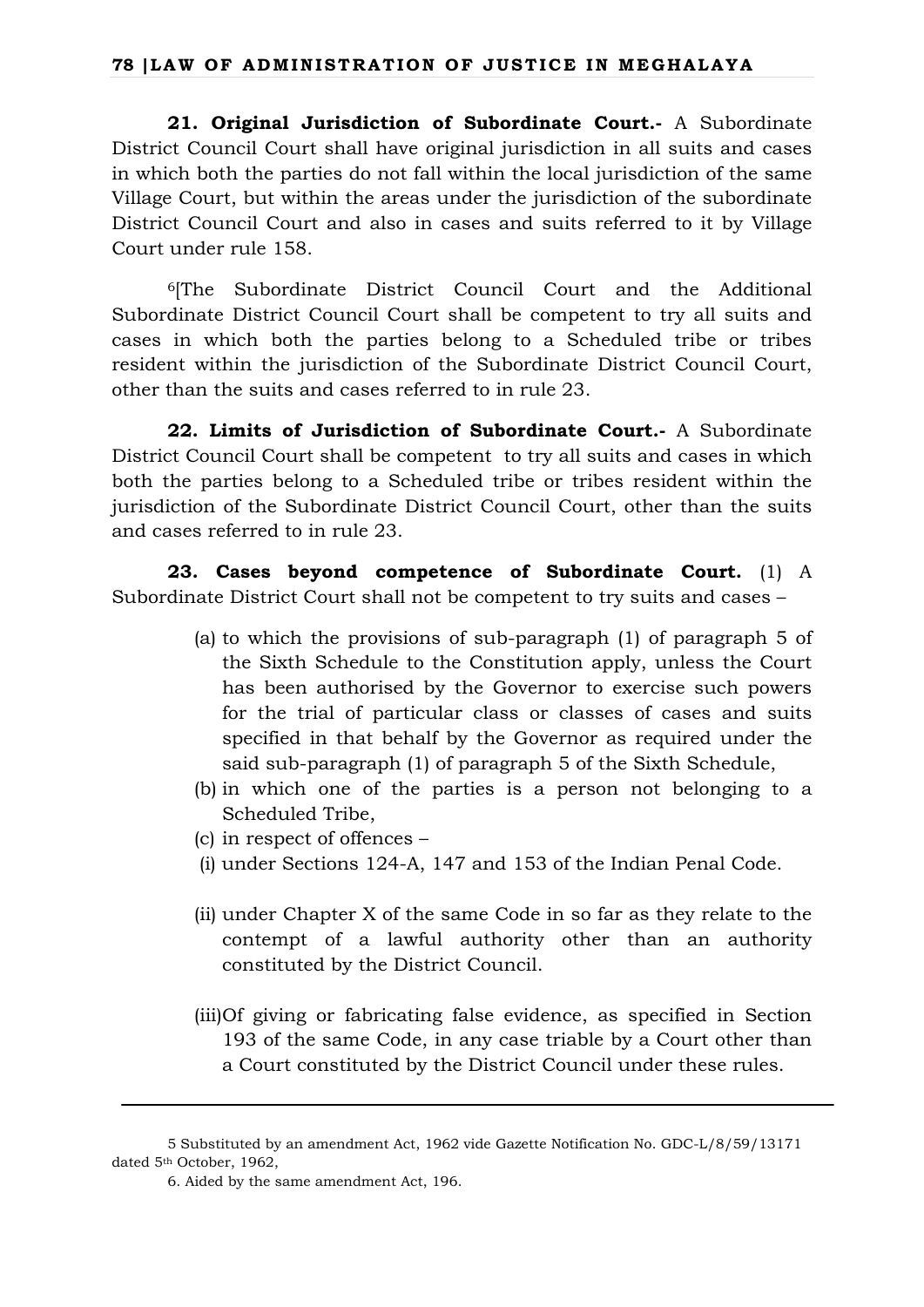(2) Unless specially empowered by the Governor by notification in the Gazette a Subordinate District Council Court shall not be competent to exercise powers in –

- (a) cases relating to the security for keeping the peace and good behaviour similar to those contemplated under section 107 of the Code of Criminal Procedure, 1898;
- (b) cases relating to the security for good behaviour from persons disseminating seditious matter similar to those contemplated under section 108 of the same code;
- (c) cases relating to the security for good behaviour from vagrants and suspected persons similar to those contemplated under section 109 of the same Code;
- (d) cases relating to the security for good behaviour from habitual offenders similar to those contemplated under section 110 for the same Code;
- (e) urgent cases of nuisances or apprehended danger similar to those contemplated under section 144 of the same Code;
- (f) disputes as to immovable, property of the nature similar to that contemplated under section 145 of the same Code;
- (g) cases in which a public servant who is not removable from his office save by or with the sanction of the Government of Assam or some higher authority is accused of any offence alleged to have been committed by him while acting or purporting to act in the discharge of his official duty.

24. Powers of existing Courts.- (1) Suits and cases referred to in rule 23 shall continues to be tried and dealt with by the existing Courts until such time as the Governor deems fit to invest the Subordinate District Council Court with such powers by notification in the Gazette.

(2) For the purposes of this rule the existing Courts mean the Courts of the Deputy Commissioner and his Assistants.

25. Reference to Deputy Commissioner.- Whenever there is any likelihood of breach of peace or whenever any person accused of any offence involving a breach of peace, or of abetting the same or any person accused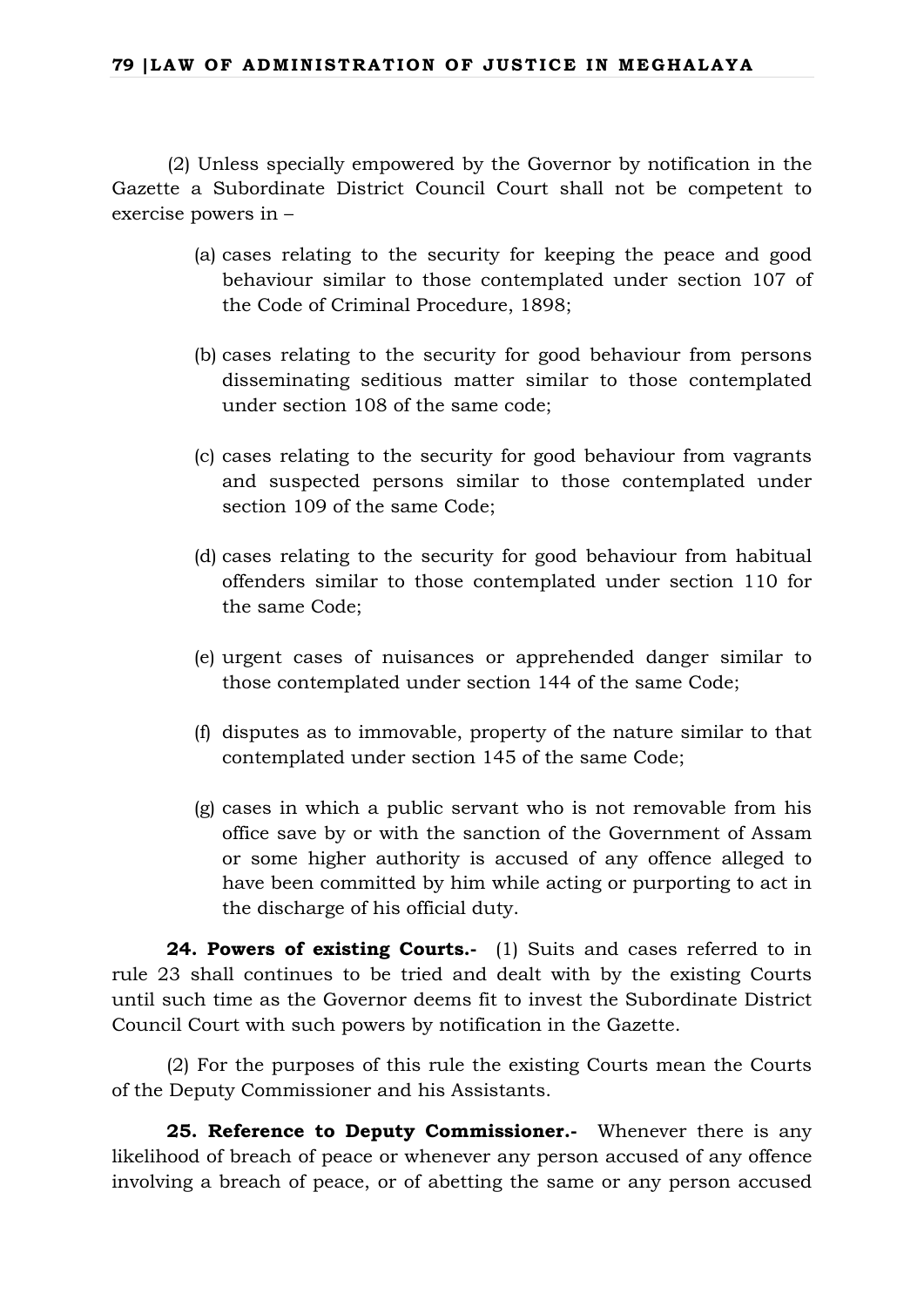of committing criminal intimidation is convinced is convicted of such offence by any Court of the District Council and such Court is of opinion that it is necessary to require such person to execute a bond for keeping the peace, the matter shall be referred to the Deputy Commissioner who shall take necessary action in accordance with law.

**26. Reference to Chief Executive Member.-** Whenever any Court of the District Council is informed that –

- (a) any person is likely to commit a breach of the peace or disturb the public tranquility, or to do any wrongful act that may probably occasion a breach of the peace, or disturb the public tranquility.
- (b) There is within the limits of its jurisdiction any person who within or without such limits, either orally or in writing or in any other manner intentionally disseminates or attempts to disseminate, or in anywise abets the dissemination of:-
- (i) any seditious matters, that is to say, any matter the publication of which is punishable under Section 124-A or Section 153-A of the India Penal Code.

or

- (ii) any matter concerning a Judge which amounts to criminal intimidation or defamation under the Indian Penal Code.
- (c) any person is taking precautions to conceal his presence within the local limits of such Court's jurisdiction, and there is reason to believe that such person is taking such precautions with a view to committing any offence.

or

there is any person within such limits who has to ostensible means of subsistence or who cannot give a satisfactory account of himself;

- (d) any person within the local limits of the Court's jurisdiction,
- (i) is by habit a robber, house breaker, thief or forget, or
- (ii) is by habit a receiver of stolen property knowing the same to have been stolen, or
- (iii)habitually protects or harbours thieves or aids in the concealment or disposal of stolen property, or
- (iv)habitually commits, or attempts to commit or abets the commission of the offense of kidnapping, abducting, extortion,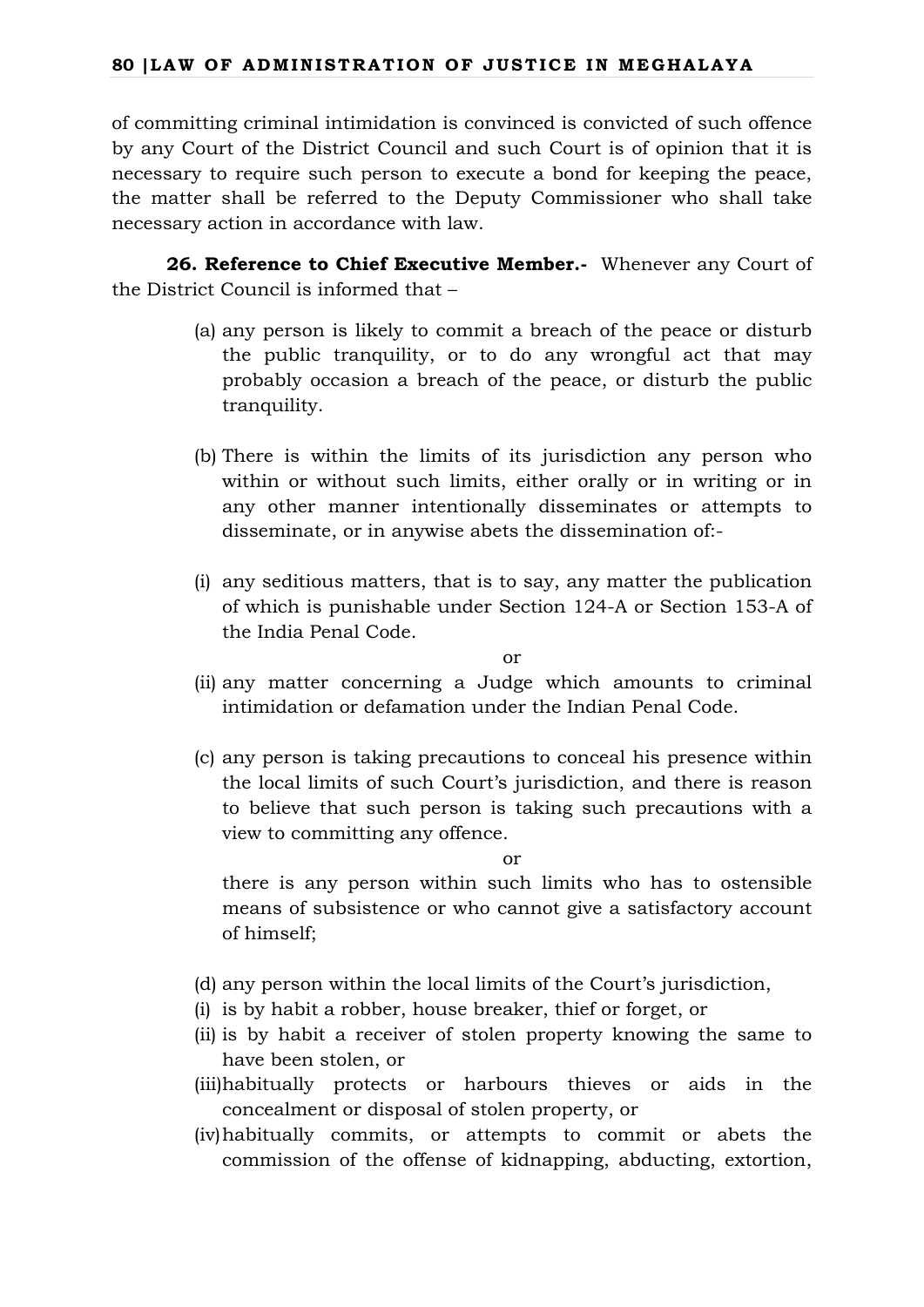cheating or mischief or any offence punishable under Chapter XII of the Indian Penal Code or under Section 489-A,Section 489-B, Section 489-C, or Section 489-D of that Code,

- (v) habitually commits, or attempts to commit or abets the commission of offences involving a breach of the peace, or
- (vi)is so desperate and dangerous as to render his being at large without security hazardous to the community.

the Court shall refer the matter to the Chief Executive Member for reference to the Deputy Commissioner, who shall, on such reference being made to him, deal with the case in accordance with law.

**27. Reference to Chief Executive Member.-** In cases where, in the opinion of a Court of the District Council there is sufficient ground for proceeding under section 144 of the Code of Criminal proceeding under section 144 of the Code of Criminal Procedure, 1898 and immediate preventive or speedy remedy is desirable, such Court shall refer the matter to the Chief Executive-Member for making a reference to the Deputy Commissioner who shall on such a reference being made to him take such action as he considers necessary under the said Section.

**28. Reference to Deputy Commissioner.-** Whenever a Court of the District Council is satisfied that a dispute likely to cause a breach of the peace exists concerning any land or water or the boundaries thereof, within the local limits of its jurisdiction, such Court shall refer the matter to the Deputy Commissioner through the Chief Executive Member and the Deputy Commissioner, whenever such a reference is made to him, shall take such action as he considers necessary under law.

**29. Powers to pass sentence.-** In criminal cases the Subordinate District Council Court or Additional Subordinate District Council Court may, subject to the provisions of the Constitution and of these rules, pass any sentence authorised by any law for the time being in force.

<sup>1</sup>[ **30. Appeal from decision of Subordinate Court.**- Appeal shall lie to the District Council Court from the decision of the Subordinate District Council Court or Additional Subordinate District Council Court, in the exercise of their original or appellate jurisdiction, in any case, civil or criminal.

<sup>1.</sup> Substituted by an amendment Act, 1962 vide Gazette Notification No. GDC-L/8/59/13171 dated 5th October, 1962,

<sup>2.</sup> The proviso was added by the same Amendment Act, 1962 as state in 1.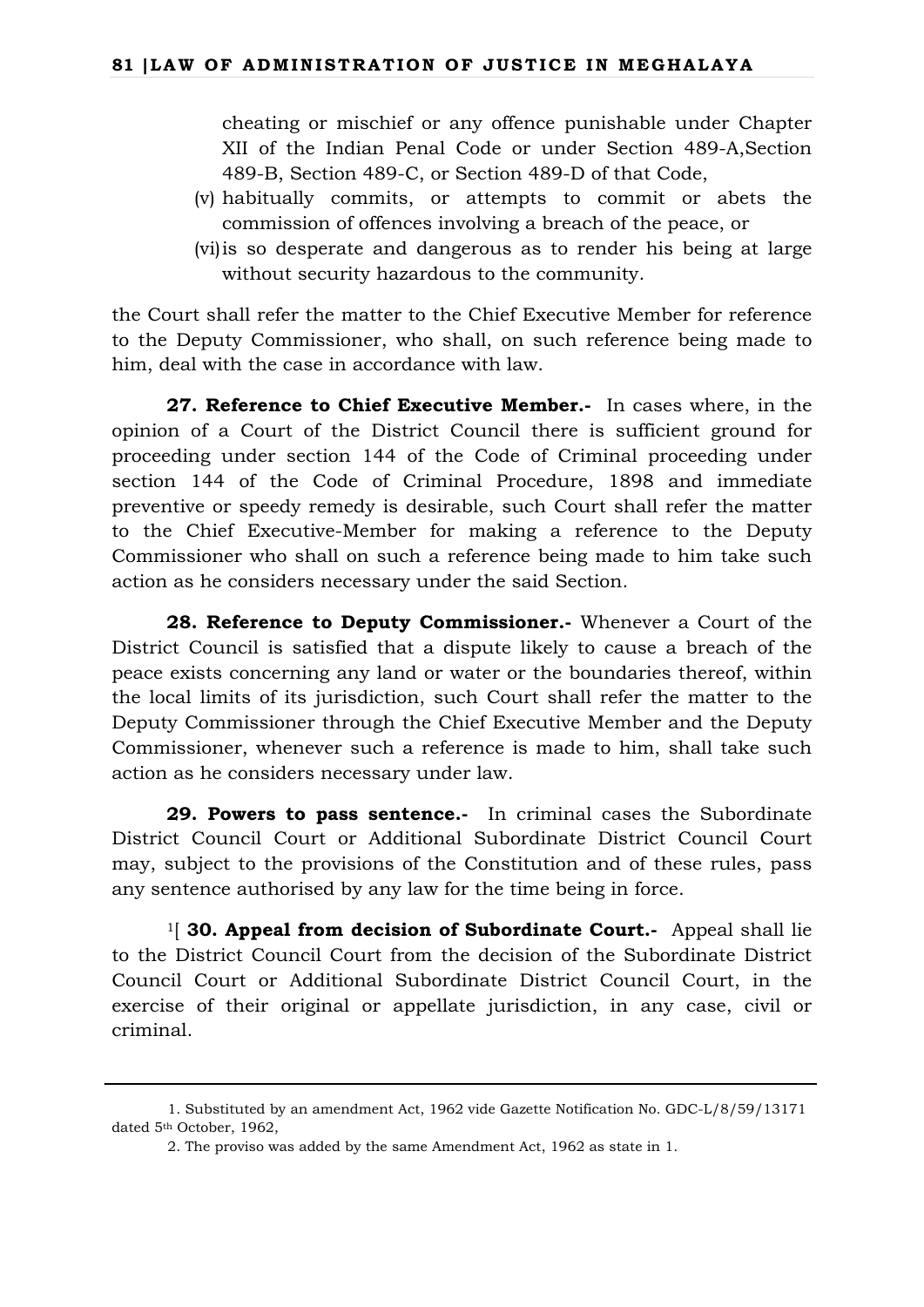Provided that such appeals are accompanied by a copy of the order appealed against and a clear statement of the grounds of appeal and are filed within 60 days of the date of the orders, excluding the time required for obtaining a copy of the order appealed against.]

III – District Council Court.

**31. Jurisdiction of District Council Court.-** Subject to the provisions of rules 33 and 35, the District Council Court shall be a Court of Appeal in respect of all suits and cases triable by Subordinate District Council Courts. Additional Subordinate District Council Courts and Village Courts.

2[Provided that the Judicial Officer appointed to preside over the District Council Court, shall also exercise original jurisdiction to try cases and suits and shall exercise such powers as defined in Chapter III Code of the Criminal Procedure,1898, and such other powers conferred by or under these rules, as he may be invested with by the Executive Member of the District Council with the approval of the Governor for the disposal of the cases and suits arising within the territorial jurisdiction of the said Court.]

**32. Appellate and Revisional powers of District Council Court.-** (1) The District Council Court may, subject to the provisions of these rules, pass any order on appeal authorised by any law for the time for the time being in force.

(2) The District Council Court may call for and examine the record of any proceedings of a Subordinate District Council Court or an Additional Subordinate District Council Court or a Village Court and may enhance, reduce, cancel or modify and sentence or finding passed by such Court or remand the case for retrial.

**33. Transfer of cases.**- (1) If it appears to the District Council Court –

- (a) that a fair and impartial inquiry or trial cannot be had in any Village Court or Subordinate District Council Court or an Additional Subordinate District Council Court, or
- (b) that some question of law, Tribal or otherwise, of unusual difficulty is likely to arise;
- (c) it may order
	- (i) that any offence be inquired into or tried by another Village Court or Subordinate District Council Court or an Additional Subordinate District Council Court.
	- (ii) that any particular case or class of cases be transferred from one Village Court to another Village Court or from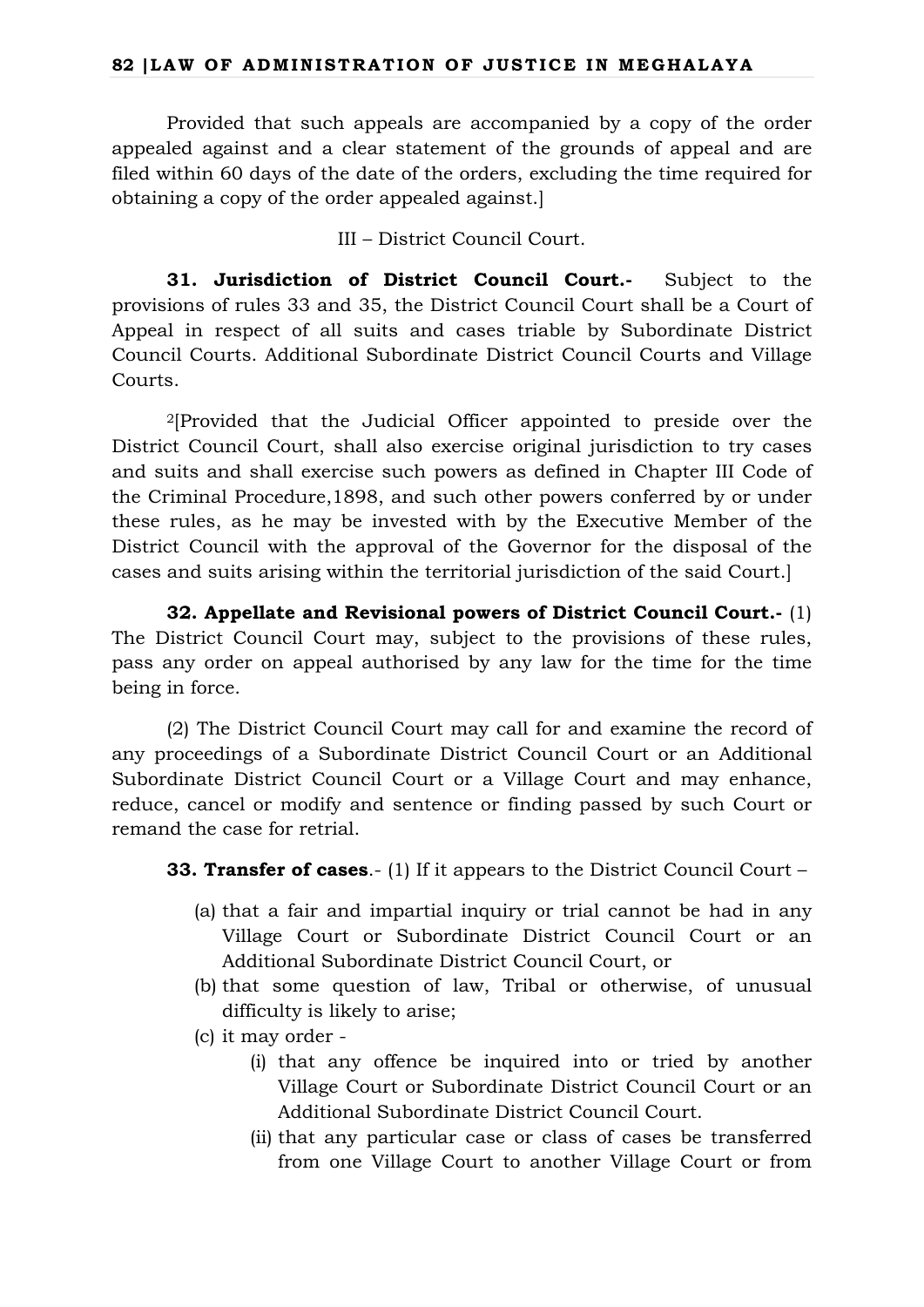one Village Court to a Subordinate District Council Court or an Addition Subordinate District Council Court or from one Subordinate District Council Court or an Additional Subordinate District Council Court to another Subordinate District Council Court or an Additional Subordinate District Council Court;

(iii)that any particular case be transferred to an tried before itself.

(2) When the District Court withdraws for trial before itself any case from any Court of origin it shall observe in such trial the same procedure which that Court would have observed, if the case had not been so withdrawn.

(3) The District Council Court may act either on the report of the lower Court or on the application of a party interested or on its own initiative.

**34. Provision for release of offender.**- (1) When any person is convinced of an offence which the District Council Court is competent to try under these rules, and no previous conviction is proved against the offender, if it appears to that Court, regard being had to the age, character or antecedents of the offender, and to the circumstances in which the offence was committed, that it is expedient that the offender should be released on probation of good conduct, the Court may, instead of sentencing him at once to any punishment, direct that he be released on his entering into a bond with or without sureties to appear and receive sentence when called upon during such period not exceeding three years as the Court may direct and in the meantime to keep the peace and be of good behaviour;

Provided that, where any first offender is convicted by a Subordinate District Council Court and the Court is of opinion that the powers conferred by this rule should be exercised, it shall record its opinion to that effect, and submit the proceedings to the District Council Court forwarding the accused or taking bail for his appearance before such Court which shall dispose of the case in manner provided by rule 35.

(2) In any case in which a person is convicted of theft, theft in a building, dishonest misappropriation, cheating or any offence under the Indian Penal Code punishable with not more than two years imprisonment and no previous conviction is proved against him, the District Council Court before which he is so convicted may, if it thinks fit, having regard to the age, character, antecedents or physical or mental condition of the offender and to the trivial nature or offence or any extending circumstances under which the offence was committed, instead of sentencing him to any punishable release him after due admonition: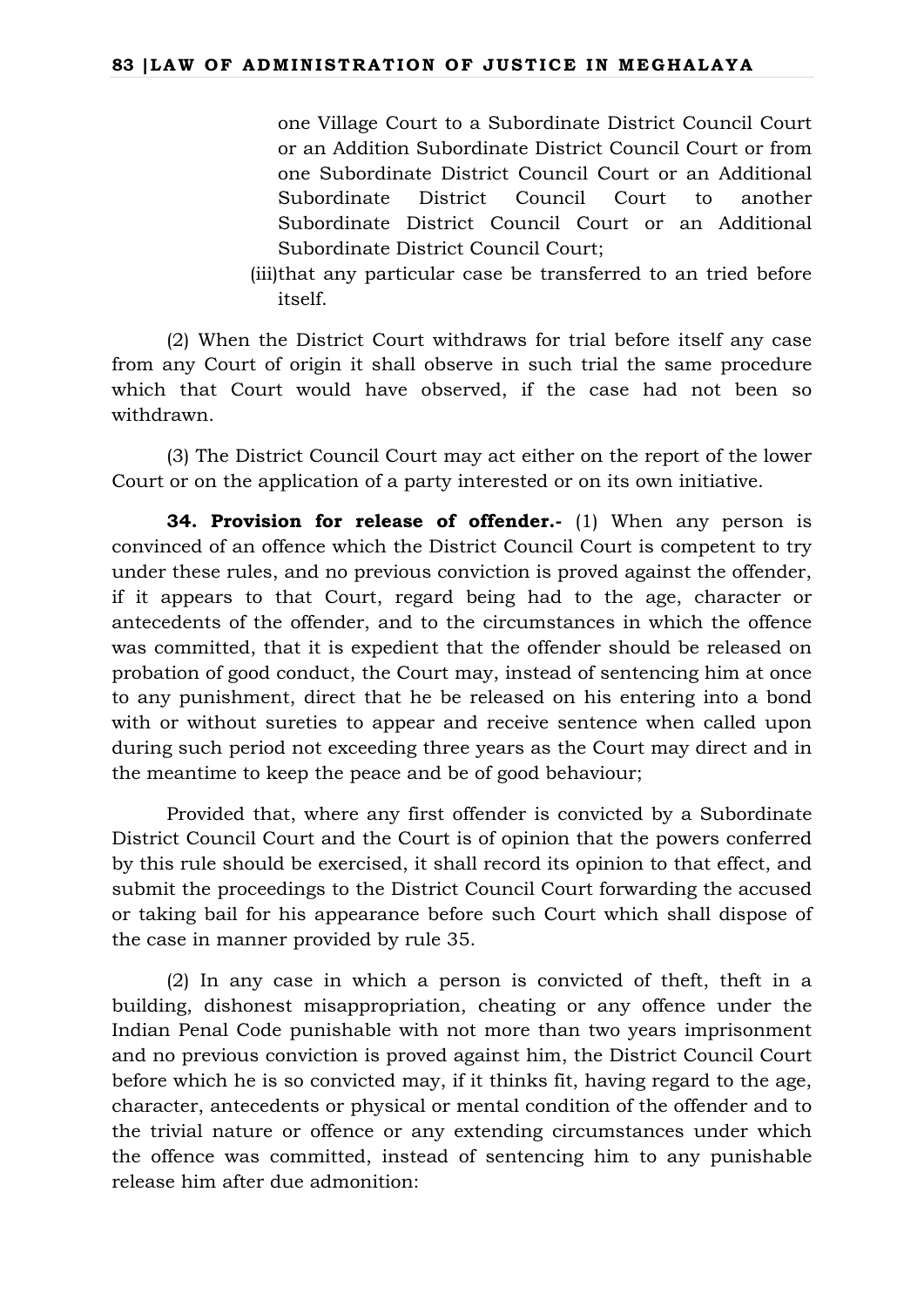Provided that, where a person is convicted of such offence by a Subordinate District Council Court or Additional Subordinate District Council Court and no previous conviction is proved against him, and the Court is of opinion that the powers conferred by this rule should be exercised, it shall record its opinion to that effect and submit the proceedings to the District Council Court forwarding the accused to, or taking bail for his appearance before such Court which shall dispose of the case in manner provided by rule 35.

(3) The provisions of section 122, 126-A and 406-A of the Code of Criminal Procedure shall apply mutatis mutandis in the case of sureties offered in pursuance of the provisions of this rule.

**35. Passing of sentence or orders on reference.-** Where proceedings are submitted to the District Council Court under rule 34 such Court may thereupon pass such sentence or make such orders as it might have passed or made if the case had originally been heard by it and, if it thinks further inquiry or additional evidence on any point to be necessary, it may make such inquiry or take such evidence itself or direct such inquiry or evidence to be made or taken.

**36. Warrant against offender.-** (1) If the Court which convicted the offender, or a Court which could have dealt with the offender in respect of his original offence, is satisfied that the offender has failed to observe any of the conditions of this recognisance, it may issue a warrant for his apprehension.

(2) An offender when apprehended on any such warrant shall be brought before the Court issuing the warrant as soon as may be within a period or twenty-four hours of apprehension excluding the time necessary for the journey from the place of apprehension to such Court and such Court may either remand him in custody until the case is heard or admit him to bail with a sufficient surety conditioned on his appearing for sentence. Such Court may, after hearing the case, pass sentence.

(3) A warrant for the apprehension of an offender under sub-rule (1) shall ordinarily be directed to a police officer, but the Court may, if its immediate execution is necessary direct it to any other person or persons, such person or persons shall execute the same.

**37. Place of offender.** The court directing the release of an offender under sub-rules (1) or rule 34 shall be satisfied that the offender or his surety (if any) has a fixed place of abode or regular occupation in the place for which the Court acts or in which the offender is likely to live during the period named for the observance of the conditions.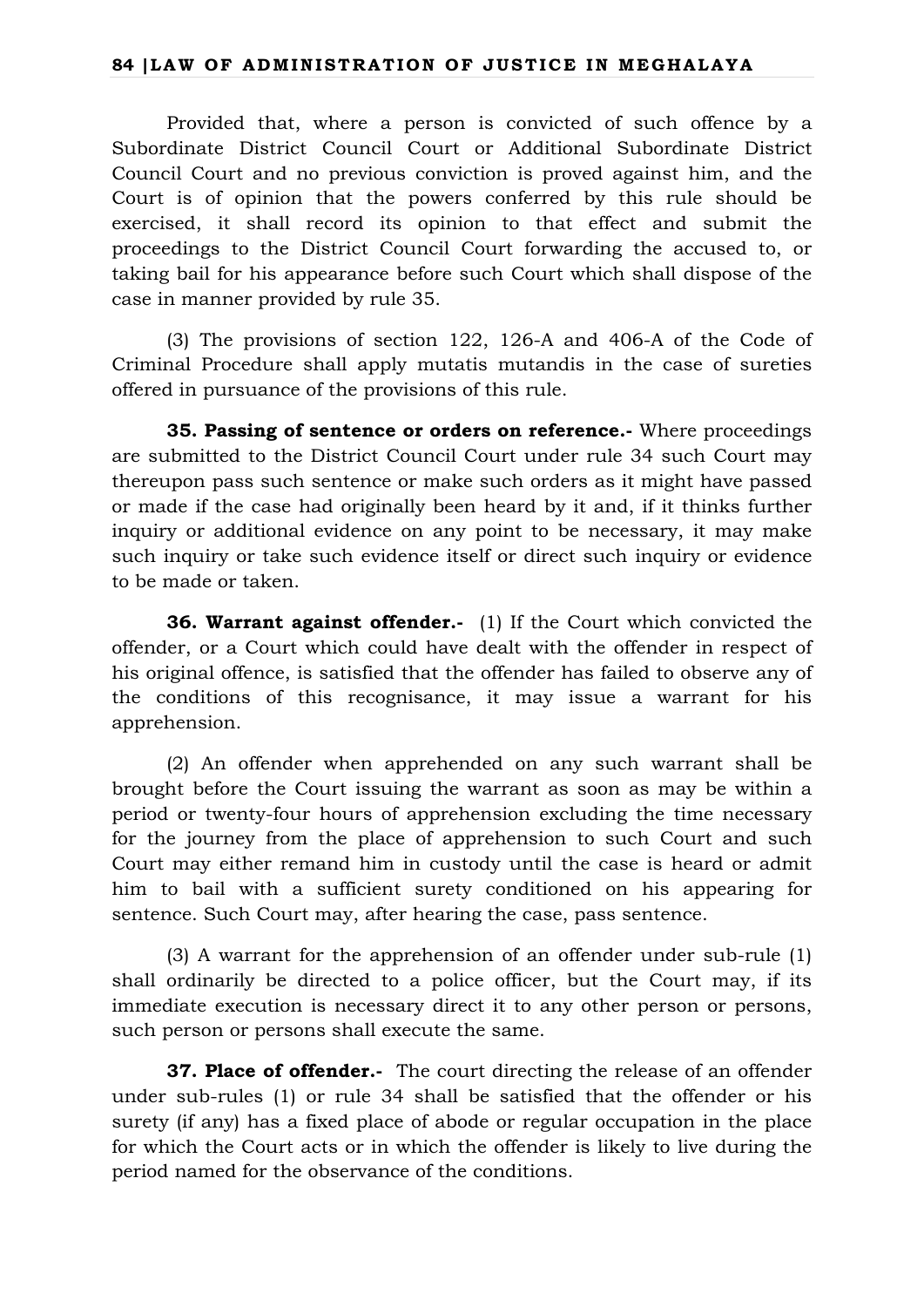**38. Governmental appeal.-** (1) In a criminal case the District Council or the Governor may direct an appeal to be presented to the District Council Court from any order passed by a Village Court or a Subordinate District Council Court or an Additional Subordinate District Council Court.

(2) An appeal under sub-rule (1) shall be presented within 90 days of the date of order appealed against excluding the time needed for obtaining a copy of the order.

## CHAPTER V

#### PROCEDURE

## I – Village Courts.

**39. Trial in Village Court.**- A Village Court shall try all suits and cases in accordance with the customary laws of the Village.

**40. Procedure for decision.-** A Village Court shall try all cases in open Darbar in the presence of atleast three witnesses and of the complainant and the accused and shall decide the issue by simple majority of votes. After hearing both parties and their witnesses, if any, it shall pronounce a decision forthwith.

1[Provided that ht President shall have a casting vote where there is a tie.]

**41. Notices of Village Court.-** All notices required to be given by the Village Court to parties to a suit and their witnesses shall be in writing and for a fixed day not exceeding eight days from the day it is given.

If a case be postponed, it shall be fixed for a day not exceeding **15** days from the date of the order of postponement, and the case may be subsequently adjourned for a period not exceeding 7 days at a time on good cause shown. The order shall be made known to the person concerned or to some adult members of his family, and failing this, shall be openly proclaimed at the place where he is or was known to be, or shall be communicated to him or any member of his family by a written notice, in sufficient time to allow him to appear.

<sup>1.</sup> Added vide Amendment No. GDC-L/8/59/13171 dated 5th October, 1962, published in the Gazette.

<sup>2, 3.</sup>Rule 41 (A) and 41 (B) have been inserted vide Amendment No. GDC-L/8/59/1317 date 5th October. 1962 published in the Gazette.

<sup>4.</sup> Subs. By Amendment Act 1962, published in the Gazette vide No. GDC-L/8/59/13171, dated 5<sup>th</sup> October, 1962.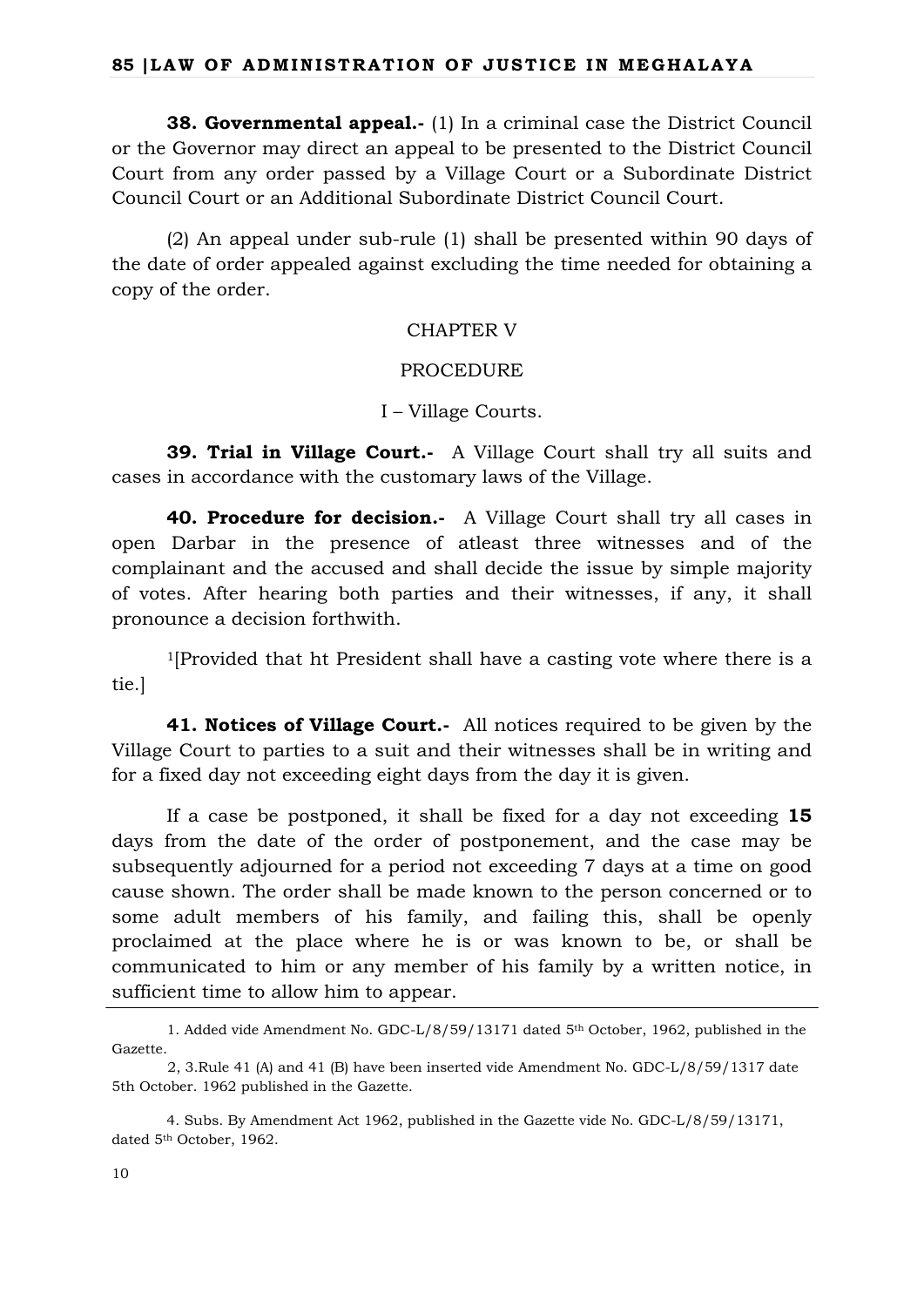2[ **41. (A) Power of Village Court to pass an ex-parte order.-** A Village Court may pass an ex-parte order, if it is satisfied that any of the parties is willfully absenting itself from appearing in the Court.]

3[ **41. (B) Adjournment in Village Court.-** If any party seeks an adjournment of the hearing of a case, the Court may grant such an adjournment and may in its discretion order payment by the party seeking adjournment, of an adjournment cost, not exceeding Rs.10 which cost, when paid, shall be appropriated to the District Council Fund.]

4[ **42. Proceedings of Village Court.-** (1) The proceedings of a Village Court shall be in writing.]

(2) Registers of all suits and cases disposed of by a Village Court shall be kept by the Court in the forms in Appendix I.

**43. Power to carry out decision.** A Village Court may carry out its decision or may, subject to the provisions of rule 56, order attachment of property as soon as judgement is pronounced, but in no case is property so attached to be sold, if the party concerned claim to appeal within 60 days, without the orders of the District Council.

> II- Subordinate District Council Courts and District Council Court.

**44. Application of Criminal Procedure.-** (1) In criminal cases the procedure of the Subordinate District Council Courts, Additional Subordinate District Council Courts and the District Council Court shall, subject to the provisions of this rule, be in the spirit of the Code of Criminal Procedure, 1898, so far it is applicable to the circumstances of the district and not inconsistent with these rules. The chief exceptions are:-

(2) Wherever a Court constitute under these rules requires, in course of the discharge of its functions, the services of the regular police which is at the disposal of this Deputy Commissioner, that court may send a requisition for such services to the Deputy Commissioner who will generally comply with such requisition unless he considers the compliance to be not possible for any special reasons.

(3) Summons on any person residing outside the jurisdiction of the Garo Hills autonomous district or on a person who does not belong to a Schedule tribe shall be issue by a Court other than the High Court, through the Deputy Commissioner of the District.

(4) A note of the substance of all the proceedings in cases tried before them must be kept by the District Council Court, the Subordinate District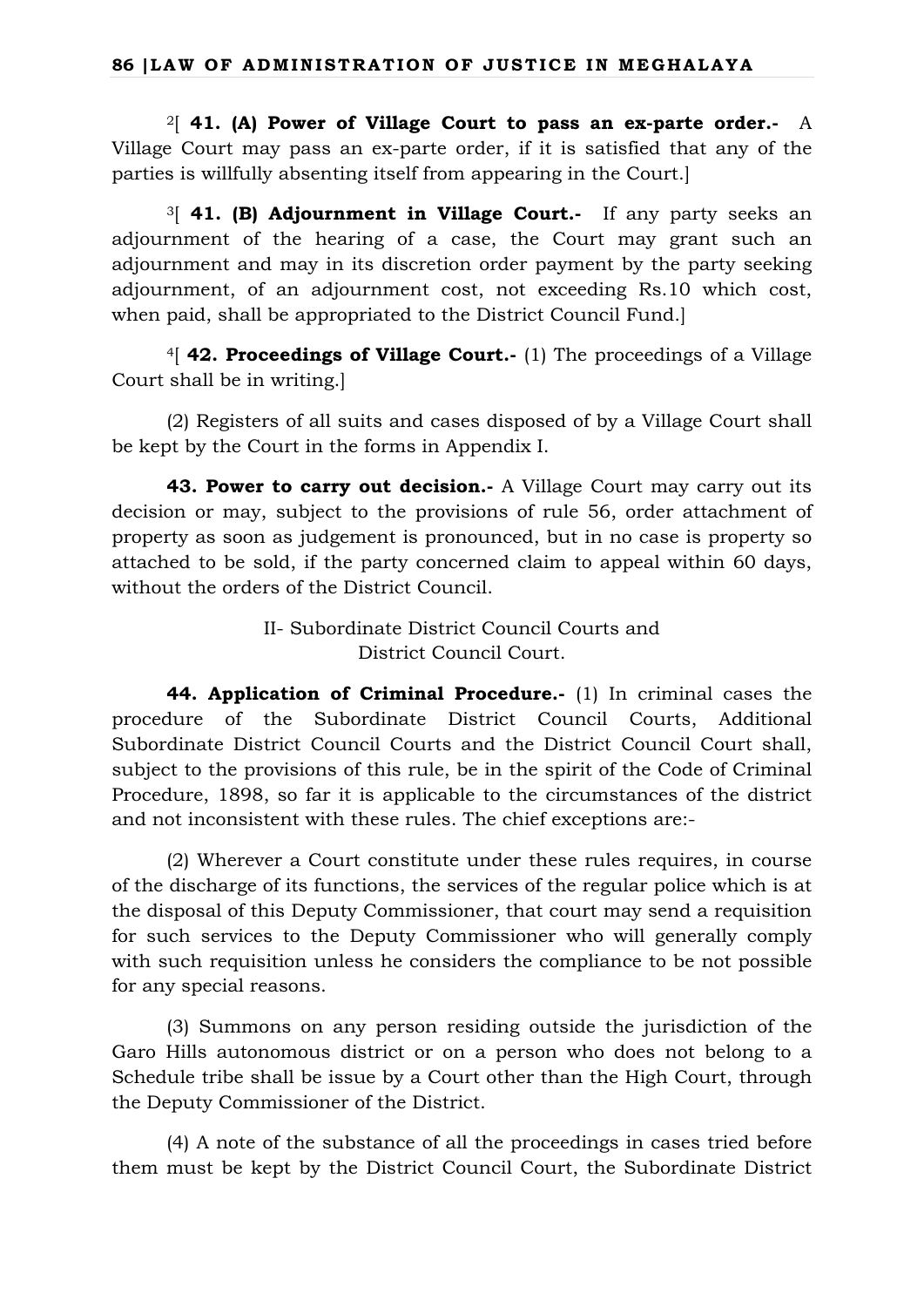Council Courts and Additional Subordinate District Council Courts in the form prescribed in Appendix II.

In cases in which a sentence of imprisonment of not less than three months is imposed full note of the evidence and proceeding must be kept,

(5) There shall be no preliminary enquiries by regular or village police unless the District Council Court or Subordinate District Council Court or Additional Subordinate District Council Court sees fit to direct one.

(6) Recognisance to appear need not be taken unless it seems necessary to the District Council Court or Subordinate District Council Court or Additional Subordinate District Council Court.

(7) Examinations and proceedings in the Subordinate District Council Court or Additional Subordinate District Council Court or District Council Court generally shall be in English or in any of the recognised languages of the District.

(8) It shall not be necessary to examine witnesses upon oath or affirmation unless the accused so desired. It shall suffice if the District Council Court or Subordinate District Council Court or Additional Subordinate District Court Council Court at the commencement of any trial, informed the accused that, if he so requires, the witnesses will be put on oath. It is however, at all times optional with the court to put witnesses, on oath or affirmation but affirmation but witnesses, whether on oath or affirmation or not, shall be punishable for giving false evidence.

**45. Maintenance of Registers.-** In addition to such other Registers as may be directed by the High Court. The following Registers shall be kept in the District Council Court, the Subordinate District Council Courts and the Additional Subordinate District Council Courts in the forms prescribed in Appendix III –

- 1) Register of Petitions.
- 2) Register of Crimes.
- 3) Register of Criminal Cases disposed of,
- 4) Register of Fines.

**46. Adjustment of Civil cases.-** (1) In all civil cases the District Council Court, the Subordinate District Council Courts and the Additional Subordinate District Council Courts shall adjudicate according to law, justice, equity and good conscience consistent with the circumstances of the case.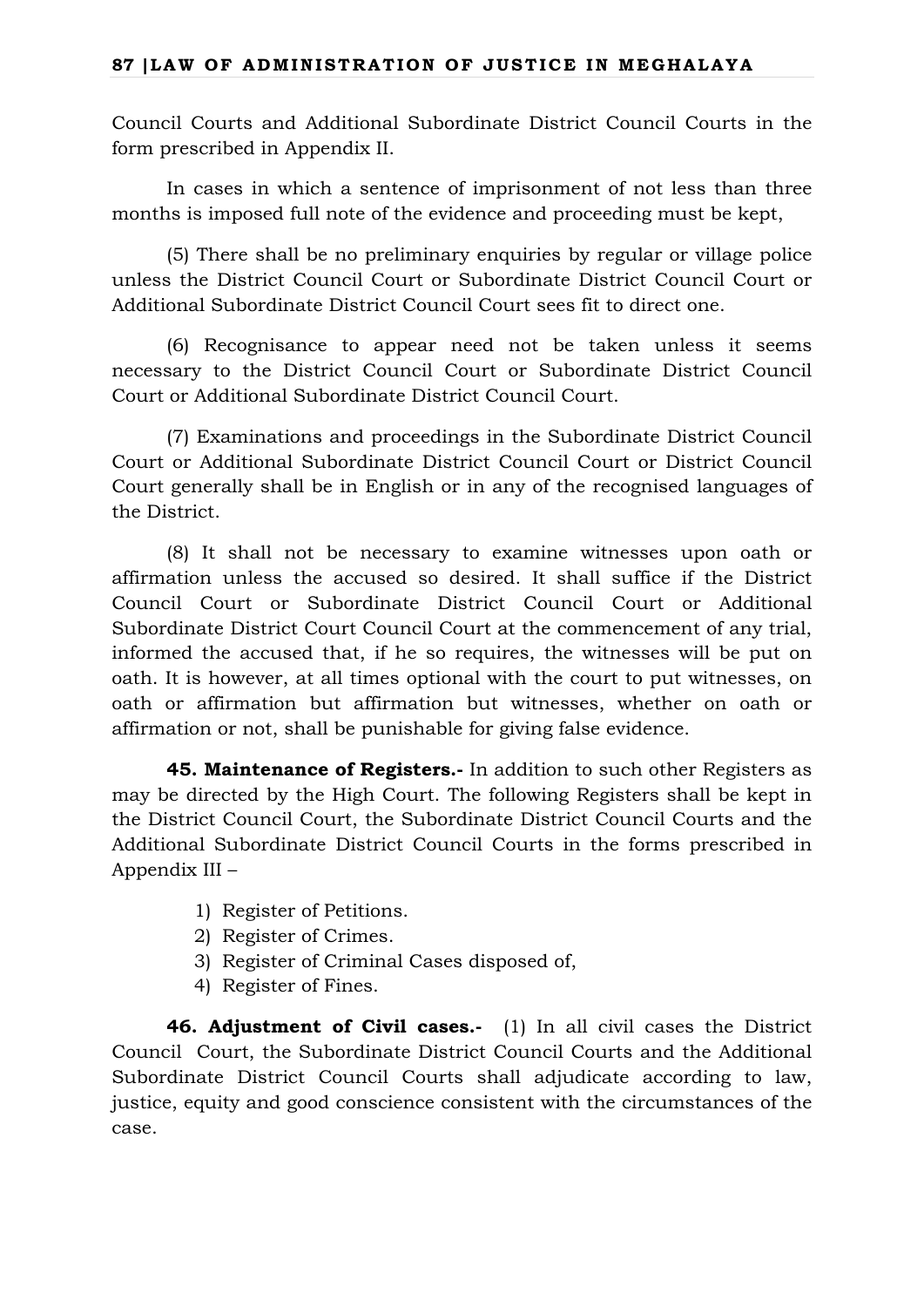(2) It shall be discretionary to examine witnesses on oath or affirmation in any form or to warn them that they are liable to punishment for perjury if they state that which they know to be false.

**47. Deposit of expenses.-** Any Court before which an appeal in a civil suit is filed may, before admitting the appeal, order the deposit by the appellant of all reasonable expenses likely, in the opinion of the Court, to be incurred by the respondent in the hearing of the appeal or may order security to be given for such expenses, and if the appellant be a judgement debtor, may also order security to be given for part or the whole of the decretal amount.

**48. Application of C.P.C.-** In civil cases, the procedure of the District Council Court or the subordinate District Council Court, or the Additional Subordinate District Council Court shall be guided by the spirit, but not bound by the letter, of the Code of Civil Procedure, 1908 in all matters not covered by recognised customary laws or usages of the District.

**49. Transfer of decree.-** The decree of the appellate Court in a Civil case shall be transferred to the Court passing the original order for execution as a decree of its own.

**50. No imprisonment for debt.**- There shall be no imprisonment for debt, except in cases where the District Council Court or the Subordinate District Council Court or the Additional Subordinate District Council Court is satisfied that fraudulent disposal or concealment of property has taken place and in such cases the debtor may be detained for a period not exceeding six months.

**51. Legal Practitioners.** Any legal practitioner may appear in any case before the District Council Court or Subordinate District Court or Additional Subordinate District Council Court.

Provided that in cases where an accused is not arrested the legal practitioner shall take previous permission of the 1[Court] for such appearance.

**52. Appointment of Commissioner.**- Whenever, in the course of an inquiry trial or other proceeding under these rules before any Court it appears that a commission ought to be issued for examination of a witness whose evidence is necessary for the examination of a witness whose evidence is necessary for the ends of justice and that the attendance of such

<sup>1.</sup> Substituted by Amendments Act, 1052, vide No. GDC-L/8/59/13171 dated 5th October, 1962 published in the Gazette.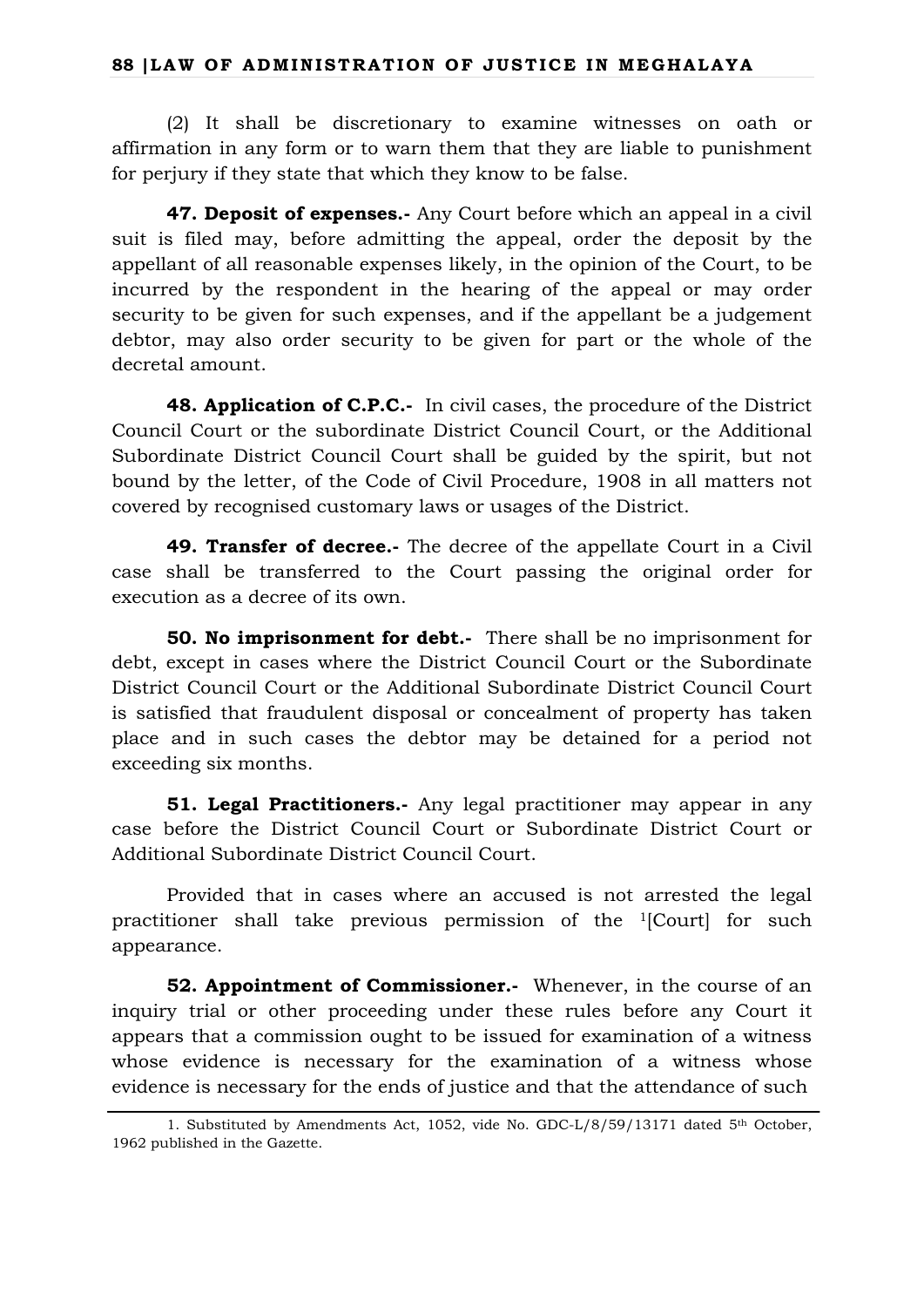witness cannot be procured without an amount of delay, expense or inconvenience which, under the circumstances of the case, would be unreasonable, such Court shall apply to the Deputy Commissioner stating the reasons for the application, and the Deputy Commissioner may either issue a commission or reject the application.

# CHAPTER VI

## EXECUTION OF SENTENCES, DECREES AND ORDERS-EXECUTION.

**53. Execution of decrees and orders.-** (1) Whenever a village Court has sentenced an offender to pay a fine in a criminal case or has passed an order for the payment of any money by a person in a civil suit the Court may, subject, to the provisions of rules 38 –

(a) issue a Parwana for the Payment of the amount by the offender or the person concerned; or

(b) may apply; in writing, to the Chief Executive Member of the District Council to realize the amount of execution according to civil process against the movable or immovable property, or both of the defaulter.

(2) Where an application is made, under clause (b) of sub-rule (1), to the Chief Executive Member, the application shall be deemed to be a decree and the Chief Executive Member to be the decree holder. He shall get the decree executed according to the spirit of the Civil Procedure Code.

(3) In the event of non-recovery of the amount of execution the Chief Executive Member may by an application move the Subordinate District Council Court or the Additional Subordinate District Council Court for the arrest and detention of the offender or the person concerned in execution of the decree.

(4) Whenever an application is made under under-rule (3), the said Court may order for the arrest and detention of the offender or the person concerned in execution of the decree according to the spirit of the Civil Procedure Code.

**54.- Application of C.P.C. and Cr.P.C.-** (1) Subject to the provisions of rules 44 and 48 Subordinate District Council Court or Additional Subordinate District Council or the District Council Court shall cause a sentence, order or decree passed by it, to be carried into effect in accordance with the procedure prescribed by the Code of Criminal Procedure, 1898 or the Code of Civil Procedure, 1908, as the case may be, references therein to the "Collector of the District" being construed as referring to the "Chief Executive Member of the District Council".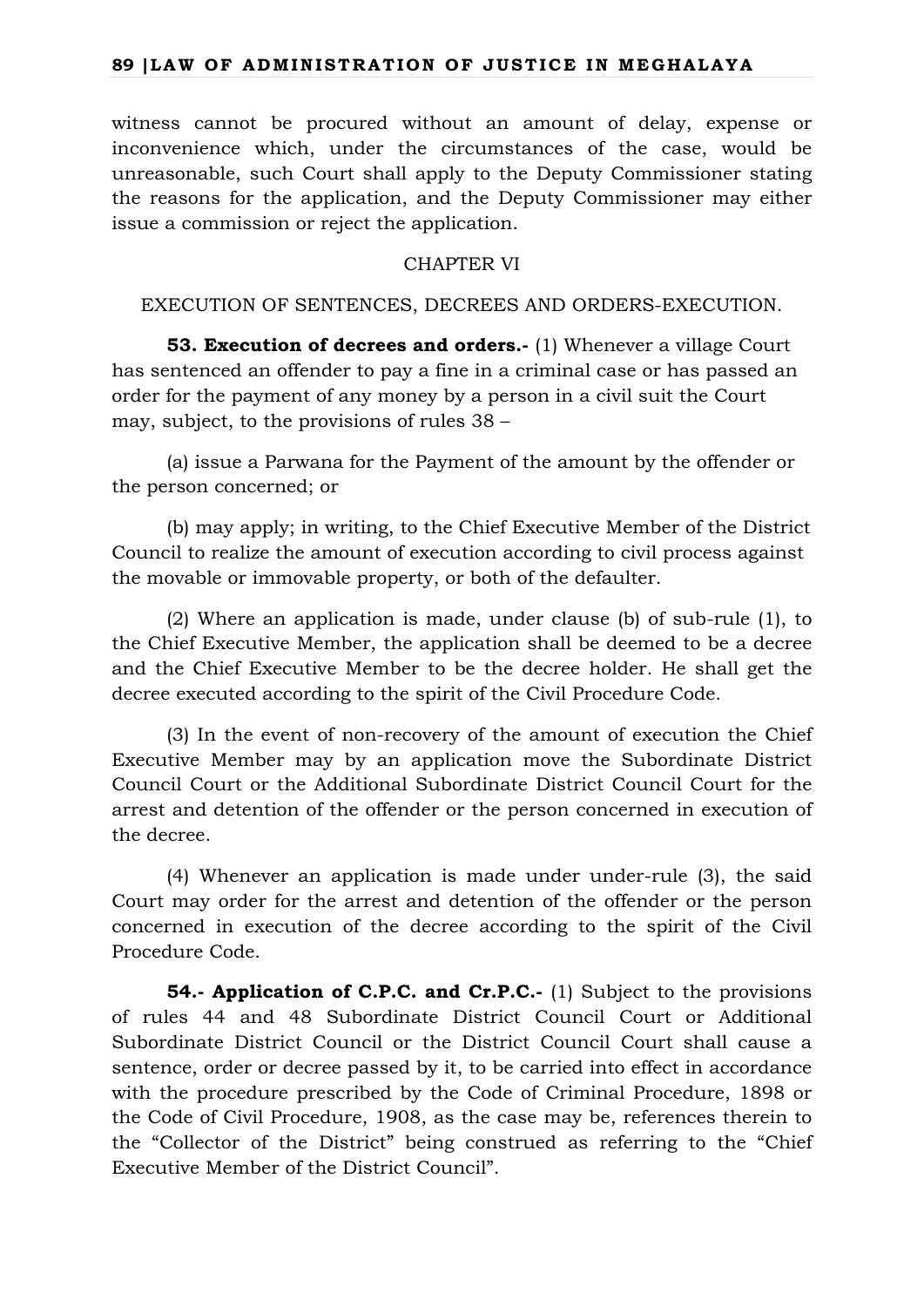(2) Every warrant for the execution of a sentence of imprisonment shall be directed to the officer in charge of the Jail maintained by the State Government in which the prisoner is, or to be confined through the Deputy Commissioner.

(3) When the prisoner is to be confined in a Jail, the warrant shall be lodged with the Jailor through the Deputy Commissioner.

**55. Property of absconder.-** Whenever a Parwana (Warrant) is issued by a Court against a person who is absconding or is concealing himself in connection with any criminal proceedings, any property, movable or immovable, belonging to him is liable to attachment according to the civil process prescribed in rule 56 of these rules.

## ATTACHMENT OF PROPERTY.

**56. Attachment of property.-** (1) Property, movable or immovable, belonging to the judgement-debtor over which or the profits of which he has a disposing power which he may exercise for his own benefit, whether the same be held in the name of the judgement-debtor or by another person in trust for him or in his behalf is liable to attachment and sale in execution of a decree:

Provided that houses, needful clothing, cooking utensils or implement whereby or implement whereby the owner subsists should not be attached or sold in execution of a decree unless themselves the subject matter of the case or suit. Land may be sold or temporarily transferred where custom admits of individual right in it being transferred.

(2) Nothing in this rule shall be deemed to exempt houses and other buildings (with the materials and the sites thereof and the lands immediately appurtenant thereto and necessary for their enjoyment)from attachment or sale in execution of decrees for rent of any such house, building, site or land or if themselves the subject of the suit.

(3) Subject to the provisions of rule 42, the procedure for the attachment of the property shall be in the spirit of the Code of the Criminal Procedure, 1898 or the Code of Civil Procedure, 1908, as the case may be.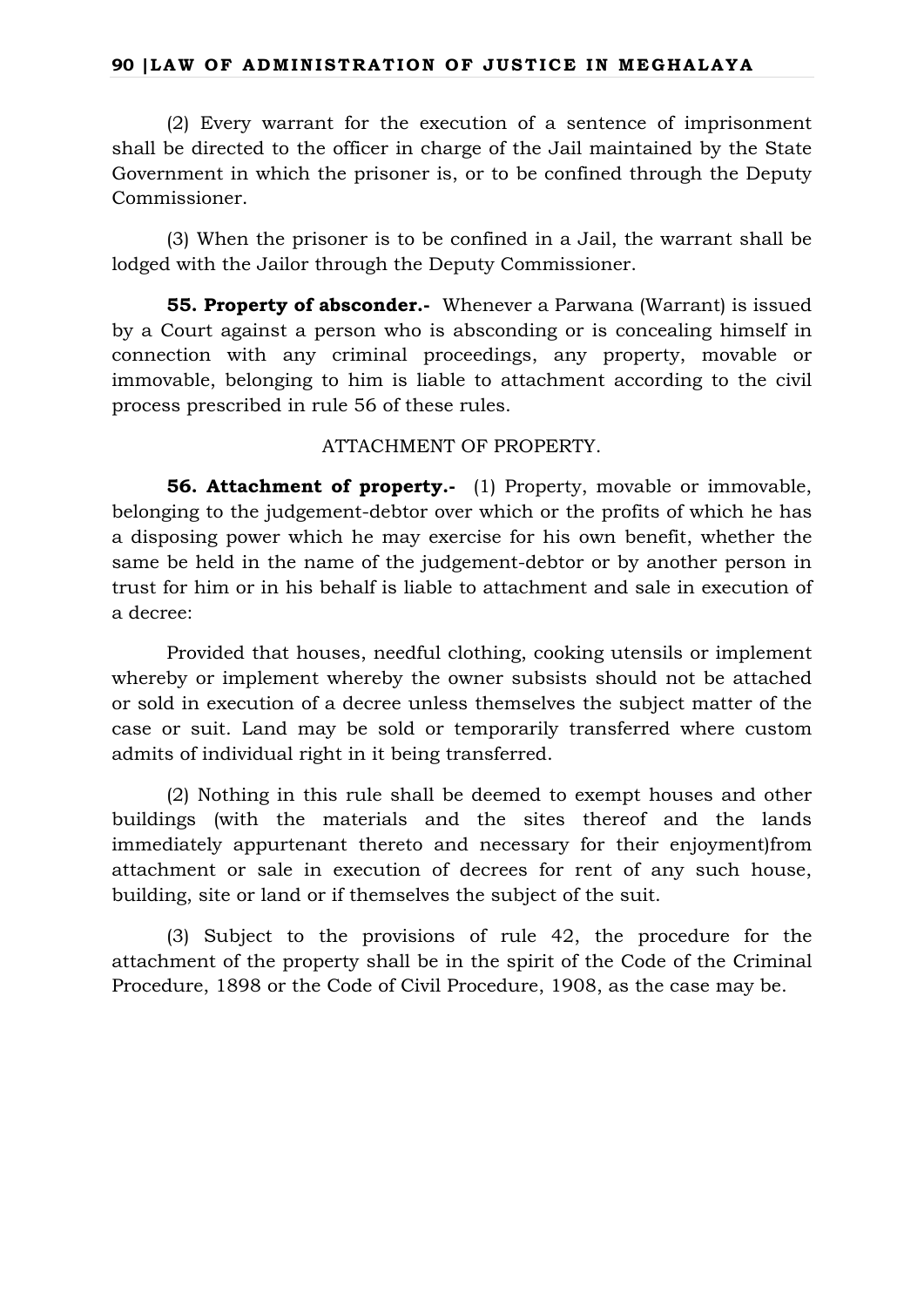### MISCELLANEOUS

**57. Detention of Lunatic.-** Whenever any Court passes any order for the detention of a lunatic accused, the District Council shall refer the matter to the Deputy Commissioner, who shall deal with the case following the spirit of the Code of Criminal Procedure, 1898 and in accordance with rules made by the Government of Assam under the Indian Lunacy Act, 1912.

**58. Bar to trial.-** No Judicial Officer shall, except with the permission of the Court to which an appeal lies from his Court to which an appeal lies from his Court, try or commit for trial any case to or in which he is a party or personally interested, and no Judicial Officer shall hear an appeal from any judgement or order passed or made by himself.

**Explanation.-** A Judicial Officer shall not be deemed to be a party or personally interested within the meaning of this rule to or in any case by reason only that he is a Member of any Town Committee or otherwise concerned therein in a public capacity, or by reason only that he has viewed the place in which an offence is alleged to have been committed, or any other place in which any other transaction material to the case is alleged to have occurred, and made an inquiry in connection with the case.

<sup>1</sup>**59. "Repeal and Savings.-** (1) The provisions of the Rules for the Administration of Justice and Police in the Garo Hills District published in the Government of Assam's Notification No. 2616-A.P., dated 29th March, 1937, as subsequently amended and adapted, in so far as they relate to the matters dealt with in these Rules are hereby repealed with effect from appointed day.

(2) Notwithstanding such repeal every suit, appeal, application for revision, proceedings and other business relating to both civil and criminal justice pending on the appointed day with the village judicial functionaries or before the Court of the Deputy Commissioner, Garo Hills or his Assistants shall be transferred or deemed to have been transferred for disposal to the Court which would have been competent to entertain and dispose of such suit, appeal, application for revision, proceedings or business had these Rules been into force on the date of institution or commencement of the same and the latter Court shall deal with and dispose of the same in accordance with law".

<sup>1.</sup> Rule 59 (1), (2) have been added as a new Rule vide Gazette Notification No. GDC-E/53/52 (a), dated 23rd April, 1954.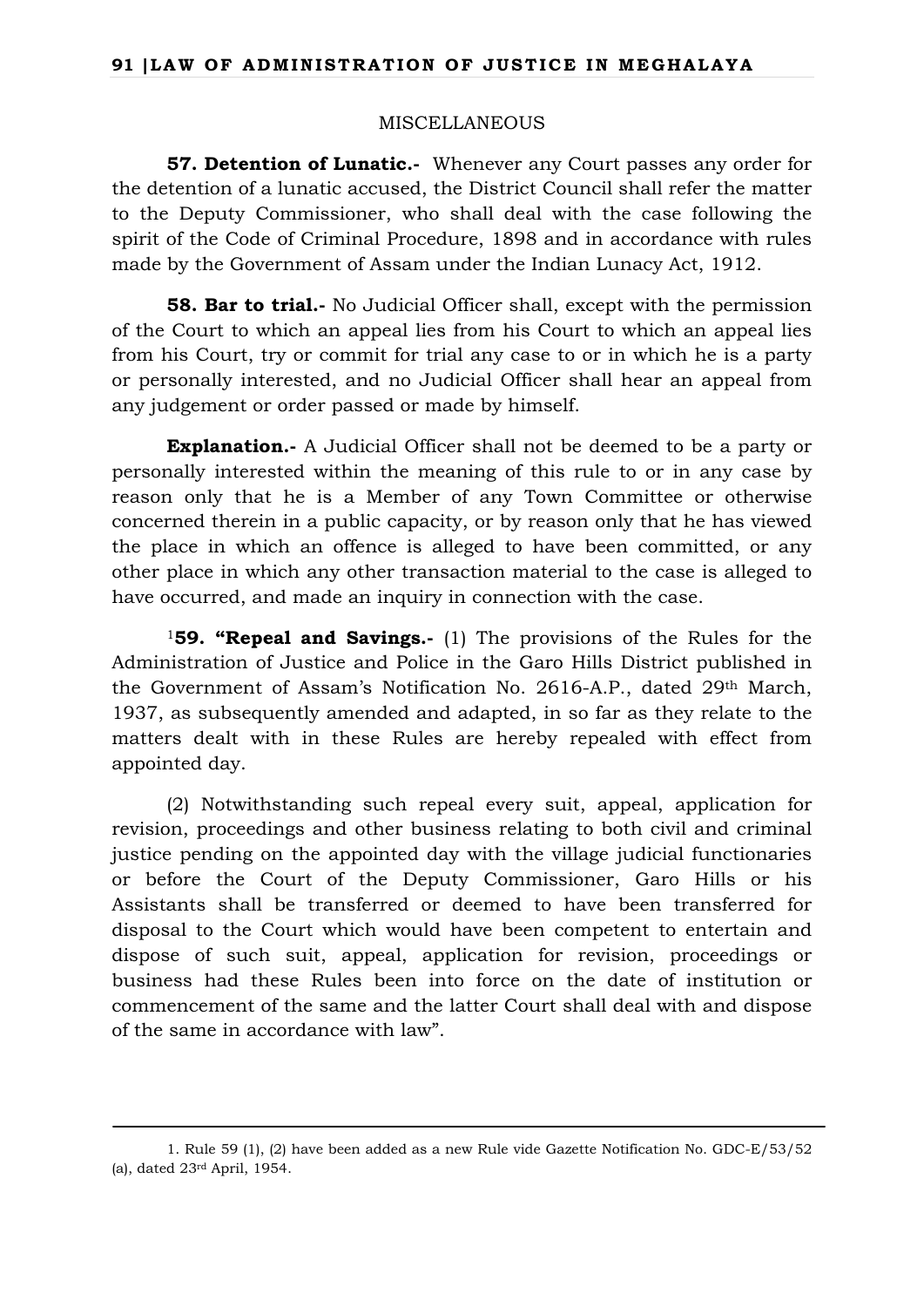## APPENDIX I

# [*Vide rule 42 (2)*]

## *I. – Register of Petitions*

## 1. Date

- 2. Name of petitioner.
- 3. Subject of petition.
- 4. Name of defendant.
- 5. Date for hearing.
- 6. Date of disposal and how disposed of viz:-

Decree for plaintiff or decree for defendant, or withdrawn, as the case may be.

## *II – Register of Cases*

Names of parties. Subject claim. Before what Court tried.

In case proceeded with *exparte*-whether notice on defendant is proved, or were both or all parties are present or represented, that they are so present or presented.

Statement of Plaintiff, " defendant, Evidence for plaintiff. defendant. Judgement and finding of the Court. Order as to costs.

## *II – Register of Executions*

- 1. Date.
- 2. Name of decree- holder.
- 3. Name of Judgement-debtor.
- 4. Name of property to be attached.
- 5. Date of issue of attachment.
- 6. Date fixed for sale (and date to which sale may be postponed).
- 7. Date of satisfaction of decree by sale of property or payment of amount due and receipt of decree-holders.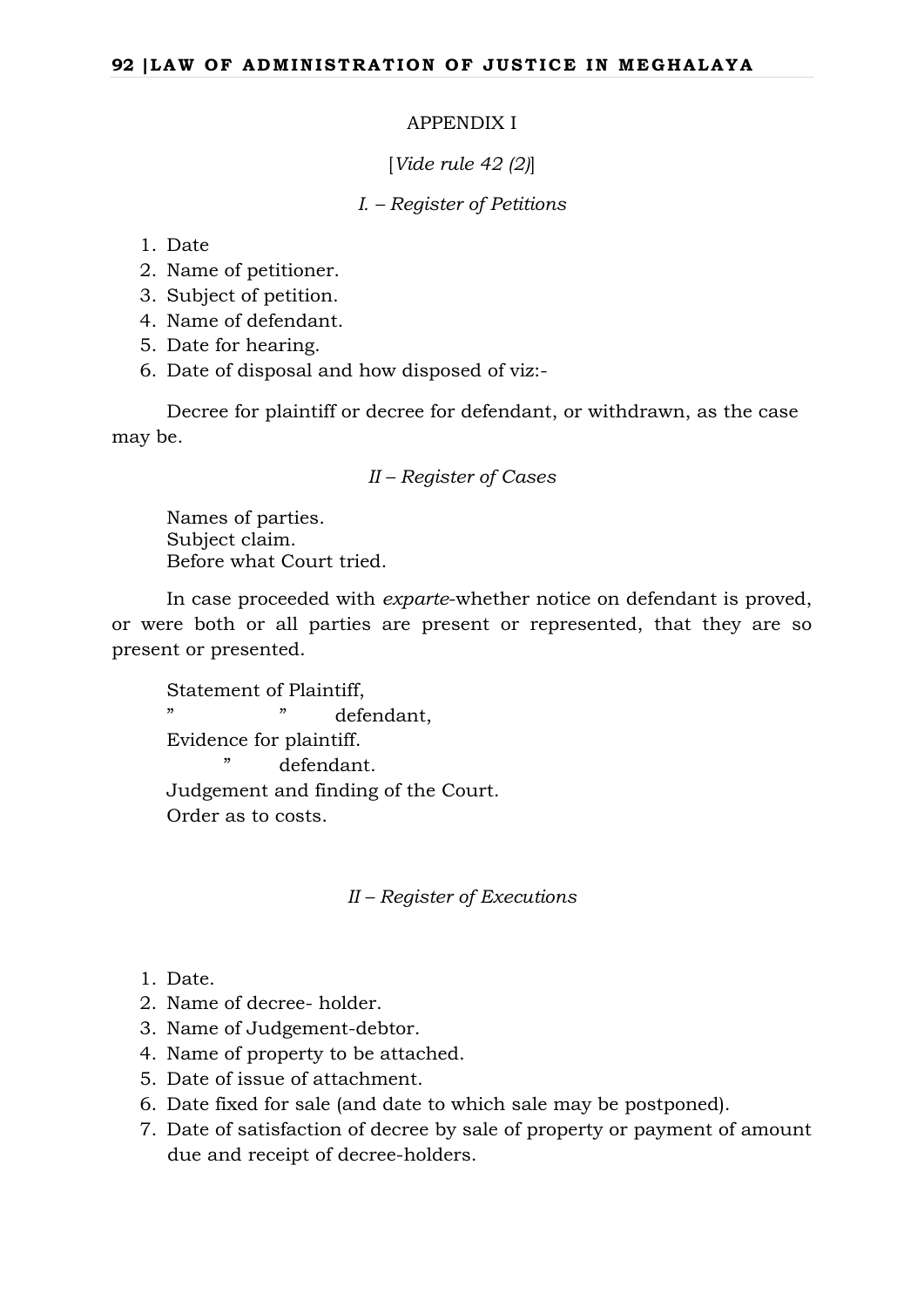# APPENDIX II [*Vide* rule 44 (4)] CRIMINAL CASE

| Serial<br>No. | Date of<br>commission<br>of the<br>offence | Date of<br>report or<br>complaint | Name of<br>complainant<br>if any | Name,<br>parentage<br>and residence<br>of the<br>accused. | Offence<br>complained<br>of | Finding, and<br>in case of<br>conviction,<br>reasons,<br>therefor | Sentence<br>or other<br>final<br>order | Date on<br>which the<br>proceeding<br>terminated |
|---------------|--------------------------------------------|-----------------------------------|----------------------------------|-----------------------------------------------------------|-----------------------------|-------------------------------------------------------------------|----------------------------------------|--------------------------------------------------|
|               | $\overline{2}$                             | 3                                 | 4                                | $\overline{5}$                                            | 6                           | 7                                                                 | 8                                      | 9                                                |
|               |                                            |                                   |                                  |                                                           |                             |                                                                   |                                        |                                                  |

# CIVIL SUITS

| Serial | Date of filing | Name and                    | Name and      |             | Claim              | Findings of the | Date on which<br>the proceeding<br>terminated |  |
|--------|----------------|-----------------------------|---------------|-------------|--------------------|-----------------|-----------------------------------------------|--|
| No.    | the suits      | address of<br>plaintiff (s) | defendant (s) | Particulars | Amount of<br>value | Court           |                                               |  |
|        | 2              | З                           |               |             | $\mathfrak b$      |                 |                                               |  |
|        |                |                             |               |             |                    |                 |                                               |  |
|        |                |                             |               |             |                    |                 |                                               |  |
|        |                |                             |               |             |                    |                 |                                               |  |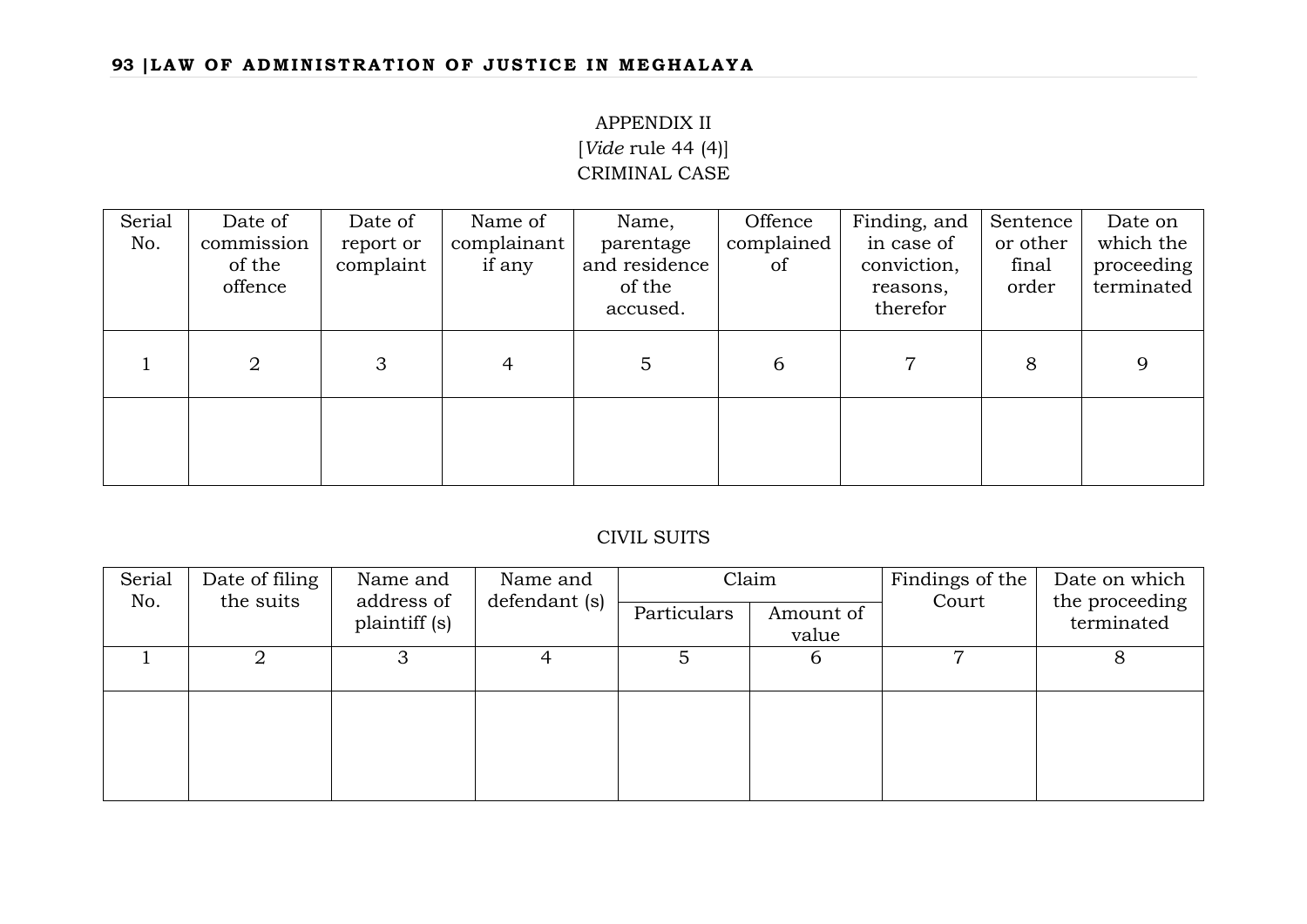#### APPENDIX III

# (*Vide rule 45*) I – REGISTER OF PETITIONS, ETC.

| Date         | Serial<br>No.  | No. of cases<br>if any to<br>which<br>petition<br>relates | Nature of<br>document,<br>if a<br>petition,<br>what for | Name of<br>Petitioner | Address<br>$\sigma$<br>Petitioner | Remarks        |  |
|--------------|----------------|-----------------------------------------------------------|---------------------------------------------------------|-----------------------|-----------------------------------|----------------|--|
| $\mathbf{1}$ | $\overline{2}$ | $\mathfrak{S}$                                            | $\overline{4}$                                          | $\overline{5}$        | $\overline{6}$                    | $\overline{7}$ |  |
|              |                |                                                           |                                                         |                       |                                   |                |  |

Note 1 – In column 4 for stating nature of document use P for petitions, Pl for plaints, E.P. for execution petitions, O.P. for Original petitions, Ap. For appeals, A for affidavits, V for Vakalatnama, etc.

Note 2. Petitions, etc, returned should be noted in the remarks columns with date.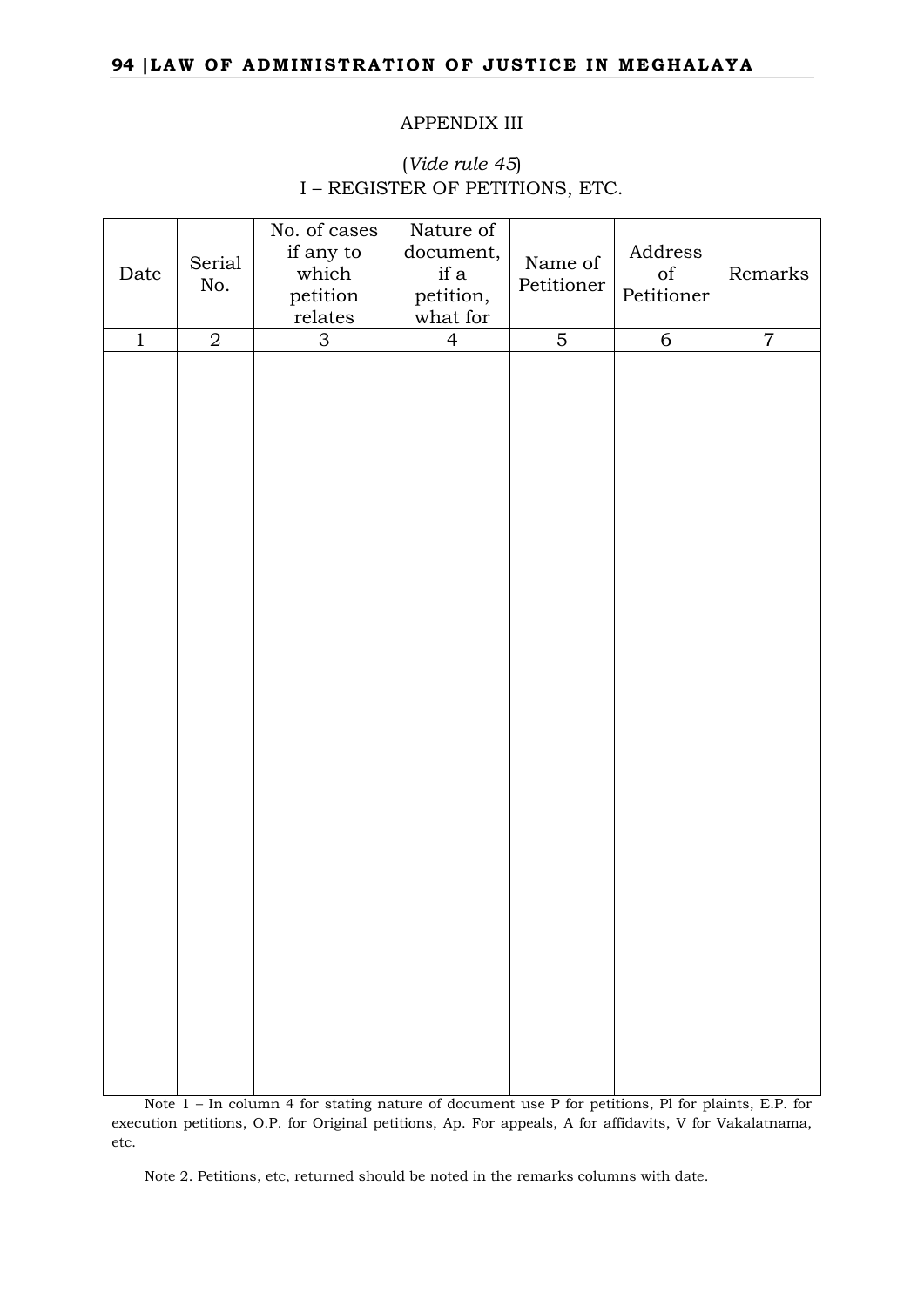| H.                                                                                                                                   |                                                                      | $\mathfrak{b}$                                                                                                 |                | Value of property | with<br>Name                                                                                                                                                                                   | Full name                                                                                                                                                               |
|--------------------------------------------------------------------------------------------------------------------------------------|----------------------------------------------------------------------|----------------------------------------------------------------------------------------------------------------|----------------|-------------------|------------------------------------------------------------------------------------------------------------------------------------------------------------------------------------------------|-------------------------------------------------------------------------------------------------------------------------------------------------------------------------|
| report<br>name (and its necessary address)<br>and<br>information<br>date<br>number,<br>of complainant.<br>first<br>section<br>Serial | Date and time of occurrence with<br>and day of week<br>phase of moon | Offences, modus perandi, causes<br>weapons and implements used<br>nature<br>crime,<br>$\sigma$<br>object<br>or | Stolen         | Recovered         | aliases,<br>parentage,<br>caste<br>and<br>residence<br>of<br>persons<br>accused<br>or<br>suspected,<br>with<br>full<br>grounds<br>for<br>suspicion<br>and<br>crime<br>references<br>if<br>any. | and rank<br>of<br>Investigat<br>ion<br>Officer,<br>result<br>of<br>cases<br>with<br>of<br>$\,$ name<br>Judicial<br>Officer<br>and date<br>$_{\mathrm{of}}$<br>disposal. |
| $\mathbf{1}$                                                                                                                         | $\overline{2}$                                                       | 3                                                                                                              | $\overline{4}$ | $\overline{5}$    | 6                                                                                                                                                                                              | 7                                                                                                                                                                       |
|                                                                                                                                      |                                                                      |                                                                                                                |                |                   |                                                                                                                                                                                                |                                                                                                                                                                         |

# II – REGISTER OF CRIMES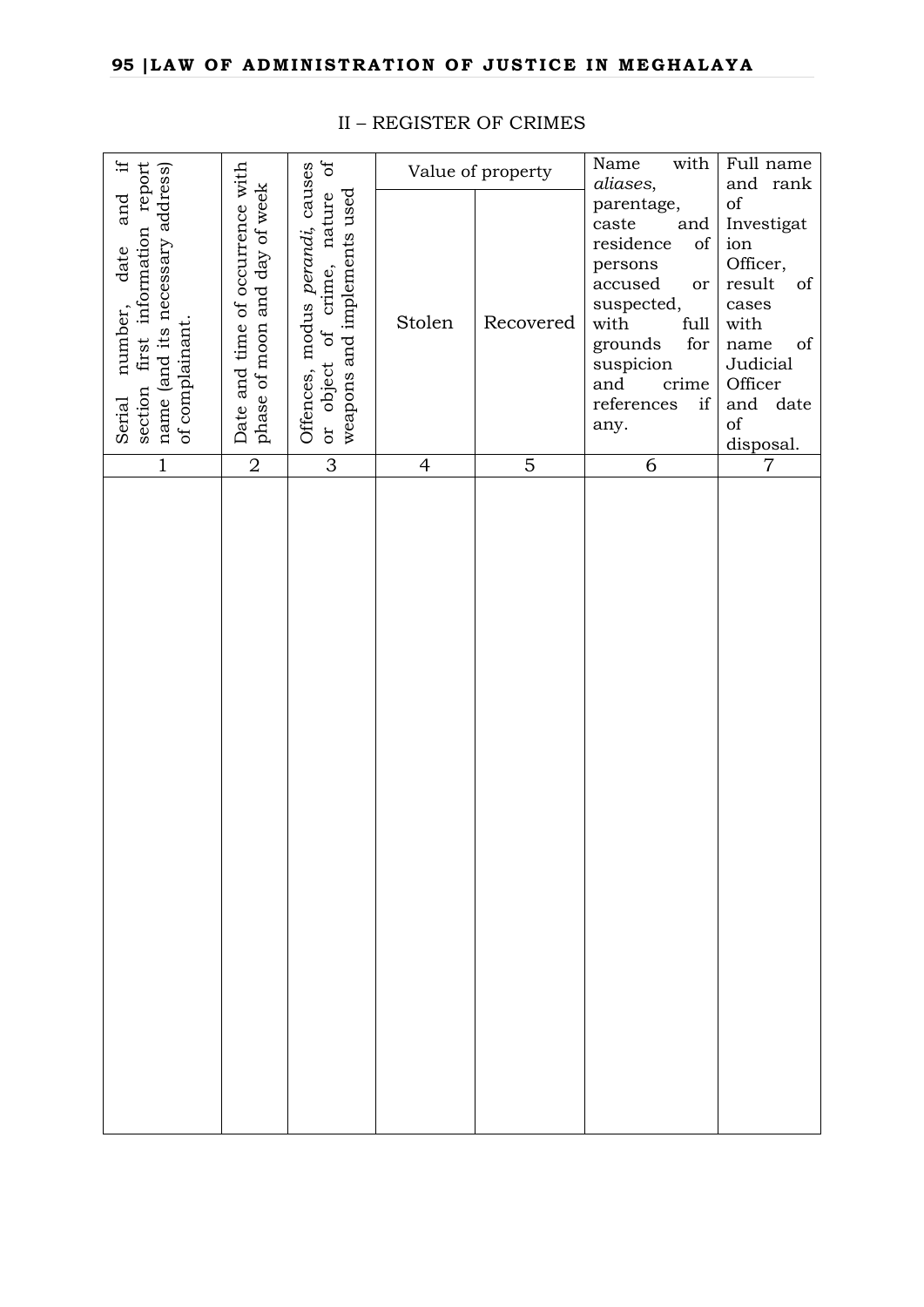Serial No. of Case in the Final order passed and details Names of proclaimed offenders Date when disposed of and Number of shelf and rack in the Date of destruction of files and initials of offers superintending details offenders and Number of shelf and rack in the<br>Record Room. Date of destruction of files and<br>initials of offers superintending  $\sigma$ Register of Complaints of Judicial Officer's General Register of cases cognizable nimportant the cases cognizable by the Police in which the First information report is not General cognizable Unimportant First not section of the Penal Code or shelved in the Record Room. shelved in the Record Room. Nature of the case with the<br>section of the Penal Code or Result of appeal or revision. Result of appeal or revision. Nature of the case with the JÓ Register of Miscellaneous of Miscellaneous and Complaints Name of Judicial Officer. Name of Judicial Officer. Serial number of record Serial number of record  $\tilde{\mathcal{S}}$ .g Complainants. Name of Complainants. the disposed proclaimed other Act Applicable. passed other Act Applicable. report Officer's cognizable which of cases Register of U Name of accused Name of accused Date of decision. Date of decision. Record Room. ЪÇ Names of pr<br>not arrested. by the police. by the police. of sentences. of sentences. not arrested. order when  $\overline{d}$ information destruction. destruction.  $\ddot{H}$ Register<br>Offences Register **Remarks** Remarks. Register Register Name of Offences Judicial Police cases cases. Final cases. Date used. 1 2 3 4 5 6 7 8 9 10 11 12 13 14 15 16 17

N.B. This list is to be written in English.

Date of dispatch. *Signature of Officer of dispatching Court.* Date of receipt. *Signature of District Record-Keeper.*

III - REGISTER OF CRIMINAL CASES DISPOSED OF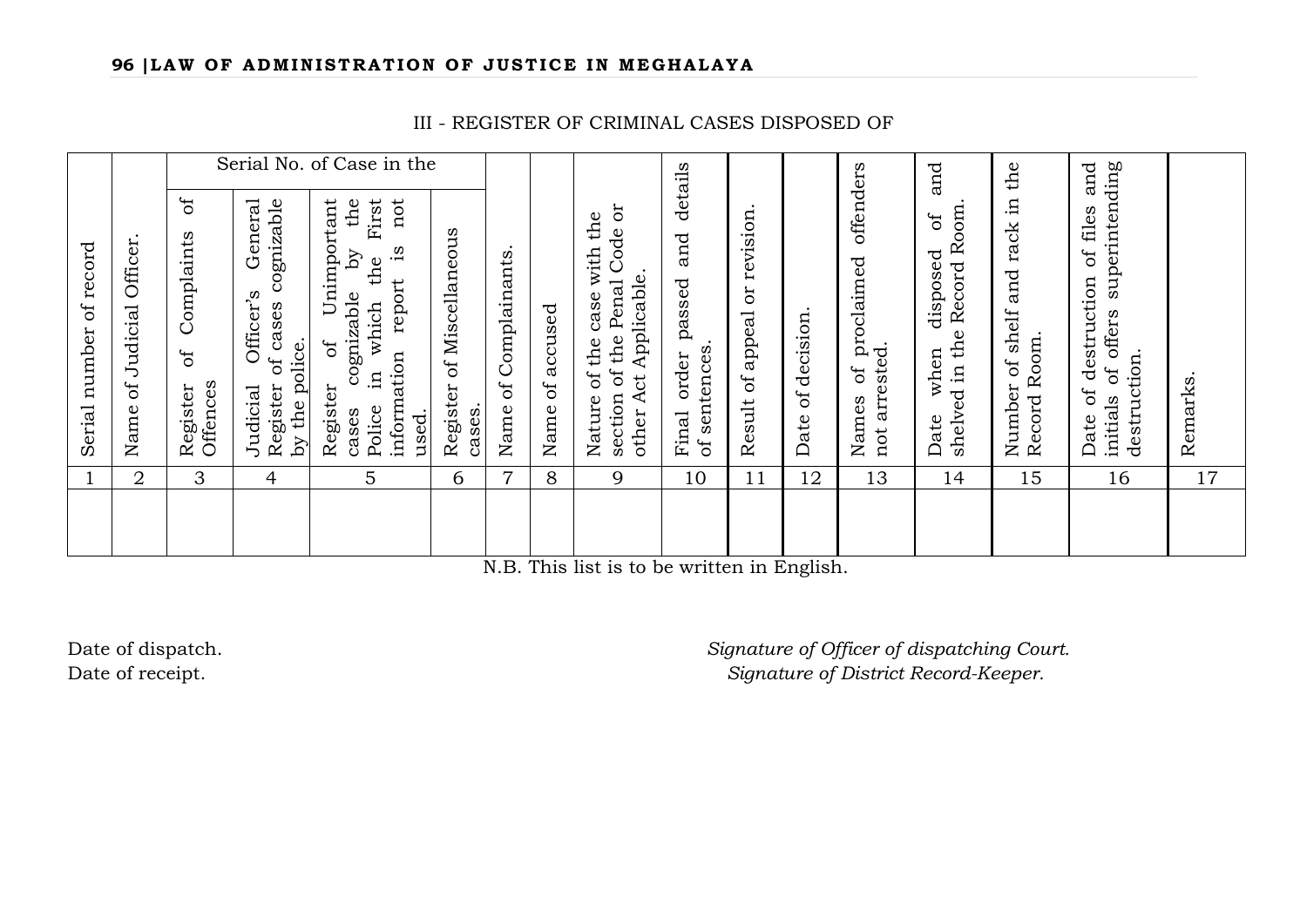IV – REGISTER OF FINES.

|                                         | $\boldsymbol{2}$  | 3                                       | 4                                                                      | 5                                                 | 6                  |             | $\overline{7}$                                    | 8                                           | 9                               | 10                                         | 11                                        | 12                                                    | 13      | 14                                                                    | 15                      | 16                                                                           | 17                                                                                                | 18                                                  | 19                                                                                                                | 20                                                                                                                                                     | 21      |
|-----------------------------------------|-------------------|-----------------------------------------|------------------------------------------------------------------------|---------------------------------------------------|--------------------|-------------|---------------------------------------------------|---------------------------------------------|---------------------------------|--------------------------------------------|-------------------------------------------|-------------------------------------------------------|---------|-----------------------------------------------------------------------|-------------------------|------------------------------------------------------------------------------|---------------------------------------------------------------------------------------------------|-----------------------------------------------------|-------------------------------------------------------------------------------------------------------------------|--------------------------------------------------------------------------------------------------------------------------------------------------------|---------|
| month<br>$\Xi$<br>number<br>Consecutive | of Case<br>Number | imposing<br>Officer<br>$\sigma$<br>Name | ðf<br>residence<br>$\mathfrak{b}$<br>place<br>and<br>offender.<br>Name | sentence<br>$\rm ^{of}$<br>date<br>and<br>Offence | of fine.<br>Amount | Substantive | Impriso<br>nment.<br>default fine<br>$\mathbf{H}$ | off.<br>written<br>to<br>remitted<br>Amount | of warrant.<br>of issue<br>Date | issued<br>which<br>$\mathfrak{O}$<br>Thana | Warrant.<br>$\sigma$<br>of return<br>Date | ზ<br>date<br>and<br>realised<br>realisation<br>Amount | Balance | and<br>Fund<br>District<br>into<br>date of payment.<br>paid<br>Amount | of Cashier<br>Signature | the<br>ЪÇ<br>clerk-in-charge<br>$\mathfrak{b}$<br>Fine Register<br>Signature | $\mathsf{c}_1$<br>Court<br>bf<br>of Fine Maharir<br>relates<br>entry<br>Signature<br>the<br>which | officer.<br>Judicial<br>$\mathfrak{b}$<br>Signature | $\sigma$<br>notice<br>Jail<br>$\mathfrak{c}_1$<br>sent<br>the<br>of fine is<br>which<br>realisation<br>on<br>Date | bf<br>received<br>amendment<br>$\frac{3}{10}$<br>notice<br>after<br>the<br>Jail<br>which<br>from<br>$\overline{\text{CD}}$<br>warrant.<br>Date<br>back | Remarks |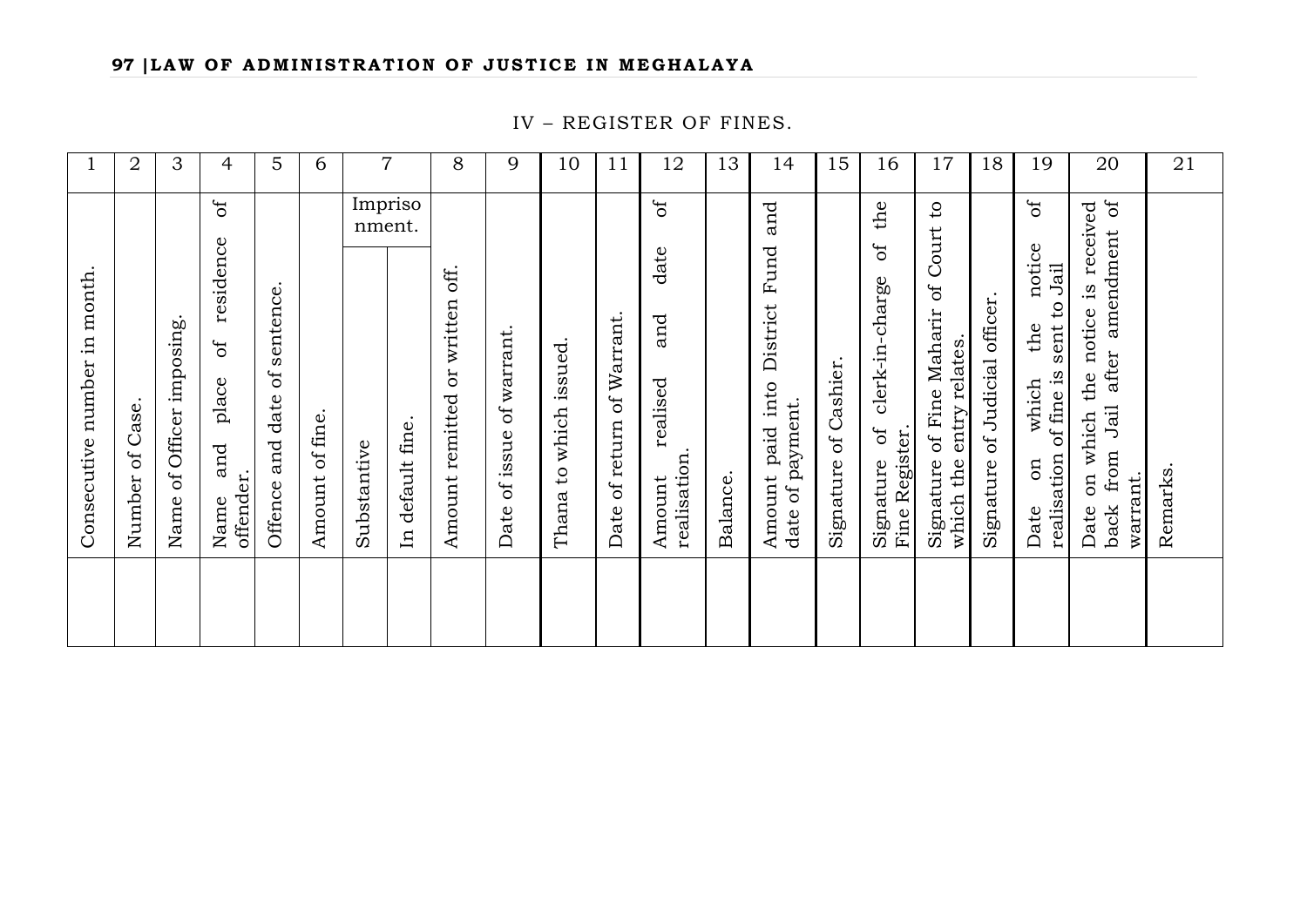### PART VI.

The 16th January, 1954

# THE ASSAM HIGH COURT (JURISDICTION OVER DISTRICT COUNCIL COURTS) ORDER, 1954.

**1. Short title.-** (1) This order may be cited as the Assam High Court (Jurisdiction over District Council Courts) Order, 1954.

(2) It shall come into force at once.

**2. Definitions.-** In this order –

(a) "Advocate-General" means the Advocate General of Assam;

(b) "Autonomous District" means a tribal area deemed as such under paragraph 1 (1) of the Sixth Schedule to the Constitution of India;

(c) "Constitution" means the Constitution of India;

(d) "District Council" means the District Council of an Autonomous District constituted under the provisions of the Sixth Schedule to the Constitution and in accordance with the Assam Autonomous Districts (Constitution of District Councils) Rules, 1951;

(e) "District Council Court" means a District Council Court constituted under the provisions of sub-paragraph (2) of paragraph 4 of the Sixth Schedule to the Constitution;

(f) "Governor" means the Governor of Assam;

(g) "High Court" means the High Court of Assam;

(h) "Government Advocate" means the Government Advocate appointed by the Government of Assam;

(i) "Subordinate District Council Court" means a subordinate District Council Court constituted under the provisions of sub-paragraph (1) of paragraph 4 of the Sixth Schedule to the Constitution and includes an Additional Sub-ordinate District Council Court;

(j) "Village Court" means a Village Court constituted under the provisions of sub-paragraph (1) of paragraph 4 of the Sixth Schedule to the Constitution.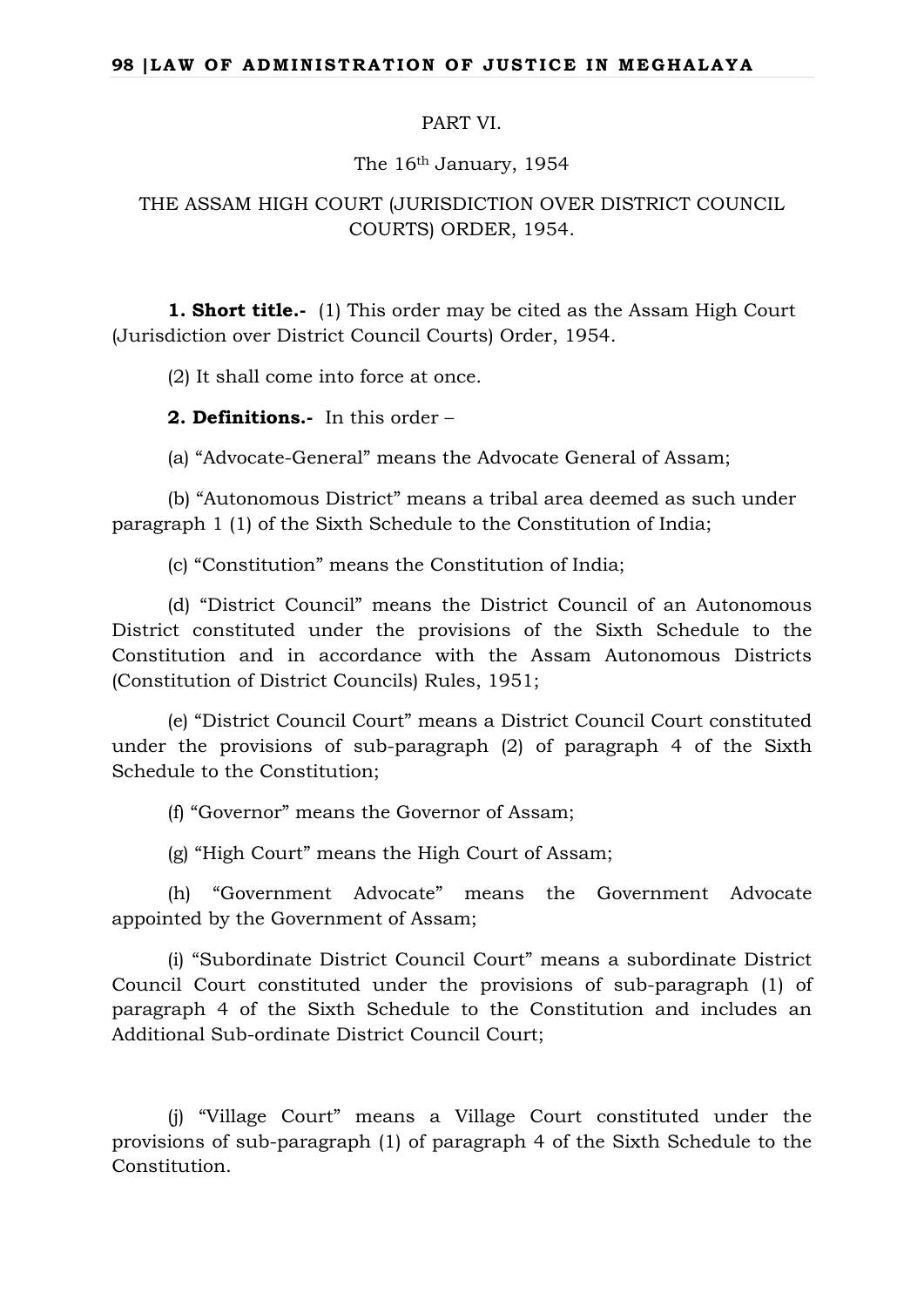**3. Civil Appeal.-** An Appeal against a final order or decision of District Council Court in a civil suit where the valuation of the suit is Rs.1,000 or more, shall lie to the High Court:

Provided that such appeal shall be presented within ninety days from the date of the order of decision appealed against, exclusive of the time requisites for obtaining a copy of the said order or decision:

Provided further that the High Court may admit an appeal filed beyond the period of Limitation if the appellant satisfies the court that he had sufficient cause for not preferring the appeal within the specified period.

**Explanation:**- The term "suit" includes execution proceedings.

**4. Criminal Appeal.-** (1) In Criminal case an appeal shall lie to the High Court from any order of conviction of the District Council Court awarding a sentence of six months imprisonment or upwards.

(2) An appeal under sub-clause (1) shall be presented within sixty days of the date of order appealed against excluding the time needed for obtaining a copy of the order:

Provided that the High Court may admit an appeal filed beyond the period of limitation if the appellant satisfied the Court that he had sufficient cause for not preferring the appeal within the specified period.

**5. Appeal against Acquittal.-** (1) The Governor may direct the Government Advocate to present an appeal to the High Court against any order of acquittal by the District Council Court.

(2) Such appeals must be presented within ninety days from the date of the order appealed against excluding the time requisite for obtaining a copy of the order.

**6. Revision.-** The High Court may, on application or otherwise, call for the proceedings of any civil of criminal case decided by or pending in any Court in the autonomous district constituted under the provisions of subparagraph (1) and (2) of paragraph 4 of the Sixth Schedule to the Constitution (hereinafter called the Court of the District Council) and pass such orders as it may deem fit.

**7. Transfer of cases and Appeals -** (1) Whenever it is made to appear to the High Court-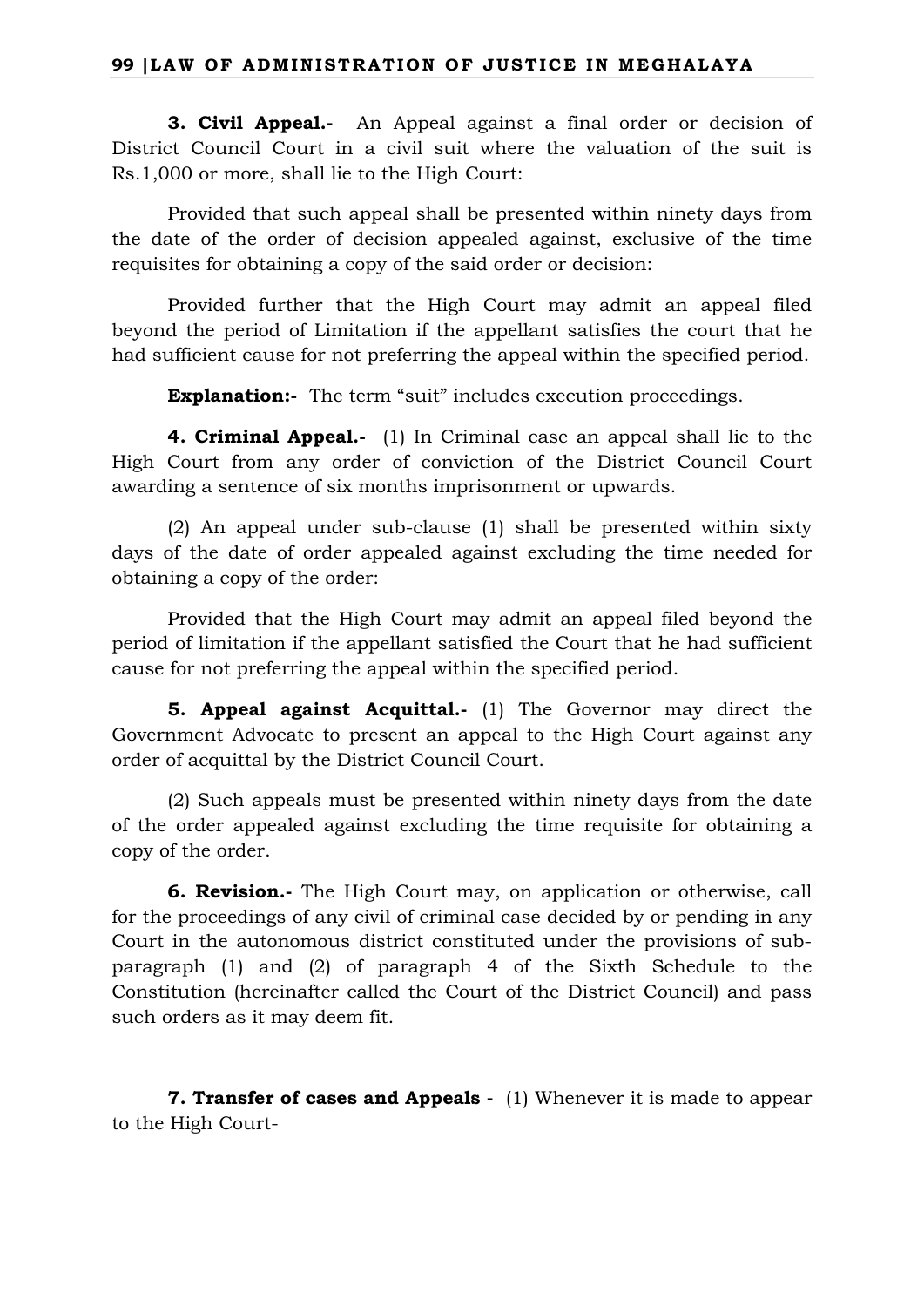(a) that a fair and impartial inquiry trial or adjudication cannot be had in any court of the District Council, or

(b) that some question of law, tribal or otherwise of unusual difficulty is likely to arise, or

(c) that a view of the place in or near which any offence has been committed may be required for the satisfactory inquiry into or trial of the same or

(d)that and order under this clause will tend to the general convenience of the parties or witness, or

(e) that such an order is expedient for the ends of justice or is required by the provision of any law applicable to the case, it may order-

(i) that any offence be inquired into or tried or a suit be adjudicated by any court other than the court of origin;

(ii) that any particular case or appeal, or class of cases or appeals, be transferred from any one Court to any other Court of equal or superior jurisdiction;

(iii) that any particular appeal be transferred to and heard before itself.

(2) The High Court may act either on the report of the lower Court or on the application of a party interested or on its own initiative.

(3) Every application for the exercise of the power conferred by this cause shall be made by motion, which shall except when the applicant is the Advocate General or Government Advocate be supported by affidavit or affirmation.

(4) When an accused person makes an application under this rule the High Court may direct him to execute a bond with or without sureties on the condition that he will, if so ordered, pay any amount which the High Court may, under this clause, award by way of compensation to the person opposing the application.

(5) Every accused person making any such application shall give to the Government Advocate or accredited representative of the District Council as the case may be notice in writing of the application together with a copy of the grounds on which it is made; and no order shall be made on the merits of the application, unless atleast forty eight hours have elapsed between the giving of such notice and the hearing of the application.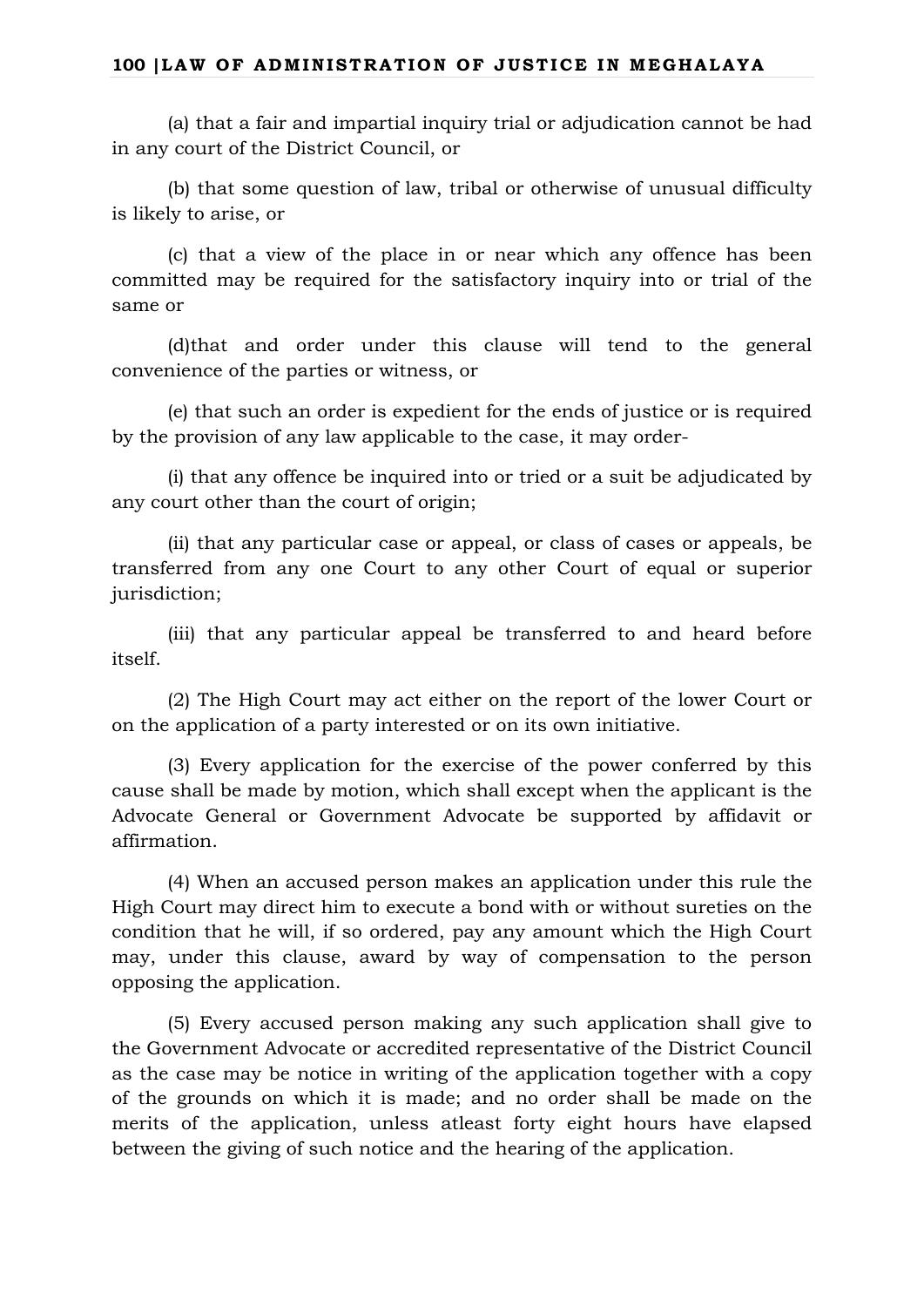(6) Where any application for the exercise of the power conferred by this clause is dismissed, the High Court may, if it is of opinion that the application was frivolous or vexation, order the applicant to pay by way of compensation to any person who has opposed the application such sum not exceeding two hundred and fifty rupees as it may consider proper in the circumstance of the case.

(7) If, before the argument (if any) for the admission of an appeal begins, or in the case of an appeal admitted before the argument for the appellant begins any party interested intimates to the Court that he intends to make an application under this clause, the Court shall upon such party executing, if so required a bond without sureties, of an amount not exceeding two hundred rupees that he will make such application within a reasonable time to be fixed by the Court postpone the appeal for such a period as will afford sufficient time for the application to be made and an order to be obtained thereon.

**8. Security deposits.-** The High Court before which an appeal in a civil suit is filed, may, before admitting the appeal, order the deposit by the appellant of all reasonable expenditure likely, in the opinion of the Court, to be incurred by the respondent in the hearing of the appeal or may order security to be given for such expenses, and if the appellant be a judgement debtor may also order security to be given for part or the whole of the decretal amount.

**9. Execution of Decree.-** The decree of the High Court in a Civil case shall be transferred to the Court passing the original order for execution as a decree of its own.

> R.V.SUBRAHMANIAN, Secretary to the Government of Assam, Tribal Areas Development.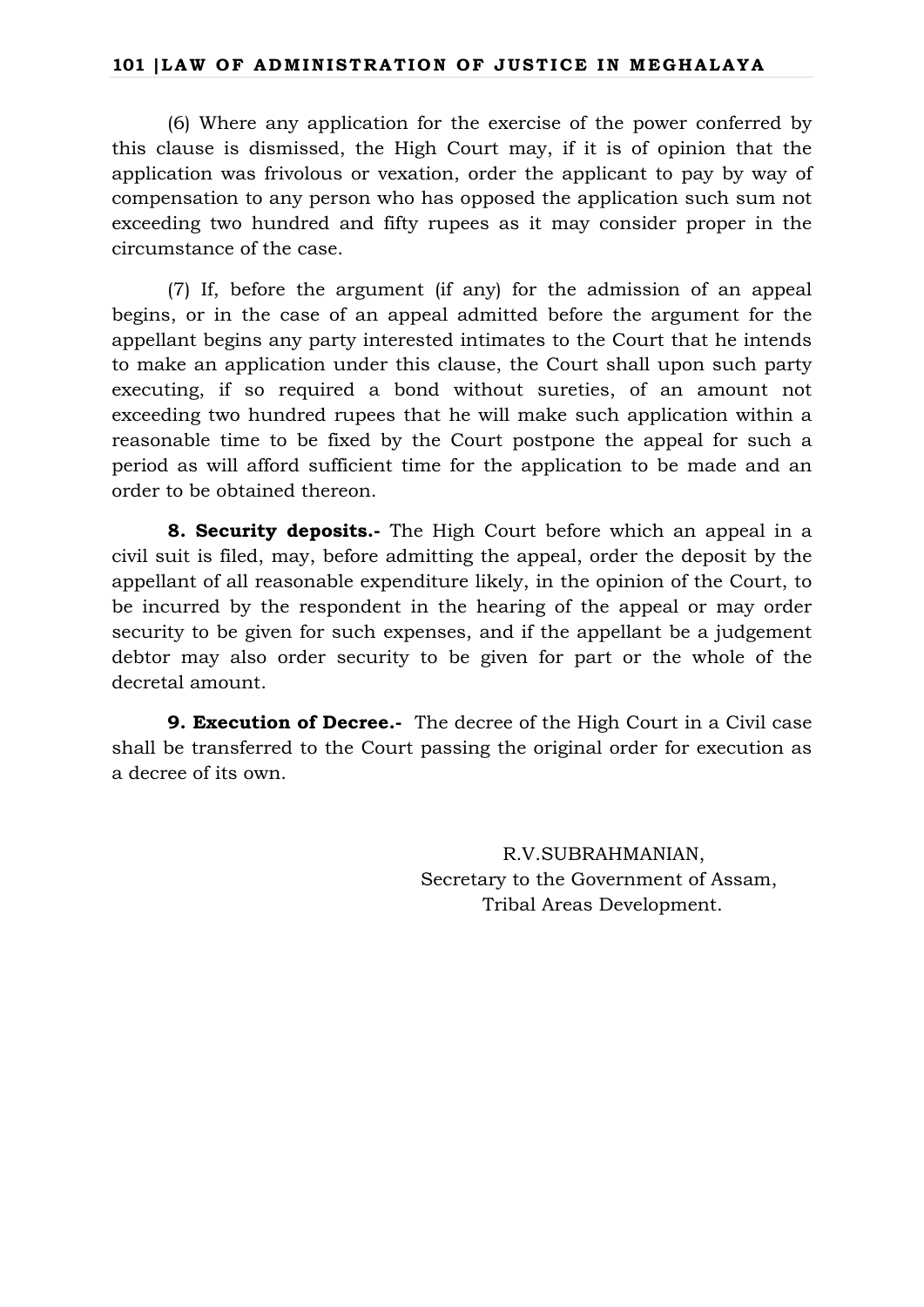### APPENDIX

# 1. Complaint in regard to offence u/s 153 B.I.P.C. GOVERNMENT OF MEGHALAYA POLITICAL DEPARTMENT

-----

# ORDER BY THE GOVERNOR

### **NOTIFICATION**

Date Shillong, the 7<sup>th</sup> February, 1973

No. POL. 222/72/34.- In Exercise of the powers conferred under section 196 of the code of Criminal Procedure (Act V of 1898), the Governor of Meghalaya is hereby pleased to empower all the District Magistrate of the State to authorise an Officer under their respective jurisdiction to make a complaint for an offence under section 153B of the I.P.C. as amended by Criminal Law Amendment Act, 1972, in a Court having jurisdiction to try such an offence.

> By order and in the name of the Governor of Meghalaya, C.N.S. Nair,

 Deputy Secretary to the Government of Meghalaya, Political Department.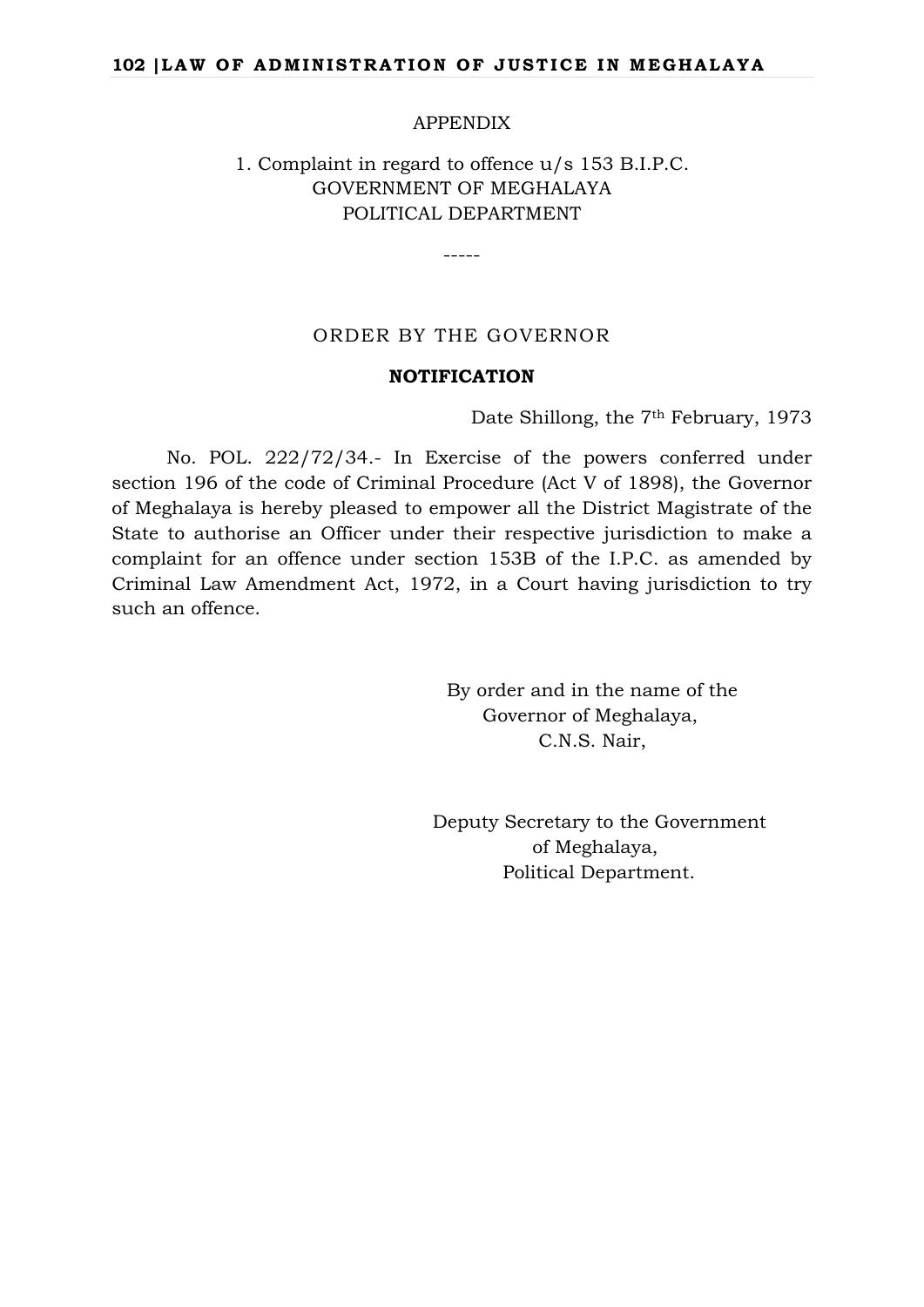2. Supreme Court's full Judgment in Civil Appeal No.659/57.

IN THE SUPREME COURT OF INDIA

CIVIL APPELLATE JURISDICTION

Civil Appeal No. 659 of 1957.

Appeal by Special leave from the Judgement and Order dated the 13th May, 1955 of the Judicial Commissioner's Court, Manipur, in First Civil Appeal No.9 of 1956.

Gurumayum Sekhigopal Sarma – Appellant.

Versus

K.Onghi Anisija Devi. – Respondent.

The 9th day of February, 1961.

Present:-

The Hon'ble Mr. Justice J.L. Kapur. The Hon'ble Mr.Justice M.Hidayatullah. The Hon'ble Mr. Justice J.C.Shah. For the Appellant:- Mr.S.Ghose, Advocate. For the Respondent:- Mr.B.R.L. Iyengar, Advocate.

### JUDGEMENT

The following judgement of the Court was delivered by Hidayatullah, J.- This is an appeal with special leave against a judgement of the Judicial Commissioner, Manipur, by which the learned Judicial Commissioner held, in disagreement with the Subordinate Judge, that Civil suit No.56 of 1952 filed by the appellant was not maintainable.

The facts of the case are simple. The appellant (Plaintiff) purchased some paddy lands for Rs. 1,600/- from the respondent (defendant) under a registered deed of sale, When he asked for mutation of the fields in his name, the respondent object, on the ground that the sale was really a mortgage. The Sub-Divisional Officer, Imphal East Tehsil, upheld, upheld the objection and directed the appellant to obtain an order of the Civil Court. On July 20, 1951, the appellant brought his first suit for declaration of title and recovery of possession. That suit was numbered as Title suit No.59 of 1951 in the Court of the Subordinate Judge, Manipur. The suit was dismissed on November 8, 1951. The order passed that day was as follows :-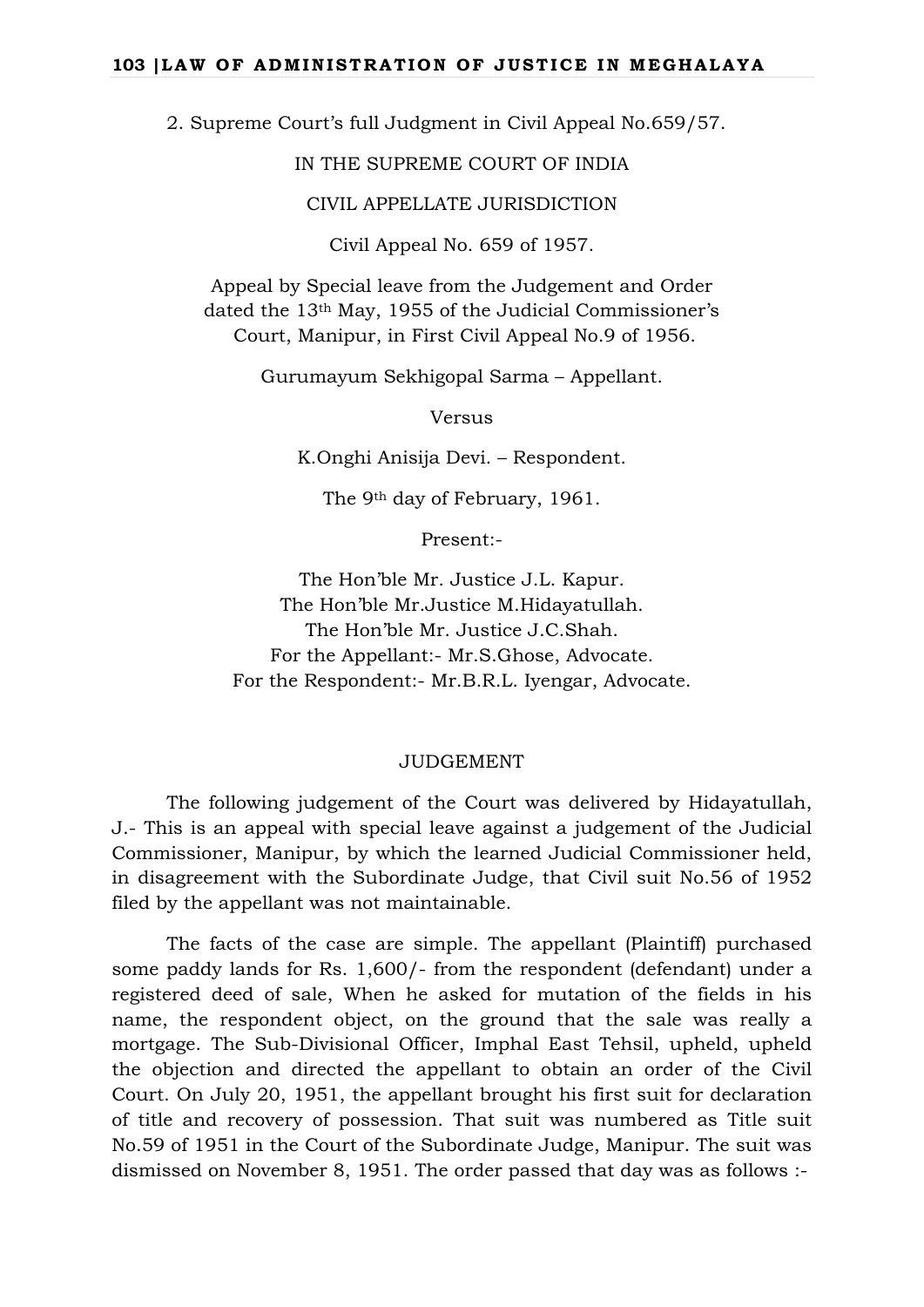"Case put up today in presence of parties. The plaintiff has filed some documents and a list of witnesses. It appears that – 30, 10, 51 was fixed for peremptory hearing of the suit. The case has been put up today for necessary orders for want of prosecution. The Court has no jurisdiction to grant the application filed today. Necessary steps should have been taken in time for the hearing fixed for 30.10.51. The Court has not fixed another date and is unable to fix another date without any prayer. There is no sufficient material on record to pronounce judgement. Ordered that the suit be dismissed, Announced.

> M.R. Singh 8.11.1951."

The appellant filed an application on November 26, 1951, requesting that the order of dismissal be set aside. The Subordinate Judge who heard the application held that the suit was dismissed neither under O, 17.R.3 nor under O.9 R.\* of the Code of Civil Procedure, and that the Court had "no jurisdiction to proceed further". The Subordinate Judge, however, observed as follows:-

"In such cases remedy lies only under Sec.

151 of C.P.C. or plaintiff may file fresh suit.

The application under 0.9.R.9 of C.P.C. is not entertainable."

The appellant then filed his second suit. It is not necessary to mention the averments of the appellant or those of the respondent. The respondent questioned the maintainability of the suit. The Subordinate Judge, however, held that the suit was maintainable, because the appellant had been directed by the Court to file a fresh suit. He also accepted the appellant's case. The respondent then appealed to the Judicial Commissioner. The Judicial Commissioner by the order under appeal held that the order dated November 8, 1951 was one under 0.9 R.8 of the Code of Civil Procedure, and that, though the earlier application for restoration was rejected on what he described as a queer ground, the second suit was not maintainable, and in view of the specific provision of law in 0.9 and S.12 of the Code, the inherent powers could not be invoked. He accordingly reversed the decision of the Subordinate Judge, and ordered the dismissal of the suit.